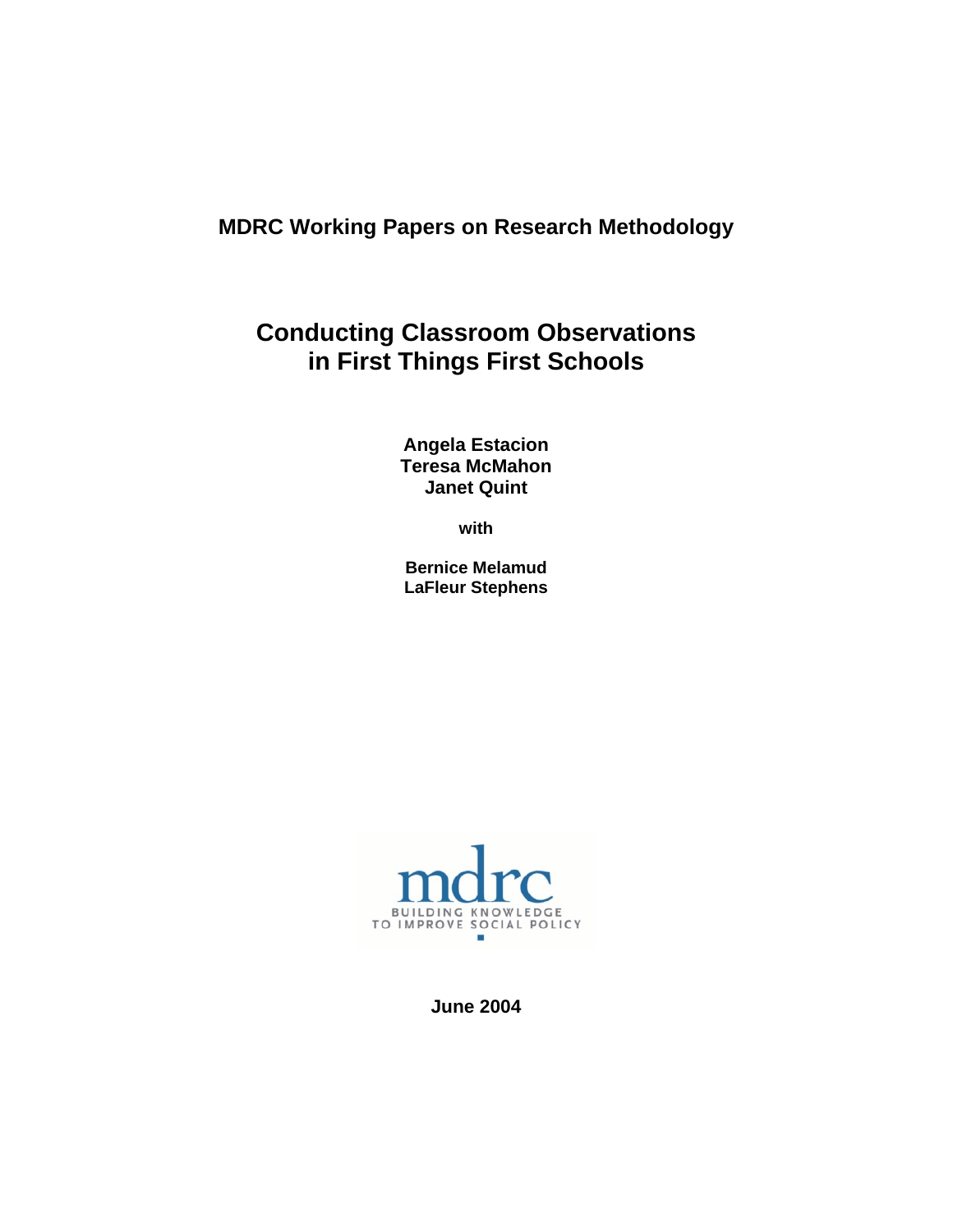**Principal funding for First Things First comes from the Institute of Education Sciences, U.S. Department of Education. Additional support to supplement the core project comes from the Ford Foundation, the Bill and Melinda Gates Foundation, the William T. Grant Foundation, and the Ewing Marion Kauffman Foundation. A grant from the Pew Charitable Trusts for MDRC's research methodology initiatives was an important source of funding for the Classroom Observation Study.** 

Dissemination of MDRC publications is also supported by the following foundations that help finance MDRC's public policy outreach and expanding efforts to communicate the results and implications of our work to policymakers, practitioners, and others: The Atlantic Philanthropies; the Alcoa, Ambrose Monell, Bristol-Myers Squibb, Fannie Mae, Ford, Grable, and Starr Foundations; and the Open Society Institute.

The findings and conclusions in this report do not necessarily represent the official positions or policies of the funders.

For information about MDRC and copies of our publications, see our Web site: www.mdrc.org. Copyright © 2004 by MDRC. All rights reserved.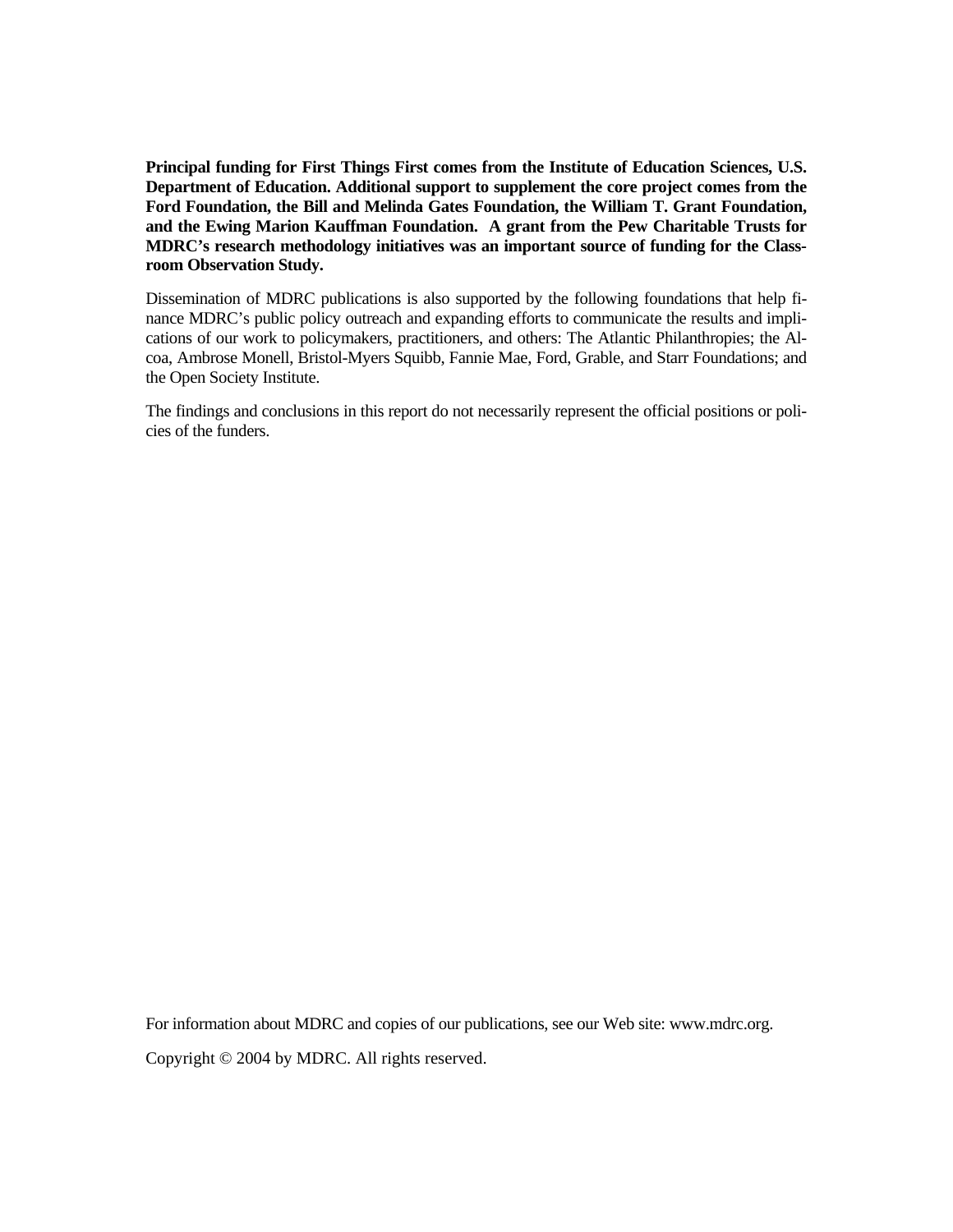# **Contents**

| <b>List of Tables and Figures</b>                                  | V              |
|--------------------------------------------------------------------|----------------|
| <b>Acknowledgments</b>                                             | vii            |
| Introduction                                                       |                |
| Elements of Effective Teaching and Learning                        | $\overline{4}$ |
| The Methodology of the Classroom Observation Study                 | 9              |
| <b>Study Findings</b>                                              | 17             |
| Implications for Improving Instruction and Research on Instruction | 22             |
| Appendix A: Data Collection Instruments                            | 41             |
| Appendix B: Post-Coding the Running Record                         | 53             |
| Appendix C: Supplementary Tables                                   | 63             |
| <b>References</b>                                                  | 89             |
| <b>Publications on Scaling Up First Things First</b>               | 91             |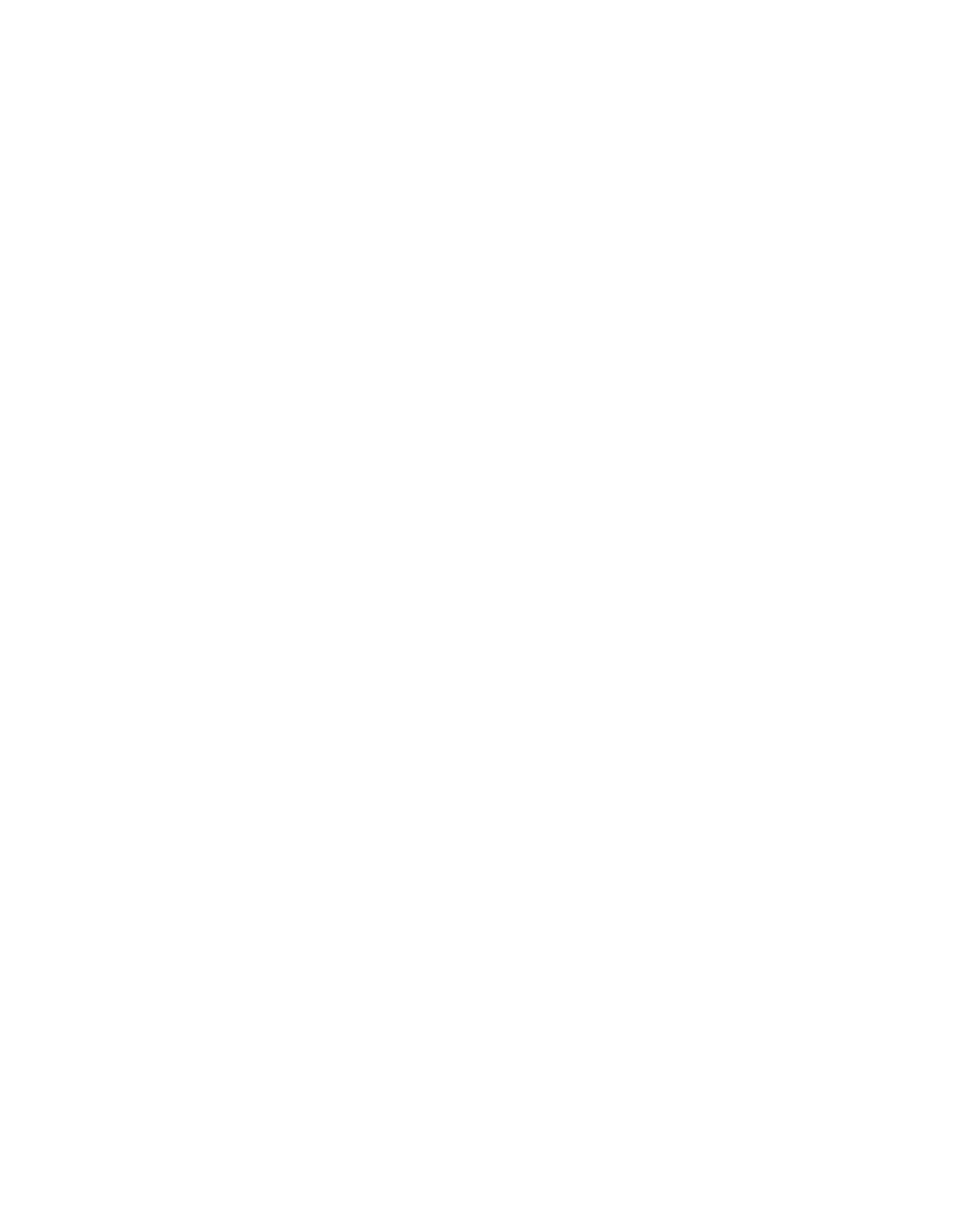# **List of Tables and Figures**

# **Table**

| $\mathbf{1}$   | Bloom's Taxonomy: Cognitive Processes and Types of Knowledge<br>24                       |    |  |
|----------------|------------------------------------------------------------------------------------------|----|--|
| $\overline{2}$ | Strategies Associated with Teaching for Understanding                                    |    |  |
| 3              | Strategies Associated with Pressing for Understanding                                    |    |  |
| 4              | <b>Classroom Observation Instruments</b>                                                 |    |  |
| 5              | Number of Classes Observed, by Site, Implementation Year, and<br>Type of Class Studied   | 32 |  |
| 6              | Teacher's Classroom Activity Level                                                       | 33 |  |
|                | Findings by Implementation Year and Type of Class Studied                                |    |  |
| 7              | Active and Other Learning Opportunities Provided to Students                             | 34 |  |
| 8              | Opportunities for Student Interaction in Learning                                        | 35 |  |
| 9              | <b>Challenging Learning Objectives</b>                                                   | 36 |  |
| 10             | Modeling and Requiring Students to Demonstrate Cognitive and<br>Metacognitive Strategies | 37 |  |
|                | Findings by Implementation Year, Group, Site, and Type of Class Studied                  |    |  |
| C.1            | The Physical Environment of the Study Classrooms                                         | 64 |  |
| C.2            | The Psychological Climate of the Classroom                                               | 67 |  |
| C.3            | Teacher's Classroom Activity Level                                                       |    |  |
| C.4            | Active and Other Learning Opportunities Provided to Students                             | 73 |  |
| C.5            | Opportunities for Student Interaction in Learning                                        | 79 |  |
| C.6            | Challenging Learning Objectives                                                          | 82 |  |
| C.7            | Modeling and Requiring Students to Demonstrate Cognitive and<br>Metacognitive Strategies | 85 |  |
| <b>Figure</b>  |                                                                                          |    |  |
| $\mathbf{1}$   | Average Class Size: Number Enrolled and Number Attending                                 | 38 |  |
| 2              | Seating Arrangements in the Study Classrooms                                             | 39 |  |
| 3              | Opportunities for Student Interaction                                                    | 40 |  |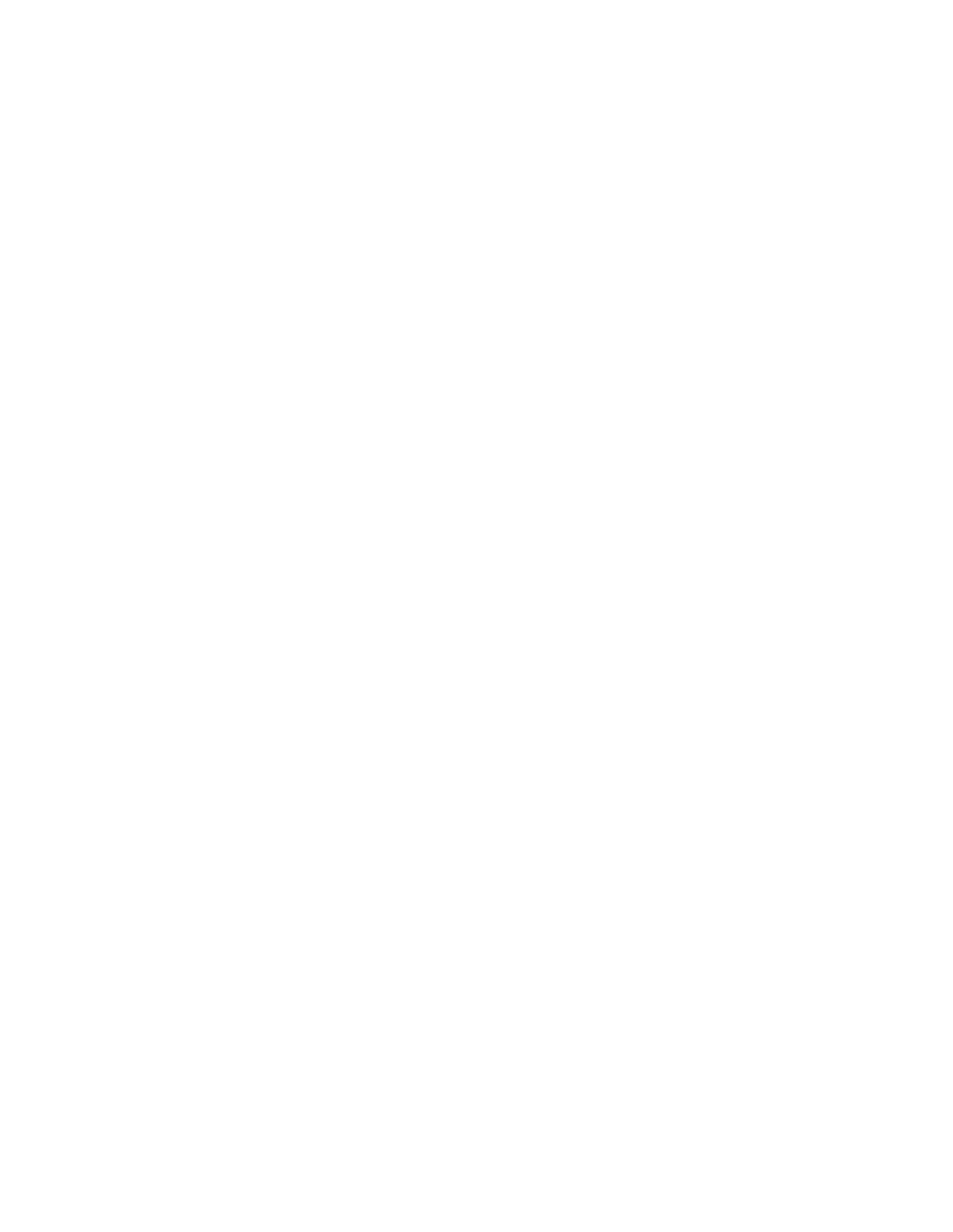# **Acknowledgments**

Principal funding for First Things First comes from the Institute of Education Sciences, U.S. Department of Education. Additional support to supplement the core project comes from The Ford Foundation, the Bill and Melinda Gates Foundation, the William T. Grant Foundation, and the Ewing Marion Kauffman Foundation. The Classroom Observation Study was partially funded by the Pew Charitable Trusts, through a grant for MDRC's research methodology initiative.

In addition, the authors wish to thank a number of individuals whose participation and assistance made this effort possible. First and foremost, we would like to thank the dozens of First Things First teachers who made their classroom practice available to us for observation. We are incredibly grateful. We also want to thank our hard-working, thoughtful on-site researchers for their diligence and persistence in conducting the observations. Dr. Maria Isabel Leal and Marianne Wilson did much of the heavy lifting, especially during the first year of the study. Dr. C. Hines Cronin, Cactus Calderas, and Thelma Collins also made substantial contributions to the effort.

The methodology for this study was informed greatly by Dr. Phyllis Blumenfeld of the University of Michigan, who familiarized us with many of the pedagogical concepts that are central to our study and who helped train our observers in the use of the Running Record methodology. She and Dr. Phyllis Clay participated in numerous teleconferences that helped us develop and then refine our coding strategies. Dr. Clay also designed many of the closeended instruments. In addition, Dr. William Moore gave important support to the effort at a critical juncture.

Data were entered and checked by MDRC staff under the eagle eye of Shirley James. We owe thanks to Arthur Chachuna for organizing all the bits of data into readable groupings. Vannett Davy assisted in the preparation of the manuscript. Fred Doolittle provided encouragement throughout.

The Authors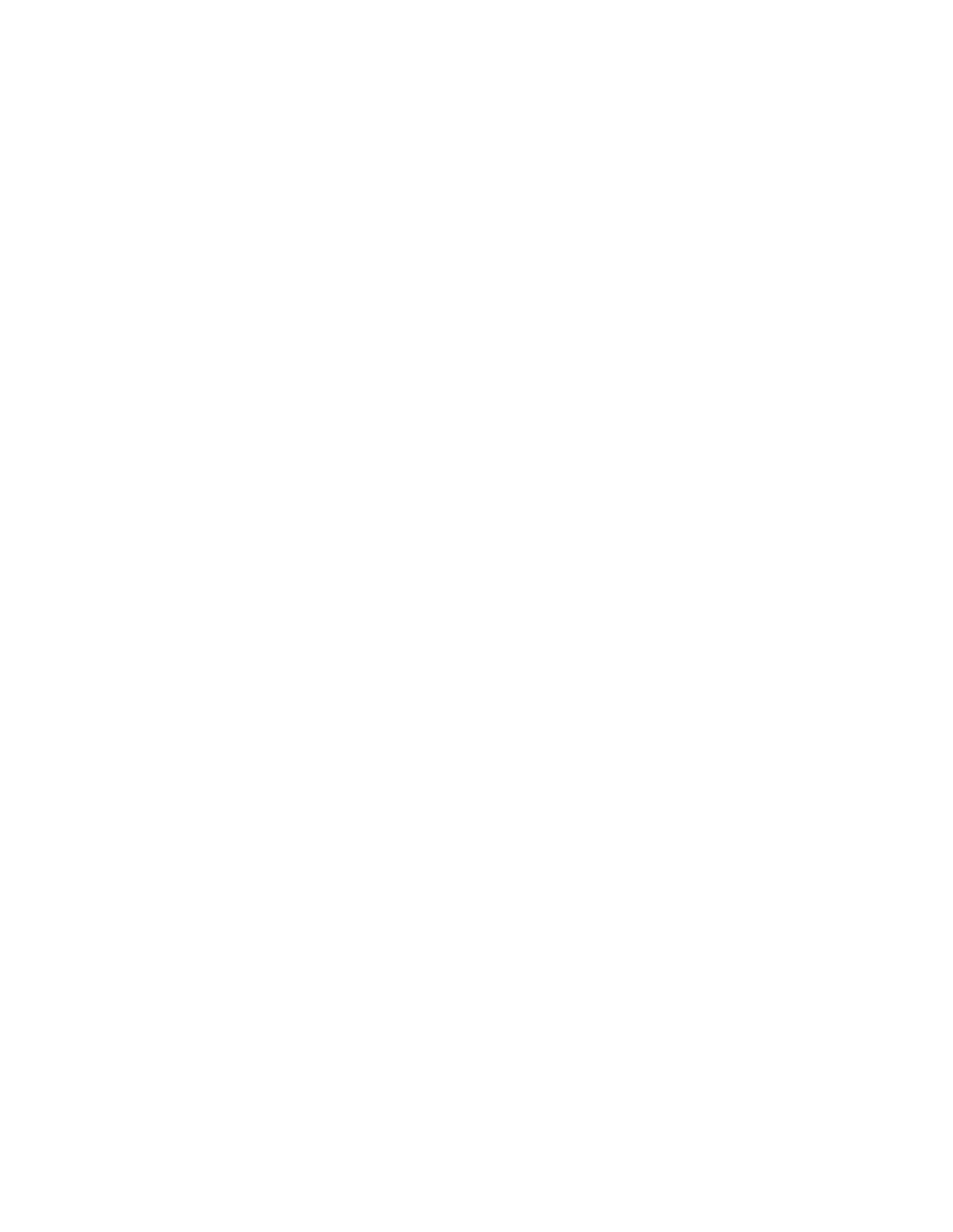## **Introduction**

The "No Child Left Behind" law is the latest educational initiative to emphasize the importance of providing all students — regardless of socioeconomic status, race, or disabilities the opportunity to excel. Too often, less is expected of disadvantaged students. In keeping with these lower expectations, drill and practice of basic skills often takes precedence over use of advanced skills. Disadvantaged students are more likely to be asked to practice vocabulary, number facts, and the mechanics of writing than their more advantaged counterparts, whose curricula are more likely to focus on skills such as problem-solving, inquiry, or original communication within a context (Means et al., 1993). Yet, if all students are to excel in today's economic environment they need to be able to work in teams, think critically and strategically to solve problems, and understand the importance of lifelong learning (Carnevale, Gainer & Schultz, 1990; Eurich, 1990; NCEE, 1989; 1990; SCANS, 1991).

This working paper presents findings from a classroom observation study conducted as part of a larger study of First Things First, a whole-school reform model that was developed by the Institute for Research and Reform in Education (IRRE) and originally mounted in Kansas City, Kansas. With support from the U.S. Department of Education and several foundations, the reform has subsequently been expanded through the Scaling Up First Things First demonstration.<sup>1</sup> IRRE provides oversight and technical assistance to the expansion sites, while MDRC is evaluating the initiative's implementation and effects.

The high schools and middle schools participating in the expansion effort were phased in over a two-year period, in two groups. Eight schools — located in the Riverview Gardens School District in suburban St. Louis County, MO; Greenville and Shaw, MS, in the Mississippi Delta; and Houston, TX — began planning for the initiative in the 2000-2001 school year, began operations in 2001-2002, and continued with a second implementation year in 2002-2003. The two high schools in Greenville subsequently merged, so that there are now seven "Group I" schools. Five "Group II" schools — all located in Houston — began planning in 2001-2002 and started implementation in 2002-2003. At the demonstration's inception, low levels of academic achievement and large numbers of non-white, low-income students characterized all the schools.

The observational study took place between the spring of 2001 and the spring of 2003 and entailed observations in 427 English/language arts and math classes.<sup>2</sup> The study includes observa-

 $\frac{1}{1}$ For further information about the First Things First model as well as the Scaling Up First Things First Demonstration and its early implementation, see IRRE, 2000a, Quint, 2002, and Quint, Byndloss, and Melamud. 2003.

 $T$ The decision was made to restrict observations to language arts and math classes because students must acquire reading, writing, and mathematical skills not only to complete high school but to succeed in postsec- (continued)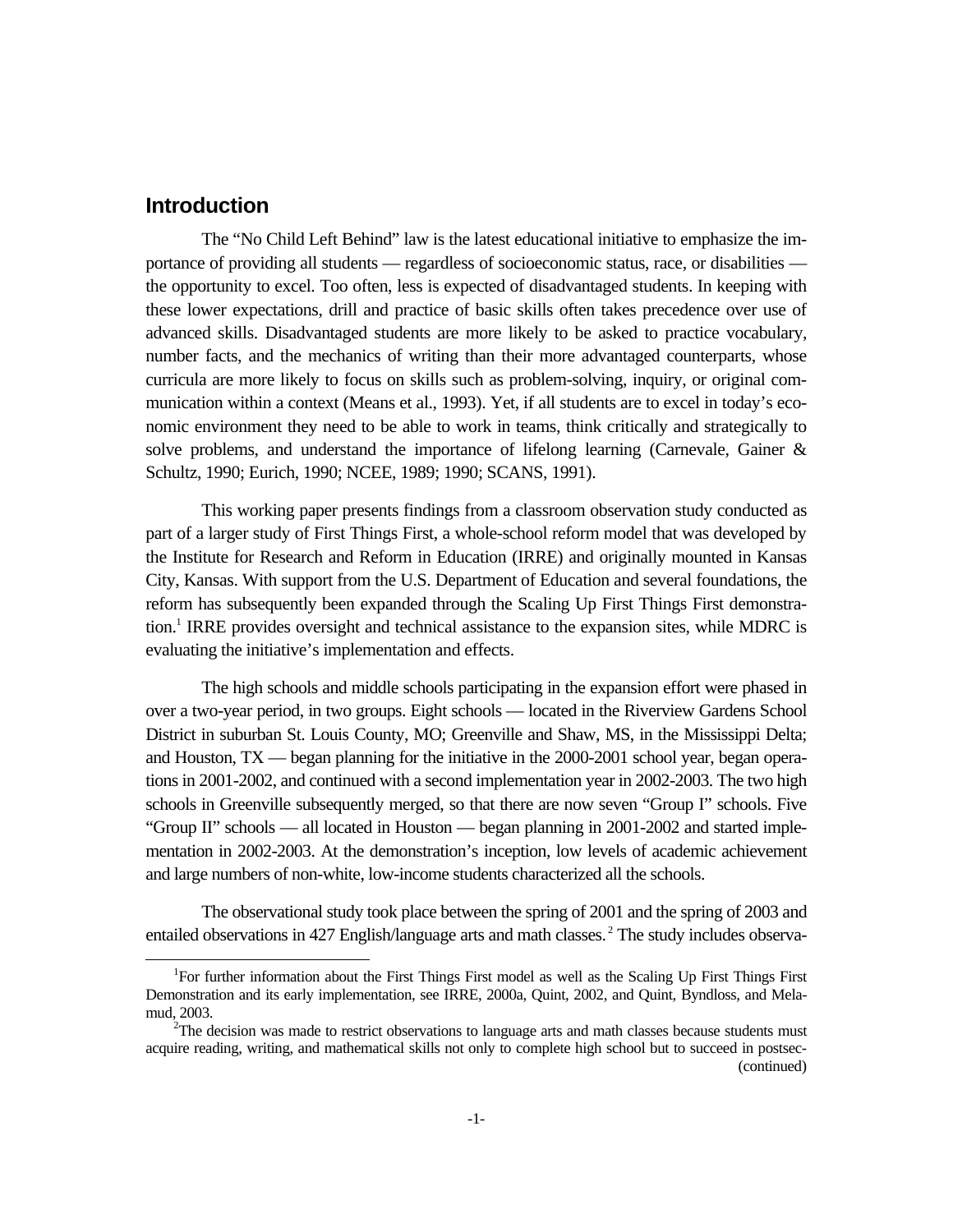tions from 10 of the 12 schools in Groups I and II.<sup>3</sup> Data from the First Things First planning year and two years of program implementation are available for the Group I schools, while data from the planning year and one implementation year are available for the Group II schools.

IRRE has recognized the critical importance of improving instruction in order to increase student achievement. The organization has addressed this issue both in a white paper on the topic (IRRE, 2000b) and in the technical assistance it provides to schools participating in the initiative.4 The observational study is grounded in ideas about effective instruction contained in that white paper and elsewhere.<sup>5</sup>

A major goal of the observational study is to understand whether and how instructional practices changed over time with the schools' involvement in the First Things First reform. Specifically, the study seeks to determine the extent to which teachers increased their use of instructional strategies that enhance student learning. In our analysis, the First Things First planning year serves as a baseline against which subsequent changes are measured.

Despite certain data limitations, we believe that our principal findings are quite robust. They include the following:

• Consistent with First Things First's emphasis on reducing student-teacher ratios, class size dropped considerably over time. During the planning year, the average number of students enrolled in the classes that were observed was 22

ondary education and in most well-paying jobs. IRRE recognizes the importance of these subjects by calling for added instructional time in these classes. Observations were not conducted in language-arts related classes such as Speech and Theater, where the emphasis is on improving students' performance skills rather than their cognitive abilities.

 $B^3$ Because only three observations were conducted at Shaw High School, these were excluded from the study. No observations were conducted in Fonville Middle School in Houston, TX. For logistical reasons, the observer there had planned to defer work at this school, which is located some distance from most of the others, until the end of the study period, but then was unable to complete any observations there. 4

<sup>&</sup>lt;sup>4</sup>Three of the seven "critical features" of First Things First of the program model involve teaching and learning. These critical features call for teachers to adopt high, fair, and clear academic standards; for students to experience enriched and diverse opportunities to learn, perform, and be recognized; and for teachers to be equipped, empowered, and expected to improve instruction.

 ${}^{5}$ In designing the study, MDRC researchers, along with Dr. Phyllis Clay in Kansas City, Missouri, and Dr. Phyllis Blumenfeld of the University of Michigan, worked together to identify operational indicators of the concepts in the IRRE white paper and to devise an appropriate data collection strategy.

IRRE's thinking about effective instruction has evolved over the course of its work with the First Things First sites. The organization now emphasizes instruction that is aligned with state knowledge standards, performance standards that emphasize grade-level or higher expectations, and methods to assess performance that include those used on high-stakes assessments. The methodology of this study was designed before IRRE moved in these new directions.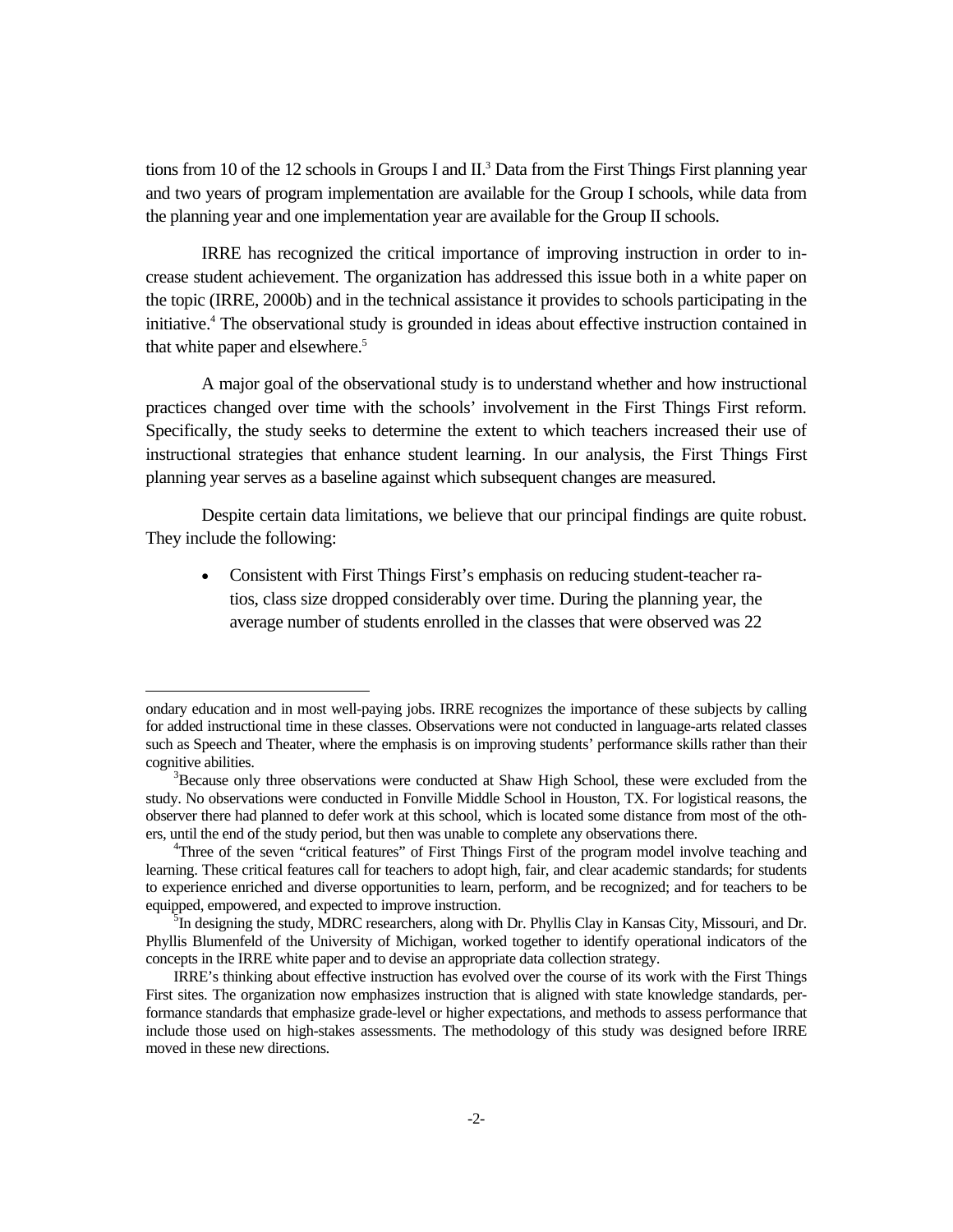and the average number actually present was 19; by the second implementation year, these figures had fallen to 18 and 16, respectively.

- With each successive year, students worked in small groups or pairs in an increasing percentage of classes. The use of cooperative learning strategies was a major focus of IRRE's professional development efforts, and teachers appear to have put these strategies into practice. Concomitantly, the physical set-up of classrooms changed to better accommodate activities involving student interaction.
- The large majority of teachers were actively involved with their classes during at least three-quarters of the 50-minute observation period, and most of these were actively involved throughout the period. Only occasionally were teachers uninvolved with their classes (instead, for example, grading papers or reading) for a substantial portion of the time.
- In the large majority of classes, the predominant activity of the class involved learning objectives at the lower levels of Bloom's Taxonomy (described later in this paper). Students were more likely to be involved in mental activities such as remembering and applying than in evaluating and creating, and much of the knowledge conveyed was factual. IRRE will place more emphasis on the creation of rigorous and challenging instructional activities as the demonstration moves forward.
- Over time, teachers did more to model cognitive and metacognitive strategies, but in only a minority of instances did they ask questions or assign tasks that required students to demonstrate these strategies.

This paper serves a second purpose: to describe the classroom observation methodology used in the study and the lessons learned. While classroom observations are resource-intensive, we argue that they provide valuable information that cannot be obtained in other ways. We also offer some suggestions about how observations can be conducted as effectively and efficiently as possible:

- The presence of researchers who are permanently located at the study sites greatly facilitates the observation process. In our case, it meant that observers had frequent access to classrooms over the course of the school year. Moreover, the researchers were familiar figures in the schools and could navigate the physical premises well.
- High rates of turnover among observers appear to be common in studies of this type. Because the cost of training replacements, in terms of both time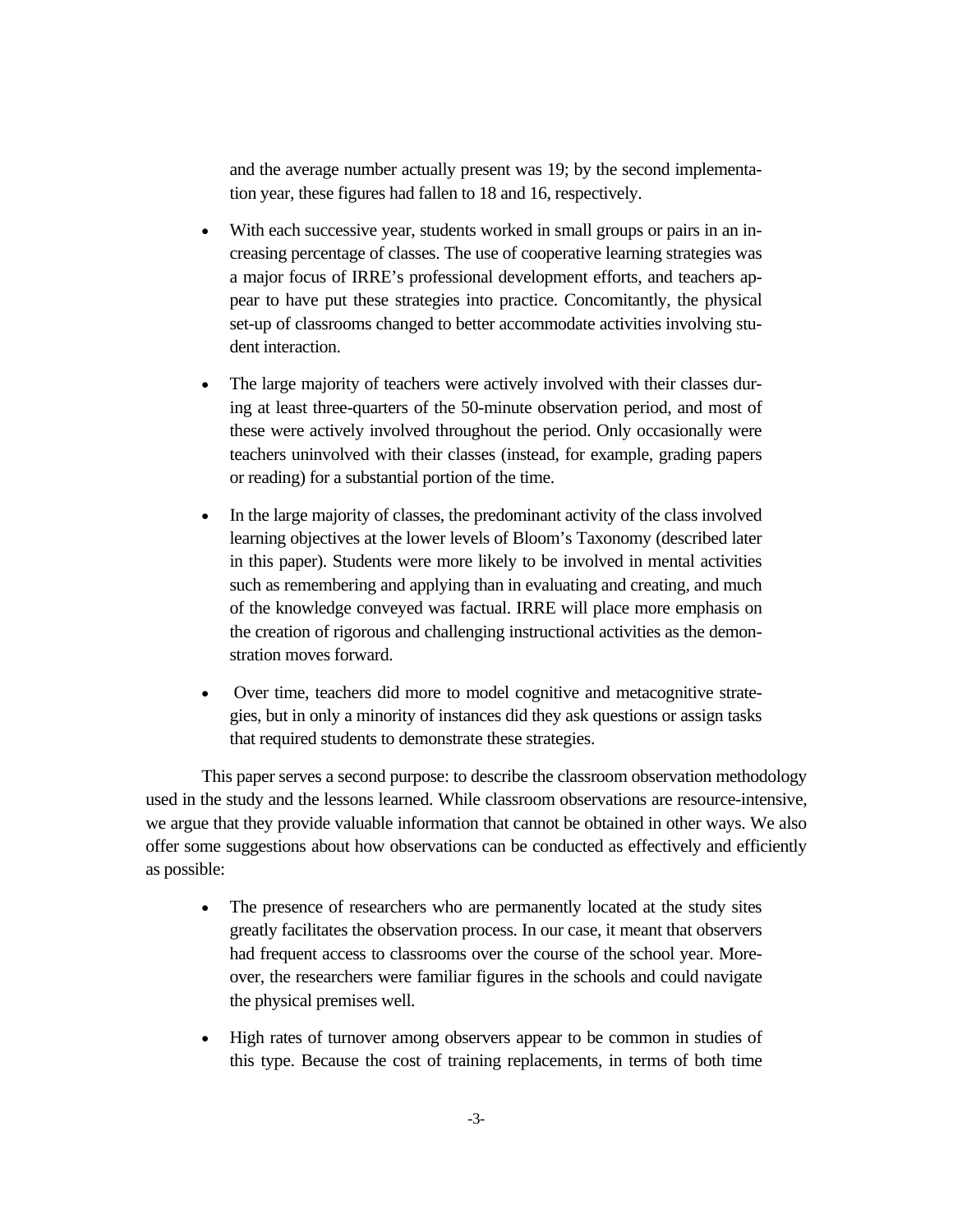and money, is considerable, it may make sense to hire and train more observers than are strictly necessary and initially assign fewer observations per person. In this way, if one observer drops out, the others can fill in the gap by conducting more observations.

- At the same time, hiring additional observers poses the challenge of ensuring inter-rater reliability. Training must be adequate to ensure that all observers respond to both open-ended and close-ended items in the same way.
- Although observers should plan beforehand which class they want to visit in any particular time slot, they should also be prepared to observe a different class if  $\frac{1}{x}$  as is frequently the case  $\frac{1}{x}$  the first one turns out to be unsuitable (for example, because a test is being given or a video is being shown). Indeed, observers are well advised to carry a copy of the master schedule with them.
- Observers should complete and send in their observations as soon as possible after conducting them, to help ensure that the events remain fresh in their minds; conversely, observers must receive feedback as quickly as possible so that they can fill in missing details and steadily improve their observational skills.
- When the study design calls for detailed data from which judgments must be made, it is advisable to have a small number of in-house staff, rather than the observers themselves, make these judgments, in order to ensure greater interrater reliability and to allow observers to focus on data collection rather than interpretation.

The next section of the working paper sets the stage for the study by reviewing the research on effective teaching and learning. The third section describes the methodology of the First Things First classroom observation study, while the fourth section presents the study's results. The paper concludes with suggestions for instructional improvement that emerge from the findings.

# **Elements of Effective Teaching and Learning**

What researchers have learned about learning has increased dramatically in the past few decades (See Bransford, Brown, and Cocking, 1999 for an overview of this research literature). Research indicates that successful learners know how to learn: they can define their own learning goals and evaluate their own achievement. In addition, successful learners are able to transfer what they have learned to new situations (Jones, Valdez, Nowakowski and Rasmussen, 1994; Means et al., 1993). This challenge requires that they possess not merely procedural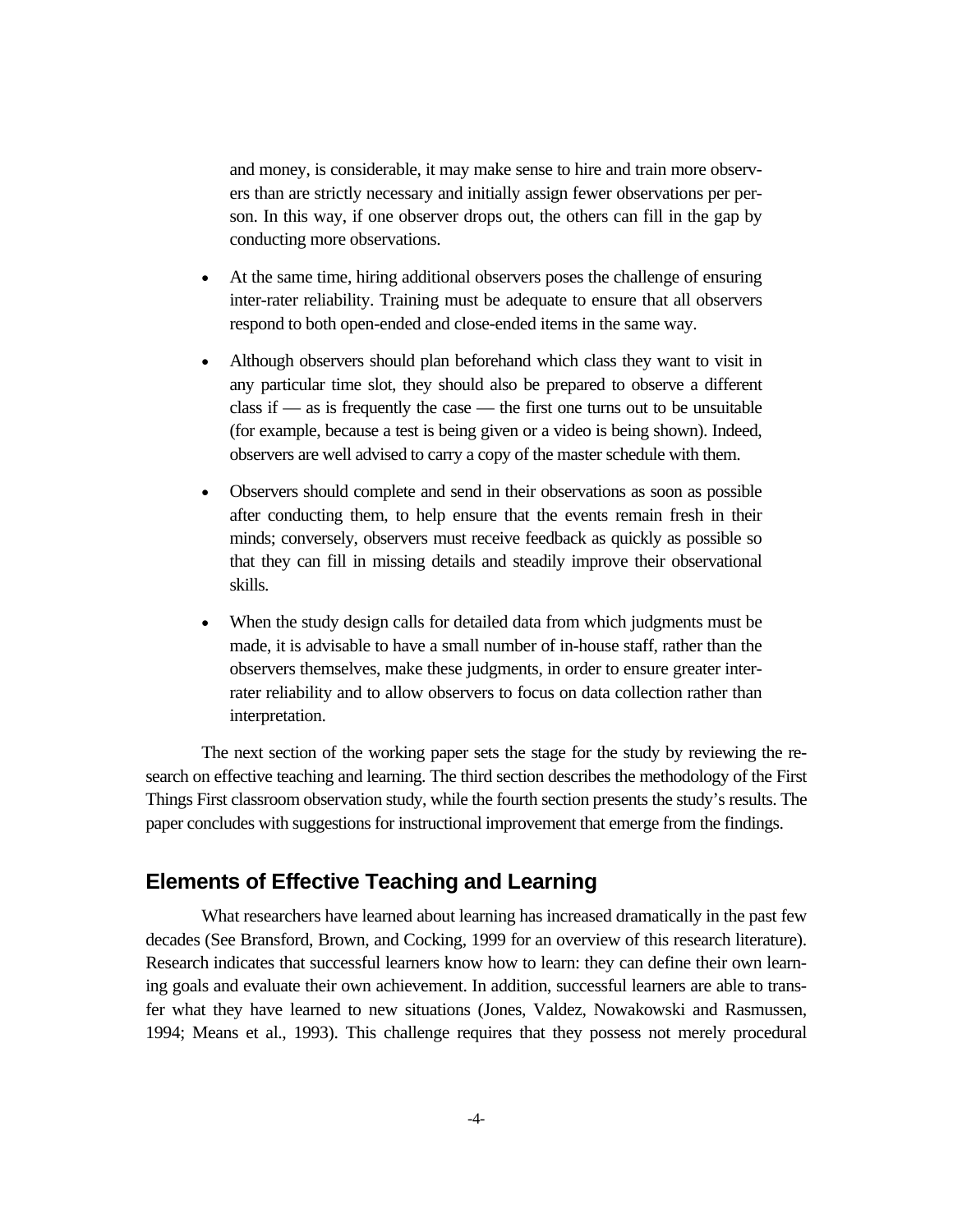knowledge but also "higher-order skills"—i.e., an understanding of underlying concepts and principles and the ability to analyze and evaluate problems.<sup>6</sup>

Recent research emphasizes the importance in the learning process of students' awareness of their own cognitive approaches (Bransford et al., 1999; Anderson and Krathwohl, 2001). The prefix "meta" is added to "cognition" to point out that students are reflecting on their own thinking. Relevant aspects of metacognition include: (1) knowledge about cognition (understanding which general tactics may be used for different tasks under different conditions and the extent to which various approaches are helpful); and (2) control, monitoring, and regulation of one's cognitive processes.

Research also indicates that students are more likely to interact with subject matter when it is deemed "authentic," that is, connected to the student's world beyond the school and relevant to real life. Breaking down tasks into discrete component skills that have no obvious connection to anything students do outside of school has negative effects on motivation and makes it unlikely that students will be able to transfer the learned skills to real-world tasks (Resnick and Klopfer, 1989). Students hold more ownership in the learning process when they are engaged in an activity that is personally meaningful because it relates to problems similar to those they will encounter in the home and workplace.

The new research on learning contains important implications for teaching practices. It suggests that for instruction to be truly effective, good teachers cannot just transmit information. They must also create more mindful learners. Much is known about instructional practices and strategies that keep students involved in what they are doing and help them master and reflect on what they are learning.<sup>7</sup> A number of these practices and strategies are discussed below.

### **Ensuring Adequate Time on Task**

Significant learning takes major investments of time. This poses a challenge when attempted within the confines of the traditional 50-minute class period. Schools can carve extended blocks of time by reconfiguring class time or encouraging interdisciplinary approaches. All First Things First schools have put block scheduling into effect.

 $\overline{6}$ <sup>6</sup>If students are asked to remember, understand, and apply material presented, they most likely will be able to retain and recall it—but only in much the same way as it was presented in the original instruction. Without a depth of understanding of the material — gained through extended time engaged in higher-order thinking skills such as analysis, evaluation and creation — students are unable to transfer or use what they have learned to solve new problems (Mayer and Wittrock, 1996; Bransford, Brown, and Cocking, 1999; Detterman and Sternberg, 1993; McKeough, Lupart, and Marini, 1995; Mayer, 1995). 7

These strategies are largely similar in concept to those contained in the IRRE white paper on teaching and learning, although the specific language sometimes differs.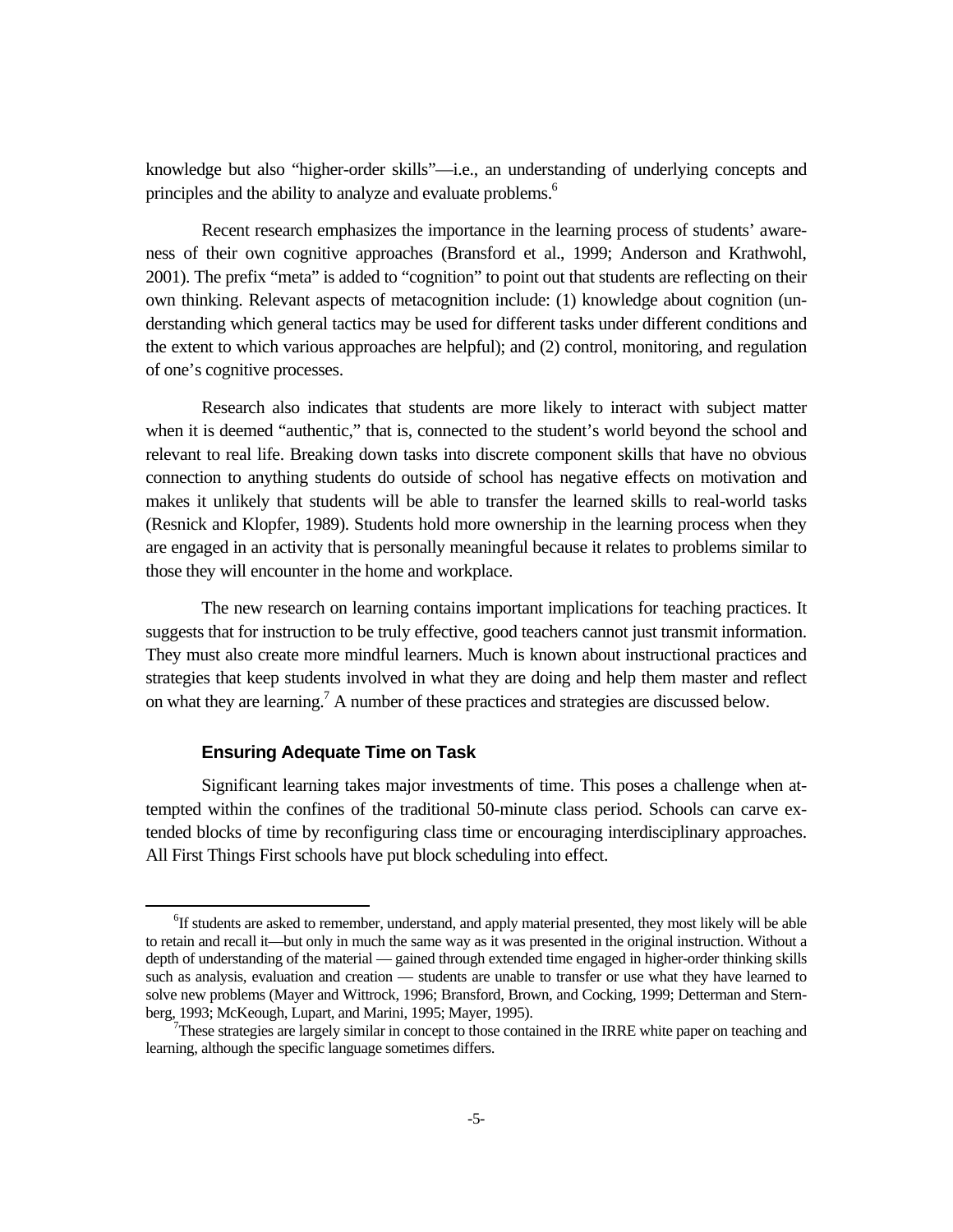Effective classroom management strategies are also crucial to ensuring that students spend enough time on the academic content, rather than spending inordinate amounts of time getting settled down, transitioning between various activities, or socializing. Organization, preparation, and procedures can reduce "lost" time. Establishing routines at the beginning of the year helps students work better and remain focused. Students know what to expect and what is expected of them. When teacher or students are in doubt about what to do next, it is easier for students to drift, lose focus and become disruptive. (See Good and Brophy, 2003).

#### **Providing Opportunities for Student Interaction**

Teachers can help students learn by creating opportunities for them to interact with each other around the subject matter. A model of learning called "constructivism" provides the theoretical basis for encouraging communication and collaboration among learners of all ages. Constructivist theory holds that knowledge and understanding are not gained through the transmission of information, but rather, are socially constructed through a process of active engagement with the subject matter and with others (Bruner, 1990; Vygotsky, 1978). Communication pays a central role in this theory of learning. Vygotsky (1962; 1978) argues that language and communication are central to the two-way transformational process by which knowledge about the world is acquired. Recognizing and addressing the gap between current and greater levels of understanding occurs through what Pea (1991) calls "learning conversations."

Collaborative learning has many advantages (Lesgold et al., 1992). It can provide motivation: If one student is unsure of how to proceed or feels overwhelmed, another's energy can help move the task forward. Different age and ability levels can work together, learning from each other. Perhaps most important is that when students are working in a group, they must all be required to participate and be accountable for their work — clarifying what they mean, justifying their choices, and providing critical feedback to other group members. Toward this end, IRRE has provided teachers in the First Things First schools with training on a set of cooperative learning strategies, called "Kagan structures" after Spencer Kagan, their developer.

### **Establishing Challenging Learning Objectives**

In 1956, Benjamin Bloom led a group of educational psychologists in developing a hierarchy of cognitive domains, known as Bloom's Taxonomy, that is still used widely today. The taxonomy identifies six increasingly complex levels of cognitive engagement: recall, understanding, application, analysis, evaluation, and creation.

For this study, a modified version of Bloom's Taxonomy was used as a basis for understanding the content of the observations. The version used here is based on a revision of the taxonomy developed by one of the original taxonomy's framers, David Krathwohl (Anderson and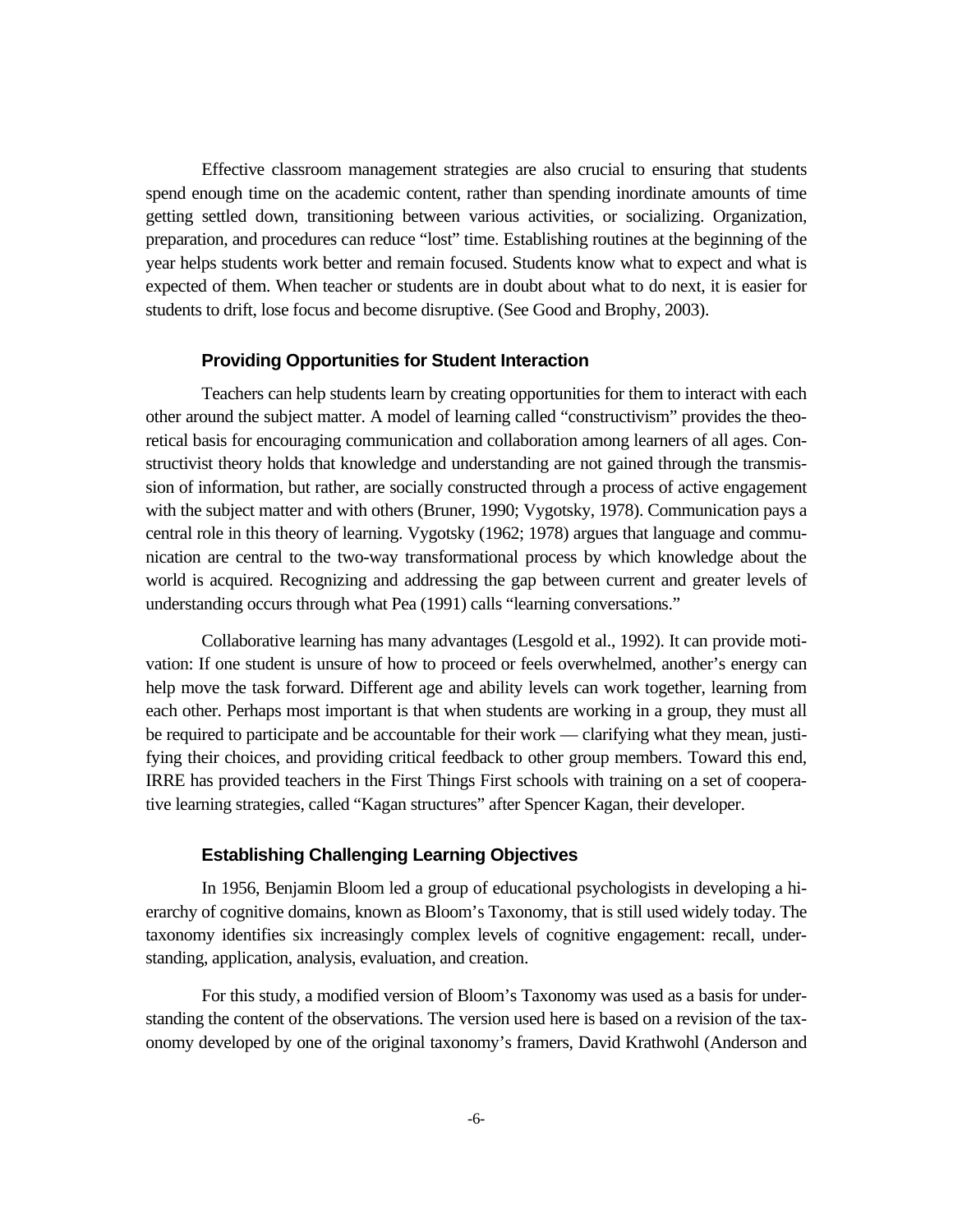Krathwohl, 2001). This newer perspective focuses both on what learners know (knowledge) and how they think about what they know (cognitive processes).

The modified version of Bloom's Taxonomy used in this report is shown in Table 1. The table indicates that learning objectives can be arrayed along two dimensions: cognitive process and type of knowledge. The taxonomy includes six cognitive processes (remembering, understanding, applying, analyzing, evaluating and creating ) and four types of knowledge (factual, conceptual, procedural and metacognitive). Each of these categories is briefly described in the table.

### **Modeling Cognitive and Metacognitive Strategies**

### Think-Alouds and Read-Alouds

A "think-aloud," just as its name suggests, is a technique of articulating the thought process. Teachers model reading or problem-solving approaches by stating the mental steps they take as they process a text or problem, thereby making "visible" an otherwise invisible process.

In reading, for example, think-alouds can be used by teachers not just to model comprehension strategies (for example, making predictions, comparing and contrasting, creating images, and making connections to prior knowledge) but to identify when each specific strategy is occurring and why. The think-aloud can be modeled by teachers as an instructional tool or used by students as an assessment tool that helps teachers gauge understanding and problemsolving skills.

A "read-aloud" occurs when the teacher or a student reading a text aloud pauses to consider a teacher-directed question about the text. The teacher enhances the process of reading by asking questions that require the students, for example, to summarize, make predictions, or analyze the text. By doing so, the teacher models and supports the students in taking an active approach to reading.

### "Teaching for Understanding"

 In "teaching for understanding," the instructor makes explicit his or her own ways of thinking about subject matter, so that students in turn can construct their own understanding of the material. Specific strategies that fall under this rubric appear in Table 2 and are briefly described below.

The teacher may help students learn by modeling ways to think about, organize, and remember information (for example, through the use of outlines, visual organizers, or mne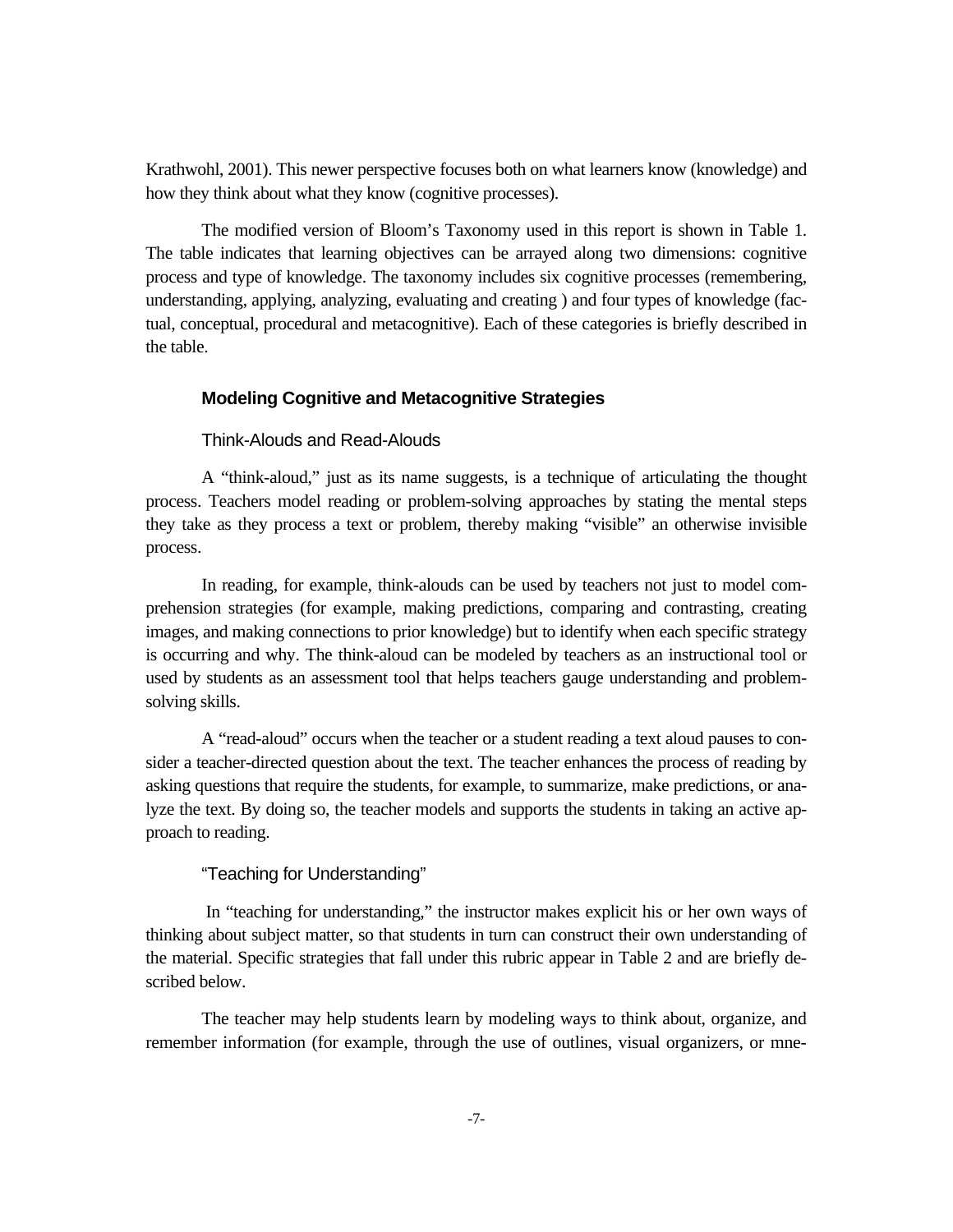monics). She may also illustrate a concept in different ways (for example, explaining fractions both with reference to coinage and through the use of manipulables). Because different students may grasp the concept best in different ways, the teacher needs to have a variety of techniques at her disposal.

Teachers also help students to think more deeply about what they are learning by linking the subject matter to the world beyond the classroom. (This relates back to authentic learning, discussed earlier in this paper.) To ensure that students recognize connections between what they are studying and the world outside the classroom, teachers can use a number of "linking" strategies. They can connect what is being studied to their own experiences or the experiences of their students, to current events and the media, and to what students already know. They can also use the subject matter to address real-life problems that students view as important.

Teaching for understanding also occurs when the teacher talks about reasoning, helping students to understand, for instance, not just why one answer is correct but why another one is incorrect. The teacher may model how the students can think through a question.

Teaching students how to be planful also fits under the category. The teacher models strategies for planning an undertaking, evaluating it, and then revising it. Teachers show students how to be thoughtful about their work. This is especially important when the task is part of a larger project and involves complex or ambiguous activities. The teacher shows the learner ways to tackle a complex assignment, break it down, and make it manageable. The teacher also demonstrates methods of keeping on track by monitoring progress against various checkpoints.

# Requiring Students to Demonstrate Cognitive Strategies: the "Press for Understanding"

A teacher "presses for understanding" when he or she asks questions or sets up tasks that ensure that students understand what they are learning and doing. For example, the teacher may ask students to come up with ways of organizing concepts, to explain the linkages among various reasons, to provide the "hows" and "whys" behind their answers, or strategize about planning, revising, and evaluating. In short, the press for understanding occurs when students must articulate what they understand.<sup>8</sup>

As Table 3 indicates, the strategies associated with the press for understanding are essentially the same as those associated with teaching for understanding, except that the teacher, instead of modeling the strategies, asks the students to demonstrate them. In pressing for under-

 <sup>8</sup> <sup>8</sup>Pressing for understanding goes beyond "recitation," which is characterized by a series of questions asked by the teacher and answers supplied by the student; in recitation, students' answers are typically short and factual.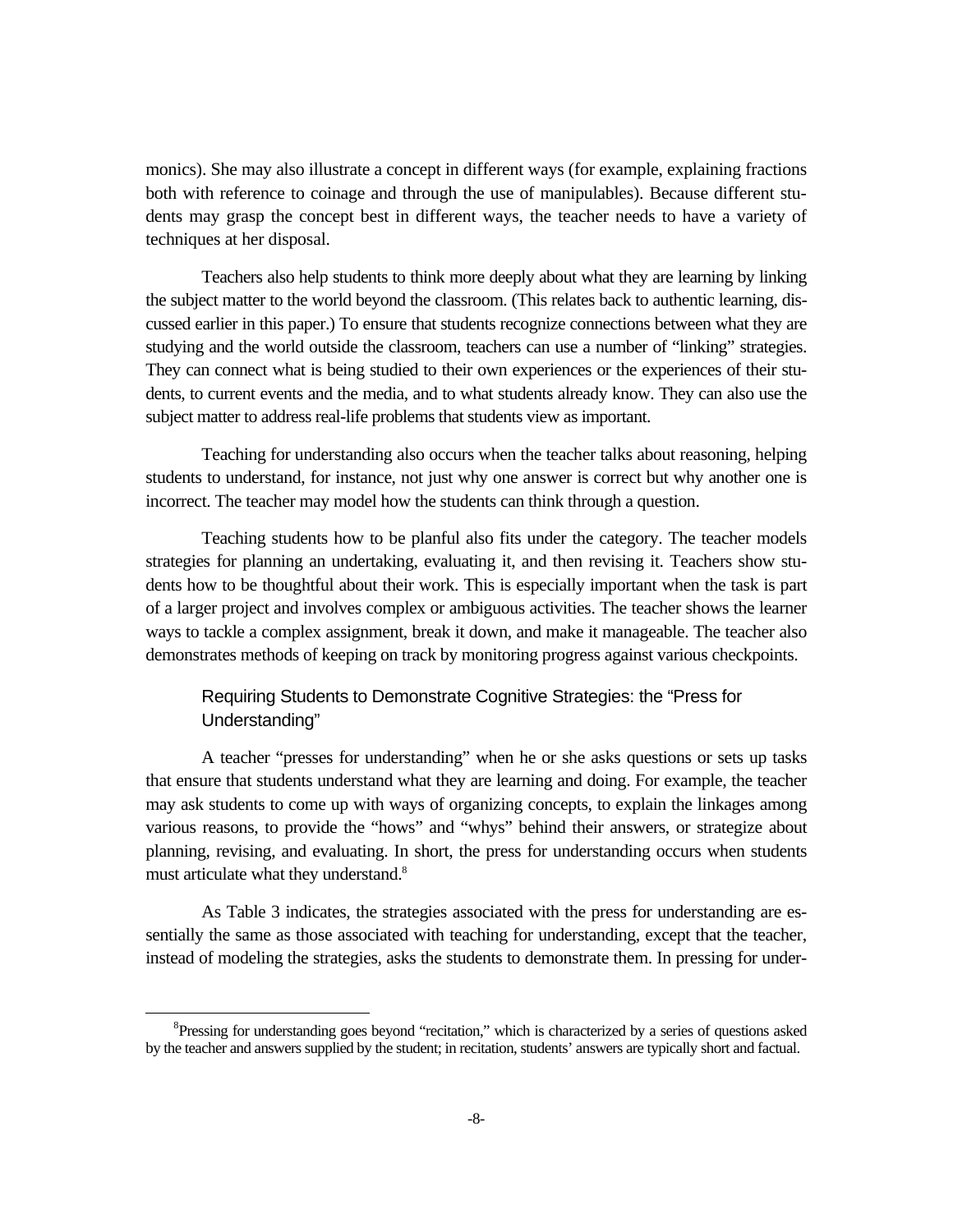standing, the teacher ensures that student can prove their grasp of the material by explaining in their own words, comparing answers, or recognizing why something is right or wrong.

# **The Methodology of the Classroom Observation Study**

The First Things First classroom observation study was undertaken in order to describe instruction in schools mounting the initiative, with a focus on determining: a) the extent to which teachers used the strategies described in the preceding section as making for enhanced student learning; and b) how instructional practices changed over time. This section describes: the rationale for conducting classroom observations and for our particular approach to observation; the data elements of interest and the instruments used for collecting them; the selection and training of observers; the selection of classes for observation; and the data available for this report. It also discusses some of the operational lessons learned about conducting observations in classrooms.

#### **Why Observations, And Why Our Particular Approach?**

Direct observation of classrooms is the best methodology available for studying how teachers teach — the central focus of this inquiry. Good and Brophy (1974) showed clearly that teachers are unaware of some of their behavior. Moreover, teachers may report that they engage in instructional practices thought to be desirable more than they actually do. For both reasons, teacher self-reports (for example, teacher surveys and interviews) are unlikely to represent teacher behavior accurately. Student surveys may capture students' attitudes toward what teachers do but are unlikely to provide a complete and accurate picture of teachers' actual behavior. Tests and assignments may supply useful information about what teachers think it is important for students to know and whether learning objectives are challenging, but such "artifacts" cannot shed light on the nature of the instruction itself.

At the same time, observational studies are highly resource-intensive. They require that observers be trained and monitored and that reliable procedures for coding data be established. Researchers may spend considerable time scheduling observations (and rescheduling them when need be) as well as actually conducting them. The resource-intensity of the undertaking, and its relatively high cost, will necessarily limit the number of observations that can be conducted. Despite these constraints, classroom observations provide the best means of understanding the instructional process.

The information collected for this study was recorded on several forms and includes both low-inference and high-inference items. As the name implies, low-inference items are those that do not involve making qualitative judgments; the observer can easily determine whether a condition does or does not exist on the spot. Thus, for example, in describing the physical set-up of the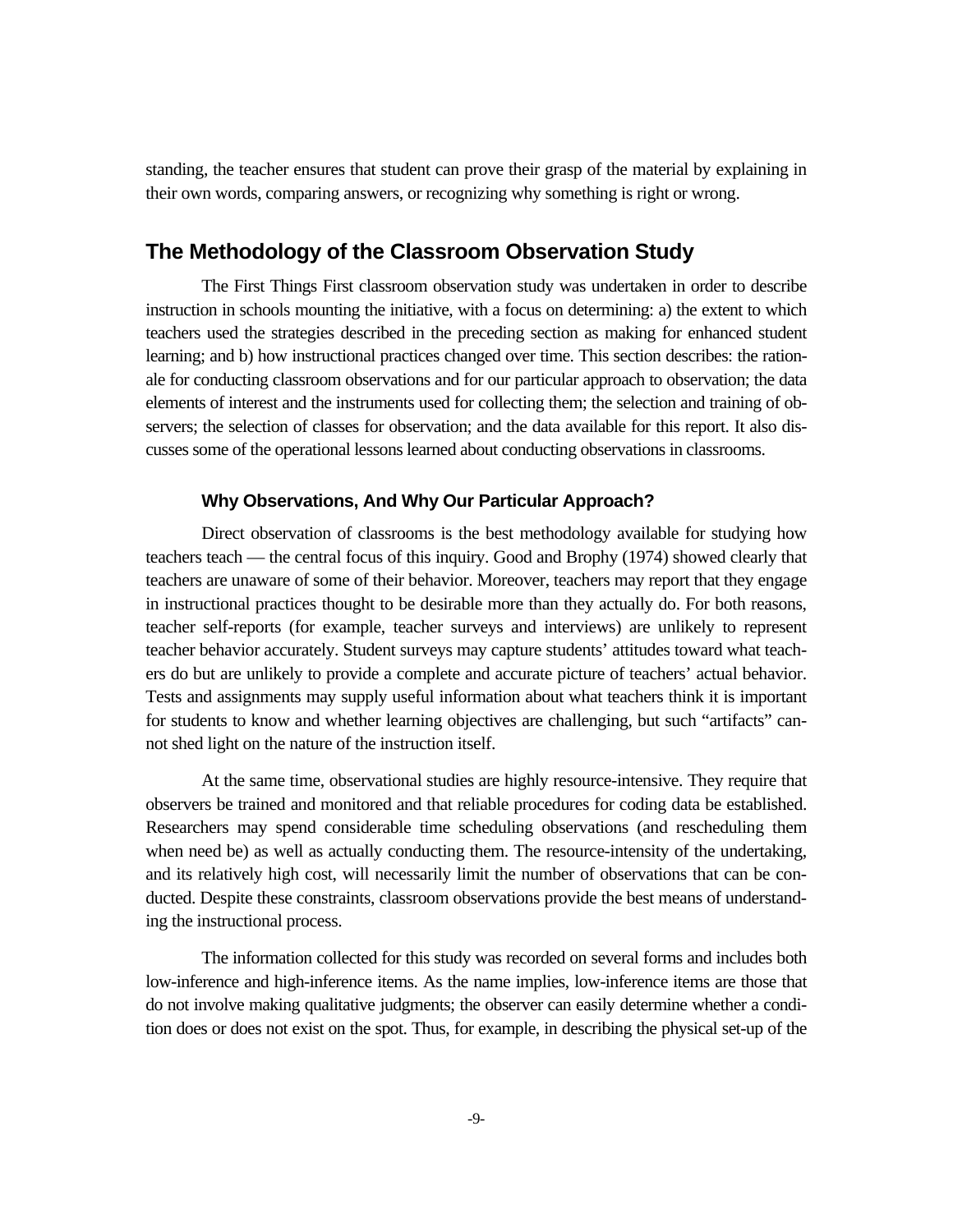classroom, the observer can simply place a checkmark on a form to indicate whether desks are arranged in rows, in small groups, in a semi-circle, or in some other arrangement.

On the other hand, high-inference items involve making judgments. Examples in this study include assessing the extent to which teachers employ metacognitive strategies and determining whether learning objectives are challenging. To make sound judgments about these matters, specific and detailed information is needed about what transpires in the classroom, and especially about interactions between teacher and students in the context of instruction. For example, knowing that a teacher asks students questions — the kind of information that could be collected on a close-ended form — is not enough. It is also important to know just what is asked (whether the question calls for a factual response, an opinion, an inference, etc.) and how the teacher follows up on the student's response (or non-response). In this study, the observer records this information on the Running Record form, described below, which is a detailed account of the instruction that takes place in the classroom. Other aspects of the classroom (for example, student conduct) are noted only insofar as these have an impact on instruction.

The level of detail required in the Running Record means that the observer must focus intently on capturing the specifics of teacher-student interactions. In part to reduce the pressure on the observers, we did not ask them to make high-inference judgments about the learning objectives of the lesson or about the use of metacognitive strategies. Instead, they submitted their Running Records and other forms to MDRC, where all post-coding of high-inference items took place. Because the Running Records contained such detailed information, it was possible to modify and fine-tune the coding scheme as the study moved forward. A further rationale for handling post-coding centrally and having it performed by only a few coders is that it helps to ensure inter-rater reliability.

#### **Data Elements and Instruments**

Each classroom observation was expected to take 50 minutes and involved the completion of six separate instruments, described in Table 4.<sup>9</sup> As noted above, one of these, the Running Record, is a detailed description of what happens in the classroom, with a focus on the teacher's instruction, and is the key source of information on the substantive content of the lesson and the use of strategies that promote cognition and metacognition. Three additional in-

 $\frac{1}{9}$  $T$ The package of instruments includes modified versions of two instruments, the Physical Environment Form (PEF) and the Classroom Checklist (CCL), that were created by Kansas City, Kansas researchers and used during earlier classroom observations in the Kansas City sites. It adds four new instruments: the Running Record, Post Observation Summary, Post Observation Teacher Interview, and Observer Comments. The use of the Running Record departs from the approach previously used in Kansas City, which involved coding up to 270 specific adult-student interactions per observation. This methodology had been found to yield data that were decontextualized and hard to analyze.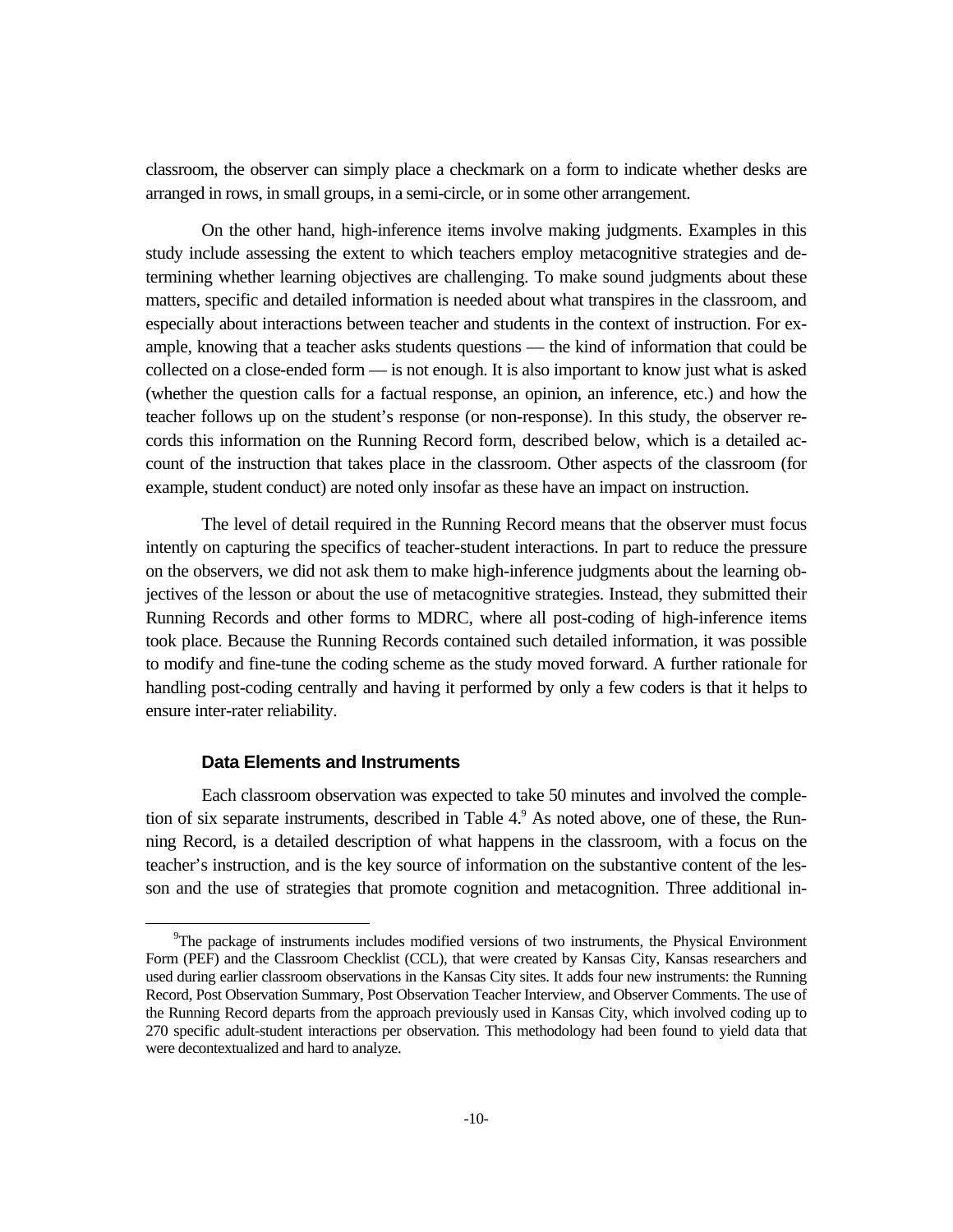struments contain close-ended, low-inference items: the Physical Environment Form, the Classroom Checklist, and the Post-Observation Summary. Finally, two instruments, the Post-Observation Teacher Interview and the Observer Comments Form, contain a mix of closeended and open-ended items.

These instruments are discussed below, in the order in which they are completed during the course of the observation; copies of the forms appear in Appendix A.

#### 1. Physical Environment Form

When the observer enters a classroom, he or she first completes the Physical Environment Form, or PEF. This low-inference checklist identifies the physical set-up of the desks (for example, whether they are arranged in rows, in a semi-circle of chairs, etc.) as well as the presence of other physical items and equipment, for example, signs listing behavioral expectations, displays that reflect students' ethnicities, progress charts, computers, etc.

### 2. Running Record Form

When the PEF is complete, the observer begins a 50-minute Running Record.<sup>10</sup> The researcher begins writing down what is observed as it takes place, stopping at 10-minute intervals to complete a Classroom Checklist, or CCL, described in the following section. She or he pays special attention to what the teacher says and does, including the nature of the task and the questions the teacher asks, as well as any discussion that ensues. The narrative is not a verbatim account; instead, the observer records enough detail on certain aspects of the lesson so that a reader can tell what happened during that block of time and can code the observation on certain dimensions, including the level of the lesson and the teacher's instructional strategies.

 While the Running Record is the component that requires the most effort in terms of training, the most energy on the part of the researchers during the observation itself, and the most attention by coders, it has two major advantages. First, it examines the lesson holistically, allowing the reader to understand how the teacher introduces new material and tasks, the role both teacher and students play in getting students to accomplish the task, and the extent to which students construct an understanding of the subject at hand.<sup>11</sup> Second, the quality of the data can be improved by providing immediate feedback to the observer; for example, if the

 $10$ While observers were asked to record 50 minutes of instruction on the Running Record, about one-third of the Running Records recorded less than 50 minutes of class time (although almost all of these recorded between 40 and 50 minutes), and one ran over 50 minutes. For one thing, Cental Middle School in the Riverview Gardens school district did not adopt block scheduling until the reform was actually implemented; all planningyear classes were only 44 minutes long. For another, classes sometimes ended abruptly (because of a schedule change, a fire drill, and the like), so that it was not possible to capture the full 50 minutes. 11Blumenfeld, 1992.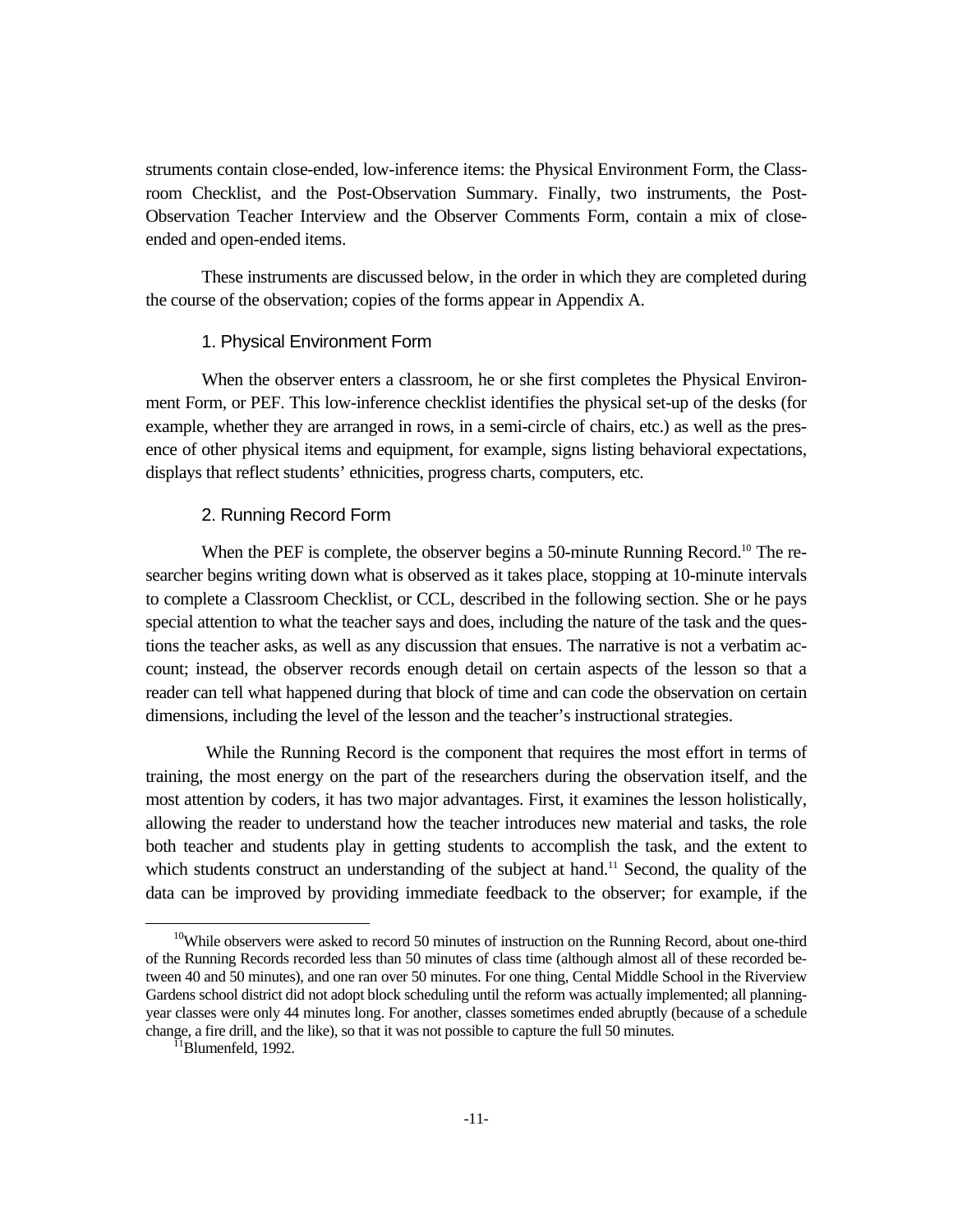Running Record does not contain enough information, the observer can be asked to clarify the write-up and to provide more details.

The Running Record is the only part of the observation that is post-coded, in this case by MDRC staff or consultants; this ensures consistency in coding standards. Because someone else will be reading these Running Records, the observer must transform classroom notes into a clean write-up. The scheme for coding the Running Records is discussed in Appendix B.

### 3. Classroom Checklist

The Classroom Checklist, or CCL, is completed at 10-minute intervals beginning at 10 minutes into the Running Record; four CCLs are thus completed during a 50-minute block.<sup>12</sup> The CCL is a "snapshot" of what is going on at the moment. It records whether the teacher is interacting with one or two students, a small group, a large group, or the class as a whole. It also notes the presence of certain "learning opportunities," including project-based learning (whether individual or grouped), the use of Read-Alouds and Think-Alouds, group discussion, recitation, and completion of worksheets. It also notes how many students are on-task and off-task and the extent to which the cycle is teacher-centered vs. student-centered (this last through an estimate of the percentage of time the teacher is talking and/or waiting during the 10-minute interval).

### 4. Post-Observation Teacher Interview

After the observation, the researcher conducts a brief interview with the teacher. The Post-Observation Teacher Interview asks about the number of students enrolled in the class (so that the percentage of students in attendance can be determined), where the lesson falls in relation to a unit or larger project, and how typical that particular class was of how the class generally operates. If the class is not over when the 50-minute observation period concludes, the observer usually waits until the end of class to complete the interview.

### 5. Observer Comments

The Observer Comments form is a place where researchers can express their own thoughts about the observation. Having a specific place for such comments helps to keep subjective opinions out of the Running Record.

 $12A$  few Checklists were missing; thus, 670 Checklists were available for the 168 planning-year observations, 543 Checklists were available for the 136 first implementation year observations, and 492 Checklists were available for the 123 second implementation year observations.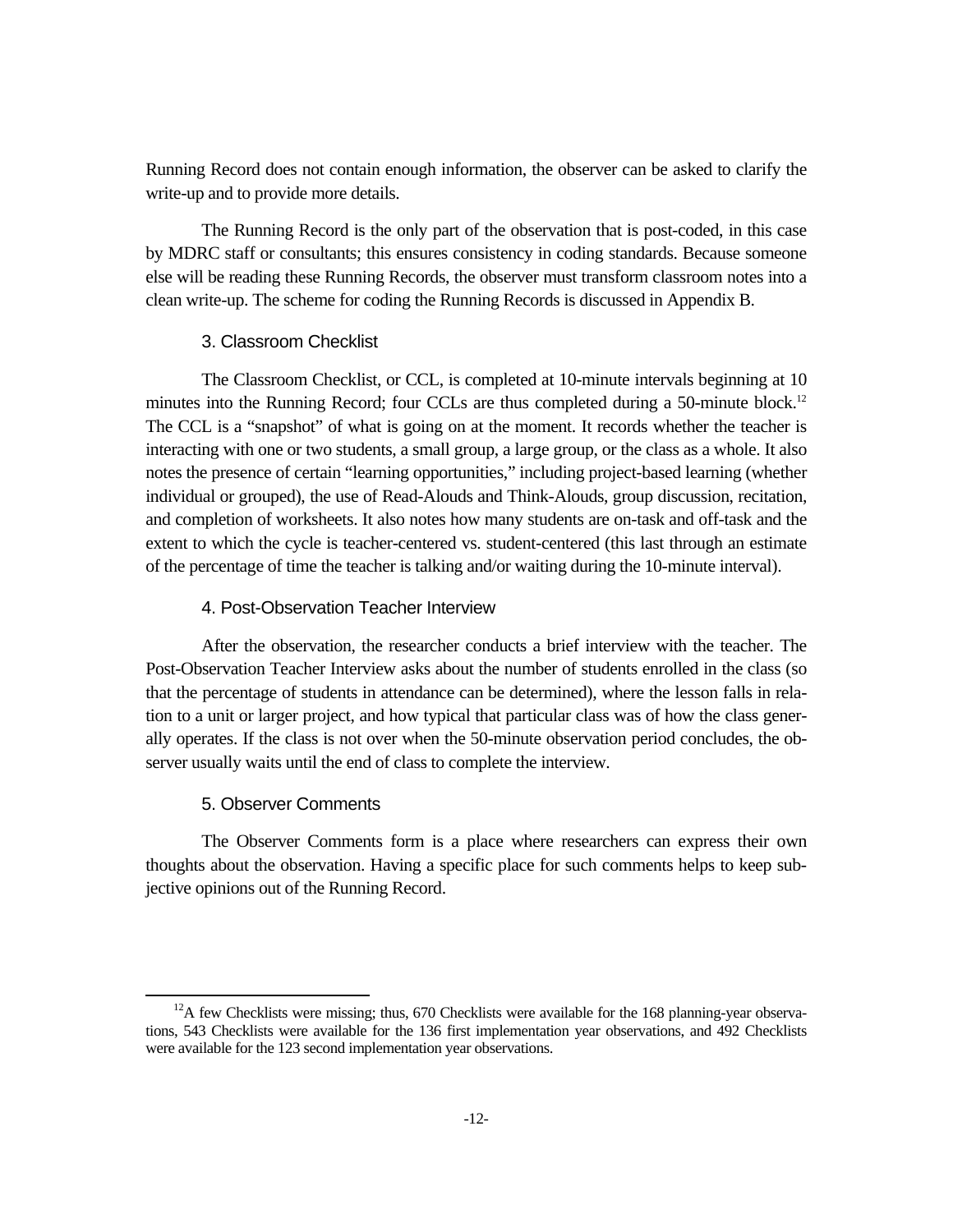#### 6. Post-Observation Summary

The researcher completes the Post-Observation Summary at the end of the observation and after the Teacher Interview has been conducted. Some observers choose to complete the form outside of the classroom after having transcribed their Running Records notes. The Post-Observation Summary is based on what is observed during the entire period and includes sections about the structure and organization of the classroom, the teacher's instructional strategies, and the classroom climate.

#### **Selection and Training of Observers**

When observations began during the spring of 2001, three on-site researchers had already been hired to study program implementation in Houston, Riverview Gardens, and the Mississippi Delta schools, and conducting classroom observations was one of their job responsibilities. Intensive training for these observers took place over a two-and-a-half-day period in February 2001. In the Riverview Gardens and Houston sites, the fact that the on-site researchers were familiar figures to the teachers — and that they themselves were familiar with the physical premises — facilitated their role as observers.

There were soon changes in the complement of observers. The Mississippi researcher's work was inadequate, and he was replaced after a year.<sup>13</sup> The addition of the five new Group II schools in Houston, Texas made it impossible for the sole on-site researcher to continue conducting classroom observations along with her other work, so three students at a local university were hired as observers on a part-time, hourly basis. A second round of intensive training for both experienced and new observers was conducted in December 2001, but two of the three new observers in Houston quickly left the project. The new Mississippi field researcher, who had attended the second round of training, was soon forced to resign because of illness, and it was not considered feasible to provide yet another training session for his replacement.

Turnover among observers, especially those who are students, appears to be a common phenomenon, and it is one for which researchers should plan. If it is feasible, hiring and training several observers, and assigning fewer observations per person, may be a better option than hiring only one observer on whom the whole process stands or falls.

The Houston training covered all the instruments contained in the data collection package but focused primarily on the Running Record. Trainees received an observation guide that specified those aspects of the classroom and those elements of instruction to which they should pay particular attention. To help ensure inter-rater reliability, the trainees watched videos of ac-

 $13$ The observational study was able to make use of data he collected using the close-ended forms, but his Running Records were too sketchy to be analyzed.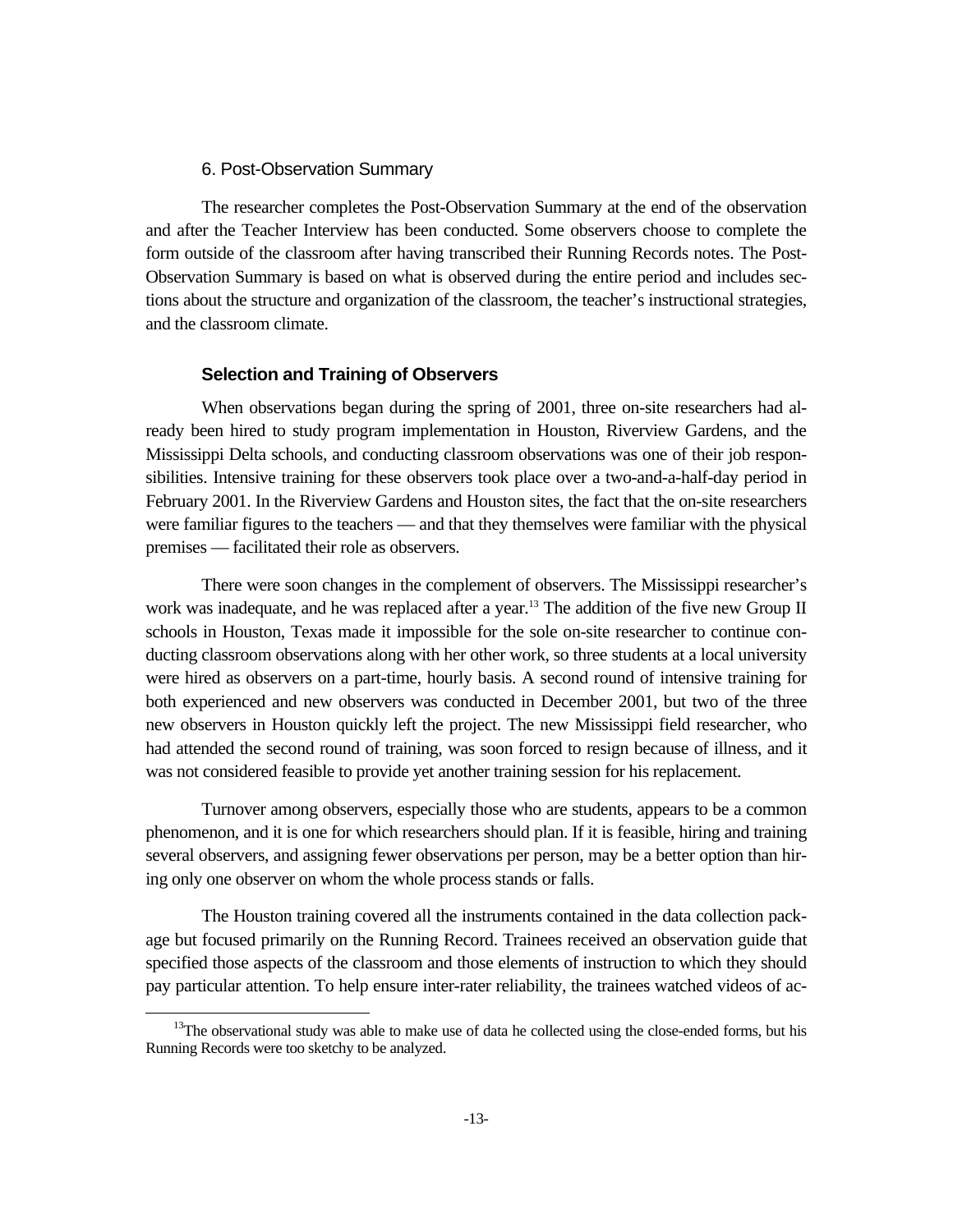tual classrooms and wrote Running Records of their observations; they then compared write-ups with each other and with the write-up of the trainer. Training on the other forms also involved watching the classroom videos and having trainees compare their responses with those of an experienced observer.<sup>14</sup>

In-service training continued after observers began going into classrooms. It proved important not only for observers to "clean" their Running Records and send them in as soon as possible after conducting their observations but also for MDRC staff to provide immediate feedback on the submissions. In this way, if necessary, observers could provide fuller and more detailed accounts while the classes remained fresh in their minds and could also fine-tune their observational and recording skills. This lesson was learned in part through negative example: Early on, MDRC personnel responsible for supervising the observers were engaged in developing a final version of the post-coding scheme and had less time available to communicate with the observers. Although the problem was recognized and rectified, the quality of the early observations suffered as a consequence.

### **Conducting the Observations**

As noted above, observations were conducted in English/language arts classes and in math classes. Teachers were assured that the observations were being conducted solely for the purpose of research, that the observers were not there to evaluate them, and that the observations would not be shared with school or district personnel.

Essentially, observers were simply asked to observe as many classes as possible. Although initially they were instructed to observe each math and language arts teacher two to three times, the limited time available for observations made this infeasible, and the large majority of teachers were observed only once. No effort was made to observe equal numbers of English and math classes.

Neither was an attempt made to select classes at random for observation. Even if this had been done, it is likely that the researchers would have confronted problems actually conducting such observations. Even when they set up advance appointments or sent memos inform-

 $14$ In general, there was considerable consistency in the coding of the two Houston observers. Interestingly, they provided such disparate responses to two questions that the data were dropped from the analysis. In one instance, the second observer, who was hired to conduct observations during the second and third years of the study, found a much greater incidence of behavior problems interfering with instruction than her first-year counterpart. Since it is unlikely that major behavior problems increased dramatically from one year to the next, the analysts concluded that the two observers had different levels of tolerance for misbehavior. In a second instance, the second observer estimated that use of active instructional strategies accounted for a much lower percentage of class time than the first observer. Again, we concluded that this disparity was more likely to represent a difference in the observer's judgment than in what was actually taking place in the study classrooms.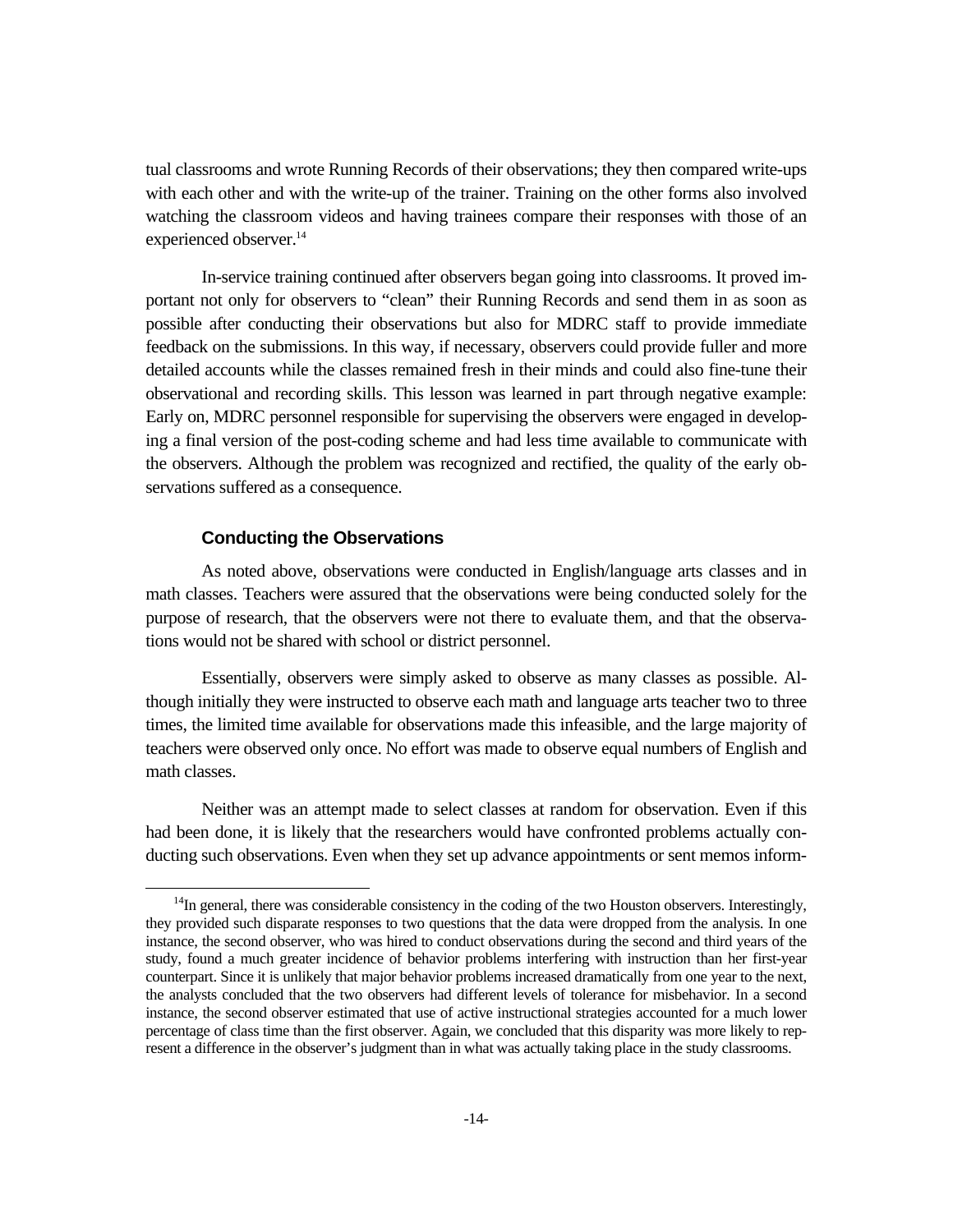ing teachers and principals that observations would be conducted during a certain time frame, some teachers claimed to be unaware that an observation had been scheduled and asked that it be rescheduled. Other times, they found that the teacher was giving a test or showing a video. (Since our focus was on the teacher's instructional practices, observations of these activities would not have been informative.) Some observers opined that they encountered resistance especially from teachers who were hostile to the First Things First reform. The observers also suspected that teachers did not want them to visit classes in which students often misbehaved or for which lesson plans were poorly prepared.

The observers reported that it became easier to conduct the classroom observations over time. Initially, it was hard for observers to concentrate, since classrooms were active places in which many things were happening simultaneously; gradually they learned to filter out extraneous subject matter. Observers also figured out how better to deal with the volume of information to be recorded. One observer found that she was writing so much that she developed hand cramps and ended up buying a laptop computer.

Also, during later rounds of data collection, observers came to school with several classrooms in mind, so that if one class was not suitable, another could be observed. In such circumstances, the observers were likely to choose a nearby classroom, since they had only limited time to get to the next class and prepare for the observation. Thus, their task also became easier as they got to know the physical layout of the schools better.

Anecdotal evidence suggests that the behavior of both students and teachers was somewhat altered by the observers' presence. There were several instances of teachers remarking that students were better behaved because a visitor was there; the observers felt, too, that students sometimes "acted out" more because they were being watched. At least one observer suspected that teachers acted in a friendlier way toward their students than was normally the case. The observers did not believe that their presence significantly altered the nature of instruction, however.

### **The Data Available for This Report: Characteristics and Caveats**

Our analysis is based on 427 observations conducted in ten of the twelve First Things First schools over a three-year period. Table 5 shows the distribution of these observations by implementation year, district, school, and type of class observed.

Turnover among observers made it impossible to collect the same data from all schools at all sites each year. The departure of two of the three observers in Houston meant that only four of the seven First Things First schools could be studied during the 2001-2002 school year. (The next year, the observer spread her observations over six of the seven schools.) Furthermore, when illness forced the resignation of the second Mississippi field researcher, no observations were conducted in Mississippi during the 2001-2002 academic year. During the 2002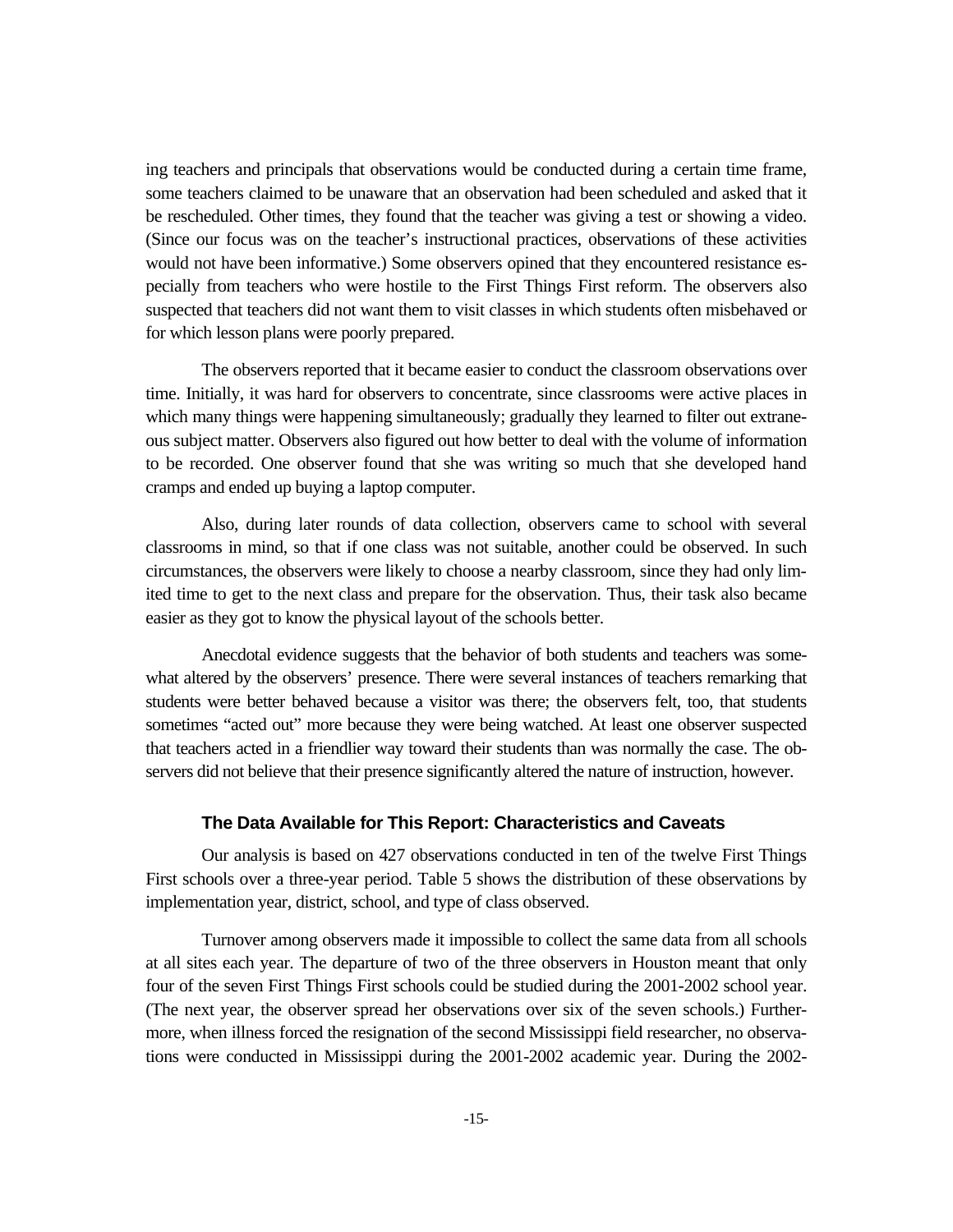2003 school year, the Mississippi field researcher received training on the close-ended forms and conducted observations using these forms only.

As a consequence, Running Records data were unavailable for classes observed in Greenville. Thus, the parts of the analysis that depend on information from the Running Records are based on 383 observations, all completed in the Houston and Riverview Gardens districts.

Our general analysis strategy is to compare planning-year data with results from the first and (where available) second implementation-years. Table 5 suggests that because of the small number of observations conducted at each school in any given year (ranging between 5 and 46), comparing results across the years at the individual school level could prove misleading.

Instead, in this paper, we have chosen to present the data in two ways. In the body of the report, we include tables and figures that aggregate the results across implementation groups and districts, while maintaining distinctions among the implementation years (planning year, first implementation year, or second implementation year) and between English/language arts and math classes. In Appendix C, we present detailed tables, disaggregating data by district, implementation group (I or II), implementation year, and type of class (language arts or math).<sup>15</sup>

In analyzing these data, we did not perform chi-square or other tests of statistical significance. Our automated data files were not set up to support these tests, and hand-tabulations were not possible within the project budget. In view of this fact, as well as the reality of relatively small samples, we suggest that readers, in drawing inferences about change over time (in the text and appendix tables) and about differences among the sites (in the appendix tables), pay greatest attention to findings that are sizable and consistent, as these are most likely to be meaningful. Small year-to-year disparities are less likely to be indications of true change.

Readers should also be aware of a number of aspects of the data that make it inadvisable to draw conclusions about small differences.

<sup>&</sup>lt;sup>15</sup>We opted to aggregate data from the Group I and Group II schools in the planning and first implementation year because a preliminary inspection of the data indicated that instructional behaviors were quite similar in the two groups of schools. Data for the second implementation year are available only for the Group I schools.

Although we might expect to see generic differences in the instructional methods used by high school teachers and middle school teachers, the decision to aggregate data collected from the two kinds of schools seems reasonable because, across implementation groups and project years, the percentage of observations occurring in the high schools in Riverview Gardens and Houston (where both middle schools and high schools are present) remained relatively stable, ranging between 53 and 60 percent. Thus, whatever changes occurred would not be confounded by having very different proportions of observations coming from the high schools over the course of the study period.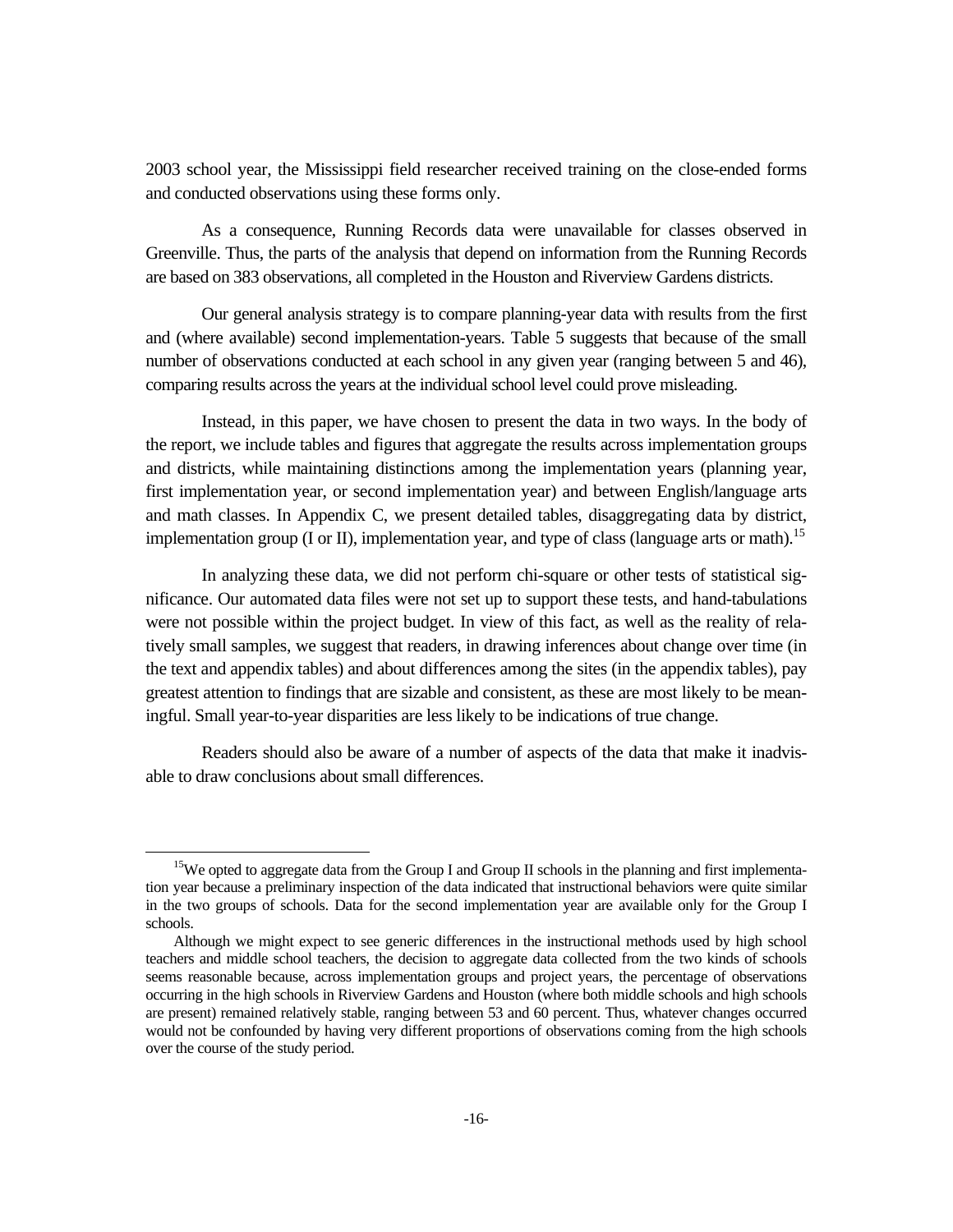- While we expect instructional methods in math and English classes to vary considerably, as noted above, we do not have equal numbers of observations in the two kinds of classes across districts or years.16
- The three districts in the study accounted for very different shares of the observations over the three years.<sup>17</sup>
- The observers began their observations earlier in the 2001-2002 and 2002- 2003 school years than in the 2000-2001 year (when the larger First Things First evaluation got under way). We cannot be sure how the different timing of the observations affected what was reported, but we suspect that these differences reduce the comparability of the data.18

# **Study Findings**

This section presents the study's findings. These are organized into three broad categories. First we consider the classroom context — attributes of the physical and psychological environment of the class. Then, we turn to the activities in which teachers and students are engaged, looking at the instructional *strategies* used to present the lesson. Finally, we examine the *content* of the lesson — the way the teacher presents what is to be learned and the nature of the learning tasks students are asked to perform.

#### **Establishing a Context for Learning**

### Class Size and Student-Teacher Ratio

The First Things First model places considerable emphasis on reducing student-teacher ratios in English/language arts and mathematics classes, and reducing class size is one way of

<sup>&</sup>lt;sup>16</sup>As an example, English classes accounted for 69 percent of all classes observed in Houston during the planning year (for Groups I and II together), and for 56 percent of the Riverview Gardens planning-year observations. During the first implementation year, English classes accounted for 64 percent of Houston observations but only 46 percent of Riverview Gardens observations.

The analysis did not use statistical procedures to equalize the numbers of observations of different types (e.g., of different classes, or from different districts).

 $^{17}$ For example, Greenville observations comprised 13 percent of all the planning year, none of the first implementation year, and 18 percent of the second implementation year observations. Houston observations accounted for 36 percent of the planning year observations, 66 percent of the first implementation year observations, and 34 percent of the second implementation year observations.<br><sup>18</sup>Classes look different earlier than later in the year, as students and teachers get to know each other;

events like vacations, periods of high-stakes testing, and the approaching end of the school year also affect instruction.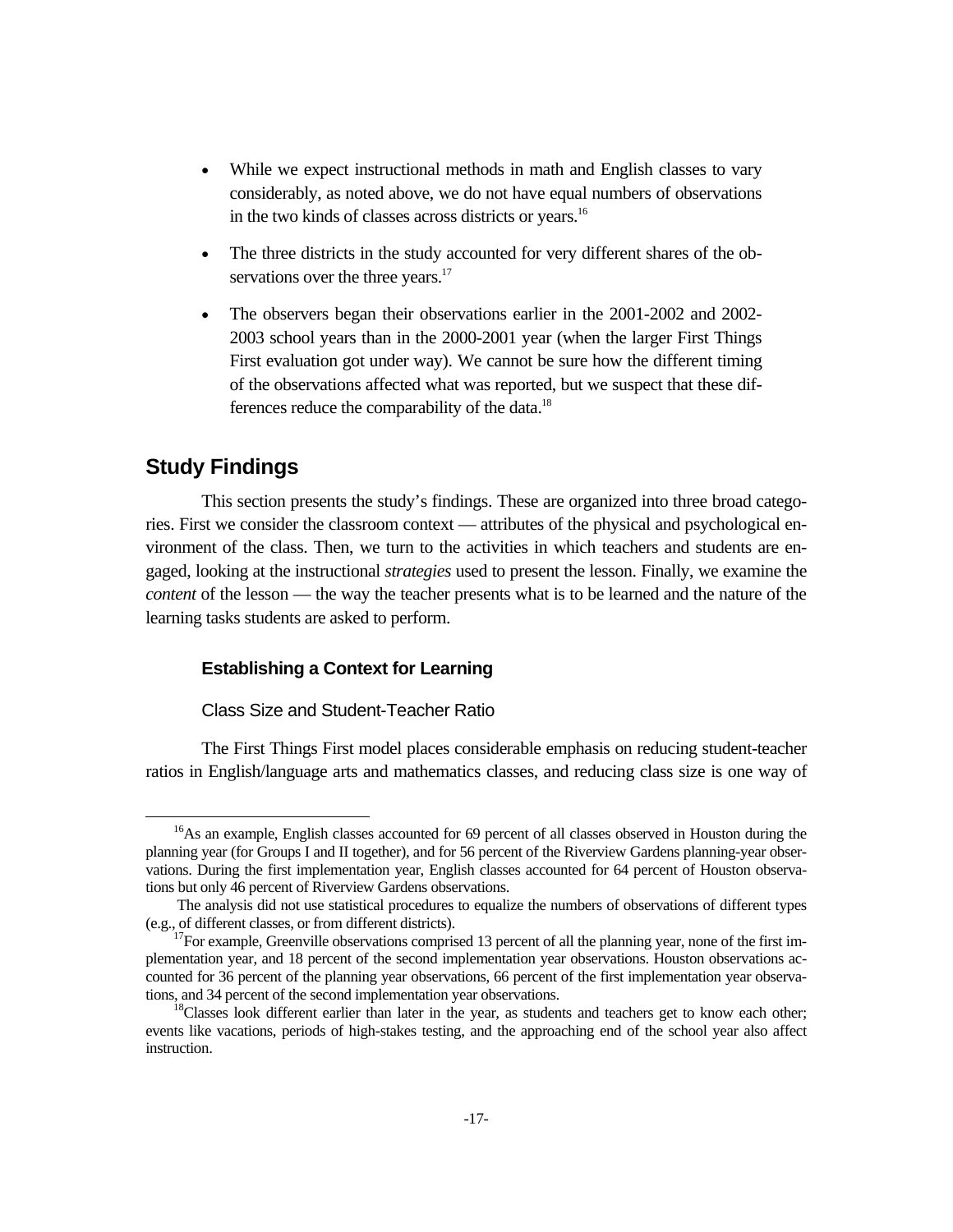accomplishing this goal. As Figure 1 shows, classes declined in size over the period of the study, from an average enrollment of 22 and average attendance of 19 in the planning year to an average enrollment of 18 and average attendance of 16 during the second implementation year.<sup>19</sup> (More detailed data appear in Appendix Table C.1.<sup>20</sup>)

Another way of reducing the student-teacher ratio is to assign a second instructor (for example, another subject specialist or a special education teacher) to a class. The observational study data suggest that this happened very rarely and, contrary to expectation, no more so in the implementation years than in the planning year. (Two teachers were present in 5 percent of all classes observed in the planning year, 2 percent of all classes observed in the first implementation year, and none of the classes observed during the second implementation year.) Because two teachers were so seldom present in the classroom, this analysis focuses only on the activities of the main teacher.

### The Physical Set-Up

As noted above, IRRE's technical assistance efforts emphasized the importance of student interaction for learning. The changing physical set-up of the classrooms observed over time — graphed in Figure 2 and shown in more detail in Appendix Table  $C.1$  — may provide one indication of teachers' efforts to put interactive learning into practice. During the planning year, in 83 percent of the observations at all sites, desks were arranged in rows facing the front of the class. During the first implementation year, in contrast, students were seated in rows in only 58 percent of the observations; in the remaining 42 percent, they were seated in small groups or in other arrangements that permitted greater student interaction (for example, with desks in a horseshoe shape or with students seated in rows facing each other). Seating arrangements in the second implementation year resembled the arrangements of the previous year.

A central principle of First Things First is that academic and behavior standards must be high, fair, and clear. In all three years of the study, signs posting these standards were present in the large majority of classrooms observed (between about 70 percent and 85 percent, as shown in Appendix Table  $C.1$ ).<sup>21</sup>

<sup>&</sup>lt;sup>19</sup>Average attendance rates in the classes that were observed were generally 85 percent or higher.

 $^{20}$ In this, as in the other tables in this report, the "All classes" column presents the weighted average of the figures for the English and math classes.<br><sup>21</sup>Such signs were more likely to be present in Houston and Riverview Gardens than in Greenville. Ob-

servers noted that inspirational or motivational posters were present in a number of classes, but the observational instrument did not ask them to collect systematic information on such posters.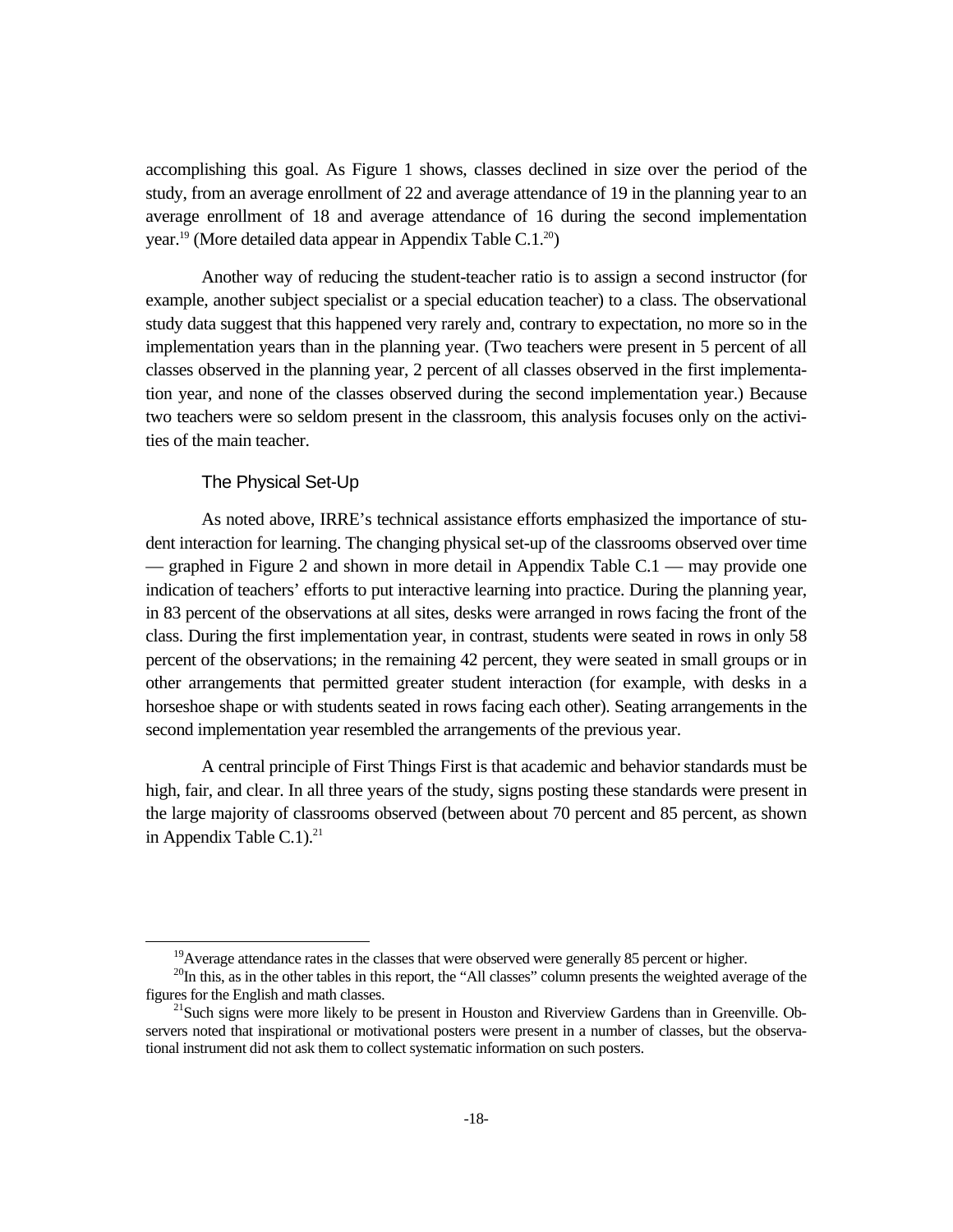#### The Psychological Environment

Classes present not only a physical but also a psychological climate for students. The observations suggest that if, in general, classes were not especially warm places, neither were they very intimidating. In 37 percent of all observations, teachers used humor to encourage students or create a lighter mood (see Appendix Table C.2).

Observers were asked to indicate whether or not teachers made comments to students indicating a sympathetic knowledge of the students or their families. Although implementation of First Things First's Family Advocate System, which requires that teachers meet regularly with a group of students and their families, might suggest that there would be more such comments over time, this is not substantiated by the data. In all three years, such comments were heard in only about 10 percent of all classes observed.<sup>22</sup>

#### Teacher Activity Level

Table 6 and Appendix Table C.3 make clear that most teachers were actively involved with their classes throughout the observation period. In only a handful of observations were teachers involved for less than three-quarters of the period.

Examining the "classroom snapshots" (Classroom Checklists) associated with each observation, it is clear that while teachers were involved with their classes, they were not always engaged in teaching. On 14 percent of planning-year snapshots and 19 percent of first implementation year snapshots, observers rated the teacher as "on task, but not academically focused" (for example, engaged in managing students or transitioning between activities). Comparable percentages were assessed as off-task and not academically focused (for example, socializing or resting). The second implementation year registered an apparent decline in non-academically focused and off-task behavior.

 $^{22}$ Interestingly, behavior problems were evident in 25 percent of all Riverview Gardens planning-year observations but only 12 percent of classrooms observed during the second implementation year. This difference and the numbers of observations conducted each year are all relatively small, and we cannot conclude with certainty that First Things First was responsible for the decline. Nonetheless, the finding is in keeping with the First Things First hypothesis that small learning communities will create closer bonds between students and teachers and lead to a decrease in misbehavior. Whether behavior problems also declined in Greenville and Houston cannot be determined because of uncertainties regarding inter-rater reliability with regard to this data element.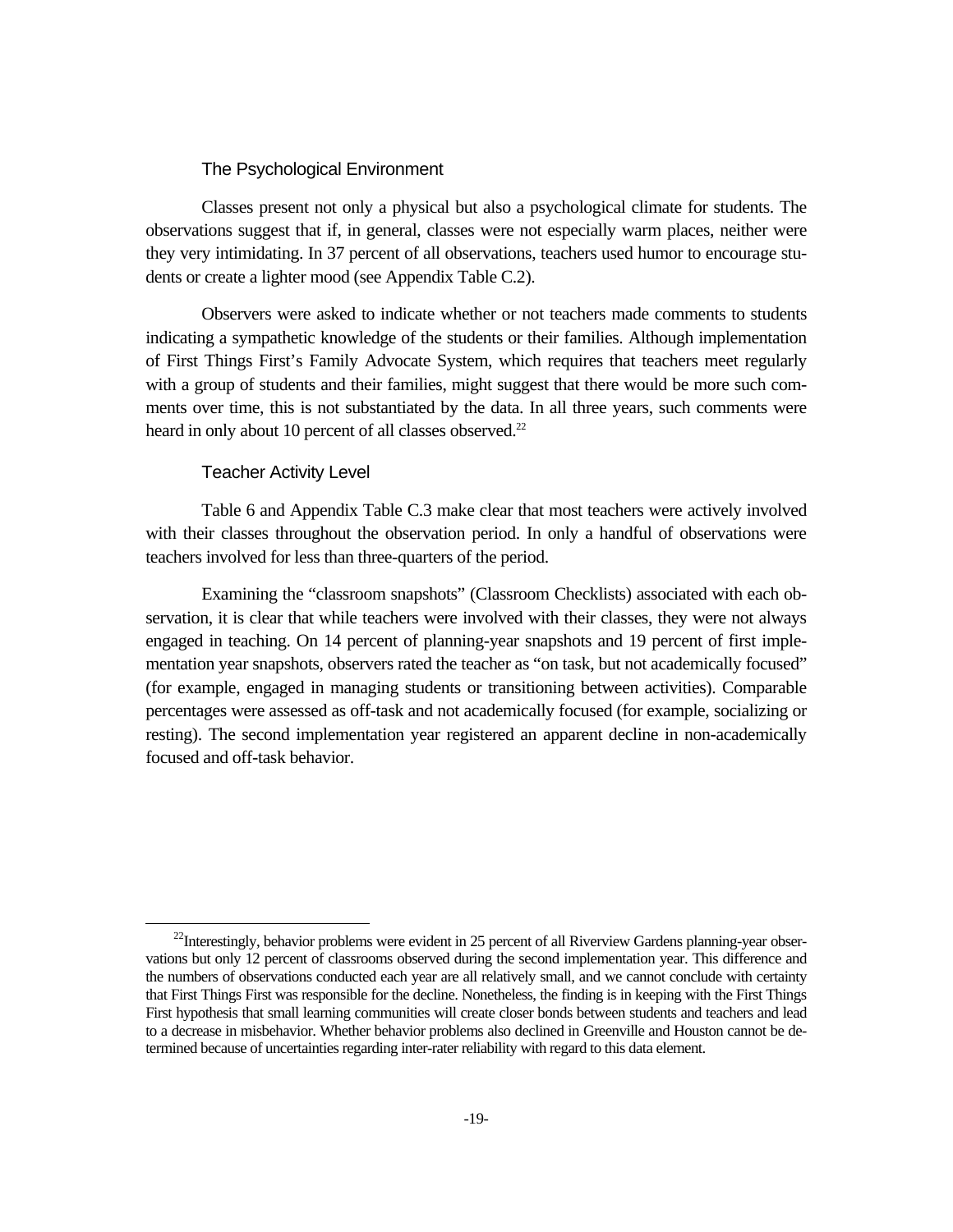#### **Student Learning Opportunities**

#### Opportunities for Active Learning

Table 7 and Appendix Table C.4 use data from the Classroom Checklist and the Post-Observation Summary to describe the various learning activities (or "learning opportunities") in which students participated. (These "learning opportunities" could also be characterized as "teaching strategies.") Some of these are characterized as "active learning" because they engage students in thinking and creating. Others are termed "other" because they do not clearly involve students in reflection about what they are doing or learning.

Observers were permitted to check all the learning opportunities they observed, not just the predominant one. The tables show that "other" learning opportunities were far more likely to be in evidence than active learning opportunities during all three years examined. Teachers of math classes were less likely than their counterparts in English/language arts classes to employ active learning strategies.

### Opportunities for Student Interaction

As noted above, student learning is thought to be especially effective when students have an opportunity to interact with one another. Creating more opportunities for student interaction was the thrust of the technical assistance and staff development activities that IRRE brought to the sites. In particular, IRRE contracted with Kagan Cooperative Learning, Inc. to provide teachers with instruction in the use of a set of cooperative learning strategies that can be used across various disciplines and that are aimed at increasing student interaction and engagement in the task at hand.

Figure 3, along with Tables 8 and Appendix Table C.5, suggests that IRRE's efforts paid off. Between the planning and second implementation years, there was a marked increase in the percentage of classes in which students worked in small groups or pairs, from 22 percent to 50 percent. $23$ 

<sup>&</sup>lt;sup>23</sup>When we examine the data for the two cohorts separately, it is clear that schools in both Group I and Group II registered increases over time in the percentage of classes in which students engaged in small-group or paired interactions.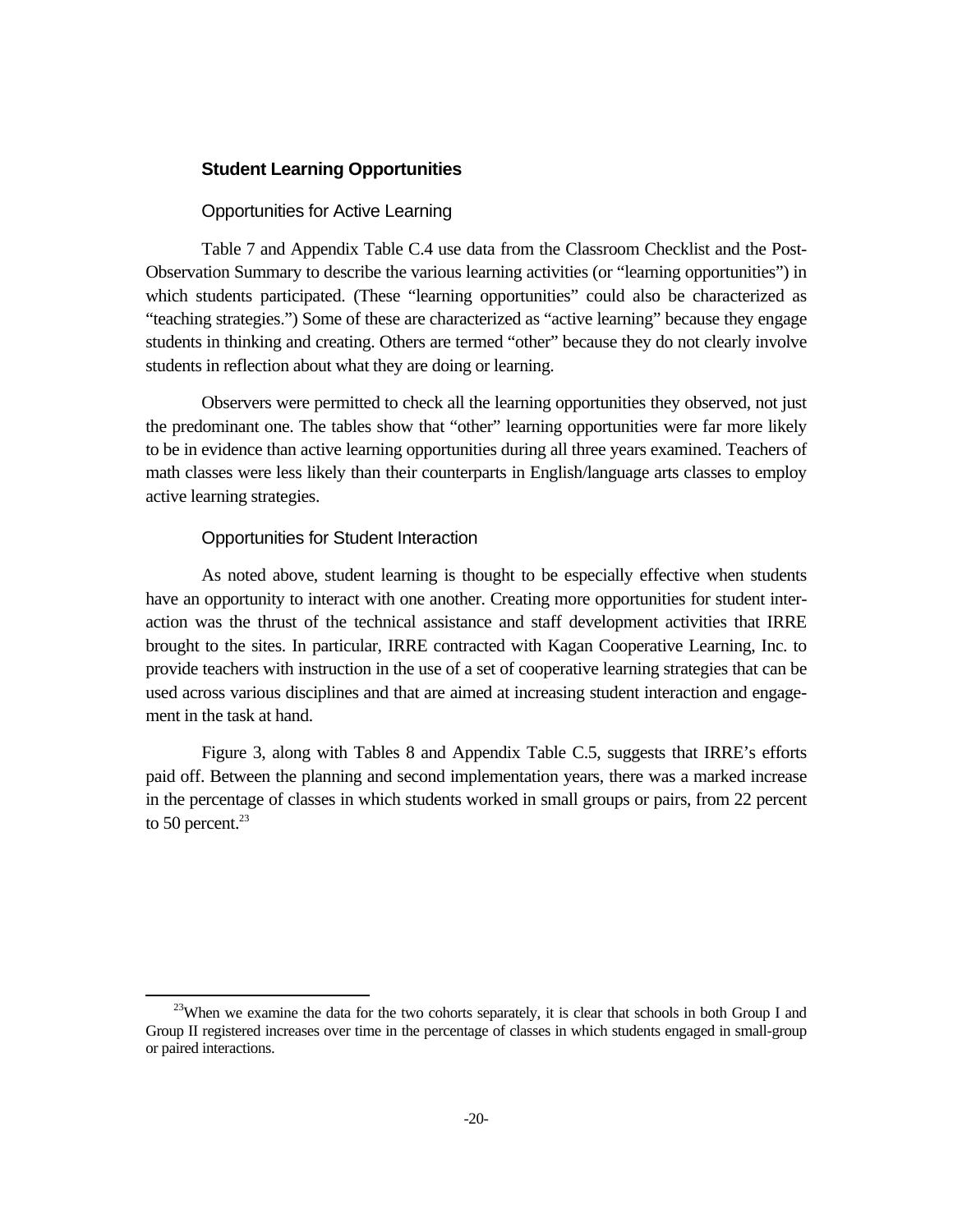#### **Contents of the Lesson**

#### Challenging Learning Objectives

A modified version of Bloom's taxonomy, discussed above, was used to describe the predominant learning objectives in the lessons observed, as determined by the length of time spent in the part of the lesson embodying those objectives. Lesson descriptions in the Running Record were used to describe learning objectives along two dimensions: Cognitive Process and Knowledge.

Table 9 and Appendix Table C.6 show that by the second implementation year, a small percentage of lessons involved the higher-level cognitive processes of analyzing, evaluating, and creating. But the key finding is that by far the majority of all lessons, irrespective of discipline or program year, involved the relatively low-level cognitive processes of remembering, understanding, and applying. The type of knowledge transmitted in most English classes was heavily factual; in math classes, it was heavily procedural.

In summary, there was much room for growth in providing students with challenging learning objectives.

## Modeling and Requiring Students to Demonstrate Cognitive and Metacognitive **Strategies**

Table 10 and Appendix Table C.7 provide evidence on teachers' use of various metacognitive strategies, and on the extent to which teachers asked questions requiring students to examine their own thought processes.

As discussed above, Read-Alouds and Think-Alouds are among the strategies that teachers can employ to show students how to think about a text or a problem. Both strategies were used infrequently in all three implementation years. Unsurprisingly, Read-Alouds were seen more often in English classes than in math classes.

Over time, there was a marked increase in the use of strategies falling under the rubric of "Teaching for Understanding." (See Table 2 for a list of these strategies.) The strategies were evident in only 13 percent of the planning-year classes that were observed but in fully half of the classes observed during the second implementation year. Teachers also used these strategies in a more thorough and consistent way over the three years of the study period.<sup>24</sup>

 $^{24}$ Appendix Table C.7 makes it clear that the increase in the use of the Teaching for Understanding strategies was largely a Riverview Gardens phenomenon. It is worth noting that a key administrator at one of the (continued)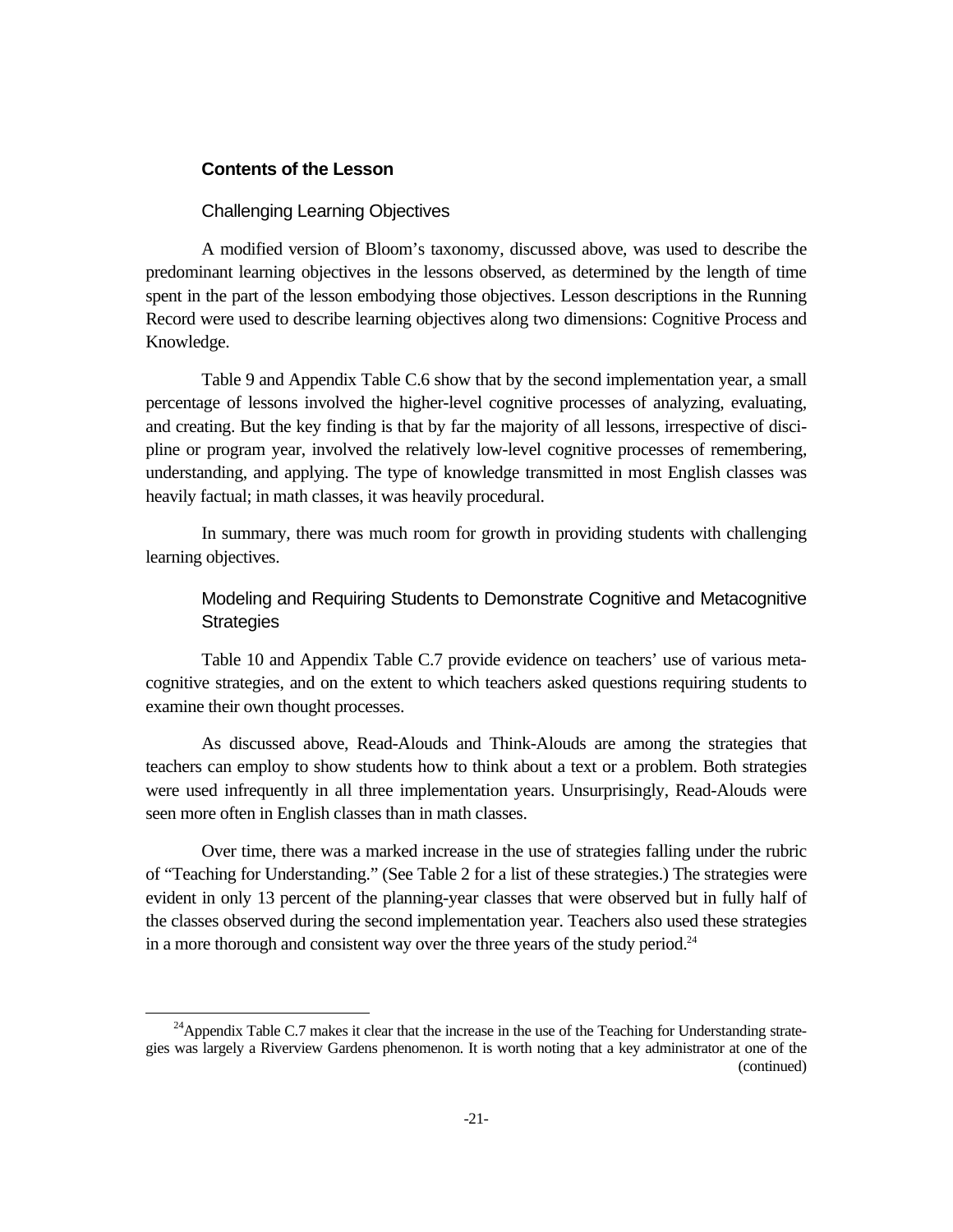A much smaller increase was observed in use of the strategies (listed in Table 3) that are associated with "Pressing for Understanding." Teachers employed these strategies infrequently throughout the study period: Their use was evident in 9 percent of the planning-year classes and in 19 percent of the classes studied during the second implementation year. Thus, while over time, teachers were substantially more likely to model for their students approaches to thinking about the subject matter at hand, they were only slightly more likely to ask students questions requiring the use of metacognition.

Finally, "Linking," a strategy associated with both Teaching for Understanding and Pressing for Understanding but analyzed separately here, also increased considerably during the study period.

# **Implications for Improving Instruction and Research on Instruction**

Instructional improvement is only one element, albeit an important one, of First Things First. The initiative also calls for major changes in school structure, accountability, and governance. Additional field research at the First Things First schools indicates that it has been much easier to put in place structural changes (e.g., the establishment of small learning communities) than instructional ones (Quint, Byndloss, & Melamud, 2003). Thus, this paper should not be used to draw conclusions about the initiative as a whole.

That said, a consensus is emerging that structural changes are, at best, a necessary but not a sufficient condition for improved student outcomes, and that without instructional changes, educational reforms can achieve only modest results. The findings of this paper give some grounds for optimism that instruction has improved in the First Things First schools. Use of small-group and paired learning strategies — a strong focus of IRRE's professional development efforts — increased substantially, as did teachers' modeling of their thought processes to guide students' own thinking about thinking. Nonetheless, there is room for considerable improvement on both of these dimensions.

The paper suggests, moreover, that additional professional development efforts should focus on training teachers to ask questions that require students to show their own familiarity with metacognitive strategies. Finally, throughout the study periods, students spent a great deal of time demonstrating their ability to recall facts and apply procedures rather than to analyze problems and create new knowledge. More challenging curricula and assignments that stretch

schools in that district placed major emphasis on instructional improvement, and the figures may partly reflect the success of her efforts.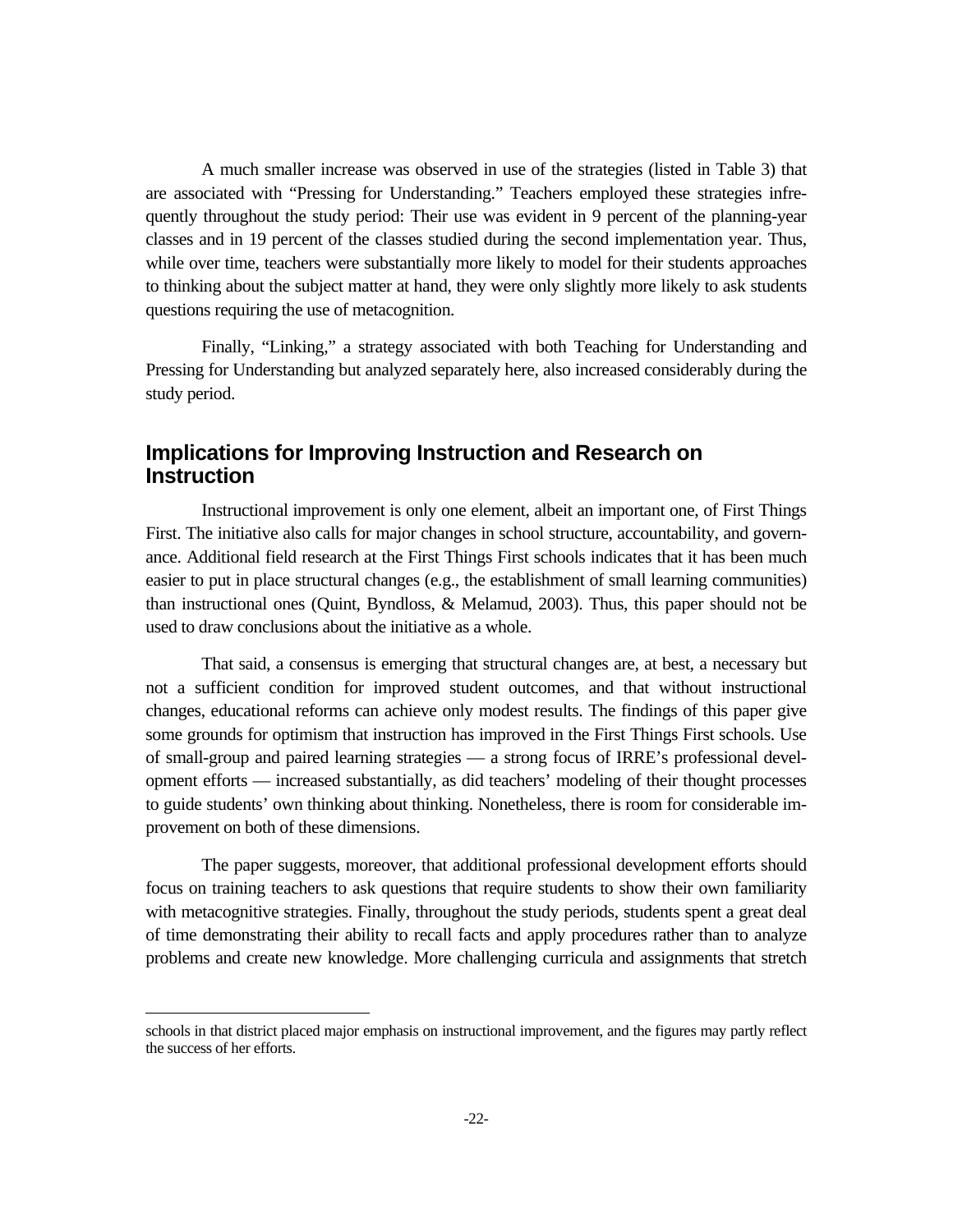students' intellects and imaginations are called for. IRRE's more recent technical assistance efforts have begun to address these issues.

The authors hope that the paper succeeds in making a strong case for the importance of classroom observation in assessing the quality of instruction. If we were to conduct a similar study in the future, there are certainly procedural changes we would make to provide earlier feedback to observers and to ensure greater inter-observer reliability. At the same time, we maintain that it would be difficult, if not impossible, to study the instructional practices examined here without sending trained researchers into classrooms. While resource-intensive, classroom observations are a critical tool for probing and understanding the core of the educational process.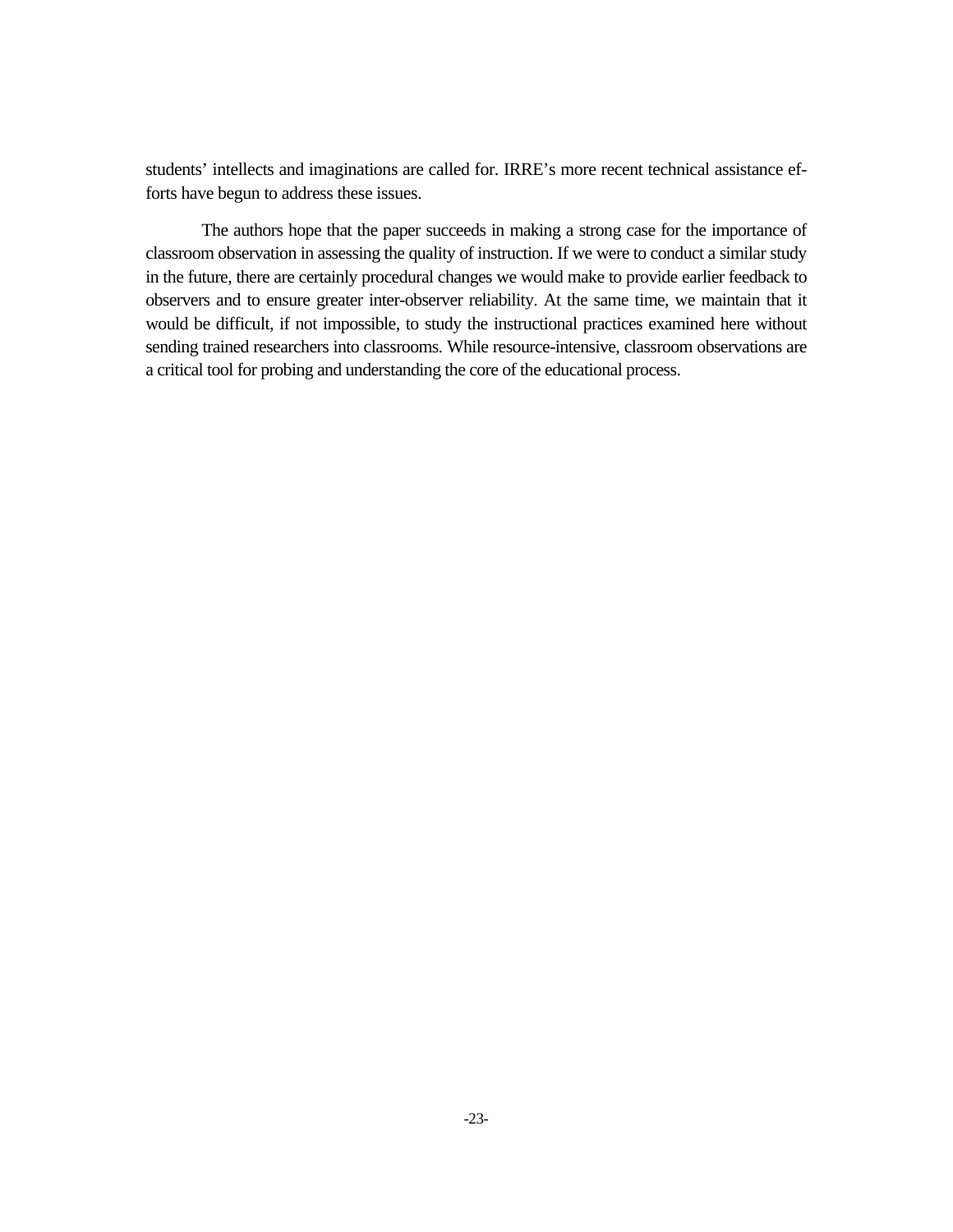# **The First Things First Classroom Observation Study**

## **Table 1**

## **Bloom's Taxonomy: Cognitive Processes and Types of Knowledge**

| Cognitive<br>processes                                        | Alternative names                                       | <b>Definitions and examples</b>                                                                                                                         |  |
|---------------------------------------------------------------|---------------------------------------------------------|---------------------------------------------------------------------------------------------------------------------------------------------------------|--|
| 1. Remember-Retrieve relevant knowledge from long-term memory |                                                         |                                                                                                                                                         |  |
| Recognizing                                                   | Identifying                                             | Locating knowledge in long-term memory that is<br>consistent with presented material (e.g., Recognize<br>the dates of important events in U.S. history) |  |
| Recalling                                                     | Retrieving                                              | Retrieving relevant knowledge from long-term<br>memory (e.g., Recall the dates of important events<br>in U.S. history)                                  |  |
|                                                               | written, and graphic communication                      | 2. Understand—Construct meaning from instructional messages, including oral,                                                                            |  |
| Interpreting                                                  | Clarifying, paraphrasing,<br>representing, translating  | Changing from one form of representation (e.g.,<br>numerical) to another (e.g., verbal) (e.g., Paraphrase<br>important speeches and documents)          |  |
| Exemplifying Illustrating                                     |                                                         | Finding a specific example or illustration of a<br>concept or principle (e.g., Give example of various<br>artistic painting styles)                     |  |
| Classifying                                                   | Categorizing, subsuming                                 | Determining that something belongs to a category<br>(e.g., Classify observed or described cases of<br>mental disorders)                                 |  |
|                                                               | Summarizing Abstracting, generalizing                   | Abstracting a general theme or major point(s) (e.g.,<br>Write a short summary of the event                                                              |  |
| Inferring                                                     | Concluding, extrapolating,<br>interpolating, predicting | Drawing a logical conclusion from presented<br>information (e.g., In learning a foreign language,<br>infer grammatical principles from examples)        |  |
| Comparing                                                     | Contrasting, mapping,<br>matching                       | Detecting correspondences between two ideas,<br>objects, and the like (e.g., Compare historical events<br>to contemporary situations)                   |  |
| Explaining                                                    | Constructing models                                     | Constructing a cause-and-effect model of a system<br>(e.g., Explain the causes of important 18th century<br>events in France)                           |  |
| 3. Apply—Carry out or use a procedure in a given situation    |                                                         |                                                                                                                                                         |  |
| Executing                                                     | Carrying out                                            | Applying a procedure to a familiar task (e.g., Divide<br>one whole number by another whole number, both<br>with multiple digits)                        |  |
| Implementing Using                                            |                                                         | Applying a procedure to an unfamiliar task (e.g., Use<br>Newton's Second Law in situations in which it is<br>appropriate)                               |  |

**(continued)**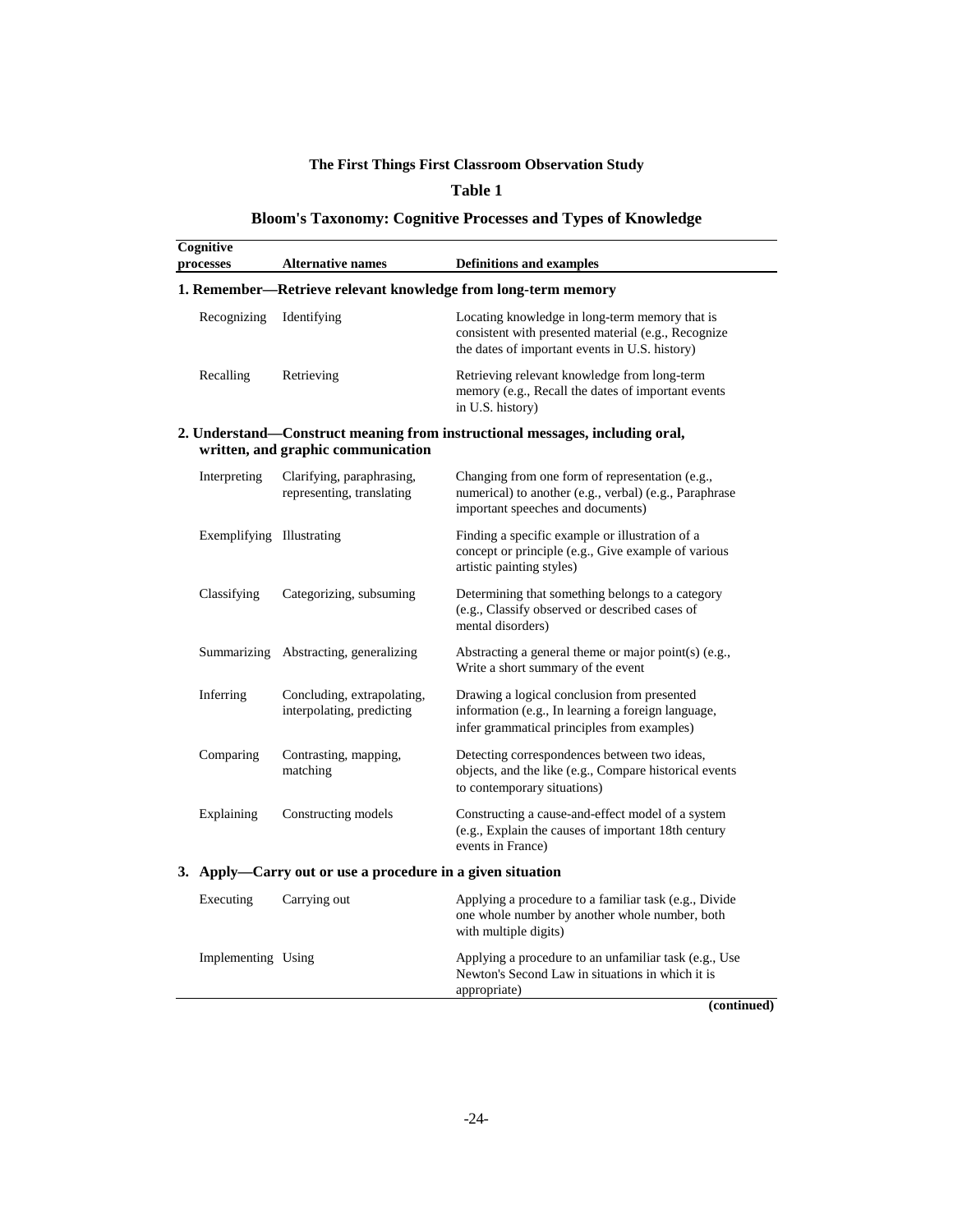# **Table 1 (continued)**

| Cognitive<br>processes                                                                                                                           | <b>Alternative names</b>                                                  | <b>Definitions and examples</b>                                                                                                                                                                                                                                                                      |
|--------------------------------------------------------------------------------------------------------------------------------------------------|---------------------------------------------------------------------------|------------------------------------------------------------------------------------------------------------------------------------------------------------------------------------------------------------------------------------------------------------------------------------------------------|
| 4. Analyze—Break material into its constituent parts and determine how the<br>parts relate to one another and to an overall structure or purpose |                                                                           |                                                                                                                                                                                                                                                                                                      |
|                                                                                                                                                  | Differentiating Discriminating,<br>distinguishing, focusing,<br>selecting | Distinguishing relevant from irrelevant parts or<br>important from unimportant parts of presented<br>material (e.g., Structure evidence in a historical<br>description into evidence for and against a<br>particular historical explanation)                                                         |
| Attributing                                                                                                                                      | Deconstructing                                                            | Determine a point of view, bias, value, or intent<br>underlying presented material (e.g., Determine the<br>point of view of the author of an essay in terms of<br>his or her political perspective)                                                                                                  |
|                                                                                                                                                  | 5. Evaluate-Make judgment based on criteria and standards                 |                                                                                                                                                                                                                                                                                                      |
| Checking                                                                                                                                         | Coordinating, detecting,<br>monitoring, testing                           | Detecting inconsistencies or fallacies within a<br>process or product; determining whether a process<br>or product has internal consistency; detecting the<br>effectiveness of a procedure as it is being<br>implemented (e.g., Determine if a scientist's<br>conclusions follow from observed data) |
| Critiquing                                                                                                                                       | Judging                                                                   | Detecting inconsistencies between a product and<br>external criteria, determining whether a product has<br>external consistency; detecting the appropriateness<br>of a procedure for a given problem (e.g., Judge<br>which of two methods is the best way to solve a<br>given problem)               |
| 6. Create—Put elements together to form a coherent or functional whole and<br>reorganize elements into a new pattern or structure                |                                                                           |                                                                                                                                                                                                                                                                                                      |
| Generating                                                                                                                                       | Hypothesizing                                                             | Coming up with alternative hypotheses based on<br>criteria (e.g., Generate hypotheses to account for an<br>observed phenomenon)                                                                                                                                                                      |
| Planning                                                                                                                                         | Designing                                                                 | Devising a procedure for accomplishing some task<br>(e.g., Plan a research paper on a given historical<br>topic)                                                                                                                                                                                     |
| Producing                                                                                                                                        | Constructing                                                              | Inventing a product (e.g., Build habitats for a<br>specific purpose)                                                                                                                                                                                                                                 |

**(continued)**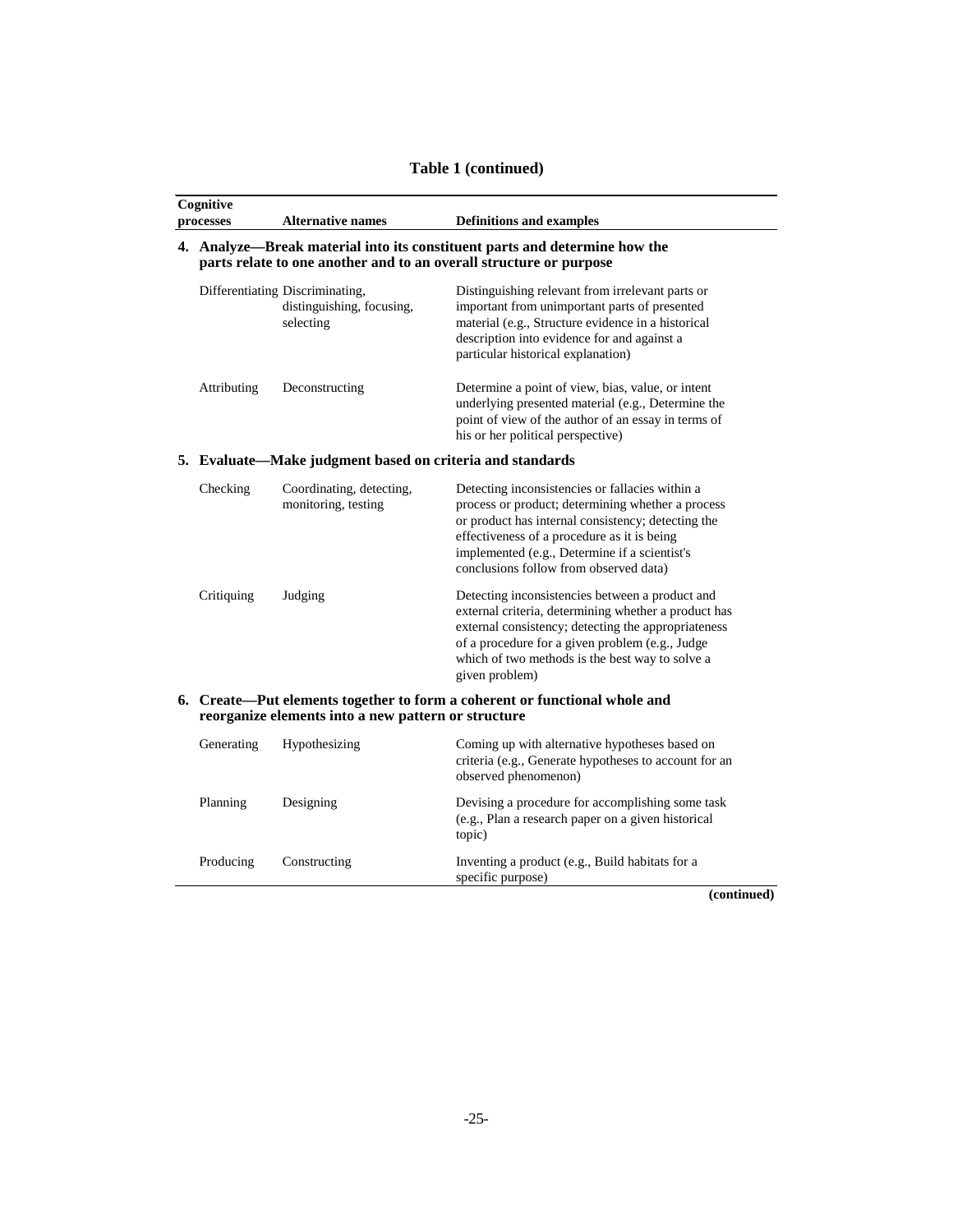# **Types of Knowledge Examples 1. Factual Knowledge—The basic elements students must know to be acquainted with a discipline or solve problems in it** Knowledge of terminology Technical vocabulary, music symbols Knowledge of specific details Major natural resources, reliable sources of information and elements **2. Conceptual Knowledge—The interrelationships among the basic elements within a larger structure that enable them to function together** Knowledge of classifications Periods of geological time, forms of business ownership and categories Knowledge of principles and Pythagorean theorem, law of supply and demand generalizations Knowledge of theories, models, Theory of evolution, structure of Congress and structures **3. Procedural Knowledge—How to do something, methods of inquiry, and criteria for using skills, algorithms, techniques, and methods** Knowledge of subject-specific Skills used in painting with water colors, whole-number skills and algorithms division algorithm Knowledge of subject-specific Interview techniques, scientific method techniques and methods Knowledge of criteria for **Criteria** used to determine when to apply a procedure determining when to use involving Newton's second law, criteria used to judge appropriate procedures the feasibility of using a particular method to estimate business costs **4. Metacognitive Knowledge—Knowledge of cognition in general as well as Table 1 (continued)**

# **awareness and knowledge of one's cognition**

| Strategic knowledge                                                                                  | Knowledge of outlining as a means of capturing the<br>structure of a unit of subject matter in a text book,<br>knowledge of the use of heuristics    |
|------------------------------------------------------------------------------------------------------|------------------------------------------------------------------------------------------------------------------------------------------------------|
| Knowledge about cognitive<br>tasks, including appropriate<br>contextual and conditional<br>knowledge | Knowledge of the types of tests particular teachers<br>administer, knowledge of the cognitive demands of<br>different tasks                          |
| Self-knowledge                                                                                       | Knowledge that critiquing essays is a personal strength,<br>whereas writing essays is a personal weakness;<br>awareness of one's own knowledge level |

SOURCE: Adapted from Anderson and Krathwohl (2001).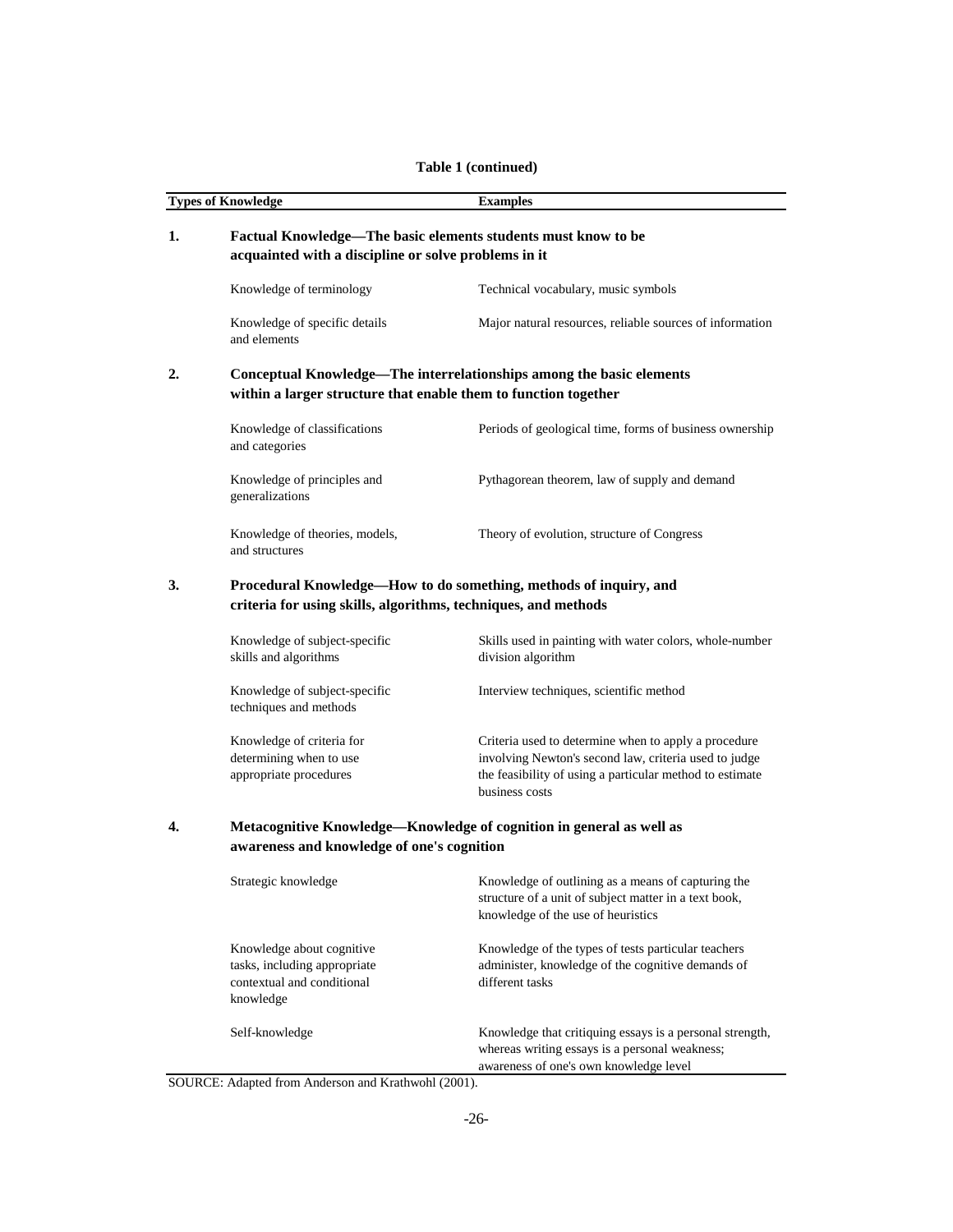#### **The First Things First Classroom Observation Study**

#### **Table 2**

#### **Strategies Associated with Teaching for Understanding**

#### **1. Teacher models ways to think about, organize, and remember information.**

- a. Teacher models thinking strategies, such as outlining or summarizing, or shows students how to outline.
- b. Teacher demonstrates use of a mnemonic and makes suggestions for ways students can use mnemonics for future learning/remembering.
- c. Teacher models using a visual organizer (i.e. the setting up of information in charts, tables, diagrams, maps, Venn diagrams, etc.) or tells students how to use a visual organizer(s) or discusses the rationale for organizing information in this way.
- d. Teacher illustrates concepts (e.g. using colors, shapes, manipulable objects to demonstrate a math concept)
	- Uses multiple representations of ideas
	- Uses multiple examples that convey the points in several ways.

#### **2. Teacher explains ideas by connecting them to students' own experience and prior learning.**

- a. Teacher draws on his or her own and students' lives or experiences, relating them to the current academic topic.
	- Relates to teacher's own experiences
	- Relates to students' own experiences
	- Relates to current events
	- Relates to media representations
- b. Teacher reminds class of previous lessons, concepts, activities and relates these to current work in a way that goes beyond remembering facts but rather, broadens or extends what was previously learned.

#### **3. Teacher talks about reasoning.**

- a. Teacher provides a "why" or "how" explanation, rather than simply telling students the right answers.
- b. Teacher develops the reasoning behind right or wrong answers.
- c. Teacher explains, elaborates, to move students beyond a wrong answer.
- d. Teacher talks about how to think through problem.

#### **4. Teacher teaches students strategies for planning, revising, and evaluating.**

- a. Teacher models for students how to plan, through techniques such as brainstorming, outlining, etc., or teacher tells students how to use these techniques.
- b. Teacher helps students examine, revise, and reflect on their own work, showing them strategies for doing this.
- c. Teacher and students create a rubric together to be used in evaluating work.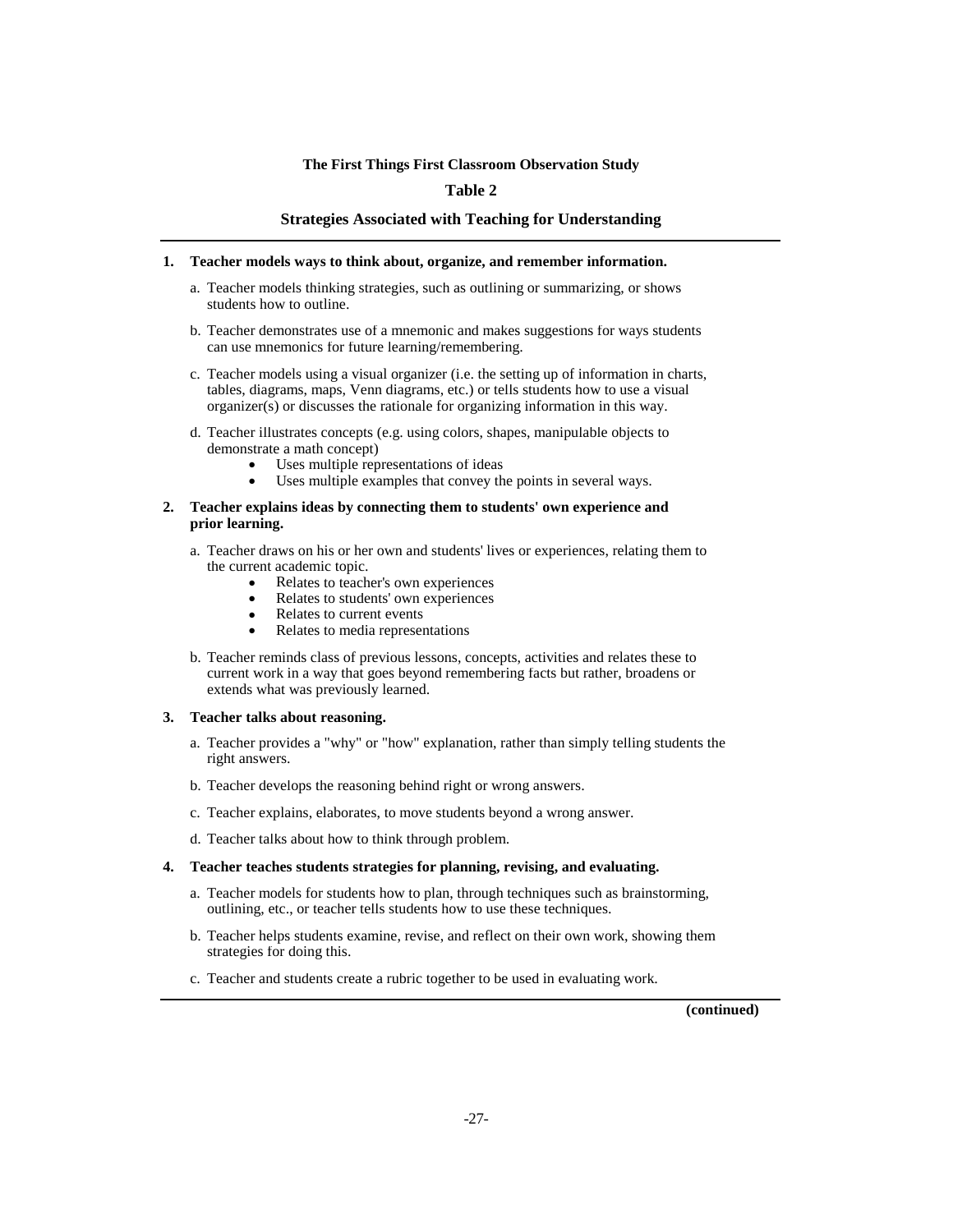#### **5. Teacher structures an activity or lesson.**

- a. Teacher breaks down more complex and ambiguous tasks into steps or shows students how to do this for themselves at a later time.
- b. Teacher sets up an activity or lesson by providing steps of the process.
- c. Teacher suggests several different ways to break down the task.
- d. Teacher provides checkpoints, so students stay on track.
- e. Teacher models how she/he is structuring a lesson/activity so that students are exposed to the steps the teacher went through.

SOURCE: Adapted from materials provided by Dr. Phyllis Blumenfeld, University of Michigan.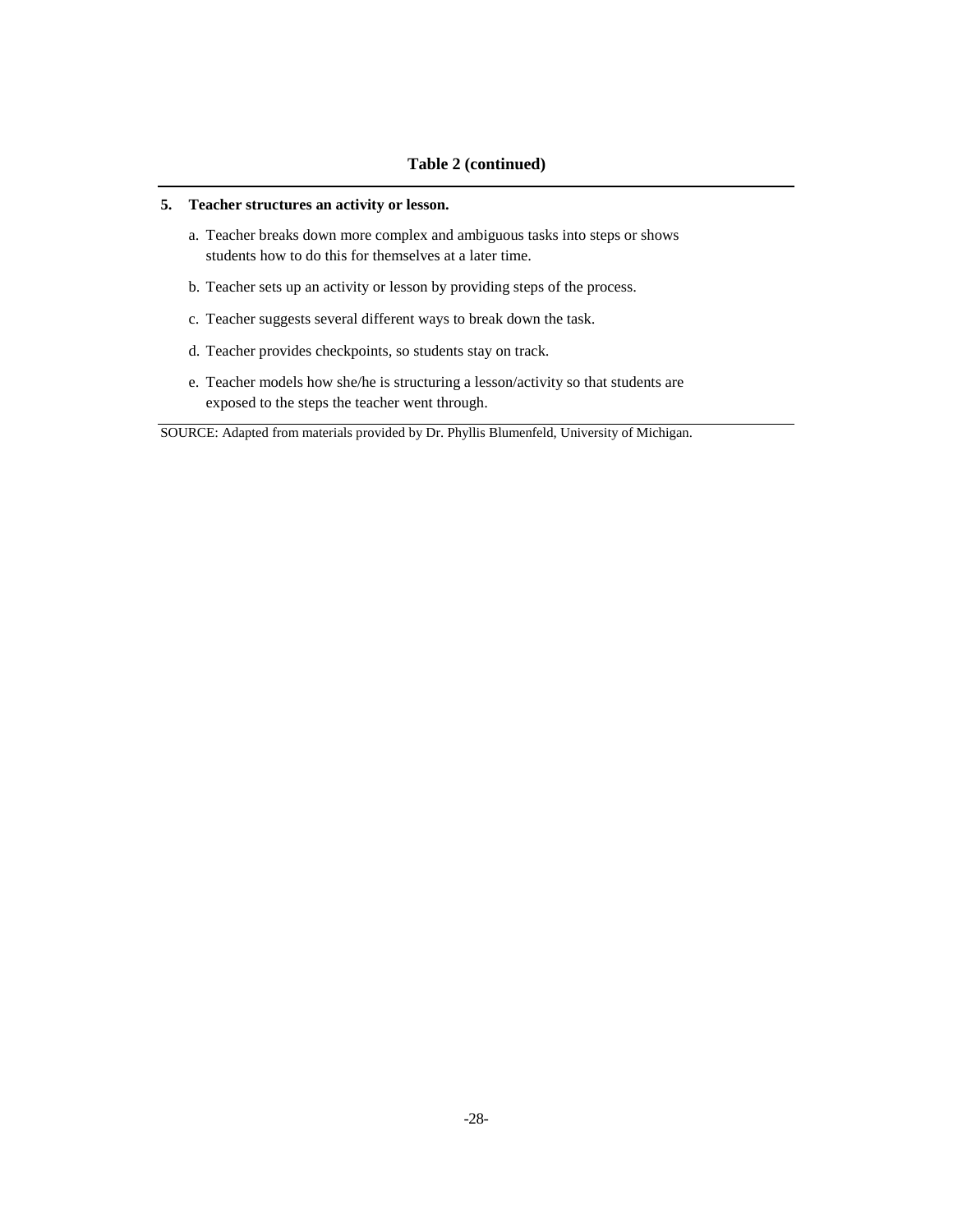### **Table 3**

### **Strategies Associated with Pressing for Understanding**

### **1. Teacher encourages students to come up with their own ways to think about, organize, and remember information.**

- a. Teacher encourages students to come up with, use, and evaluate a variety of options for thinking about, remembering, and organizing information. (Examples may include writing, diagramming, use of mnemonics, visual organizers, such as mind maps. The key is that it is not enough for the students to be doing this. The teacher must be asking "how" and "why" questions about their choices, e.g. "Why do you think this might be the most effective way to organize this "information?")
- b. Teacher asks "how" and "why" questions about what the students are doing and asks about the pros and cons of their methods of organizing information.

### **2. Teacher encourage students to explain ideas through linking, showing the meaning they have constructed.**

- a. Again, the key ingredient of pressing for understanding is asking the "why" or "how" questions. ("How does your example relate to what we're studying here?")
- b. Teacher asks students for examples of the current content/topic in their own experiences, in current events, in the media, asks them to explain why or how the examples relate to the topic.
- c. Teacher asks students to relate the current content/topic to previous lessons, concepts, or academic activities and to explain how or why these are related.

### **3. Teacher encourages students to reason with "how" and "why" questions.**

a. Teacher asks students "how" and "why" questions (e.g., "How did you get that answer?" or "Explain why you think that.") Note: This is more than asking a student to repeat a procedural rule. Students would be asked to provide reasons behind the rules they are applying to demonstrate their understanding of the rule.

### **4. Teacher encourages students to talk about planning, revising and evaluating.**

- a. Teacher asks students to talk about planning, revising, or evaluating their work, and to explain "how" or "why" they planned, revised, evaluated as they did.
- b. Teacher encourages students to explain pros/cons of the options they considered.
- c. Teacher asks students to plan and think about ways to evaluate what they did and to develop a rationale for choosing the ways they plan to use.

 **(continued)**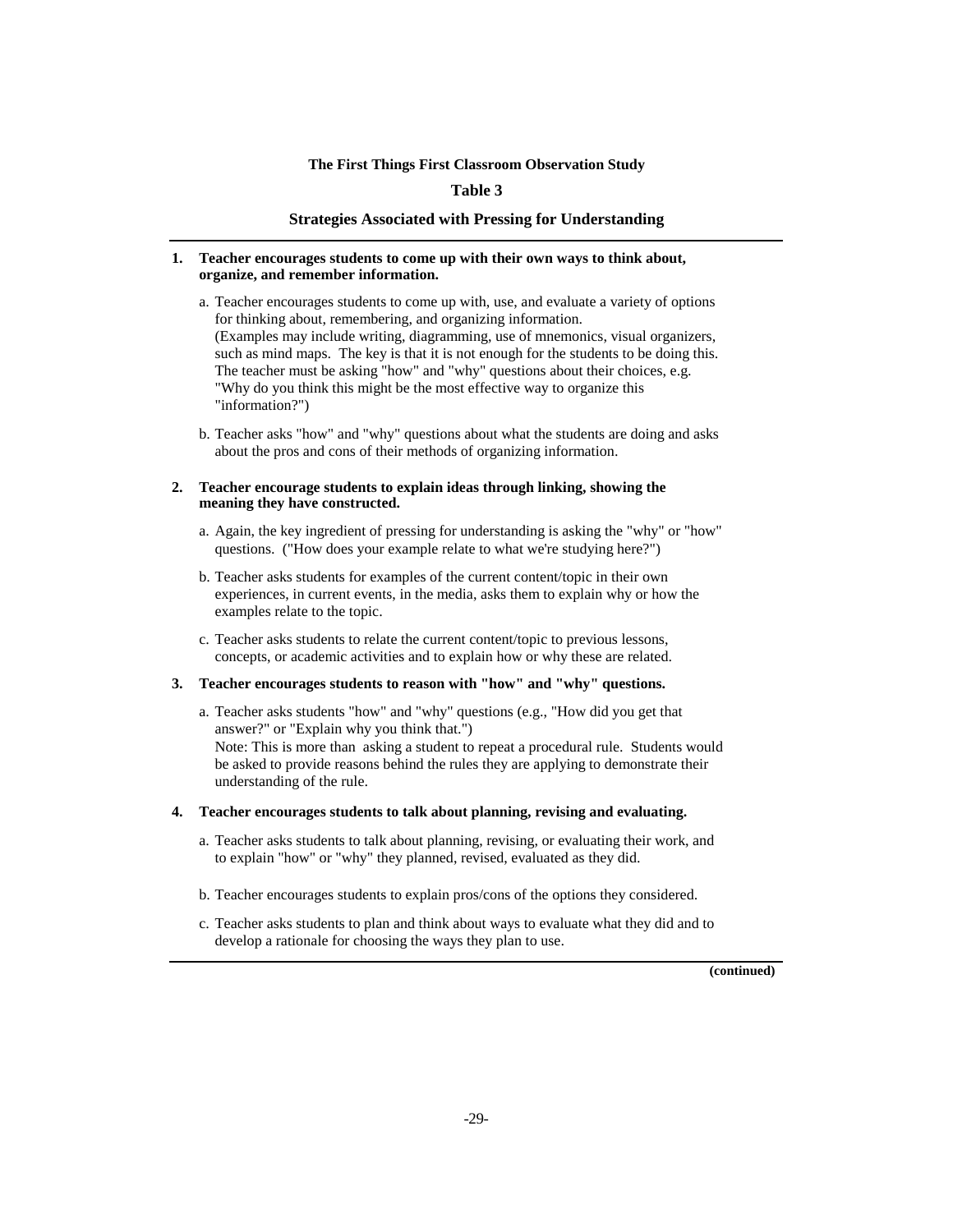### **Table 3 (continued)**

### **5. Teacher asks students to structure an activity or lesson.**

- a. Teacher asks students to explain a complex procedure they have performed in their own words and to explain why they did what they did.
- b. Teacher asks students to go over their work, explaining it verbally or in writing, while teacher is checking for understanding.
- c. When students give various answers, teacher asks them to talk about the differences and similarities of the answers.

SOURCE: Adapted from materials provided by Dr. Phyllis Blumenfeld, University of Michigan.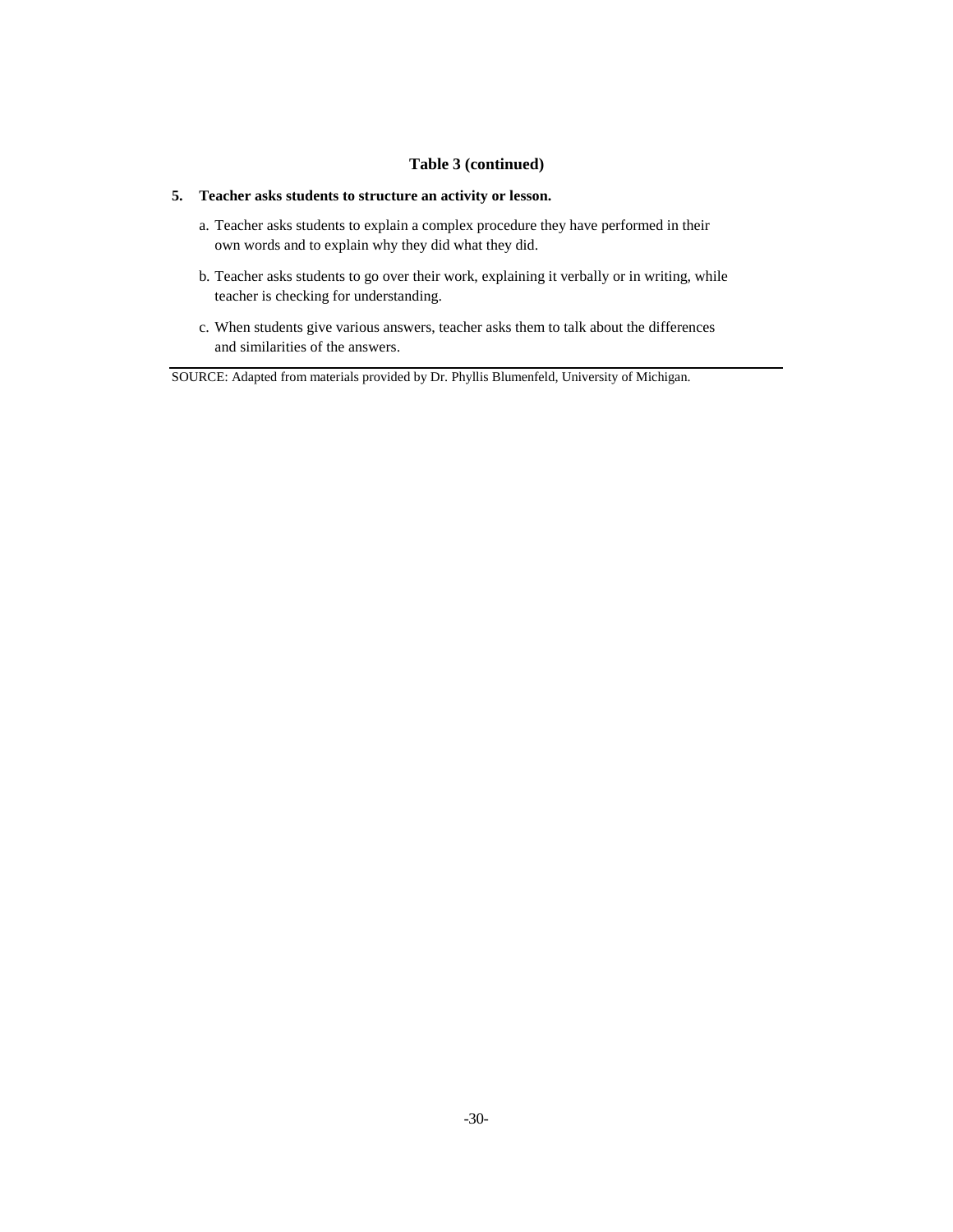#### **Table 4**

#### **Classroom Observation Instruments**

| <b>Instrument Name</b>             | Instructions for Use                                                                   | Types of Data                                                                                                                                                                                                           |
|------------------------------------|----------------------------------------------------------------------------------------|-------------------------------------------------------------------------------------------------------------------------------------------------------------------------------------------------------------------------|
| Physical Environment Form (PEF)    | Completed by observer when first entering classroom                                    | Checklist of the classroom's<br>physical contents                                                                                                                                                                       |
| Running Record                     | Observer writes for 50 minutes; coded by MDRC central-<br>office staff and consultants | A narrative account of what transpires,<br>specifically focusing on the teacher's<br>instructional practices and interactions with<br>students                                                                          |
| Classroom Checklist (CCL)          | Completed by observer every 10 minutes<br>(4 CCLs completed per observation)           | Point-in-time "snapshot" of type of interaction<br>(whole-group, small-group, etc.), classroom<br>activity (read-aloud, recitation, reading, writing,<br>etc.), and whether teacher and students are<br>on- or off-task |
| Post-Observation Teacher Interview | Conducted by observer after observation is completed                                   | Brief set of questions asking about<br>number of students enrolled, where<br>lesson fits within a unit, and how<br>typical the class was of usual instruction.                                                          |
| <b>Observer Comments</b>           | Completed by observer after observation                                                | Observer's personal thoughts about the<br>lesson or additional information about the<br>class helpful in understanding the lesson.                                                                                      |
| Post-Observation Summary (POS)     | Completed by observer after all other forms have been<br>completed                     | Close-ended instrument providing summary<br>information about classroom structure,<br>organization of the lesson, instructional<br>strategies, and classroom climate.                                                   |

SOURCE: First Things First Classroom Observation Study.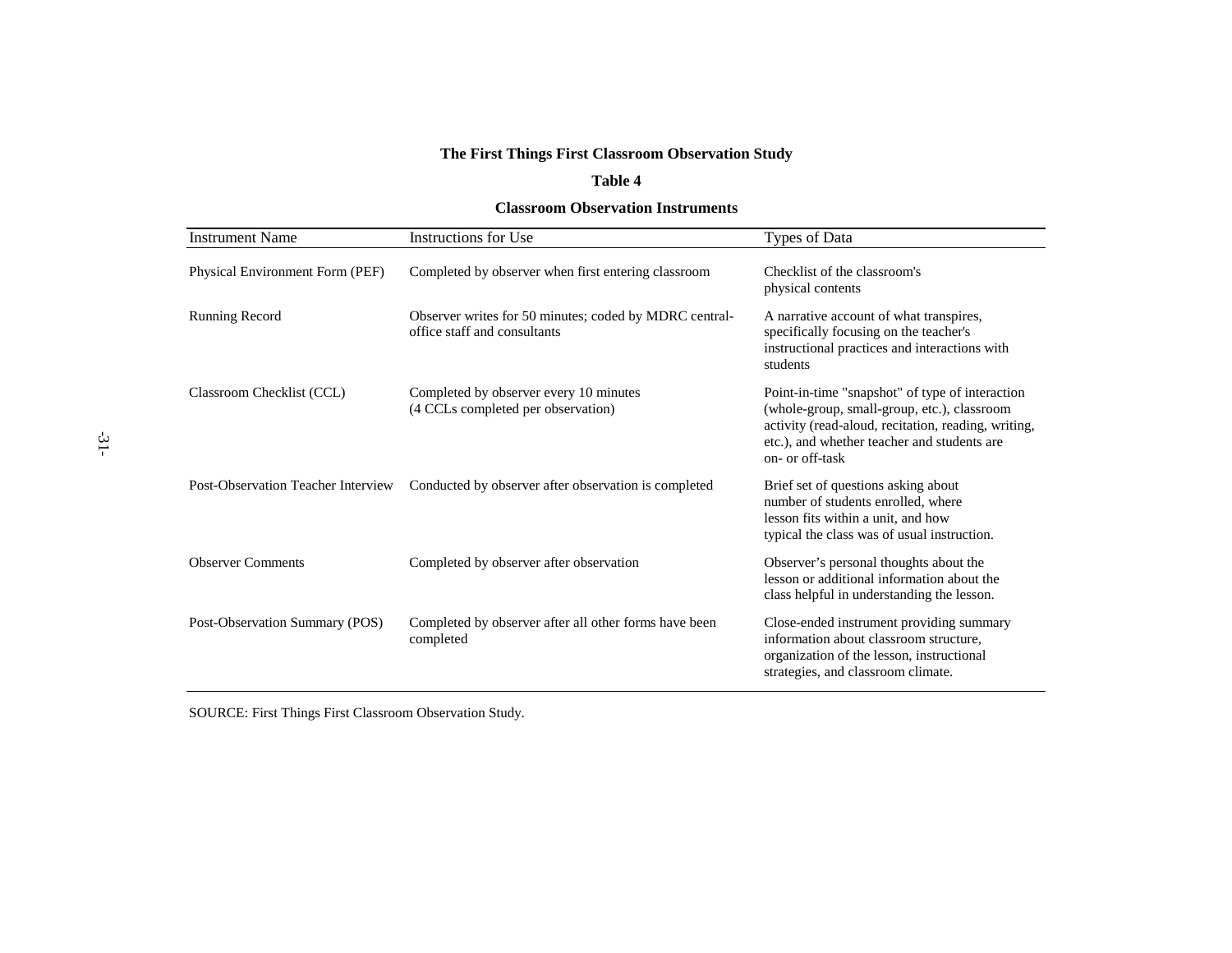#### **Table 5**

### **Number of Classes Observed, by Site, Implementation Year, and Type of Class Studied**

|                                  |                | Planning Year                      |                  | <b>Implementation Year One</b> |                  |                  |              | <b>Implementation Year Two</b> |       |
|----------------------------------|----------------|------------------------------------|------------------|--------------------------------|------------------|------------------|--------------|--------------------------------|-------|
|                                  |                | Groups I and II<br>Groups I and II |                  |                                |                  |                  | Group I Only |                                |       |
| Location and Name of             | English        | Math                               | Total            | English                        | Math             | Total            | English      | Math                           | Total |
| <b>Greenville, MS</b>            | 8              | 14                                 | 22               | $\bf{0}$                       | $\bf{0}$         | $\bf{0}$         | 10           | 12                             | 22    |
| Greenville-Weston HS             | 8              | 14                                 | 22               | $\boldsymbol{0}$               | $\boldsymbol{0}$ | $\boldsymbol{0}$ | 10           | 12                             | 22    |
| Houston, TX                      | 42             | 19                                 | 61               | 58                             | 32               | 90               | 26           | 16                             | 42    |
| Lee HS                           | 13             | 6                                  | 19               | 19                             | 13               | 32               | 15           | 10                             | 25    |
| Sharpstown MS                    | 7              | 6                                  | 13               | 19                             | 5                | 24               | 11           | 6                              | 17    |
| Sharpstown HS                    | 0              | 0                                  | $\mathbf{0}$     | 8                              | 6                | 14               | n/a          | n/a                            | n/a   |
| Sam Houston HS                   | 8              | 4                                  | 12               | 3                              |                  | 4                | n/a          | n/a                            | n/a   |
| Fondren MS                       | 14             | 3                                  | 17               | 5                              | 4                | 9                | n/a          | n/a                            | n/a   |
| Fonville MS                      | $\mathbf{0}$   | $\overline{0}$                     | $\overline{0}$   | $\boldsymbol{0}$               | $\mathbf{0}$     | $\mathbf{0}$     | n/a          | n/a                            | n/a   |
| Welch MS                         | $\overline{0}$ | $\boldsymbol{0}$                   | $\boldsymbol{0}$ | 4                              | 3                | $\overline{7}$   | n/a          | n/a                            | n/a   |
| <b>Riverview Gardens, MO</b>     | 48             | 37                                 | 85               | 21                             | 25               | 46               | 30           | 29                             | 59    |
| <b>Riverview Gardens HS</b>      | 24             | 22                                 | 46               | 15                             | 13               | 28               | 17           | 16                             | 33    |
| Central MS                       | 19             | 12                                 | 31               | 1                              | 4                | 5                | 8            | 6                              | 14    |
| East MS                          | 5              | 3                                  | 8                | 5                              | 8                | 13               | 5            | 7                              | 12    |
| Total number of classes observed | 98             | 70                                 | 168              | 79                             | 57               | 136              | 66           | 57                             | 123   |

SOURCE: First Things First Classroom Observation Study.

NOTES: There were no classroom observations recorded for Fonville Middle School throughout the study period,

and for Sharpstown HS and Sam Houston HS during the planning year.

Data for the second implementation year are not yet available for the Group II schools.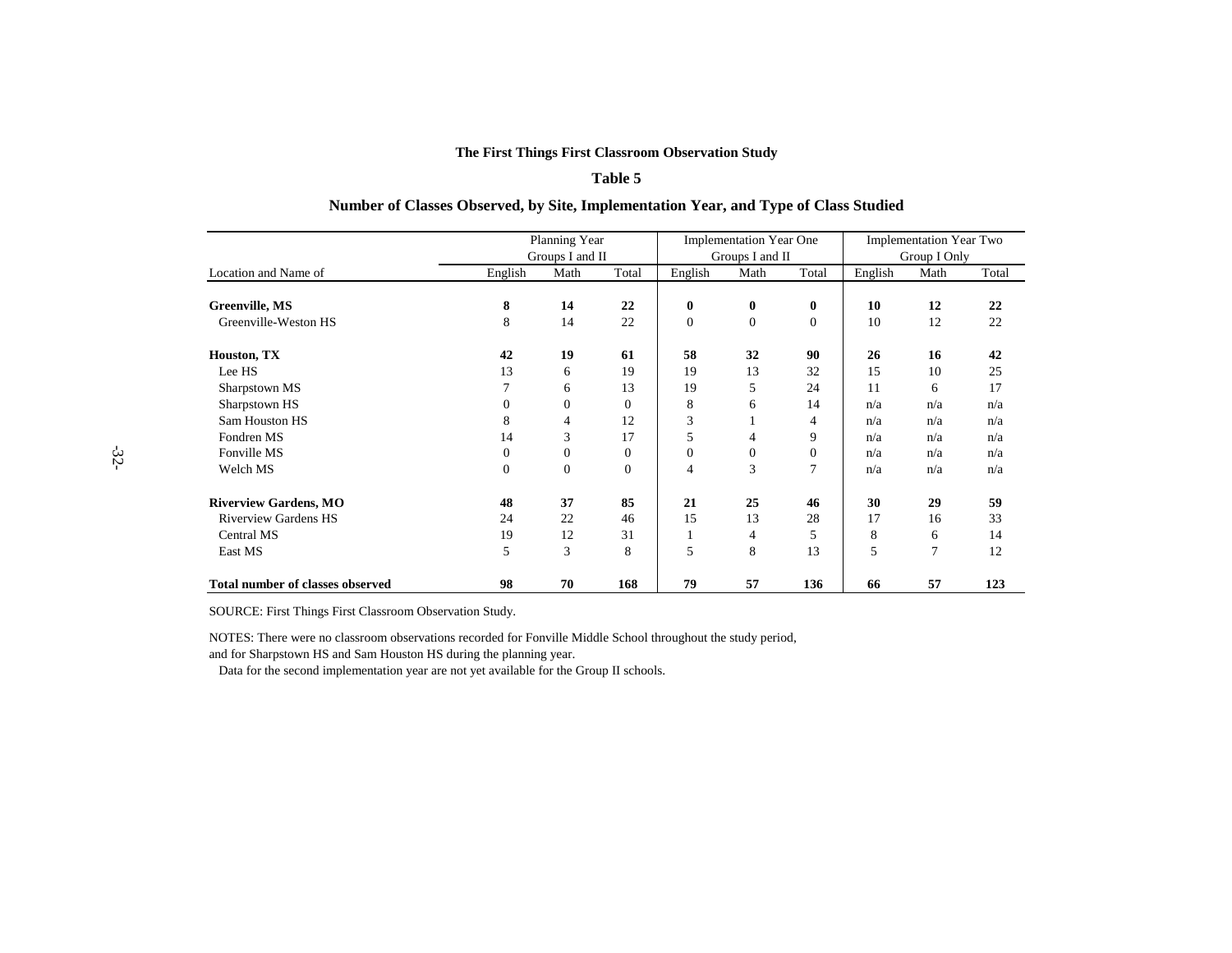**Table 6**

## **Teacher's Classroom Activity**

|                                                                                          |         | Planning Year   |                             | <b>Implementation Year One</b> |                 |                                      | <b>Implementation Year Two</b> |              |                             |
|------------------------------------------------------------------------------------------|---------|-----------------|-----------------------------|--------------------------------|-----------------|--------------------------------------|--------------------------------|--------------|-----------------------------|
|                                                                                          |         | Groups I and II |                             |                                | Groups I and II |                                      |                                | Group I Only |                             |
| Classroom Characteristic                                                                 | English | Math            | All<br>classes <sup>a</sup> | English                        | Math            | All<br>$\overline{\text{classes}}^a$ | English                        | Math         | All<br>classes <sup>a</sup> |
| Percentage of classrooms with:                                                           |         |                 |                             |                                |                 |                                      |                                |              |                             |
| 1 adult in the room                                                                      | 91.9    | 98.6            | 94.6                        | 100.0                          | 96.5            | 98.5                                 | 100.0                          | 100.0        | 100.0                       |
| $2 +$ adults in the room                                                                 | 8.1     | 1.4             | 5.4                         | 0.0                            | 3.5             | 1.5                                  | 0.0                            | 0.0          | 0.0                         |
| Amount of time teacher was<br>involved in class:                                         |         |                 |                             |                                |                 |                                      |                                |              |                             |
| Entire Lesson                                                                            | 70.4    | 85.7            | 76.8                        | 70.9                           | 66.6            | 69.1                                 | 75.8                           | 71.9         | 74.0                        |
| Three-quarters or more of period<br>From half up to three-quarters of                    | 20.4    | 11.4            | 16.7                        | 24.0                           | 29.8            | 26.5                                 | 19.7                           | 24.6         | 22.0                        |
| period<br>From one-quarter up to half of                                                 | 6.2     | 2.9             | 4.7                         | 3.8                            | 3.5             | 3.7                                  | 3.0                            | 3.5          | 3.3                         |
| period                                                                                   | 0.0     | 0.0             | 0.0 <sub>l</sub>            | 0.0                            | 0.0             | 0.0                                  | 1.5                            | 0.0          | 0.8                         |
| Less than one-quarter of period                                                          | 2.0     | 0.0             | 1.2                         | 1.3                            | 0.0             | 0.8                                  | 0.0                            | 0.0          | 0.0                         |
| Percent of classroom snapshots in<br>which teacher was:<br>On-task, but not academically |         |                 |                             |                                |                 |                                      |                                |              |                             |
| focused                                                                                  | 16.1    | 10.3            | 13.7                        | 20.6                           | 15.5            | 18.5                                 | 10.2                           | 7.0          | 8.5                         |
| Off-task and not academically<br>involved                                                | 13.8    | 18.2            | 15.6                        | 15.5                           | 17.1            | 16.2                                 | 0.7                            | 0.9          | 0.8                         |
| Number of classes observed                                                               | 98      | 70              | 168                         | 79                             | 57              | 136                                  | 66                             | 57           | 123                         |

SOURCE: First Things First Classroom Observation Study.

NOTE: <sup>a</sup>The "All classes" columns represent weighted averages of the percentages for the English and math classes.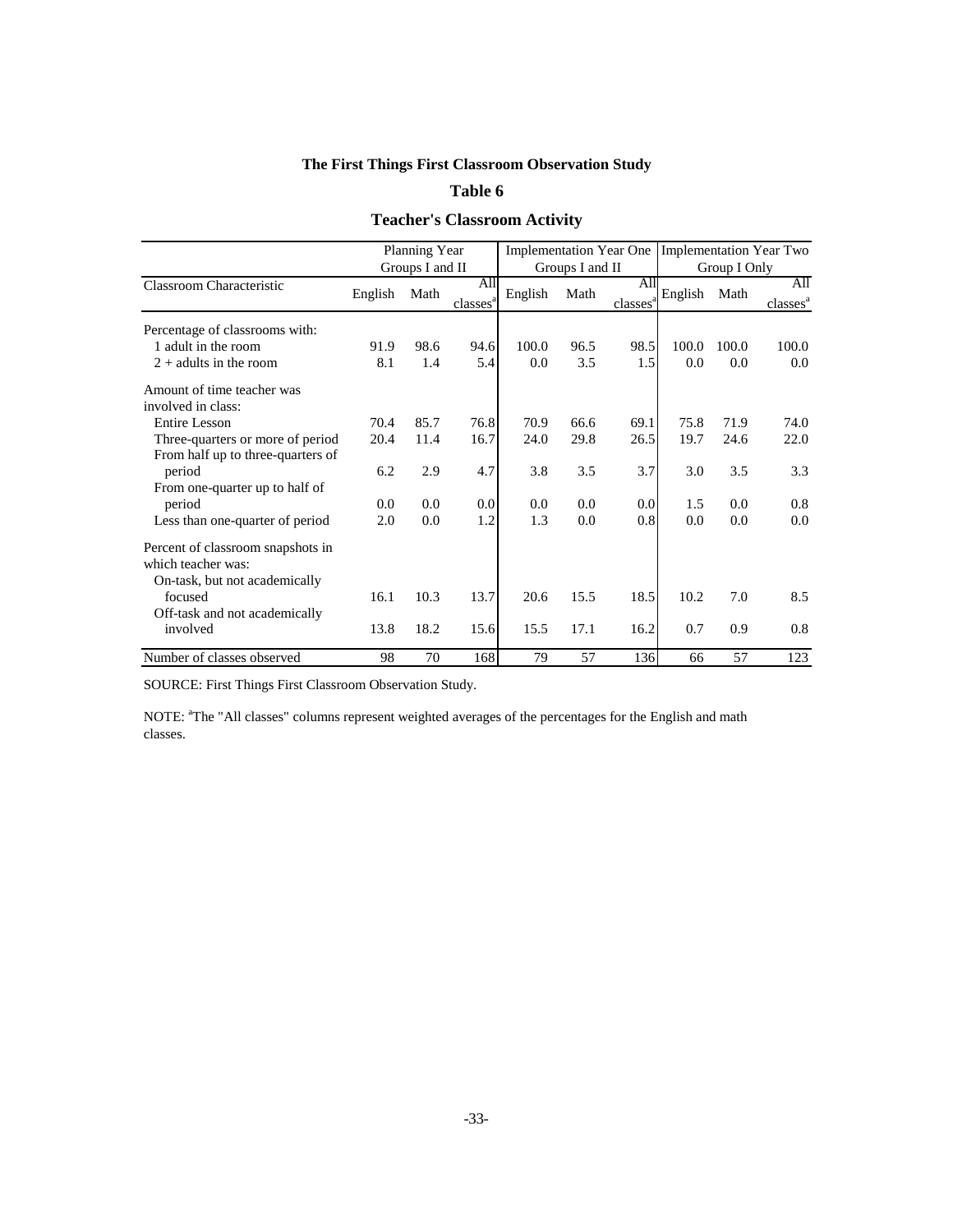### **Table 7**

### **Active and Other Learning Opportunities Provided to Students**

|                                                                                                |         | Planning Year   |                             | <b>Implementation Year One</b> |      |                             | <b>Implementation Year Two</b> |      |                             |  |  |
|------------------------------------------------------------------------------------------------|---------|-----------------|-----------------------------|--------------------------------|------|-----------------------------|--------------------------------|------|-----------------------------|--|--|
|                                                                                                |         | Groups I and II |                             |                                |      | Groups I and II             |                                |      | Group I Only                |  |  |
| Classroom Characteristic                                                                       | English | Math            | All<br>classes <sup>a</sup> | English                        | Math | All<br>classes <sup>a</sup> | English                        | Math | All<br>classes <sup>a</sup> |  |  |
| Percent of classroom snapshots in which                                                        |         |                 |                             |                                |      |                             |                                |      |                             |  |  |
| students were engaged in active learning                                                       |         |                 |                             |                                |      |                             |                                |      |                             |  |  |
| Project-based individual or group                                                              | 5.1     | 4.3             | 4.7                         | 6.3                            | 3.1  | 4.9                         | 4.2                            | 3.9  | 4.1                         |  |  |
| Read-aloud                                                                                     | 2.3     | 0.0             | 1.4                         | 4.9                            | 0.0  | 2.9                         | 4.2                            | 0.0  | 2.6                         |  |  |
| Think-aloud                                                                                    | 2.6     | 4.1             | 3.1                         | 2.2                            | 2.2  | 2.2                         | 1.9                            | 2.2  | 2.0                         |  |  |
| Kagan structures                                                                               | N/A     | N/A             | N/A                         | 1.3                            | 0.0  | 0.7                         | 2.3                            | 0.0  | 1.2                         |  |  |
| Structured reflection                                                                          | 0.5     | 0.4             | 0.4                         | 4.1                            | 2.6  | 3.7                         | 3.4                            | 0.4  | 2.2                         |  |  |
| Group discussion                                                                               | 5.7     | 1.1             | 3.8                         | 6.0                            | 2.6  | 4.6                         | 16.3                           | 3.5  | 7.1                         |  |  |
| Writing                                                                                        | 24.0    | 5.7             | 16.3                        | 10.2                           | 0.5  | 6.1                         | 8.7                            | 7.0  | 7.9                         |  |  |
| Any active learning activity                                                                   | 36.5    | 14.7            | 27.4                        | 33.2                           | 10.9 | 24.1                        | 41.0                           | 17.0 | 30.1                        |  |  |
| Percent of classroom snapshots in which students<br>were engaged in other learning activities: |         |                 |                             |                                |      |                             |                                |      |                             |  |  |
| Passive listening or observing                                                                 | 14.3    | 8.2             | 11.7                        | 14.0                           | 19.7 | 16.3                        | 15.2                           | 16.2 | 15.7                        |  |  |
| Recitation                                                                                     | 21.2    | 43.1            | 30.3                        | 21.3                           | 28.7 | 24.4                        | 14.7                           | 28.9 | 21.3                        |  |  |
| Worksheet                                                                                      | 15.1    | 36.1            | 23.8                        | 14.0                           | 35.3 | 22.8                        | 16.3                           | 41.7 | 28.0                        |  |  |
| Reading                                                                                        | 15.2    | 1.1             | 9.4                         | 13.6                           | 0.0  | 7.8                         | 19.7                           | 1.3  | 11.2                        |  |  |
| Any other learning activity                                                                    | 63.0    | 80.0            | 70.1                        | 60.4                           | 82.9 | 70.1                        | 66.0                           | 88.1 | 76.2                        |  |  |
| Number of classroom snapshots examined                                                         | 390     | 280             | 670                         | 315                            | 228  | 543                         | 264                            | 228  | 492                         |  |  |

SOURCE: First Things First Classroom Observation Study.

NOTES: More than one learning activity can be coded for a single snapshot; thus, the sum of "any active learning activity" and "any other learning activity" may be greater than 100 percent. At the same time, some classroom snapshots did not involve learning activities (e.g., when teachers and students were engaged in distributing or collecting papers, or in socializing), so that the sum of "any active learning activity" and "any other learning activity" could also be *less* than 100 percent.

 N/A: The use of Kagan structures was not measured in the planning year because this technique was not adopted until the first implementation year.

 No data were collected for the Greenville, MS site for the Group I Implementation Year because the field researcher resigned due to illness, and his replacement could not receive training in the limited time available.

<sup>a</sup>"All classes" columns represent weighted averages of the percentages for the English and math classes.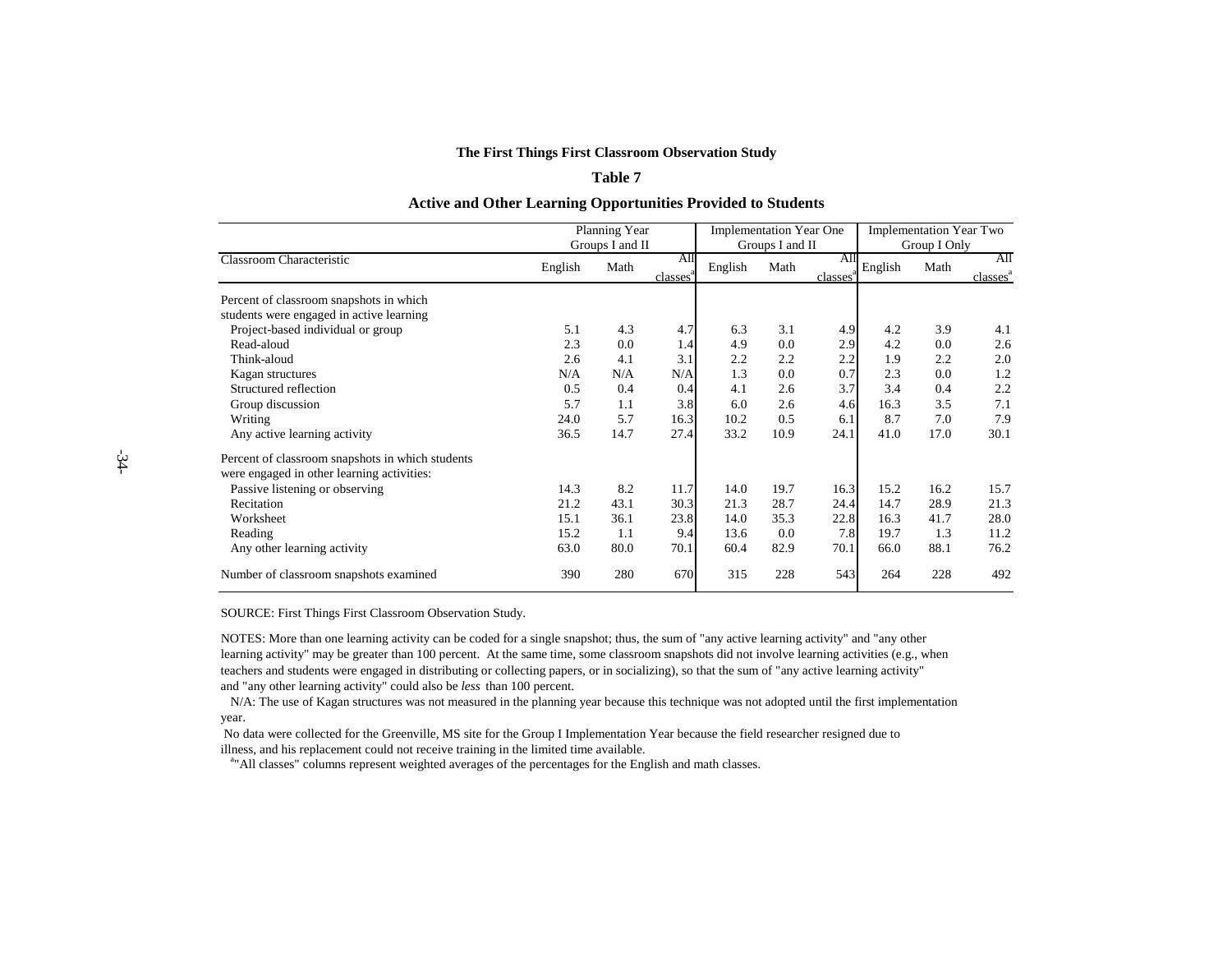### **Table 8**

## **Opportunities for Student Interaction in Learning**

|                                           | Planning Year |                 |                             | <b>Implementation Year One</b> |                 |                | <b>Implementation Year Two</b> |      |                                            |
|-------------------------------------------|---------------|-----------------|-----------------------------|--------------------------------|-----------------|----------------|--------------------------------|------|--------------------------------------------|
|                                           |               | Groups I and II |                             |                                | Groups I and II |                | Group I Only                   |      |                                            |
| Classroom Characteristic                  | English       | Math            | All<br>classes <sup>"</sup> | English                        | Math            | All<br>classes | English                        | Math | All<br>$\mathop{{\rm classes}}\nolimits^a$ |
| Percent of observations in which          |               |                 |                             |                                |                 |                |                                |      |                                            |
| whole-group activity accounted for:       |               |                 |                             |                                |                 |                |                                |      |                                            |
| Three-quarters or more of period          | 48.0          | 48.5            | 48.2                        | 40.5                           | 38.6            | 37.2           | 36.4                           | 47.4 | 41.5                                       |
| From half up to three-quarters of period  | 18.4          | 20.0            | 19.0                        | 14.0                           | 26.3            | 19.1           | 15.2                           | 14.0 | 14.6                                       |
| From one-quarter up to half of period     | 16.3          | 22.9            | 19.1                        | 26.6                           | 22.8            | 25.0           | 27.3                           | 17.5 | 22.8                                       |
| Less than one-quarter of period           | 7.2           | 1.4             | 4.7                         | 8.9                            | 10.5            | 9.6            | 13.6                           | 14.0 | 13.8                                       |
| None of period                            | 9.2           | 5.7             | 7.8                         | 10.1                           | 1.7             | 6.7            | 7.6                            | 7.0  | 7.3                                        |
| Percent of observations in which pairs or |               |                 |                             |                                |                 |                |                                |      |                                            |
| small groups accounted for:               |               |                 |                             |                                |                 |                |                                |      |                                            |
| Three-quarters or more of period          | 5.1           | 0.0             | 3.0                         | 5.1                            | 7.0             | 5.9            | 7.6                            | 7.0  | 7.3                                        |
| From half up to three-quarters of period  | 7.1           | 5.7             | 6.5                         | 3.8                            | 3.5             | 3.7            | 6.1                            | 12.3 | 8.9                                        |
| From one-quarter up to half of period     | 6.1           | 4.3             | 5.4                         | 15.2                           | 12.3            | 14.0           | 15.2                           | 8.8  | 12.2                                       |
| Less than one-quarter of period           | 8.1           | 2.9             | 6.0                         | 21.5                           | 15.8            | 19.1           | 25.8                           | 17.5 | 22.0                                       |
| None of period                            | 71.4          | 87.1            | 78.0                        | 54.4                           | 61.4            | 57.4           | 45.5                           | 54.4 | 49.6                                       |
| Sample size                               | 98            | 70              | 168                         | 79                             | 57              | 136            | 66                             | 57   | 123                                        |

SOURCE: First Things First Classroom Observation Study.

NOTE: <sup>a</sup>The "All classes" columns represent weighted averages of the percentages for the English and math classes.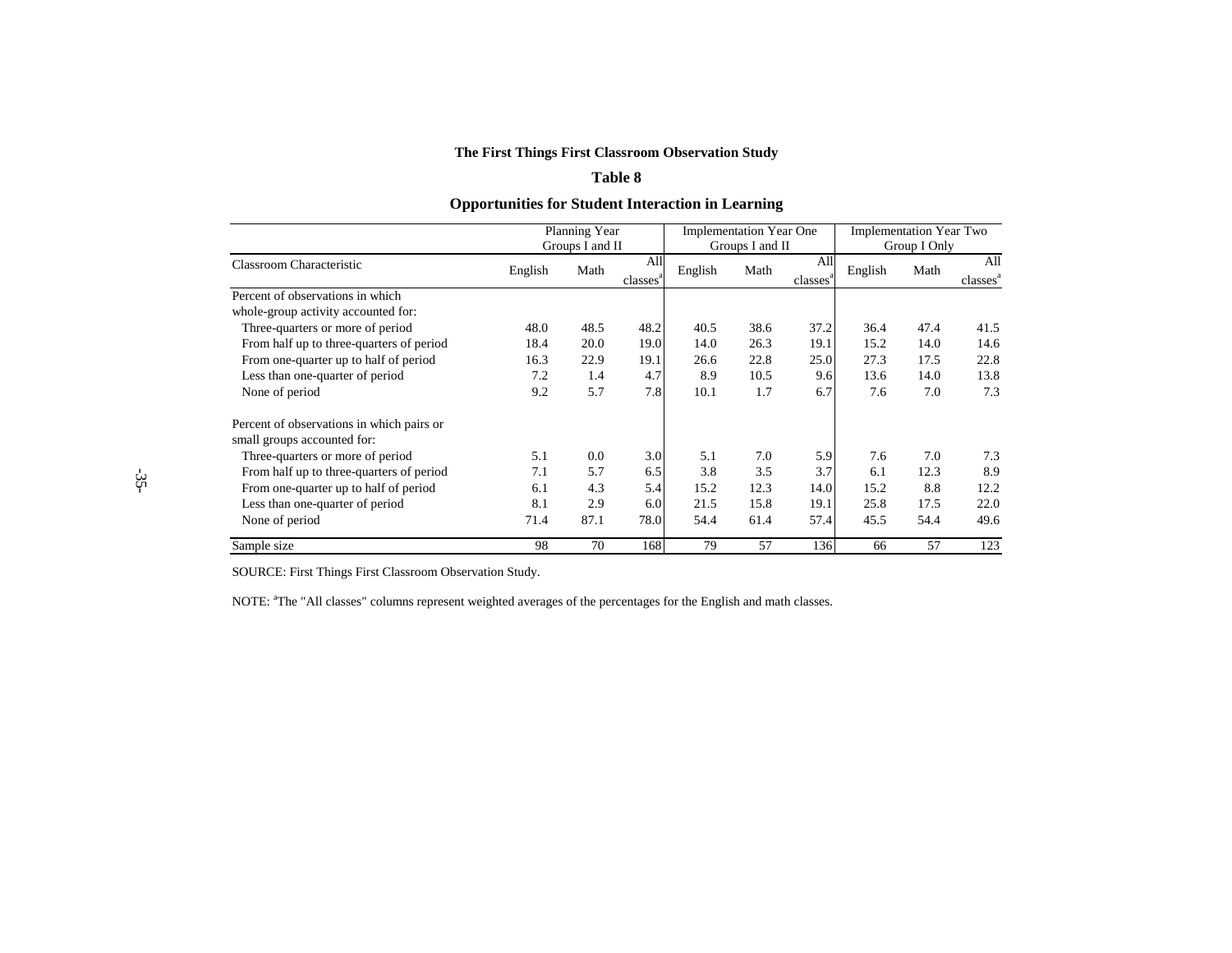#### **Table 9**

## **Challenging Learning Objectives**

|                                           |         | Planning Year   |                             |         | <b>Implementation Year One</b> |                             |         | <b>Implementation Year Two</b> |                             |  |
|-------------------------------------------|---------|-----------------|-----------------------------|---------|--------------------------------|-----------------------------|---------|--------------------------------|-----------------------------|--|
|                                           |         | Groups I and II |                             |         | Groups I and II                |                             |         | Group I Only                   |                             |  |
| <b>Classroom Characteristics</b>          | English | Math            | All<br>classes <sup>a</sup> | English | Math                           | All<br>classes <sup>a</sup> | English | Math                           | All<br>classes <sup>a</sup> |  |
| Percent of lessons in which most dominant |         |                 |                             |         |                                |                             |         |                                |                             |  |
| cognitive process observed was:           |         |                 |                             |         |                                |                             |         |                                |                             |  |
| Remember                                  | 28.9    | 32.1            | 30.2                        | 45.6    | 17.6                           | 34.5                        | 33.9    | 47.4                           | 40.0                        |  |
| Understand                                | 30.0    | 1.8             | 19.2                        | 22.8    | 10.5                           | 15.5                        | 25.0    | 13.6                           | 20.0                        |  |
| Apply                                     | 24.5    | 62.5            | 39.0                        | 29.1    | 71.9                           | 48.5                        | 28.6    | 38.6                           | 33.0                        |  |
| Analyze                                   | 0.0     | 0.0             | 0.0                         | 1.3     | 0.0                            | 0.7                         | 3.6     | 0.0                            | 2.0                         |  |
| Evaluate                                  | 0.0     | 0.0             | 0.0                         | 0.0     | 0.0                            | 0.0                         | 1.8     | 0.0                            | 1.0                         |  |
| Create                                    | 0.0     | 0.0             | 0.0                         | 1.3     | 0.0                            | 0.8                         | 7.1     | 0.0                            | 4.0                         |  |
| Percent of lessons in which most dominant |         |                 |                             |         |                                |                             |         |                                |                             |  |
| knowledge dimension observed was:         |         |                 |                             |         |                                |                             |         |                                |                             |  |
| Factual                                   | 56.6    | 7.1             | 37.7                        | 54.4    | 8.8                            | 35.3                        | 42.9    | 13.6                           | 30.0                        |  |
| Conceptual                                | 8.9     | 0.0             | 5.5                         | 12.7    | 7.0                            | 9.6                         | 16.1    | 91.0                           | 13.0                        |  |
| Procedural                                | 34.4    | 92.9            | 56.8                        | 32.9    | 84.2                           | 55.2                        | 41.1    | 77.3                           | 57.0                        |  |
| Meta-cognitive                            | 0.0     | 0.0             | 0.0                         | 0.0     | 0.0                            | 0.0                         | 0.0     | 0.0                            | 0.0                         |  |
| Sample size                               | 90      | 56              | 146 <sup>b</sup>            | 79      | 57                             | 136                         | 56      | 44                             | $100^{b,c}$                 |  |

SOURCE: First Things First Classroom Observation Study.

NOTE: <sup>a</sup>The "All classes" columns represent weighted averages of the percentages for the English and math classes.

bExcludes Planning-Year and Implementation Year observations for Greenville.

<sup>c</sup>Excludes one other observation that could not be coded.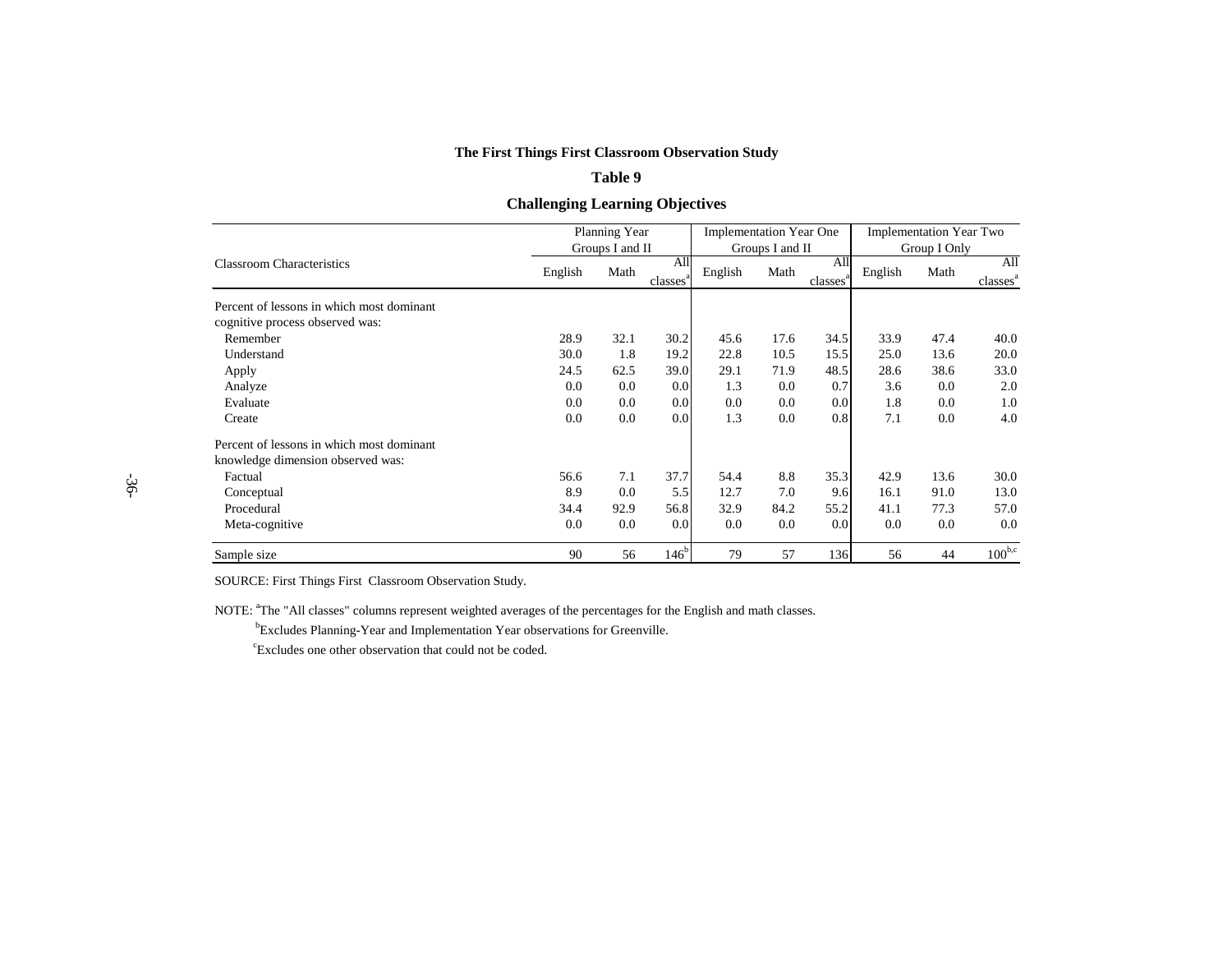### **Table 10**

## **Modeling and Requiring Students to Demonstrate Cognitive and Metacognitive Strategies**

|                                                                           | Planning Year   |      |                             |         | <b>Implementation Year One</b> |                             |         | <b>Implementation Year Two</b> |                                      |  |
|---------------------------------------------------------------------------|-----------------|------|-----------------------------|---------|--------------------------------|-----------------------------|---------|--------------------------------|--------------------------------------|--|
|                                                                           | Groups I and II |      |                             |         | Groups I and II                |                             |         | Group I Only                   |                                      |  |
| <b>Classroom Characteristics</b>                                          | English         | Math | All<br>classes <sup>"</sup> | English | Math                           | All<br>classes <sup>a</sup> | English | Math                           | All<br>$\overline{\text{classes}}^a$ |  |
| Percent of lessons in which cognitive/<br>metacognitive strategy involved |                 |      |                             |         |                                |                             |         |                                |                                      |  |
| Think-aloud <sup>1</sup>                                                  | 5.0             | 11.1 | 7.5                         | 3.8     | 5.3                            | 4.4                         | 5.4     | 2.3                            | 3.0                                  |  |
| Read-aloud                                                                | 8.1             | 0.0  | 4.7                         | 14.0    | 0.0                            | 8.1                         | 14.4    | 0.0                            | 8.0                                  |  |
| Teaching for understanding                                                |                 |      |                             |         |                                |                             |         |                                |                                      |  |
| Level 0                                                                   | 85.5            | 89.3 | 87.0                        | 74.7    | 73.7                           | 72.8                        | 53.6    | 43.2                           | 49.0                                 |  |
| Level 1                                                                   | 4.5             | 3.5  | 4.1                         | 7.6     | 18.6                           | 11.8                        | 21.4    | 18.2                           | 20.0                                 |  |
| Level 2                                                                   | 10.0            | 7.2  | 8.9                         | 17.8    | 12.3                           | 15.4                        | 25.0    | 38.6                           | 31.0                                 |  |
| Pressing for understanding                                                |                 |      |                             |         |                                |                             |         |                                |                                      |  |
| Level 0                                                                   | 91.2            | 92.8 | 91.8                        | 88.6    | 87.7                           | 87.5                        | 87.5    | 72.7                           | 81.0                                 |  |
| Level 1                                                                   | 7.8             | 5.3  | 6.9                         | 5.1     | 3.5                            | 4.5                         | 8.9     | 13.6                           | 11.0                                 |  |
| Level 2                                                                   | 1.1             | 1.8  | 1.4                         | 6.3     | 8.8                            | 8.1                         | 3.6     | 13.6                           | 8.0                                  |  |
| Linking                                                                   | 7.8             | 1.8  | 5.5                         | 15.2    | 8.8                            | 13.2                        | 25.0    | 34.1                           | 29.0                                 |  |
| Sample size <sup>2</sup>                                                  | 90              | 56   | 146                         | 79      | 57                             | 136                         | 56      | 44                             | 100                                  |  |

SOURCE: First Things First Classroom Observation Study.

NOTE: <sup>a</sup>The "All classes" columns represent weighted averages of the percentages for the English and math classes.

b<br>Excludes Planning-Year and Implementation Year observations for Greenville.

<sup>c</sup>Excludes one other observation that could not be coded.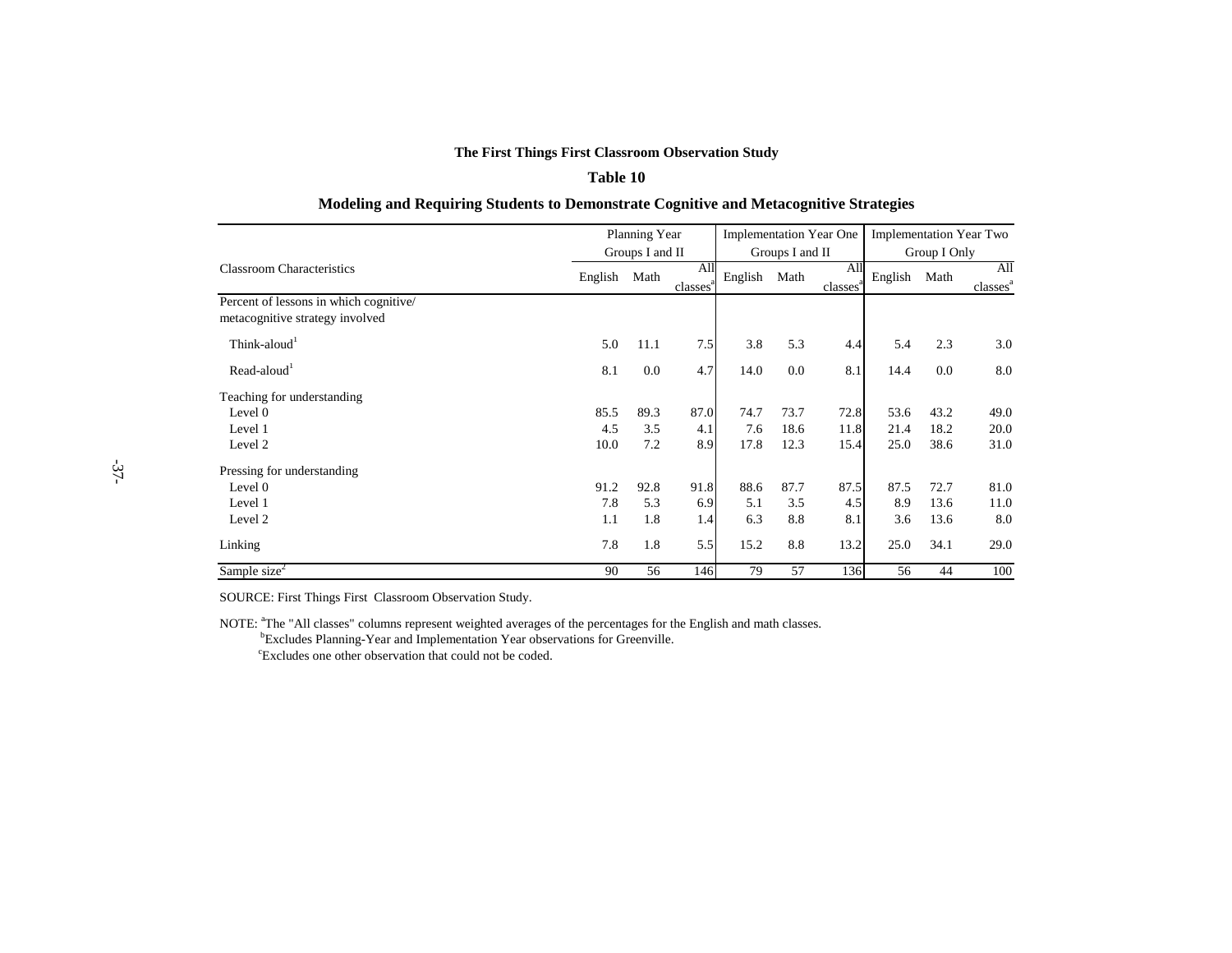



SOURCE: First Things First Classroom Observation Study.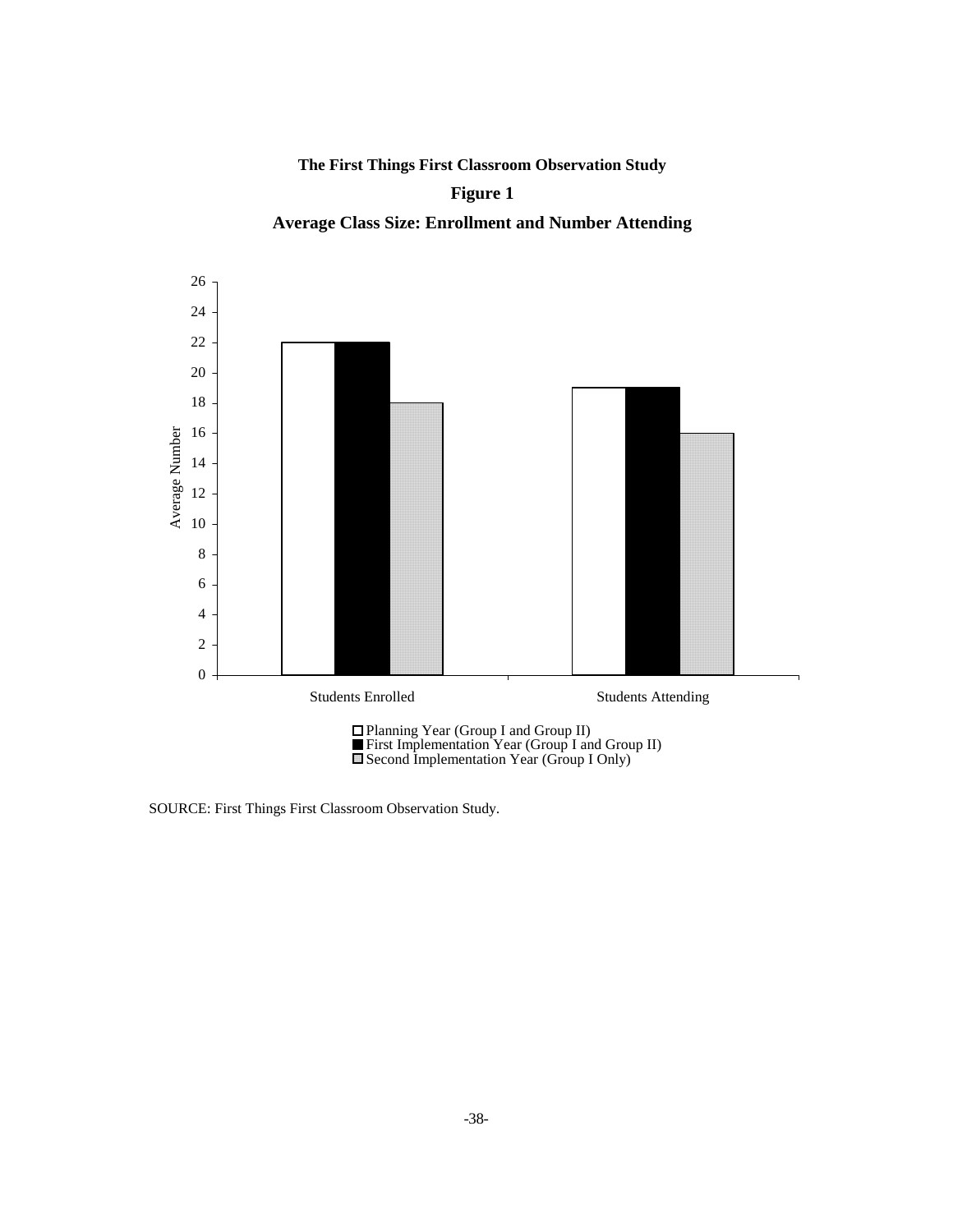**Figure 2**

**Seating Arrangements in the Study Classrooms**

Planning Year (Group I and Group II)



First Implementation Year (Group I and Group II)



24% 16% Rows Small groups Other \*

60%



NOTES: \*The "other" category includes classroom seating in a semi-circle or horseshoe, at a table, or in any additional arrangements.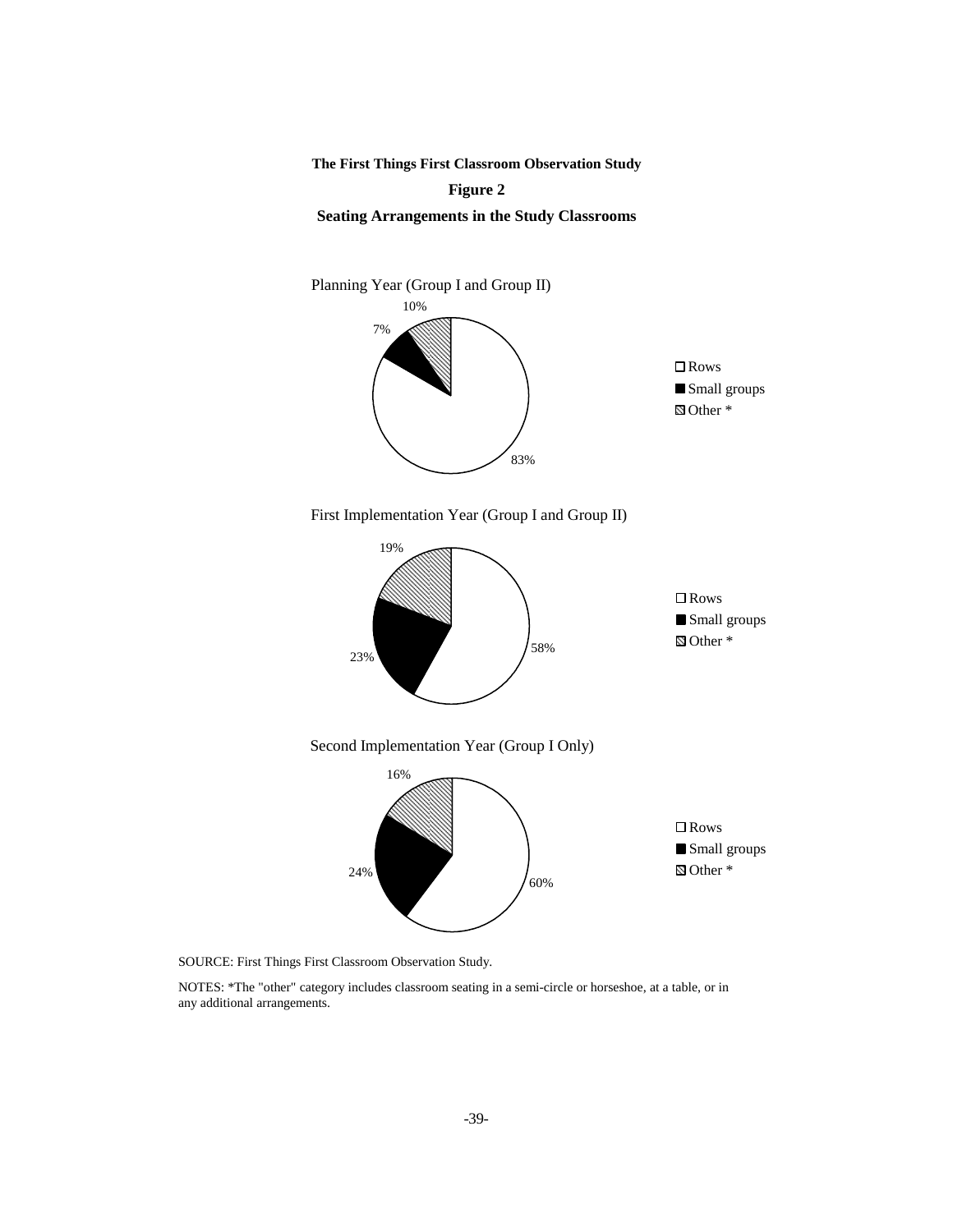# **The First Things First Classroom Observation Study Opportunities for Student Interaction Figure 3**

Planning Year (Group I and Group II)



### First Implementation Year (Group I and Group II)



- $\Box$  <br> Percent of observations in which students worked in pairs/small groups for some of the period observed.
- Percent of observations in which students worked in pairs/small groups for none of the period observed.

## Second Implementation Year (Group I Only)



- **O** Percent of observations in which students worked in pairs/small groups for some of the period observed.
- Percent of observations in which students worked in pairs/small groups for none of the period observed.

SOURCE: First Things First Classroom Observation Study.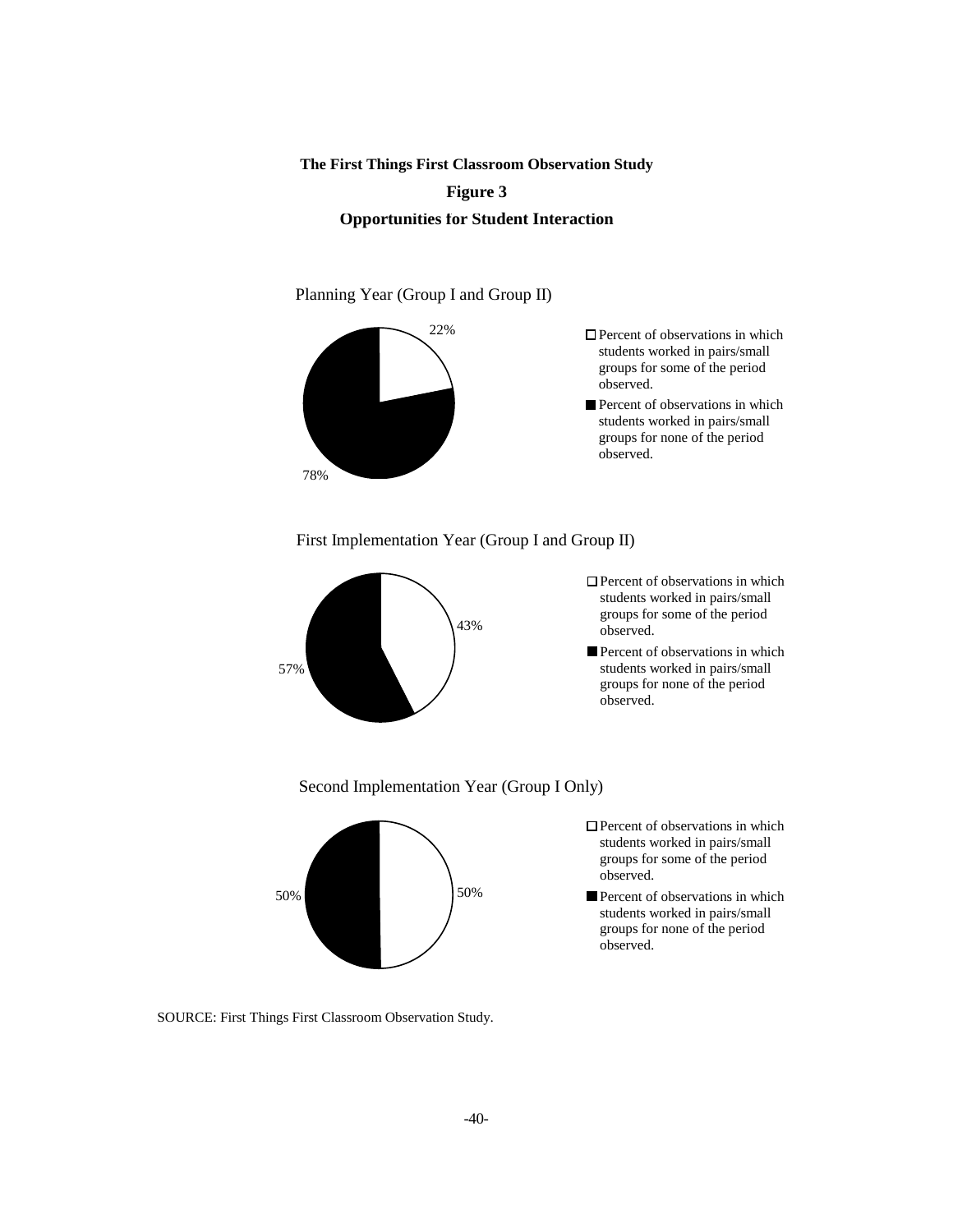**Appendix A** 

# **Data Collection Instruments**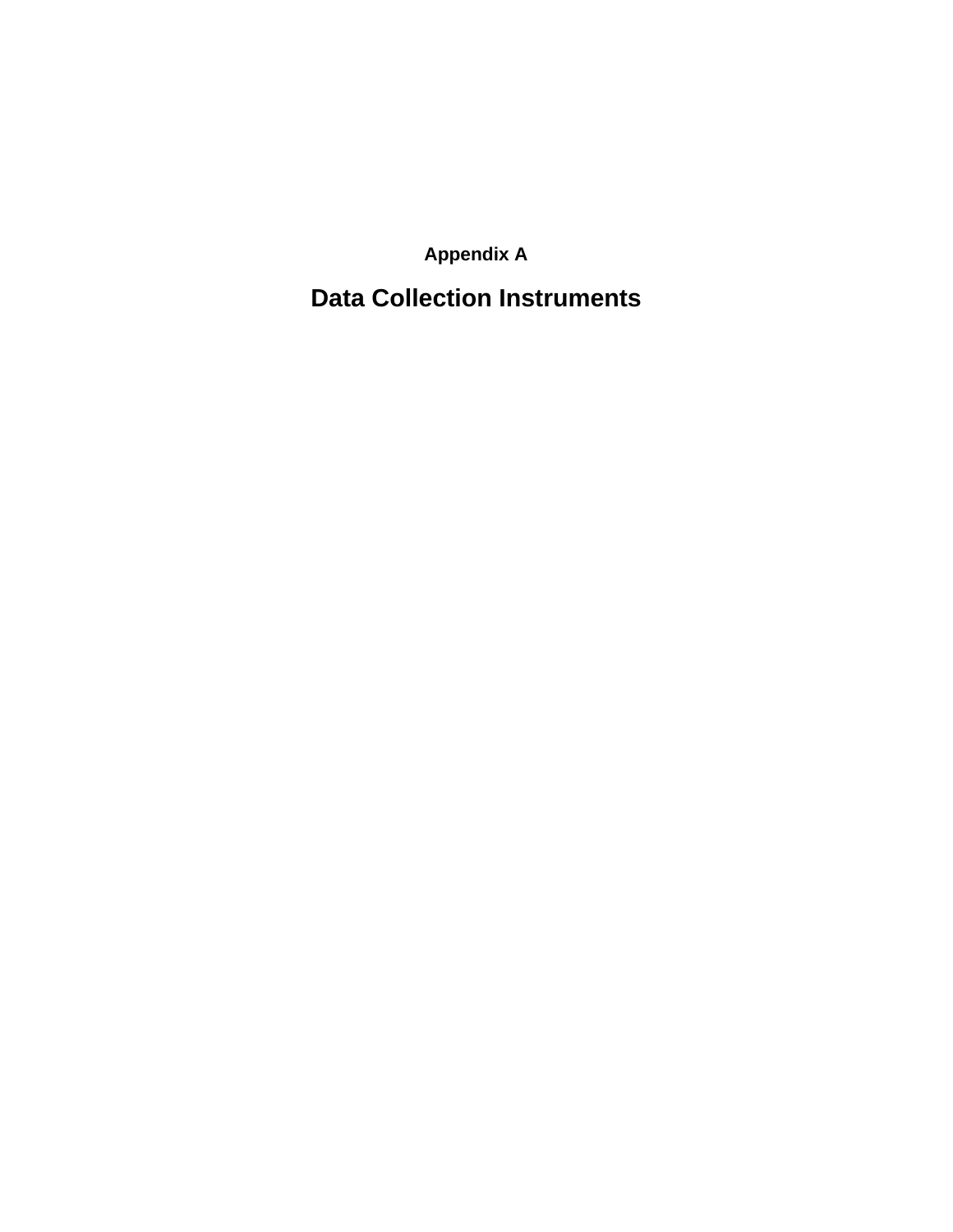Planning time (optional, for use in setting appointment for teacher interview)

| Case #              |  |
|---------------------|--|
| Observer's Initials |  |

# **Physical Environment Form (PEF)**

| Role of adults in room:                                                                                                                                                                            |                                                                                                 |  |                            |
|----------------------------------------------------------------------------------------------------------------------------------------------------------------------------------------------------|-------------------------------------------------------------------------------------------------|--|----------------------------|
|                                                                                                                                                                                                    |                                                                                                 |  |                            |
|                                                                                                                                                                                                    |                                                                                                 |  |                            |
| <b>General Information</b>                                                                                                                                                                         |                                                                                                 |  |                            |
| 1. Date $\_\_\_\_\_\_\_\_\_\$ 1a. Time $\_\_\_\_\$ 1b. Observer # $\_\_\_\_\_\_$ 2. Teacher Name: $\_\_\_\_\_\_\_\_\_\_\_$                                                                         |                                                                                                 |  |                            |
| 2a. Teacher $\#$ __ 2b. Teacher's SLC $\#$ _____ 4. School Name: ________ 3a. School $\#$ ___ 3b. Site $\#$ ______                                                                                 |                                                                                                 |  |                            |
| 4. Grade (K-8,H): Room #: $\_\_\_\_\$ 4a. Type of class (circle)-RLA / MAT $\_\_{{\rm{SCI}}/$ SOS / SFC                                                                                            |                                                                                                 |  | $\mathbf K$<br>$\mathbf C$ |
|                                                                                                                                                                                                    |                                                                                                 |  | K                          |
| 6a. $\mu$ to f adults in room 6b. $\mu$ the providing instruction; 7. Class Duration in hours and minutes                                                                                          |                                                                                                 |  |                            |
| 8. Patterns of desks (Check the appropriate pattern)<br>$\frac{1}{2}$<br>$\overline{\phantom{a}}$<br>C. Semi-Circle – Chairs or desks are placed in a semi-circle with students facing each other. | A. Rows – Desks in straight-line rows.<br>B. Small Groups – Desk placed in small groups of 3-4. |  |                            |
| D. Table Seating - Tables rather than desks (1. Round; 2. Rectangular; 3. Trapezoid - [circle one]).                                                                                               |                                                                                                 |  |                            |

E. Other – Describe:

**Equipment/Materials Present** (1=seen; 0=not seen)



*23. Rules/expectations posted* 

23a. \_\_\_\_ a. Behavioral expectations posted

23b. \_\_\_\_ b. Academic expectations posted (rubrics/processes, etc.)

## Audio-Visual Equipment

25. \_\_\_\_\_ Computer(s) 25a.  $\#$  \_\_\_\_\_ 25b.  $\#$  turned on \_\_\_\_\_ 25c.  $\#$  in use \_\_\_\_\_\_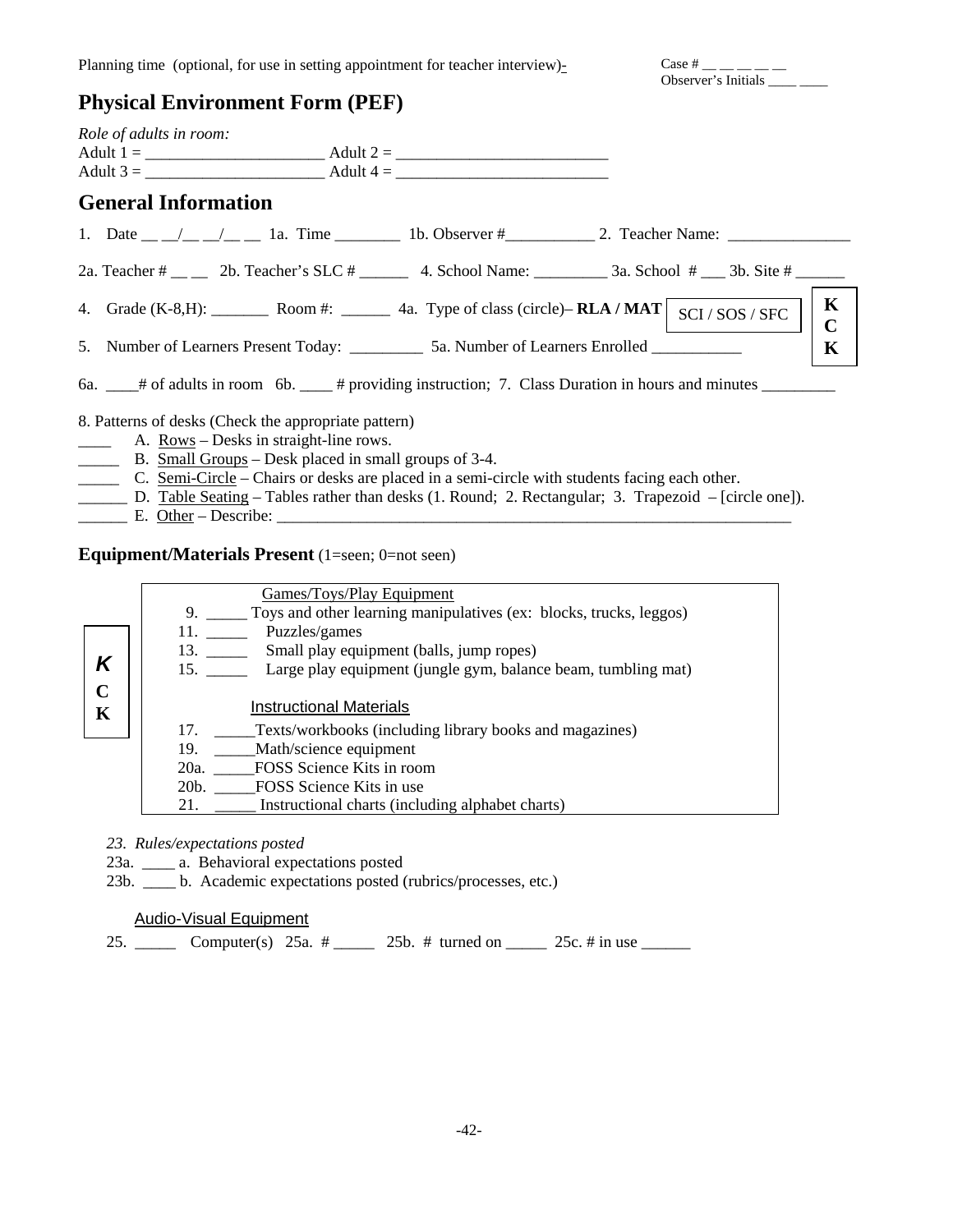## General Equipment/Materials

| $\mathbf C$<br>K | 34. Learner's own products on display |  |
|------------------|---------------------------------------|--|
|                  |                                       |  |
|                  |                                       |  |
|                  |                                       |  |
|                  |                                       |  |

- 36. \_\_\_\_\_ Displays reflecting student's ethnicity
- 38. \_\_\_\_\_ Achievement/progress charts
- 44. \_\_\_\_\_ Arts and crafts materials/musical instruments
- 45. \_\_\_\_\_ Other, not reflected above: \_\_\_\_\_\_\_\_\_\_\_\_\_\_\_\_\_\_\_\_\_\_\_\_\_\_\_\_\_\_\_\_\_\_\_\_\_\_\_\_\_\_\_\_\_\_\_\_\_\_\_\_\_\_\_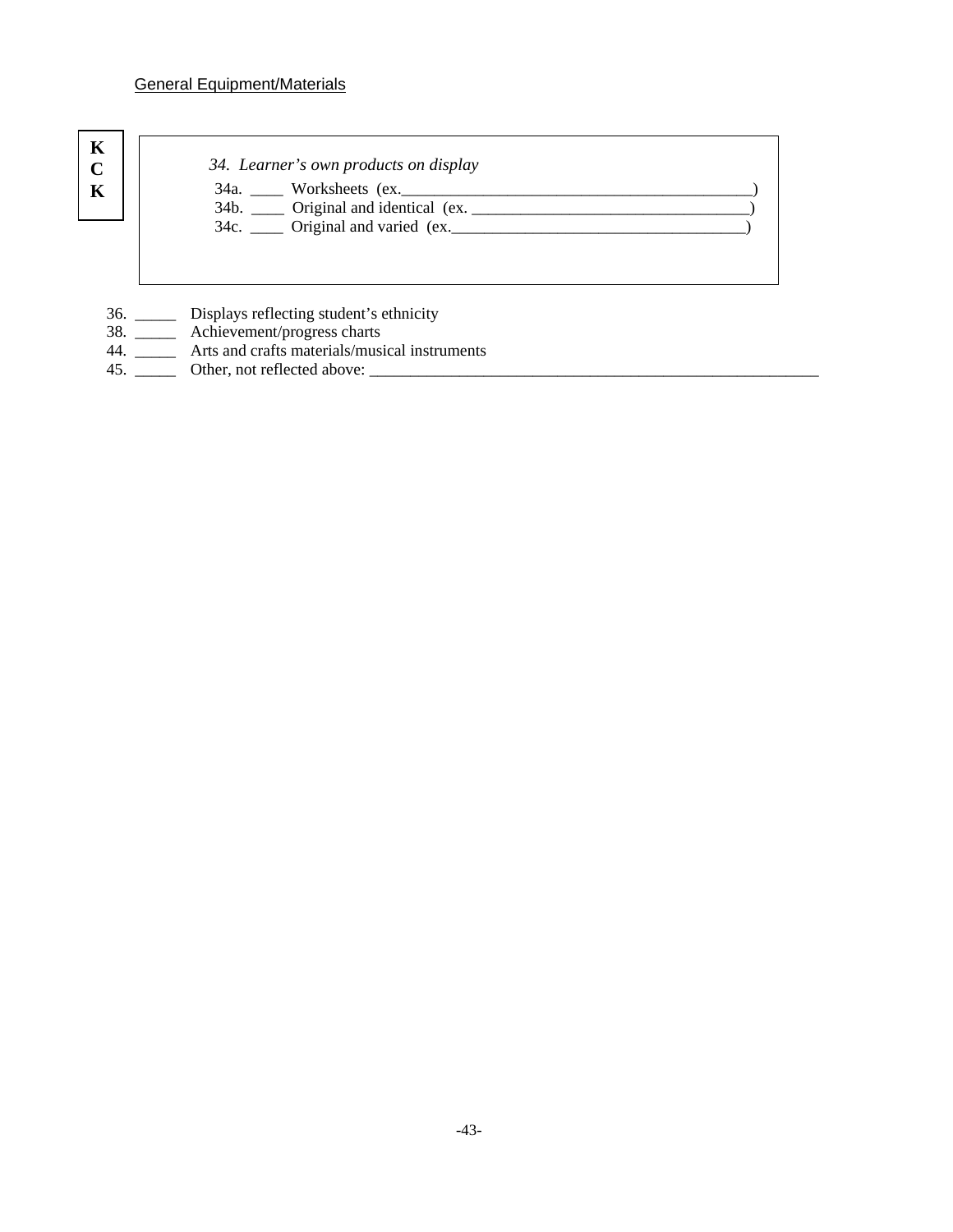# **Running Record Form**

| Date of Observation: The Mate of Observation:<br>Site Number:<br>School Number: |  | Teacher Number:<br>Case Number:<br>Observer's Initials: |
|---------------------------------------------------------------------------------|--|---------------------------------------------------------|
|---------------------------------------------------------------------------------|--|---------------------------------------------------------|

# **Cycle #1:**

 $(\text{time:}\_\_\_$  to  $\_\_\)_$ 

**Cycle #2:**  $(\text{time:}\_\_\_$  to  $\_\_\)_$ 

-44-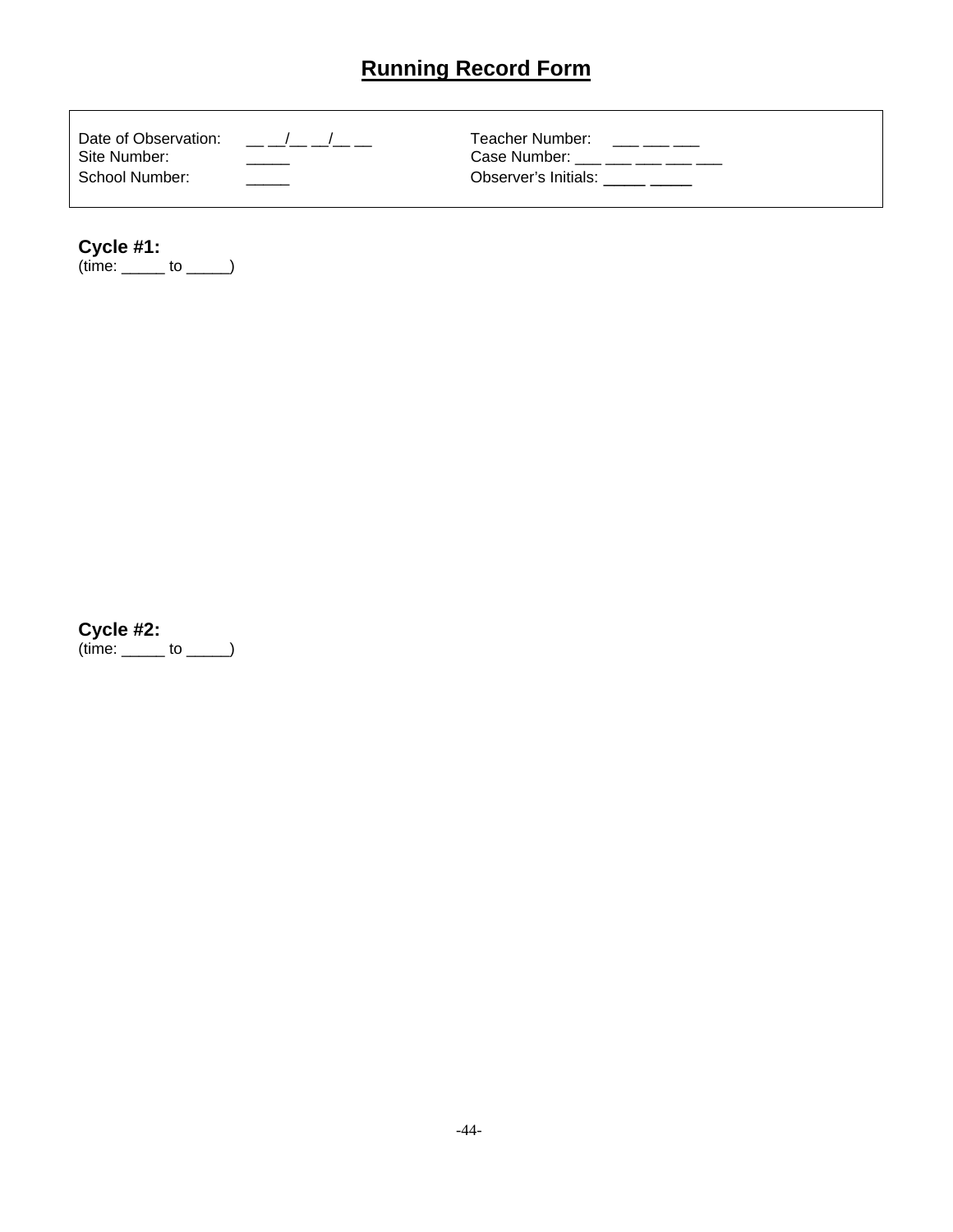**Cycle #3:**   $(\text{time:}\_\_\_$  to  $\_\_\)_$ 

**Cycle #4:**   $(\text{time:}\_\_\_$  to  $\_\_\)$ 

**Cycle #5:** 

 $(\text{time:}\_\_\text{true})$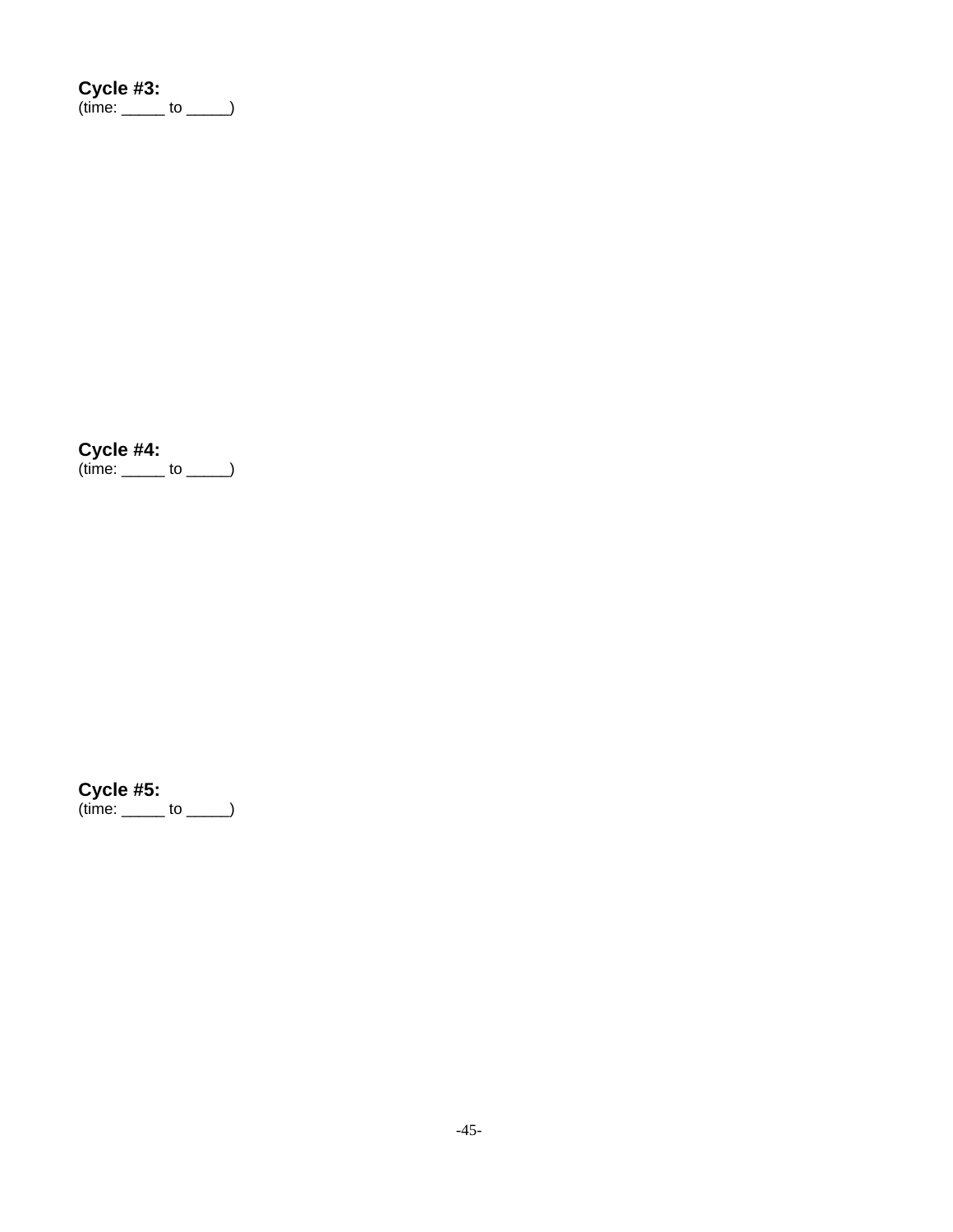| Date / / Site# School # Case # |  | <b>Example 2</b> Teacher # |  |
|--------------------------------|--|----------------------------|--|
| Initials:                      |  |                            |  |

Observer's

# Classroom Checklist (CCL)

Cycle 1, 2, 3, 4 (Circle)

| <b>Subject</b> (check as appropriate)    |                                          |                                          |                                          |  |  |  |  |  |  |  |  |
|------------------------------------------|------------------------------------------|------------------------------------------|------------------------------------------|--|--|--|--|--|--|--|--|
| <b>Reading/Language</b>                  | <b>Math</b> $(52)$                       | Science (53)                             | <b>Social Studies</b> (54)               |  |  |  |  |  |  |  |  |
| Arts $(51)$                              |                                          |                                          |                                          |  |  |  |  |  |  |  |  |
| <b>Adult(s)</b> working with:            |                                          |                                          |                                          |  |  |  |  |  |  |  |  |
|                                          |                                          |                                          |                                          |  |  |  |  |  |  |  |  |
|                                          |                                          |                                          |                                          |  |  |  |  |  |  |  |  |
| Small group 3-8                          | Small group 3-8                          | Small group 3-8                          | Small group 3-8                          |  |  |  |  |  |  |  |  |
| Large group $9+$                         | Large group $9+$                         | Large group $9+$                         | Large group 9+                           |  |  |  |  |  |  |  |  |
| Whole group                              | Whole group                              | Whole group                              | Whole group                              |  |  |  |  |  |  |  |  |
| <b>Students working</b><br>independently | <b>Students working</b><br>independently | <b>Students working</b><br>independently | <b>Students working</b><br>independently |  |  |  |  |  |  |  |  |

**Learning Opportunities**  $(1 = \text{seen}; 0 = \text{not seen})$ 

*Active Learning* 

|              | 71a. Individual Active Learning (project based) - learners working individually on a real-life project. Learners |
|--------------|------------------------------------------------------------------------------------------------------------------|
|              | and adult (or learners independently) designing a project to be completed at a later date.                       |
|              | References made regarding gathering information outside of school for an assignment. Learning                    |
|              | projects that deal with real problems through exercises, simulations, case studies, role playing,                |
|              | hands-on experiences, etc.                                                                                       |
|              | 71b. Grouped Active Learning (project based) – Same as 71a., but learners are working in pairs or small          |
|              | groups to complete the assignment.                                                                               |
|              | 71c. Read Aloud – teacher reading to students AND involving them in thinking/discussion about the                |
|              | material being read.                                                                                             |
|              | 71d. Think Aloud – working with meta-cognition (adult modeling his/her thinking process or helping               |
|              | students think about how they think).                                                                            |
|              | 71e. Structured Reflection – time set aside specifically for students to silently reflect on or talk about       |
|              | experiences (code written reflection in 76b. below)                                                              |
|              | 74. Group Discussion - adult plays a less dominant role than in recitation. Learners ask questions, answer each  |
|              | other's questions, and respond to each other's answers, explore, express opinions, agree and disagree.           |
|              | More than one perspective are characteristic in discussion. Socratic seminar. (Not Q & A).                       |
|              | 76a. Reading $-$ learner(s) reading.                                                                             |
|              | 76b. Writing – learner(s) writing – may include previously prepared worksheets that ask students to reflect,     |
|              | organize (graphic organizers, etc.), project/hypohtesize (does not include copying, fill in the blank, skill     |
| <b>Other</b> | and drill).                                                                                                      |
|              | 72a. Passive Listening -- Lecture – listening to a lecture/presentation by an adult.                             |
|              | 72b. Passive Listening or observing – listening to or watching a demonstration or a presentation by a teacher    |
|              | (other than lecture) or child, TV, listening center, film/filmstrip, cassette, etc. or observing other           |
|              | learners or the teacher.                                                                                         |
|              | 73. Recitation – format of adult questioning, learner response, and adult feedback.                              |
|              | 75. Worksheet or workbook – learner(s) completing a previously prepared worksheet or copying from                |
|              | overhead or board. (Includes fill-in-the-blank, practice/drill, repetitive or rote writing.)                     |
|              | 77a. On Task (but not academically focused) – learner(s)/adult(s) transitioning, managing, grading, etc.         |
|              | # of students on task but not academically focused                                                               |
|              | # of adults on task but not academically focused                                                                 |
|              | 77b. Off Task – not academically involved – learner(s)/adult(s) socializing, resting/sleeping, etc.              |
|              | # of students not academically involved                                                                          |
|              | # of adults not academically involved                                                                            |
|              |                                                                                                                  |
|              | % Your estimate of the percentage of time the teacher was <i>talking and/or</i>                                  |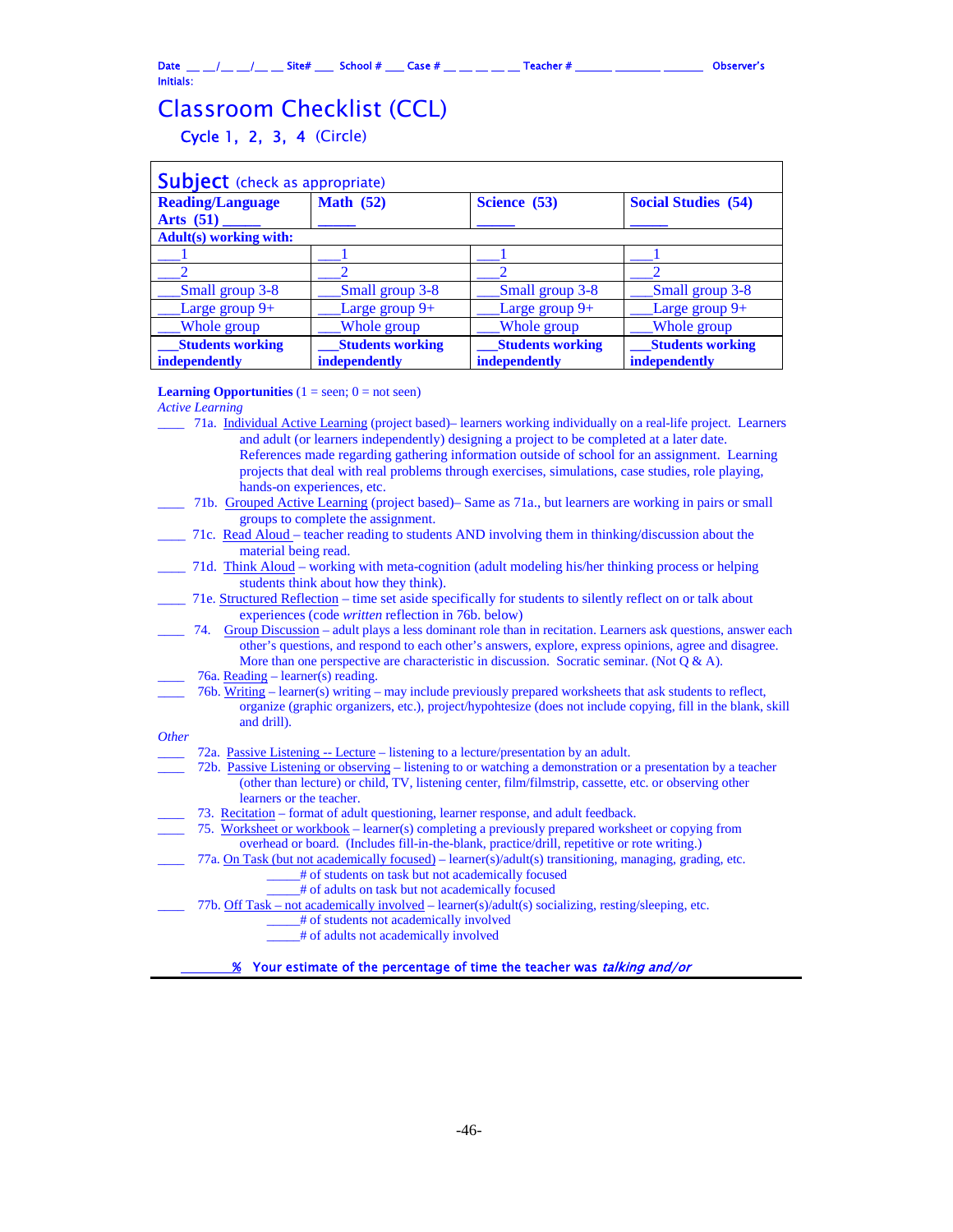# **Post-Observation Teacher Interview**

| Date of Observation: 1<br>Site Number:<br>School Number: |  | Teacher Number:<br>Case Number:<br>Observer's Initials: |
|----------------------------------------------------------|--|---------------------------------------------------------|
|----------------------------------------------------------|--|---------------------------------------------------------|

I have just a few questions I'd like to ask you.

1. First, how many students are enrolled in this class?

2. Could you please tell me where the lesson you were teaching falls in relation to the unit that it's part of -- near the beginning of the unit, at the middle of the unit, toward the end of the unit, or is it unrelated to the unit?

\_\_\_beginning of unit \_\_middle of unit \_\_\_end of unit \_\_\_unrelated to unit

3. Is this lesson part of a larger *project* related to the unit?

4. How typical would you say this particular class was of the way the class generally operates and of the way you teach?

\_\_\_ typical \_\_\_ untypical

If "untypical", in what way(s) was it different?

Thank you so much for your time.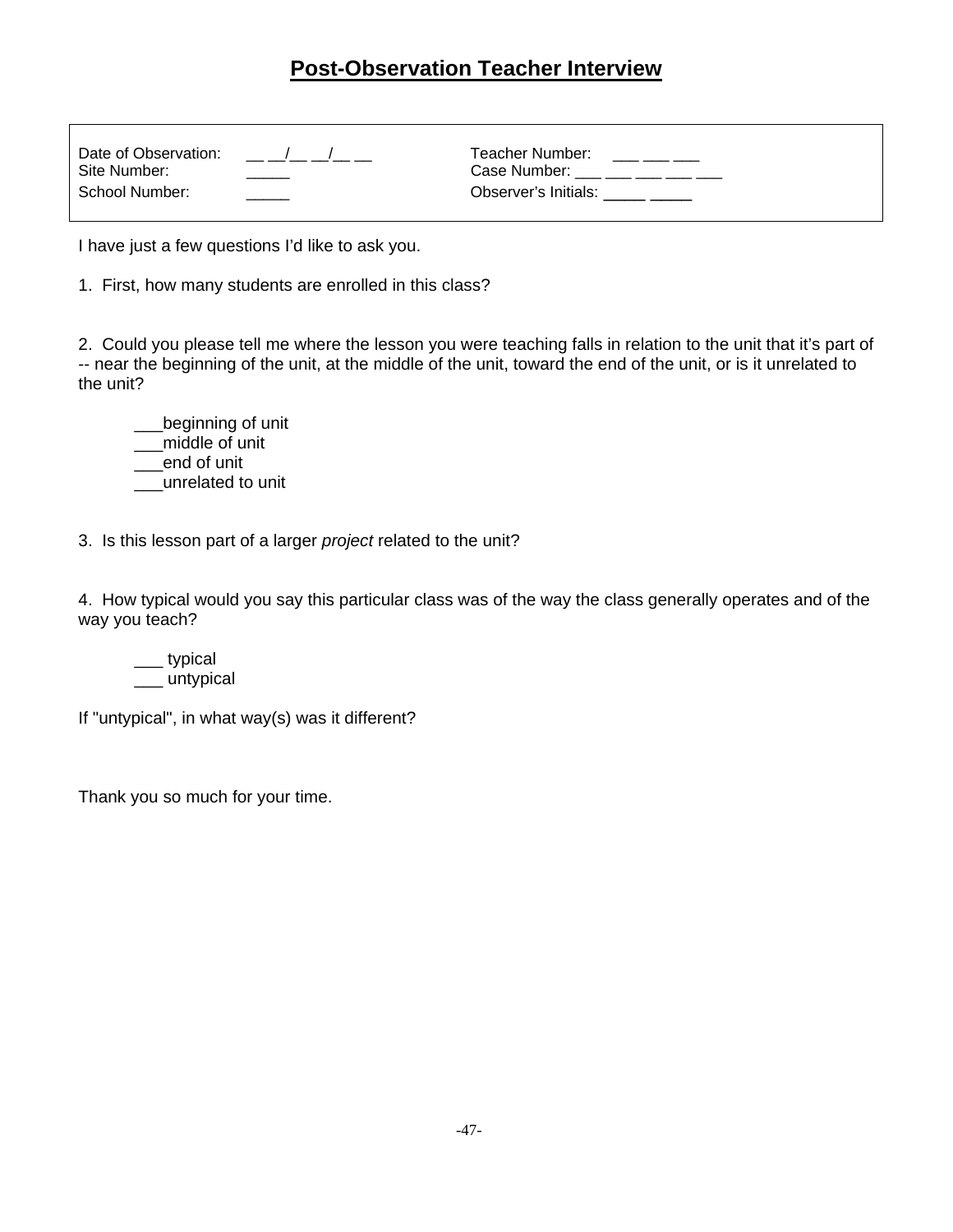# **Observer Comments**

| Date of Observation:<br>Site Number:<br>School Number: |  | Teacher Number:<br>Case Number:<br>Observer's Initials: |
|--------------------------------------------------------|--|---------------------------------------------------------|
|--------------------------------------------------------|--|---------------------------------------------------------|

1. As far as you can tell, what was the learning objective of the class? Was it clear to you as an observer? Did it seem clear to the students? Why do you say this?

- 2. Did the teacher seem engaged/enthusiastic/dynamic or disengaged/bored? Why do you say this?
- 3. Did students seem engaged/enthusiastic or passive/bored? Why do you say this?

4. Were there things related to instruction, management, the quality of teacher-student relationships, or other factors that particularly pleased/displeased/surprised you about the class?

5. What other information is important to note?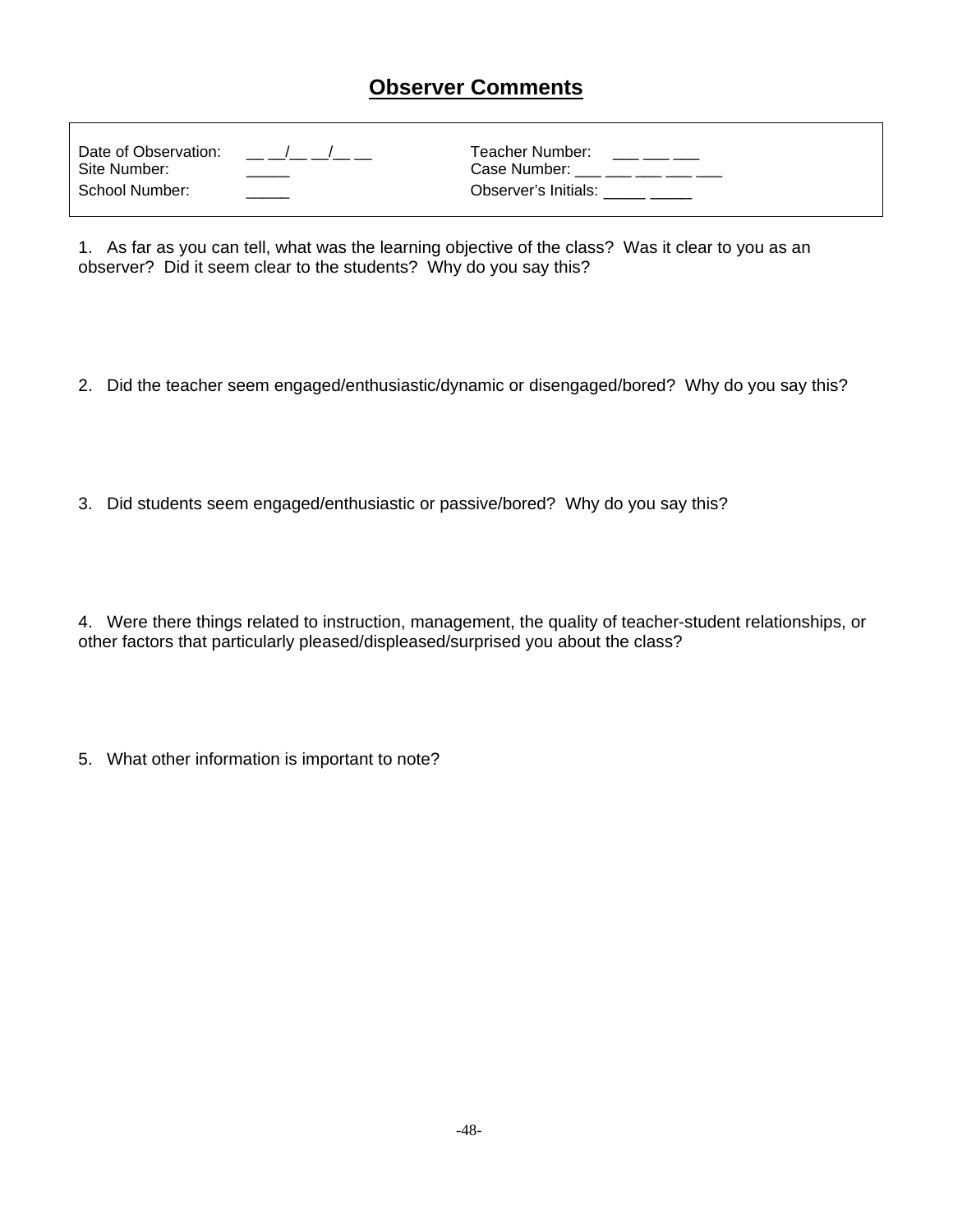# **Post-Observation Summary**

| Date of Observation:<br>Site Number:<br>School Number: | the control of the control of the | Teacher Number:<br>Case Number:<br>Observer's Initials: |
|--------------------------------------------------------|-----------------------------------|---------------------------------------------------------|
|--------------------------------------------------------|-----------------------------------|---------------------------------------------------------|

*After you have completed the observation*, please circle answers or fill in the blanks, as appropriate. Your Running Record write-up should include mention of any item identified as occurring on this form.

# **STRUCTURE AND ORGANIZATION OF THE CLASSROOM**

## *IF YES,*

| DURING ANY PART OF THE PERIOD<br>OBSERVED:                                                                                                                                                                                | <b>YES</b> | NO.            | <b>Three</b><br>Quarters<br>or More<br>of Period<br>Observed | From<br>Half up to<br>Three-<br>Quarters<br>of Period<br>Observed | From<br>One-<br>Quarter<br>up to Half<br>of Period<br>Observed | Less than<br>one-<br>quarter of<br>Period<br>Observed |
|---------------------------------------------------------------------------------------------------------------------------------------------------------------------------------------------------------------------------|------------|----------------|--------------------------------------------------------------|-------------------------------------------------------------------|----------------------------------------------------------------|-------------------------------------------------------|
| 1. Did students have some choice<br>among activities?                                                                                                                                                                     | 1          | $\overline{2}$ |                                                              |                                                                   |                                                                |                                                       |
| 1a. If yes, how much of the time did<br>students have some choice among<br>activities?                                                                                                                                    |            |                | 1                                                            | $\overline{2}$                                                    | 3                                                              | 4                                                     |
| 2. Did the lesson involve any of the<br>following instructional strategies -<br>teacher's lecture, recitation, passive<br>listening or observing, and/or use of<br>worksheets or workbooks -- alone or in<br>combination? | 1          | 2              |                                                              |                                                                   |                                                                |                                                       |
| 2a. If yes, how much of the period<br>observed involved use of these<br>strategies, alone or in combination?                                                                                                              |            |                | 1                                                            | $\overline{2}$                                                    | 3                                                              | 4                                                     |
| 3. Were students engaged in the same<br>activity as a whole group?                                                                                                                                                        | 1          | $\overline{2}$ |                                                              |                                                                   |                                                                |                                                       |
| 3a. If yes, for how much of the<br>period observed were students<br>engaged in the same activity as a whole<br>group?                                                                                                     |            |                | 1                                                            | $\overline{2}$                                                    | 3                                                              | 4                                                     |
| 4. Did students work together in pairs<br>or small groups?                                                                                                                                                                | 1          | $\overline{2}$ |                                                              |                                                                   |                                                                |                                                       |
| 4a. If yes, for how much of the<br>period observed did students work<br>together in pairs or small groups?                                                                                                                |            |                | 1                                                            | $\overline{2}$                                                    | 3                                                              | 4                                                     |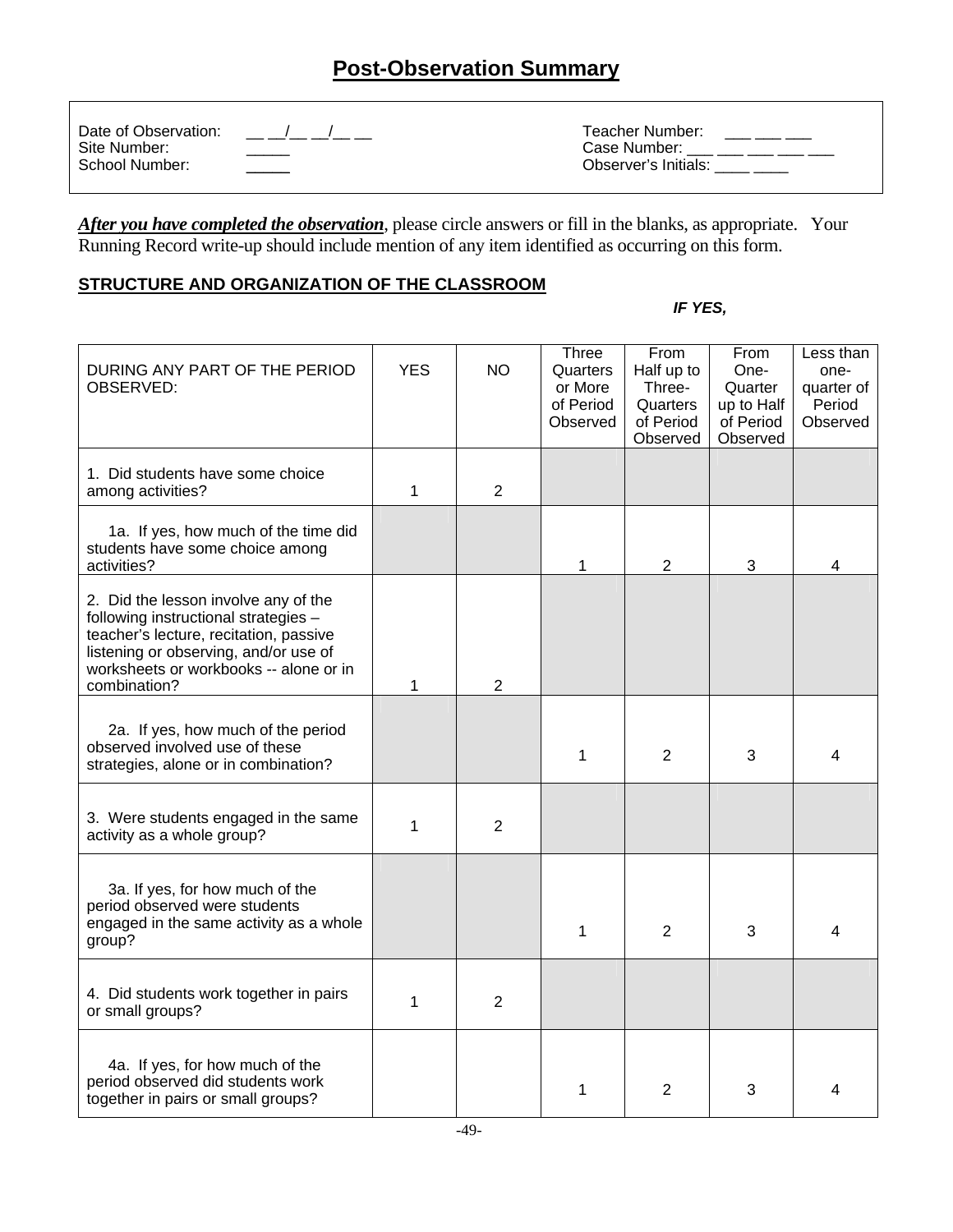|                                                                                                 |            |                | IF YES:                                               |                                                                   |                                                                |                                                       |  |  |  |
|-------------------------------------------------------------------------------------------------|------------|----------------|-------------------------------------------------------|-------------------------------------------------------------------|----------------------------------------------------------------|-------------------------------------------------------|--|--|--|
| DURING ANY PART OF THE<br>PERIOD OBSERVED:                                                      | <b>YES</b> | <b>NO</b>      | Three<br>Quarters<br>or More of<br>Period<br>Observed | From Half<br>up to<br>Three-<br>Quarters<br>of Period<br>Observed | From<br>One-<br>Quarter<br>up to Half<br>of Period<br>Observed | Less than<br>one-<br>quarter of<br>Period<br>Observed |  |  |  |
| 5. Did students work on their own?                                                              | 1          | $\overline{2}$ |                                                       |                                                                   |                                                                |                                                       |  |  |  |
| 5a. If yes, for how much of the<br>period observed did students work on<br>their own?           |            |                | 1                                                     | 2                                                                 | 3                                                              | 4                                                     |  |  |  |
| 6. Was teacher #1 uninvolved with the<br>class (grading papers, reading, etc?)                  | 1          | 2              |                                                       |                                                                   |                                                                |                                                       |  |  |  |
| 6a. If yes, for how much of the<br>observed period was teacher #1<br>uninvolved with the class? |            |                |                                                       | 2                                                                 | 3                                                              | 4                                                     |  |  |  |
| 7. Was there a second teacher in the<br>room?                                                   | 1          | 2              |                                                       |                                                                   |                                                                |                                                       |  |  |  |
| 7a. If there was a second teacher<br>in the room, was teacher #2<br>uninvolved with the class?  | 1          | $\overline{2}$ |                                                       |                                                                   |                                                                |                                                       |  |  |  |
| 7b. If yes, for how much of the<br>observed period was teacher #2<br>uninvolved with the class? |            |                |                                                       | $\overline{2}$                                                    | 3                                                              | 4                                                     |  |  |  |

|                                                                                                                                                                                       |            |               |                    | IF YES:             |                     |
|---------------------------------------------------------------------------------------------------------------------------------------------------------------------------------------|------------|---------------|--------------------|---------------------|---------------------|
| DURING ANY PART OF THE PERIOD<br>OBSERVED:                                                                                                                                            | <b>YES</b> | NO.           | All of the<br>Time | Part of<br>the Time | None of<br>the Time |
| 8. Did students work in pairs, small<br>groups, or on their own?                                                                                                                      |            | $\mathcal{P}$ |                    |                     |                     |
| 8a. If yes, how much of the time that<br>students worked in pairs, small groups,<br>or on their own did teacher #1 monitor<br>their activities?                                       |            |               | 1                  | 2                   | 3                   |
| 8b. Was there a second teacher in<br>the room during the time that students<br>worked in pairs, small groups, or on<br>their own?                                                     |            | $\mathcal{P}$ |                    |                     |                     |
| 8c. If there was a second teacher<br>in the room, how much of the time that<br>students worked in pairs, small groups,<br>or on their own did teacher #2 monitor<br>their activities? |            |               |                    |                     |                     |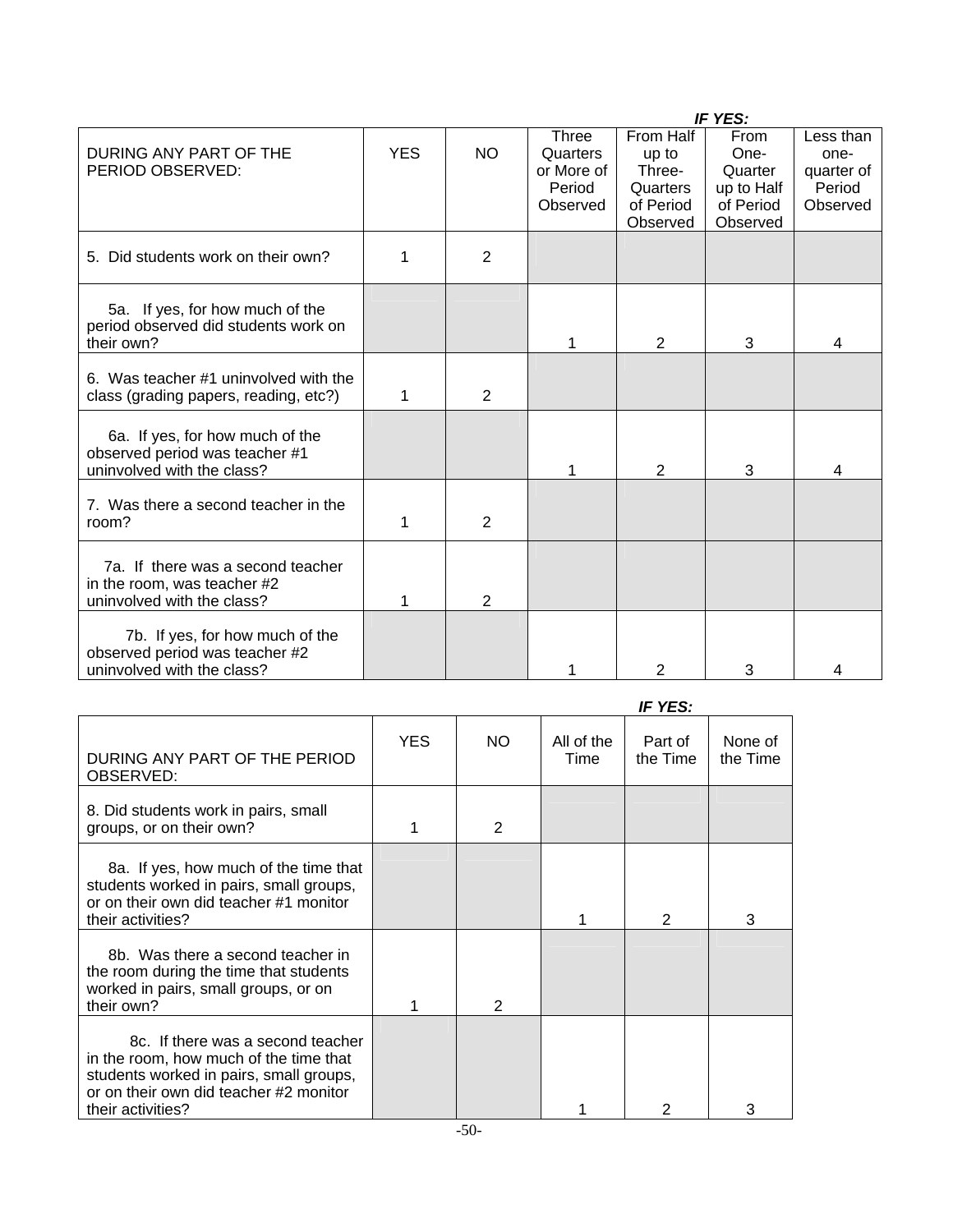## TEACHER'S INSTRUCTIONAL STRATEGIES

|  | 9. The teacher stated the purpose of the lesson. |  |  |  |  |
|--|--------------------------------------------------|--|--|--|--|
|  |                                                  |  |  |  |  |

1. Yes 2. No

10. The teacher made an effort to connect lesson to what students had learned previously.

1. Yes 2. No

11. The teacher made an effort to connect the lesson to current events/ students' experiences/what students might know. 1. Yes

|                                                                                         | .<br>2. No                     |
|-----------------------------------------------------------------------------------------|--------------------------------|
|                                                                                         |                                |
| 12. Did the teacher ask questions?                                                      |                                |
|                                                                                         | 1. Yes                         |
|                                                                                         | 2. No                          |
| 12a. If yes, did the teacher employ a "wait time" strategy?                             |                                |
|                                                                                         | 1. Yes                         |
|                                                                                         | 2. No                          |
| 12b. If yes to #12a, how consistently did the teacher employ a<br>"wait time" strategy? |                                |
|                                                                                         | 1. Always or almost always     |
|                                                                                         | 2. Sometimes, not consistently |
|                                                                                         | 3. Rarely or Never             |

# CLASSROOM CLIMATE

| 13. Estimated number of times (including zero) students laughed at/ridiculed another<br>student for his/her question, mistake, idea, or suggestion and were reprimanded by teacher.     | Times        |
|-----------------------------------------------------------------------------------------------------------------------------------------------------------------------------------------|--------------|
| 14. Estimated number of times (including zero) students laughed at/ridiculed another<br>student for his/her question, mistake, idea, or suggestion and were not reprimanded by teacher. | Times        |
| 15. Estimated number of times (including zero) teacher laughed at/ridiculed a student<br>for his/her question, mistake, idea, or suggestion.                                            | Times        |
| 16. Estimated number of times (including zero) teacher made comments to students<br>indicating sympathetic knowledge of students or their families.                                     | <b>Times</b> |
| 17. The teacher used humor to encourage students or create a lighter tone.                                                                                                              |              |

 2. No 18. Behavior/discipline was an issue in the class –students frequently whispered, talked out loud, called out, passed notes, moved around, in ways that detracted from their own or other students' opportunities to learn.

1. Yes

1. Yes

2. No

Curriculum Unit (Please retrieve this information from the Post Observation Interview)

19. Relationship of this lesson to curriculum unit.

- 1. Beginning of unit
- 2. Middle of unit
- 3. End of unit
- 4. Unrelated to unit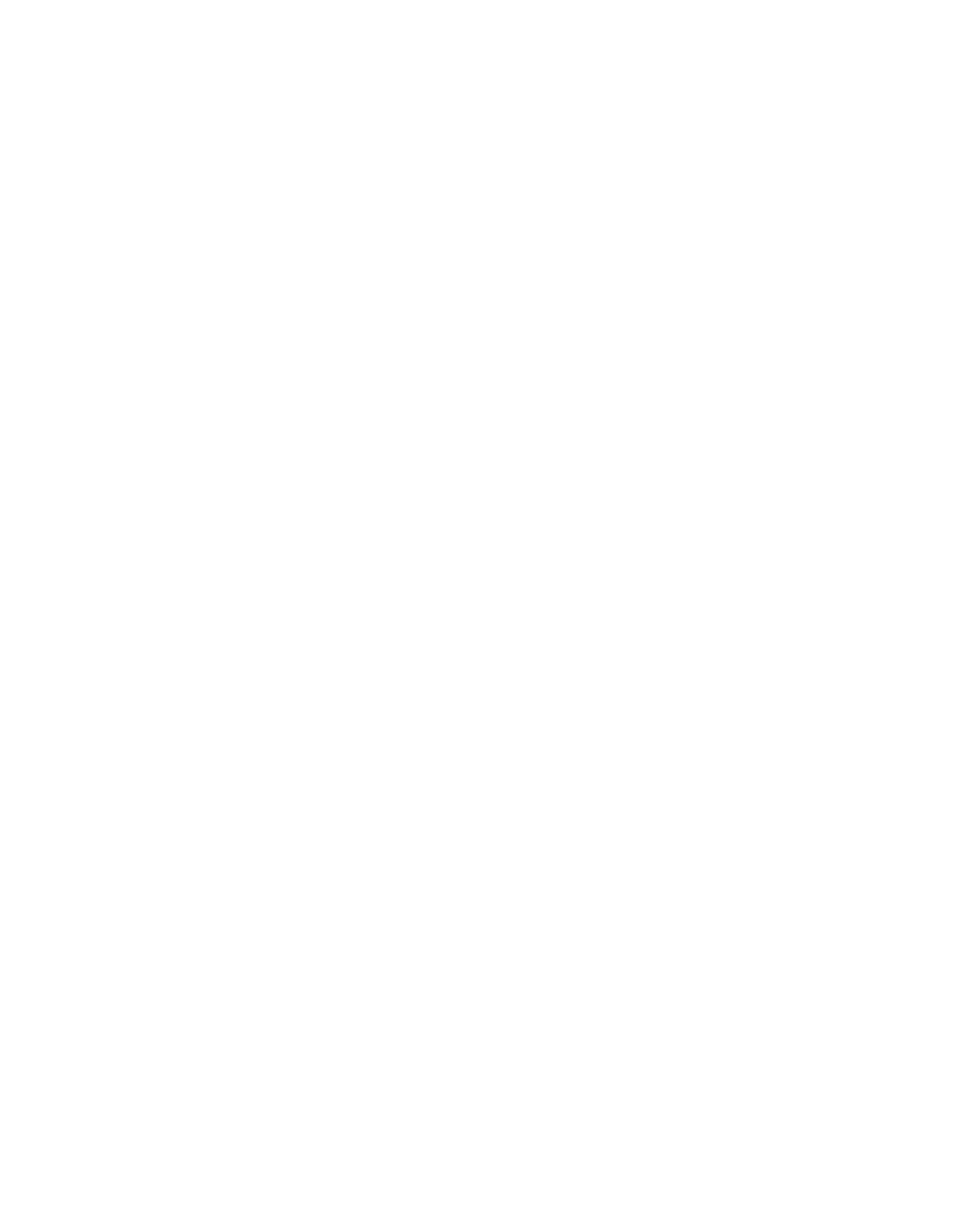**Appendix B** 

**Post-Coding the Running Record**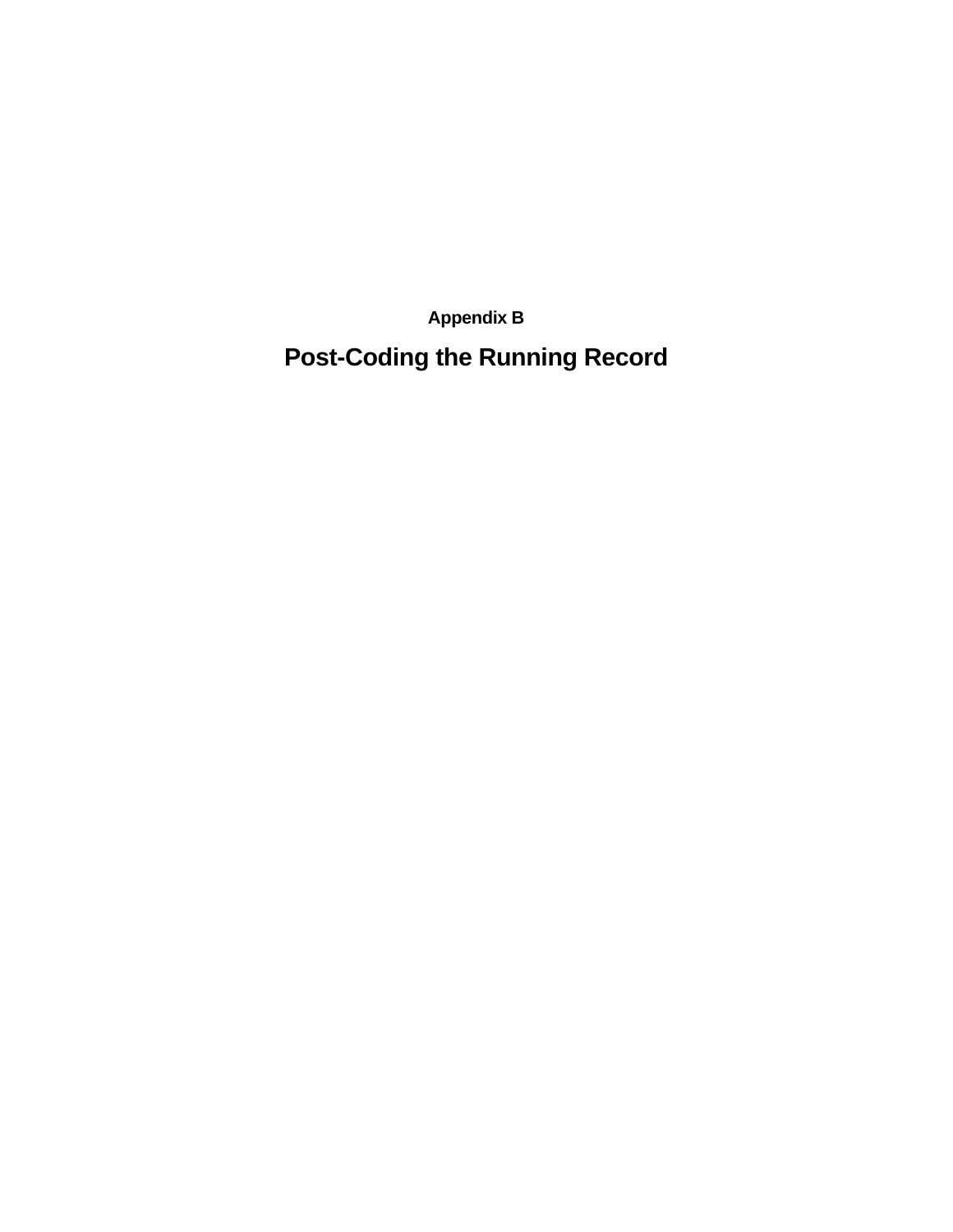Here we describe the process of coding the Running Record, which takes place after the observer completes the entire observation and submits it to the coder. Over the two waves of data collection discussed here, two coders, one an MDRC employee and the other a consultant to MDRC, performed the post-coding. The coder uses the Running Record as the basis of the coding, but can also use assignments collected during the observation in order to inform the coding process. (The coding form itself appears at the end of this appendix.)

## **Deciding Whether the Running Record Can be Coded**

The first step is for the coder to decide if the Running Record can be coded. Two conditions must be met in order to proceed with coding: both enough information and an academic focus must be present.

### **Enough Information**

In order to code the running record, there must be sufficient information in the running record to meet the coding criteria. There must be enough examples of specific activities and teacher-student interactions to provide evidence that the behaviors of interest either did or did not occur during a particular cycle. Words and phrases such as "monitors students" or "questions students," or "helps students with problems" do not provide sufficient information about the nature of the interaction to make determinations.

The running record covers four or five cycles, each 10 minutes in length. Coding takes place if *either two out of four cycles or three out of five cycles* contains sufficient information to make judgments about the criteria. If there is not sufficient information in the required number of cycles, coding is discontinued at this point.

### **Academic Focus**

In order to code the Running Record, there must be an academic focus within the observation. If there is no academic focus during any of the cycles, Academic Focus is coded as 0, and coding is discontinued. If there is a consistent academic focus throughout the period, Academic Focus is coded as 2.

An academic focus may be present for only part of the period observed, while much of the rest of the period is occupied by non-academic activities; in this case, Academic Focus is coded as 1, or "mixed." Non-academic activities that would lead to such a code include:

• Extended transition times in which teacher and students are involved in taking the roll, moving desks around, or moving from group to group. The emphasis is on "extended"; brief transitions and brief periods at the beginning of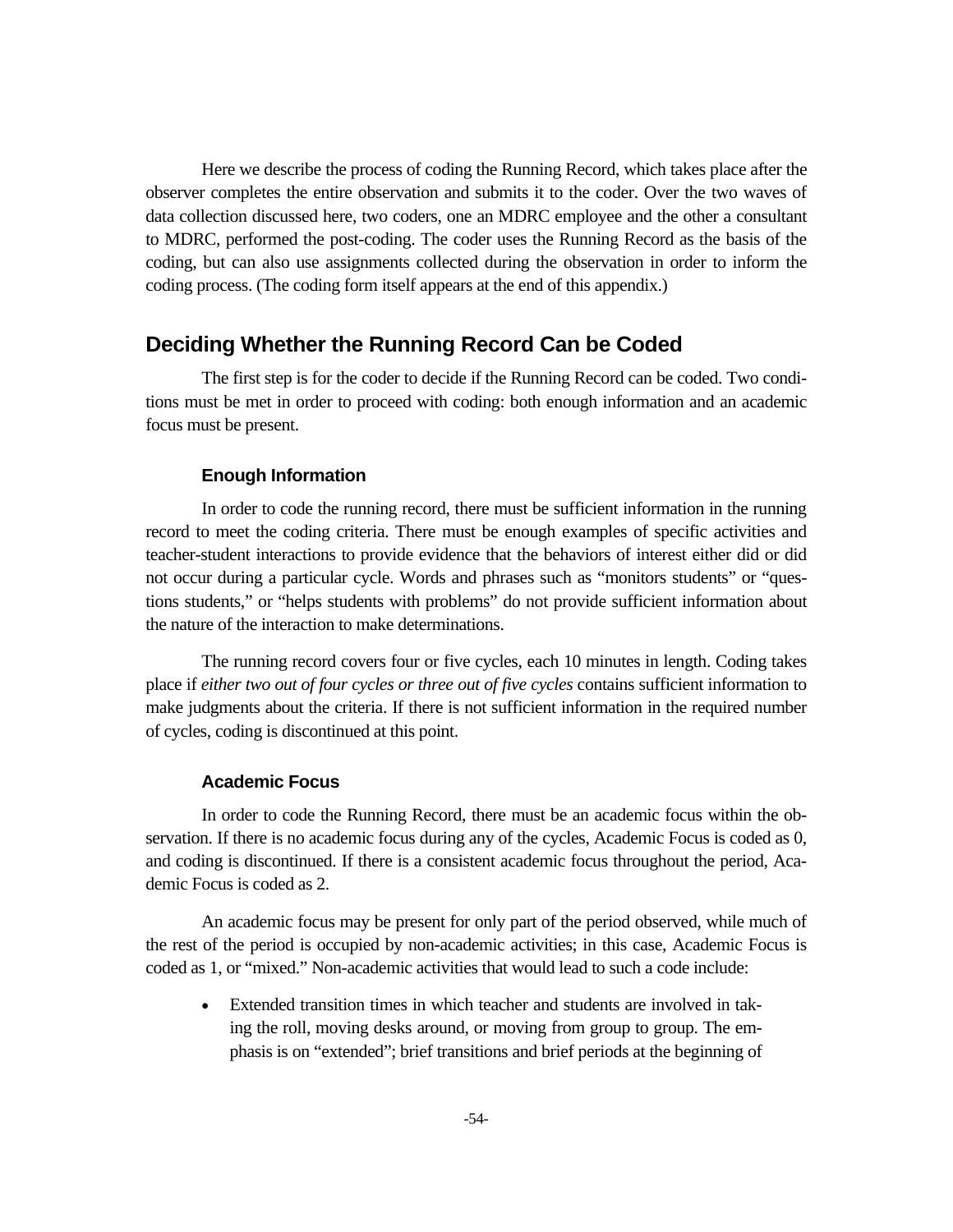class that do not take up most of the cycle do not rate a "mixed" coding if they flow quickly into activities with an academic focus.

- An extended amount of time spent on reading announcements or listening to announcements being read over the loudspeaker.
- Socializing for an extended amount of time that represents a shift of focus for the entire class. (If the teacher is socializing with one student  $-e.g.,$  asking about an extracurricular activity or a family member — and the remainder of the class continues to be focused on academic work, academic focus is considered to be continuous during this time.
- Activities that appear to lack any connection to the academic content of the class — e.g.., making valentines in an English class, but without any attention to the text. (If, however, the teacher links the non-academic activity explicitly to the academic content or the coder can see the connection, the activity is considered to have an academic focus.)

If no Academic Focus at all can be discerned for the entire observation (i.e., the observation is coded 0), further coding of the Running Record ceases. If Academic Focus is coded as 1 or 2, the coder continues on to the other categories.

# **Coding for Active Teaching**

During this part of the coding, the coder looks for the teacher's active engagement in the teaching and learning process during the time when there is an academic focus in the classroom.

To be considered "active teaching," the teacher must be engaged in instructional interaction with students. This instructional interaction may include quite different kinds of activities. The teacher and other students may listen to a single student, or a group of students, give a presentation. Students may work independently while the teacher moves from student to student (or group to group), checking in with them, offering suggestions, asking questions, etc. (Also coded as "active teaching" are times when the teacher stands or circulates among students who are working independently, watching them but not interacting with them.) Teachers may join students in independent reading in periods that the school or the district has set aside expressly for that purpose.

Engaging in extended social interactions with students, however, is considered to be a break in active teaching, if this occurs when the class is academically focused.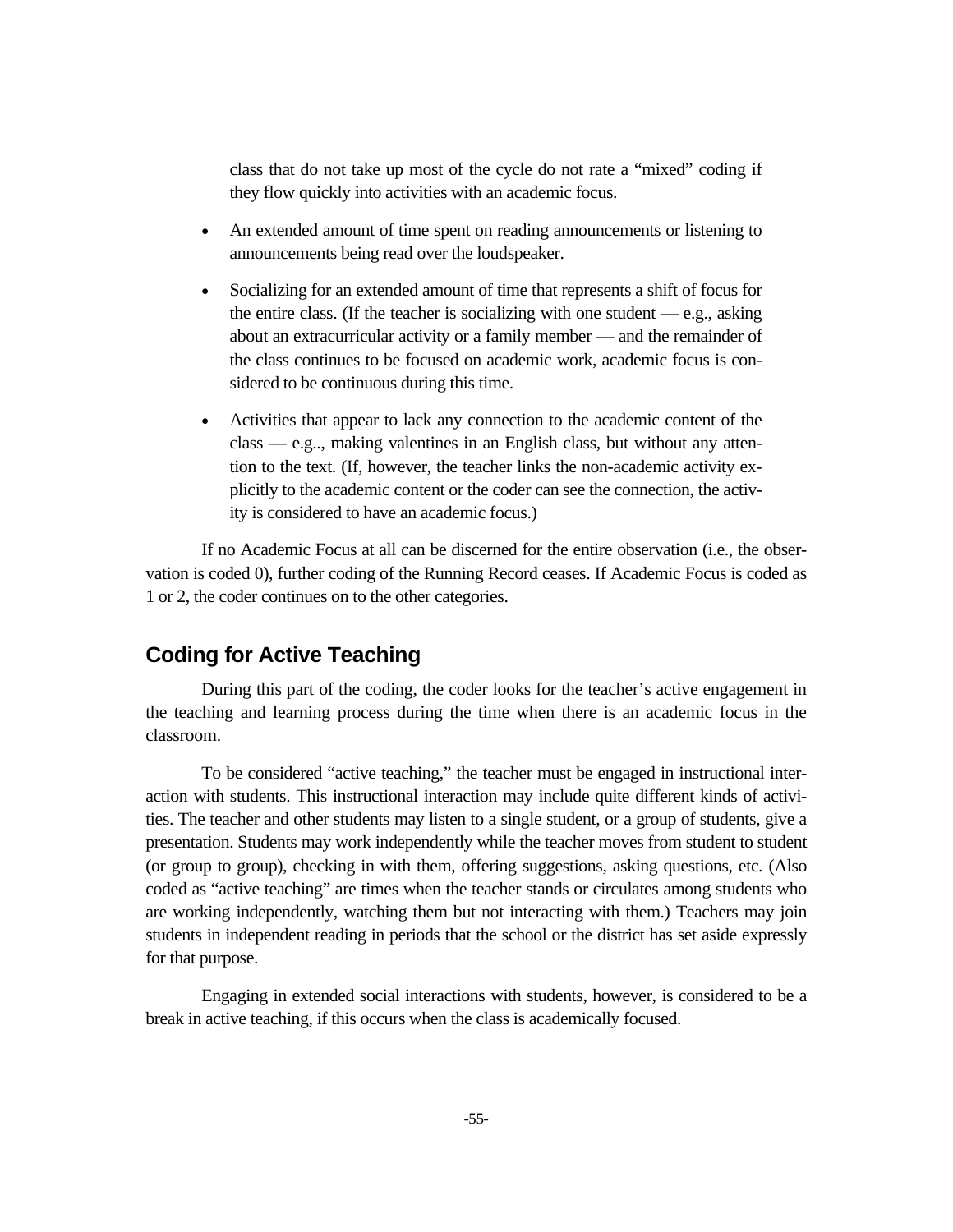Active Teaching, like Academic Focus, is coded on a three-point scale, where 0 indicates that no active teaching was present, 2 indicates that active teaching was present throughout the period, and 1 indicates a mixed picture.

It is important to note that active teaching may or may not involve Teaching for Understanding or Pressing for Understanding.

# **Coding for Teaching for Understanding**

Teaching for Understanding is coded on a three-point scale where 0 means that no Teaching for Understanding took place, 1 means that it was present at a low level, and 2 means that it was present at a high level.

In order to be coded a 1, clear evidence of at least one of the teaching strategies shown below (as well as in Table 2) must be present in the Running Record. For the Running Record to be coded as 2, Teaching for Understanding must take place in a sustained way. That is, the teacher must: a) use multiple strategies, or b) use one strategy that is developed over a period of time (most of a cycle or approximately half of two adjacent cycles), or 3) use one strategy more than once throughout the running record.

## **Teacher provides ways to think, ways to organize information, ways to remember**

- 1. Teacher models thinking strategies, such as outlining or summarizing or tells the students how to execute the strategies (e.g., models outlining or shows students how to outline).
- 2. Teacher demonstrates use of a mnemonic and makes suggestions for ways students may use the strategy for future learning/remembering.
- 3. Teacher models using a visual organizer (sets up information in charts, tables, diagrams, mind maps, Venn diagrams, etc.) or tells students how to use the visual organizer(s) or discusses the rationale for using a graphic organizer (why you do it this way, or what happens if you don't do it this way).
- 4. Teacher demonstrates an idea/illustrates concepts (example: using colors and shapes, manipulating objects to demonstrate a math concept)
	- Uses multiple representations of ideas
	- Uses multiple examples that represent the points in numerous ways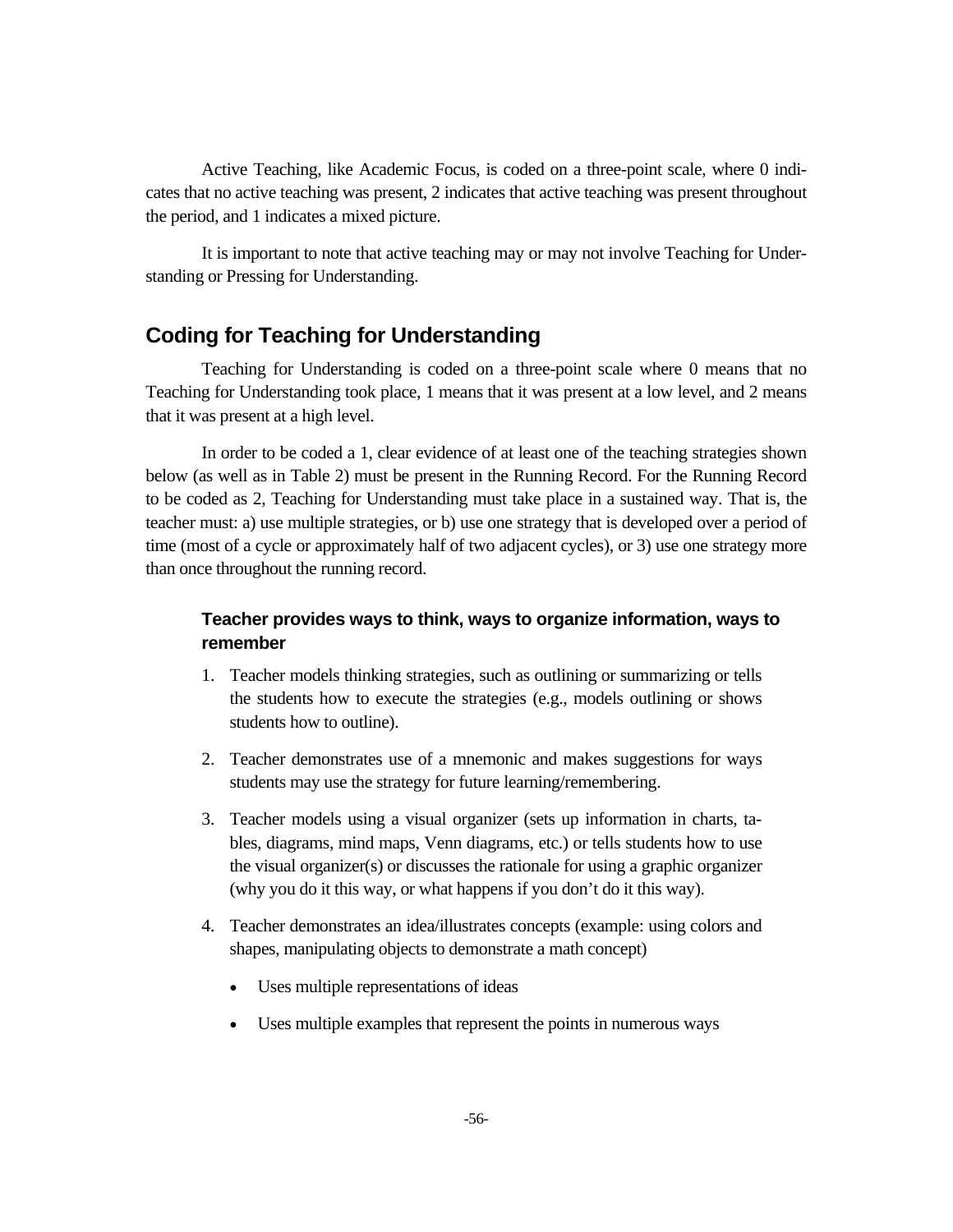- 5. Teacher uses think-aloud (uses meta-cognitive strategies, tells students ways to think about their thinking)
- 6. Teacher uses read-aloud strategy (reads to students and involves them in thinking/discussion about the material being read).

# **Teacher explains ideas through linking/connectivity in order to help them construct meaning for their learning**

- 1. Teacher draws on his or her own and students' lives or experiences, relating them to the current academic topic.
	- Relates to teacher's own experiences
	- Relates to student's own experiences
	- Relates to current events
	- Relates to media
- 2. Teacher reminds class of previous lessons, concepts, activities and relates to current work (work from previous units or years, but not simply remembering facts from the day before, or a culminating activity that draws on the work of several days). It might be a review of the previous day's lesson, which builds on it and broadens/extends it in some way.
- 3. Note I: The link must be more than a cursory statement, "remember when we…."
- 4. Note II: The link must be more than motivational; it must be built upon and used in some way in the current lesson.

## **Teacher talks about reasoning**

- 1. Teacher provides a "why" or "how" explanation (When going over answers to homework problems, provides more information than just reading off answers, or working through steps.)
- 2. Teacher develops the reasoning behind right or wrong answers.
- 3. Teacher explains, elaborates, to move students beyond a wrong answer.
- 4. Teacher talks about how to think something through.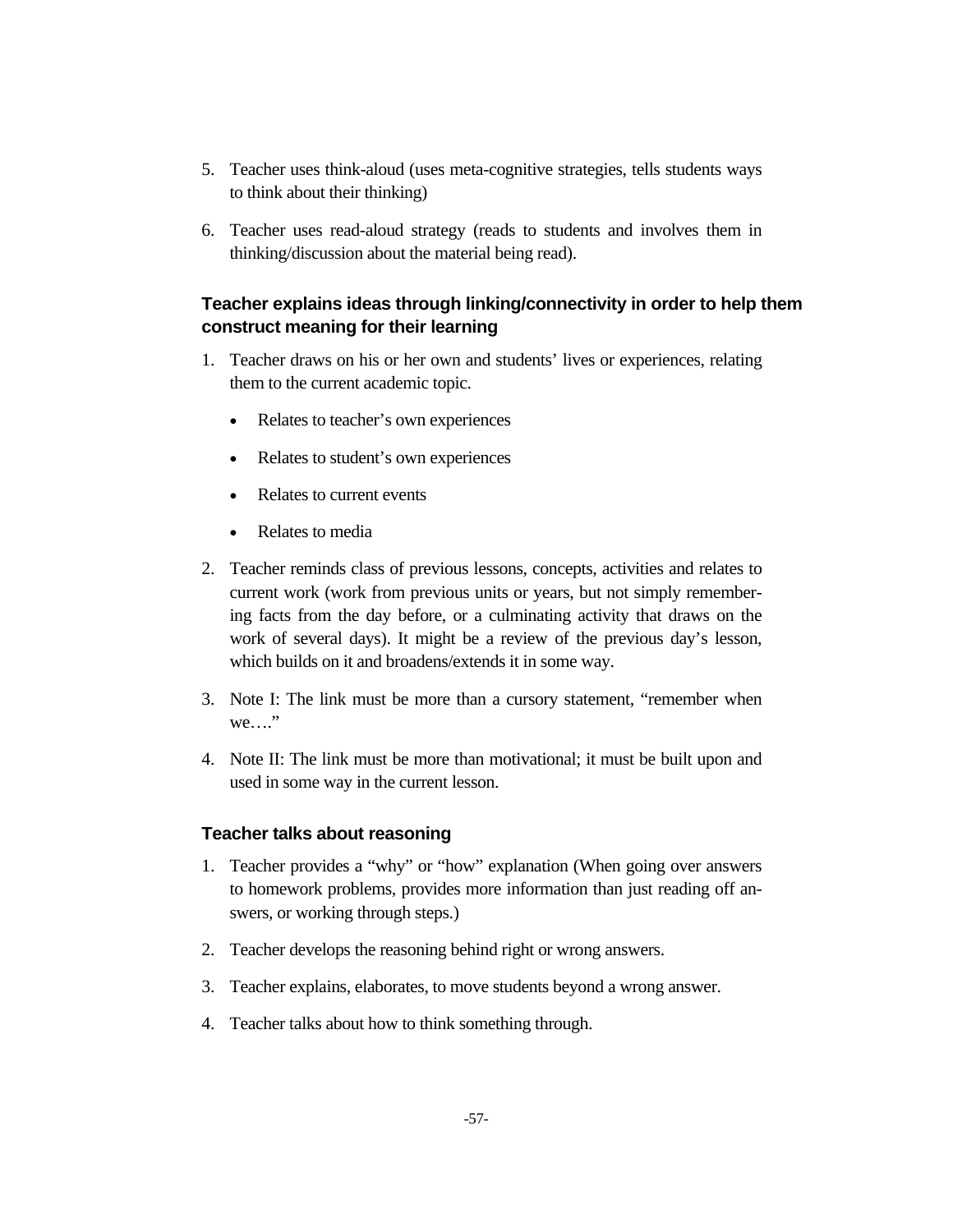## **Teacher teaches students strategies for planning, revising, and evaluating**

- 1. Teacher models for students how to plan through techniques such as brainstorming, outlining, etc. *or* teacher tells students how to use these techniques.
- 2. Teacher helps students examine, revise, and be thoughtful about their own work, showing them strategies for doing this. (Simply providing time to revise does not merit "Teaching for Understanding" credit.)
- 3. Teacher demonstrates how to reflect.
- 4. Teacher and students create a rubric together to be used in evaluating work.

## **Teacher structures an activity or lesson**

- 1. Teacher breaks down more complex and ambiguous tasks into steps or shows students how to do this for themselves at a later time.
- 2. Teacher sets up an activity or lesson by providing steps of the process.
- 3. Teacher suggests several different ways to break down the task.
- 4. Teacher provides checkpoints, so students don't get off track.
- 5. Teacher models how she/he is structuring a lesson/activity so that students are exposed to the steps the teacher went through.
- 6. Note: This is more than establishing a set of rules, or a cookbook set of steps, such as "multiply before you add." Simply stating a rule, or a procedure is not enough.

## **Coding for Pressing for Understanding**

Pressing for Understanding is coded on a three-point scale where 0 means that no Pressing for Understanding took place, 1 means that it was present at a low level, and 2 means that it was present at a high level.

In general, in pressing for understanding the teacher asks students to give reasons or to explain "why" or "how." In order for the lesson to be coded as a 1, the questioning must be of an academic nature and relevant to the academic focus. In addition, there must be followthrough of one or more of the following types: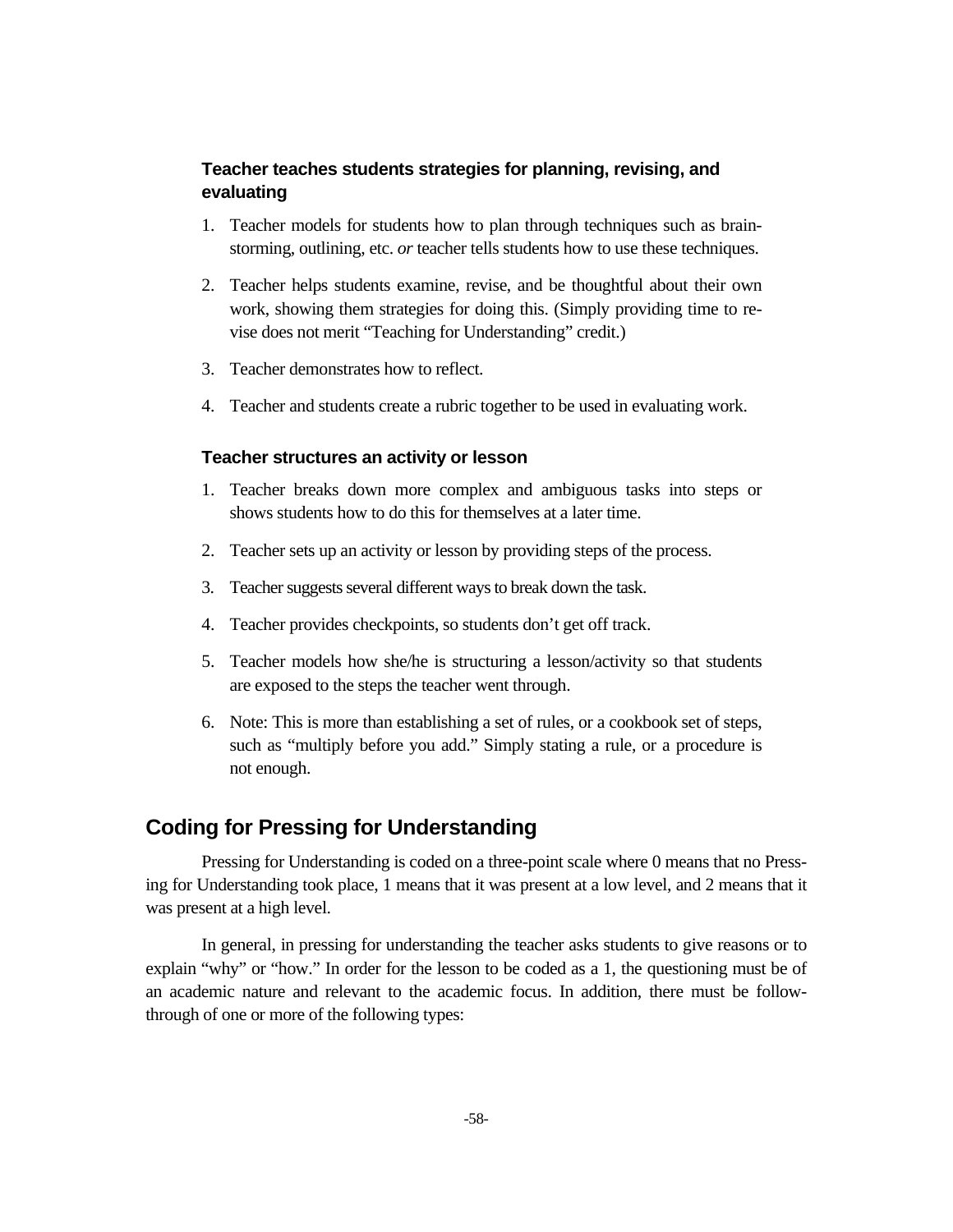- The teacher follows up on an answer by saying the response is correct (if the answer is, in fact, correct and requires no further elaboration) or by having the student clarify or hone the answer;
- The teacher follows through by asking several instances of "why" or "how" questions (with responses from students), even if the responses are ambiguous (or can't be heard by the observer);
- The teacher follows through by helping the student take his or her response deeper, focus it more, etc.

In other words, one "why" question does not rate a 1 on Pressing for Understanding if it is not followed through. Further, Pressing for Understanding goes beyond "recitation" (a series of questions and answers).

In order to be coded as a 2, this questioning must be sustained in one or both of the following ways:

- Sustained by frequency, with consistent follow-through (see above)
- Sustained in duration, (nearly all of one cycle or approximately half of two adjacent cycles)

Practices associated with Pressing for Understanding include the following:

# **Teacher encourages students to come up with their own ways for organizing information, for remembering, or for thinking**

- 1. Teacher encourages students to come up with, use, and evaluate a variety of options for thinking, for remembering, or for organizing information.
- 2. Teacher asks "how" and "why" questions about what the students are doing and the pros and cons of their methods of organizing information.
- 3. Teacher asks students to demonstrate their understandings and explain their organization of ideas.
- 4. Teacher presses students for their rationale, how they arrived at an answer, why they did it a certain way.
- 5. Examples may include writing, diagramming, use of mnemonics, visual organizers, such as mind maps. The key is that it is not enough for the students to be doing this. The teacher must be asking "how" and "why" questions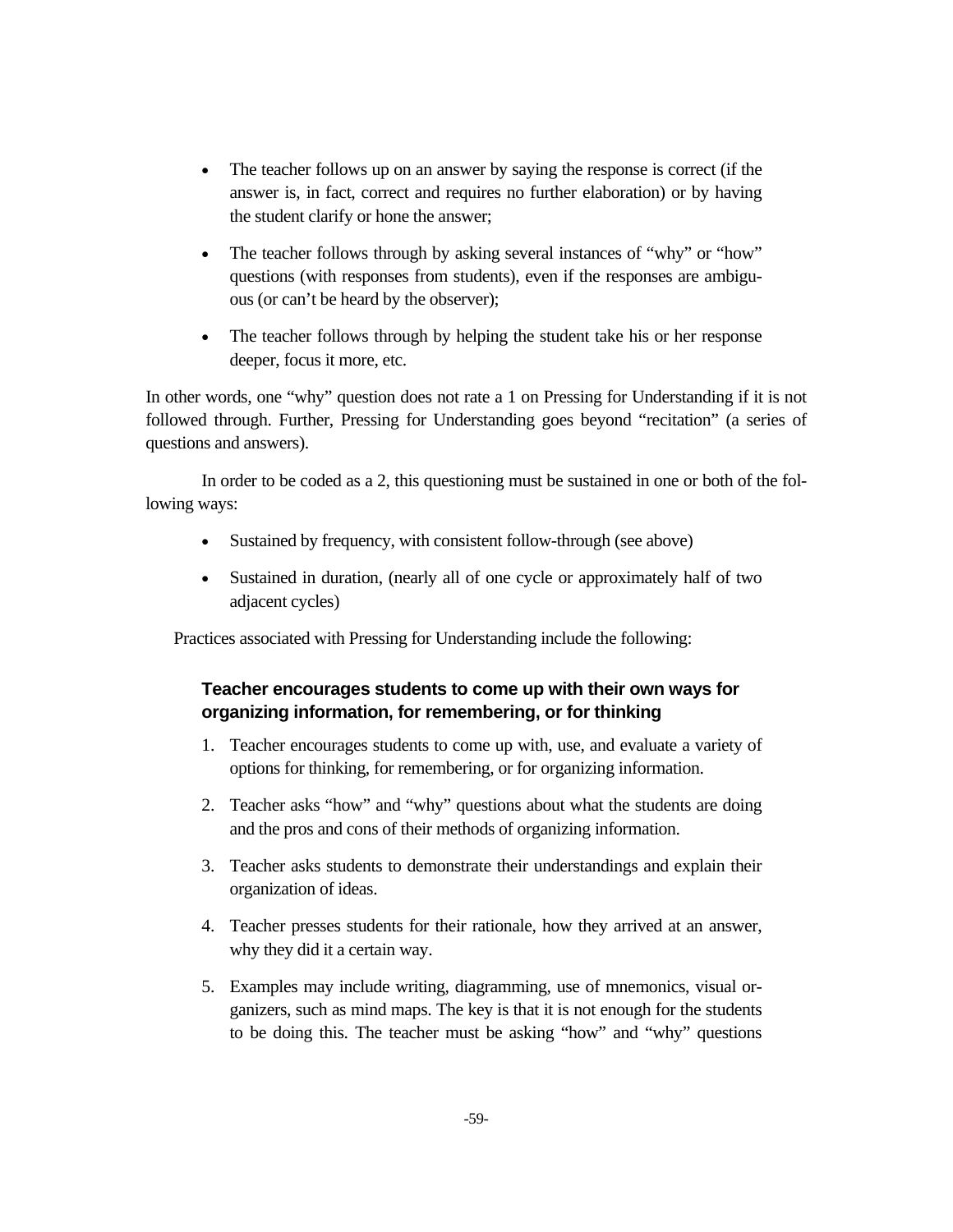about their choices. ("Why do you think this might be the most effective way to organize this information?")

## **Teacher encourages students to explain ideas through linking, showing the meaning they have constructed**

- 1. Again, the key ingredient of pressing for understanding is asking the "why" or "how" questions. ("How does your example relate to what we're studying here?")
- 2. Teacher asks students for examples of the current content/topic in their own experiences, in current events, in the media and asks them to explain why or how these examples relate.
- 3. Teacher asks students to relate the current content/topic to previous lessons, concepts, or academic activities and to explain how or why it is related.

## **Teacher encourages students to reason with "how" and "why" questions**

- 1. Teacher asks students "how" and "why" questions.
- 2. Examples: "How did you get that answer?" or "Explain why you think that."

# **Teacher encourages students to talk about planning, revising and evaluating**

- 1. Teacher asks students to talk about planning, revising, or evaluating their work, and to relate "how" or "why" they planned, revised, evaluated as they did.
- 2. Teacher encourages students to explain pros/cons of the options they considered and how they reflected (in response to the teacher's query).
- 3. Teacher asks students to explain the reasons behind their planning processes, revising or evaluating their work.
- 4. Teacher asks students to plan and think about ways to evaluate what they did and to develop a rationale for choosing the ways they plan to use.

## **Teacher asks students to structure**

1. Teacher asks students to break down complex and ambiguous tasks into steps and to explain their rationale for the steps they chose.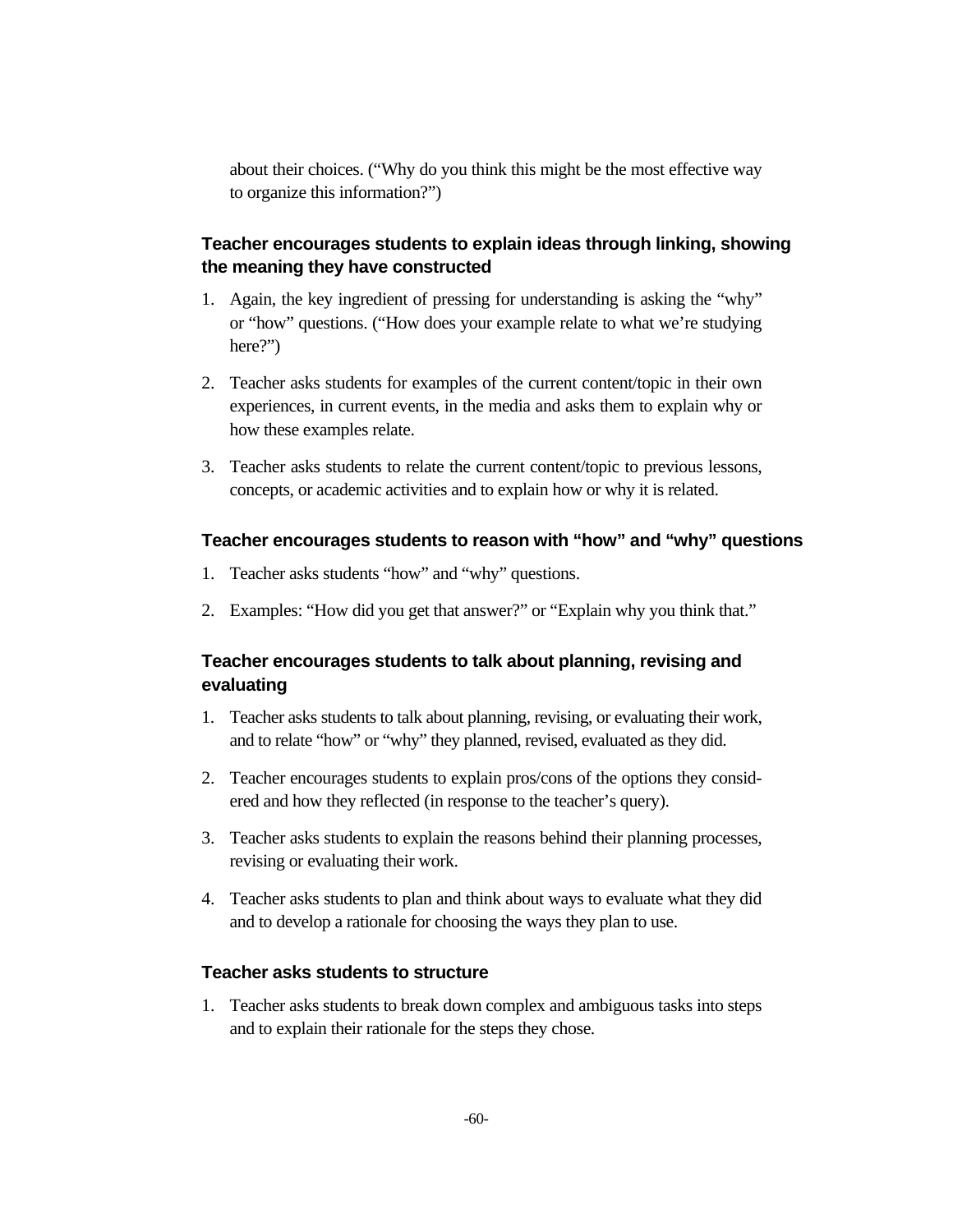- 2. Teacher checks with students about the steps they are using for their process, asking them to talk about the reasons they are proceeding in the manner they are.
- 3. NOTE: This is more than asking a student to repeat a procedural rule. Students would be asked to provide reasons behind the rules they are applying to demonstrate their understanding of the rule.

## **Teacher encourages students to verbalize what they understand.**

- 1. Teacher asks students to explain a complex procedure they have done in their own words (why they did what they did).
- 2. Students go over their work (explaining it verbally or in writing) and teacher is checking for understanding.
- 3. Students give various answers and teacher asks them to talk about the differences and similarities of the answers and how they might overlap.

## **Coding the Cognitive Process and Knowledge Dimensions**

The predominant Cognitive Process and Knowledge dimensions (key elements of Bloom's Taxonomy) are determined by the amount of time these dimensions occupy during the instructional period. To be coded the most predominant set of dimensions, these must take at least 15 minutes of time during the observation period (all of one cycle and part of another cycle, or over half of two cycles). The second most predominant set of dimensions is coded in the 2 column (with the same 15 minute guideline). If each of two sets of dimensions occupies at least 15 minutes, then it is the coder's judgment call as to which is predominant; however, if two sets seem evenly balanced, then each is rated as a "1.5." If a higher-order cognitive process (analyzing, evaluating, creating) is in evidence in the classroom for at least 10 minutes (all of one cycle or parts of two cycles), then it is placed in the third column on the coding form.

Coding for these dimensions is based on the evidence contained in the Running Record in its entirety. Thus, although the teacher may announce the objectives of the lesson, if the Running Record does not reflect that these objectives were carried out, the coding will reflect what is in the Running Record, not what the teacher says. Similarly, the coder is not permitted to code an observation based on the coder's inference about what the teacher was trying to achieve, if that objective is not clearly evident within the Running Record itself.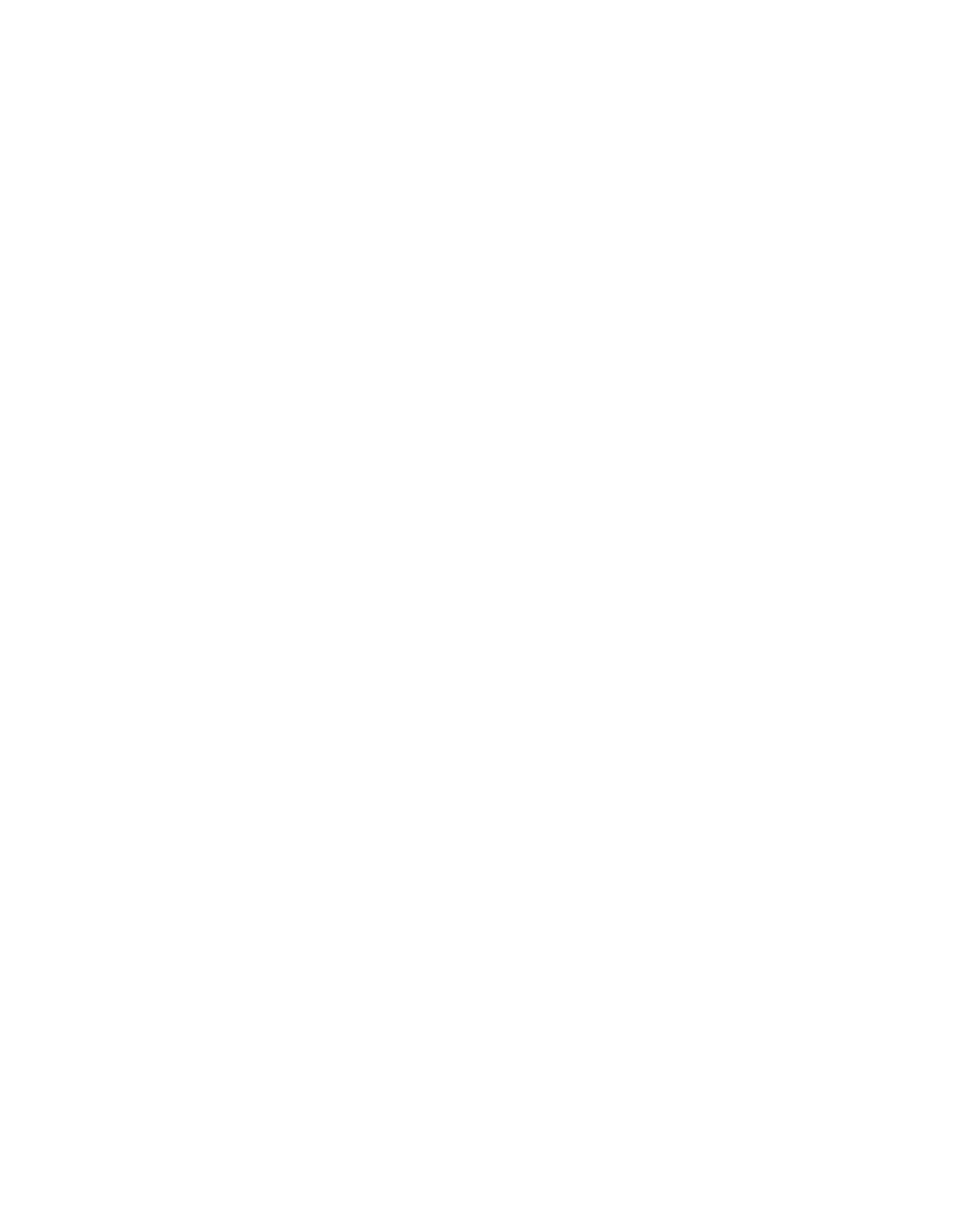**Appendix C** 

**Supplementary Tables**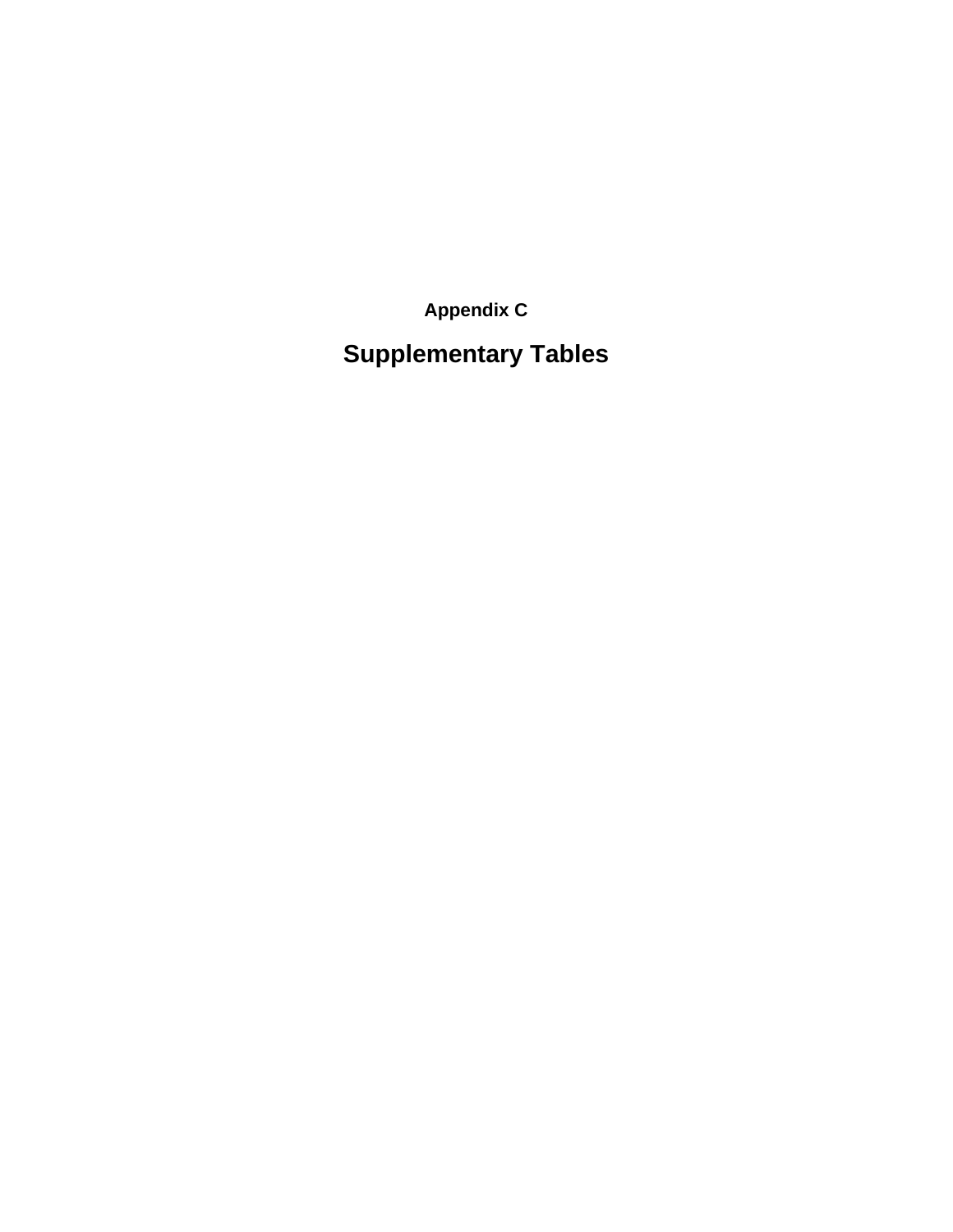### **Table C.1**

## **The Physical Environment of the Study Classrooms**

## **Panel A: Planning Year**

|                                                           |                |             |                      |              | <b>Group I Schools</b> |                       |              |                |                      |              | <b>Group II Schools</b> |                      |              |                    |                      |
|-----------------------------------------------------------|----------------|-------------|----------------------|--------------|------------------------|-----------------------|--------------|----------------|----------------------|--------------|-------------------------|----------------------|--------------|--------------------|----------------------|
|                                                           |                | Houston, TX |                      |              |                        | Riverview Gardens, MO |              | Greenville, MS |                      |              | Houston, TX             |                      |              | <b>All Schools</b> |                      |
| Classroom Characteristic                                  |                |             | All                  | English Math |                        | All                   | English Math |                | All                  | English Math |                         | All                  | English Math |                    | All                  |
|                                                           | English Math   |             | classes <sup>a</sup> |              |                        | classes <sup>a</sup>  |              |                | classes <sup>a</sup> |              |                         | classes <sup>a</sup> |              |                    | classes <sup>a</sup> |
| Average # of students enrolled                            | 24             | 28          | 26                   | 22           | 20                     | 21                    | 19           | 22             | 21                   | 25           | 23                      | 24                   | 22           | 23                 | 23                   |
| Average # of students present                             | 22             | 25          | 23                   | 19           | 17                     | 18                    | 17           | 20             | 19                   | 20           | 21                      | 20                   | 19           | 21                 | 20                   |
| Percentage of classrooms<br>with desks arranged in:       |                |             |                      |              |                        |                       |              |                |                      |              |                         |                      |              |                    |                      |
| Rows                                                      | 80.0           | 66.7        | 75.0                 | 95.8         | 97.2                   | 96.4                  | 87.5         | 85.7           | 86.4                 | 50.0         | 57.1                    | 51.7                 | 81.6         | 85.7               | 83.3                 |
| Small groups                                              | 5.0            | 25.0        | 12.5                 | 0.0          | 0.0                    | 0.0                   | 0.0          | 0.0            | 0.0                  | 27.3         | 28.6                    | 27.6                 | 7.1          | 7.1                | 7.1                  |
| Other <sup>1</sup>                                        | 15.0           | 8.3         | 12.5                 | 4.2          | 2.8                    | 3.6                   | 12.5         | 14.3           | 13.6                 | 22.7         | 14.3                    | 20.7                 | 11.2         | 7.2                | 9.6                  |
| Percentage of classrooms with:<br>Behavioral expectations |                |             |                      |              |                        |                       |              |                |                      |              |                         |                      |              |                    |                      |
| posted<br>Academic expectations                           | 70.0           | 91.7        | 78.1                 | 95.8         | 100.0                  | 97.6                  | 62.5         | 28.6           | 40.9                 | 71.4         | 42.9                    | 64.3                 | 82.3         | 78.6               | 80.7                 |
| posted                                                    | 65.0           | 83.3        | 71.9                 | 95.8         | 100.0                  | 97.6                  | 25.0         | 28.6           | 27.3                 | 63.6         | 100.0                   | 72.4                 | 76.5         | 82.9               | 79.1                 |
| Displays reflective of                                    |                |             |                      |              |                        |                       |              |                |                      |              |                         |                      |              |                    |                      |
| students' ethnicities                                     | 45.0           | 0.0         | 28.1                 | 20.8         | 0.0                    | 11.8                  | 0.0          | 0.0            | 0.0                  | 27.3         | 0.0                     | 20.7                 | 25.5         | 0.0                | 14.9                 |
| Achievement charts                                        | 25.0           | 33.3        | 28.1                 | 0.0          | 0.0                    | 0.0                   | 25.0         | 0.0            | 9.1                  | 36.4         | 28.6                    | 34.5                 | 15.3         | 8.6                | 12.5                 |
| Computers                                                 | 100.0          | 91.7        | 96.9                 | 47.9         | 21.6                   | 36.5                  | 0.0          | 100.0          | 100.0                | 81.8         | 71.4                    | 79.3                 | 62.2         | 54.3               | 63.7                 |
| Average # of computers                                    | $\overline{2}$ |             |                      | 4            | $\overline{2}$         | 3                     | 5            | $\overline{4}$ | $\overline{4}$       | 2            |                         | $\overline{c}$       | 3            | $\overline{2}$     | $\overline{2}$       |
| Sample size                                               | 20             | 12          | 32                   | 48           | 37                     | 85                    | 8            | 14             | 22                   | 22           |                         | 29                   | 98           | 70                 | 168                  |
|                                                           |                |             |                      |              |                        |                       |              |                |                      |              |                         |                      |              |                    | (continued)          |

SOURCE: First Things First Classroom Observation Study.

NOTE: 1The "other" category includes classroom seating in a semi-circle, horseshoe, at a table, or in any additional arrangements.

<sup>a</sup>The "All classes" columns represent weighted averages of the percentages for the English and math classes.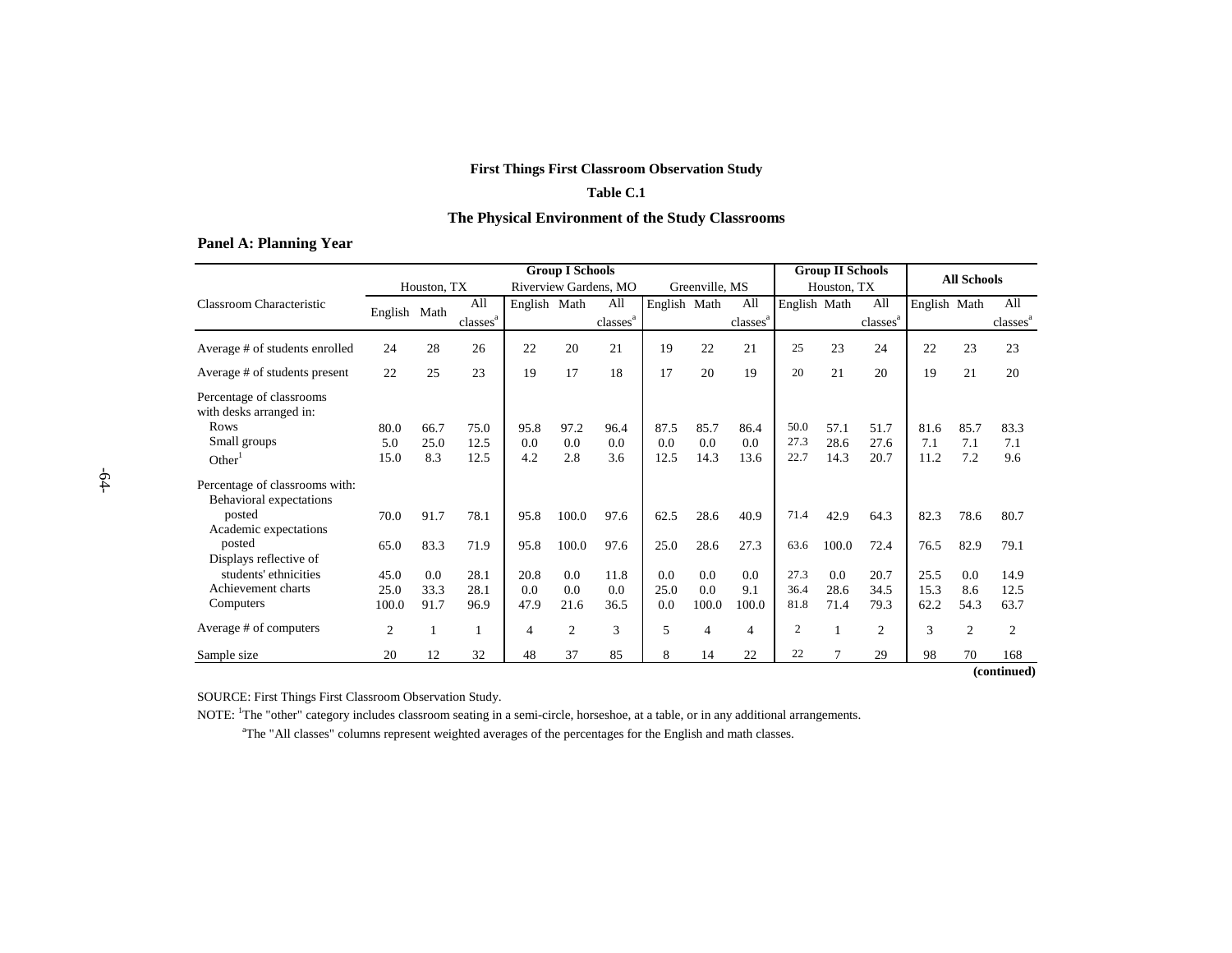# **The Physical Environment of the Study Classrooms Table C.1**

### **Panel B: Implementation Year One**

|                                                     |                |             |                                      | <b>Group I Schools</b> |      |                             |                | <b>Group II Schools</b> |                                            |                | <b>All Schools</b> |                             |
|-----------------------------------------------------|----------------|-------------|--------------------------------------|------------------------|------|-----------------------------|----------------|-------------------------|--------------------------------------------|----------------|--------------------|-----------------------------|
|                                                     |                | Houston, TX |                                      |                        |      | Riverview Gardens, MO       |                | Houston, TX             |                                            |                |                    |                             |
| Classroom Characteristic                            | English Math   |             | All<br>$\overline{\text{classes}}^a$ | English                | Math | All<br>classes <sup>a</sup> | English        | Math                    | All<br>$\mathop{{\text{classes}}}^{\rm a}$ | English        | Math               | All<br>classes <sup>a</sup> |
| Average # of students enrolled                      | 24             | 24          | 24                                   | 19                     | 18   | 19                          | 23             | 23                      | 23                                         | 22             | 22                 | 22                          |
| Average # of students present                       | 20             | 21          | 20                                   | 17                     | 16   | 16                          | 20             | 20                      | 20                                         | 19             | 19                 | 19                          |
| Percentage of classrooms<br>with desks arranged in: |                |             |                                      |                        |      |                             |                |                         |                                            |                |                    |                             |
| Rows                                                | 39.5           | 77.8        | 51.8                                 | 61.9                   | 60.0 | 60.9                        | 60.0           | 71.4                    | 64.7                                       | 50.6           | 68.4               | 58.1                        |
| Small groups                                        | 36.8           | 16.7        | 30.4                                 | 4.8                    | 16.0 | 10.9                        | 25.0           | 28.6                    | 26.5                                       | 25.3           | 19.3               | 22.8                        |
| Other <sup>1</sup>                                  | 23.7           | 5.6         | 17.9                                 | 33.3                   | 24.0 | 28.3                        | 15.0           | 0.0                     | 8.8                                        | 24.0           | 12.3               | 19.1                        |
| Percentage of classrooms with:                      |                |             |                                      |                        |      |                             |                |                         |                                            |                |                    |                             |
| Behavioral expectations                             |                |             |                                      |                        |      |                             |                |                         |                                            |                |                    |                             |
| posted                                              | 68.4           | 44.4        | 60.7                                 | 66.7                   | 64.0 | 65.2                        | 100.0          | 92.9                    | 97.1                                       | 75.9           | 64.9               | 71.3                        |
| Academic expectations                               |                |             |                                      |                        |      |                             |                |                         |                                            |                |                    |                             |
| posted                                              | 81.6           | 55.6        | 73.2                                 | 85.7                   | 84.0 | 84.8                        | 90.0           | 92.9                    | 91.2                                       | 84.8           | 77.2               | 81.6                        |
| Displays reflective of                              |                |             |                                      |                        |      |                             |                |                         |                                            |                |                    |                             |
| students' ethnicities                               | 26.3           | 5.6         | 19.6                                 | 55.6                   | 4.2  | 26.2                        | 5.0            | 0.0                     | 2.9                                        | 28.7           | 3.6                | 17.7                        |
| Achievement charts                                  | 68.4           | 38.9        | 58.9                                 | 85.7                   | 44.0 | 63.0                        | 50.0           | 57.1                    | 52.9                                       | 68.3           | 45.6               | 58.8                        |
| Computers                                           | 89.5           | 94.4        | 91.1                                 | 4.8                    | 0.0  | 2.2                         | 95.0           | 78.6                    | 88.2                                       | 68.4           | 49.1               | 60.3                        |
| Average # of computers                              | $\overline{2}$ |             | 2                                    | 1                      | n/a  | 1                           | $\overline{c}$ | $\overline{2}$          | $\overline{c}$                             | $\overline{2}$ | $\overline{2}$     | $\overline{2}$              |
| Sample size                                         | 38             | 18          | 56                                   | 21                     | 25   | 46                          | 20             | 14                      | 34                                         | 79             | 57                 | 136                         |
|                                                     |                |             |                                      |                        |      |                             |                |                         |                                            |                |                    | (continued)                 |

SOURCE: First Things First Classroom Observation Study.

NOTE: "The "All classes" columns represent weighted averages of the percentages for the English and math classes.

<sup>1</sup>The "other" category includes classroom seating in a semi-circle, horseshoe, at a table, or in any additional arrangements.

 No data were collected for the Greenville, MS site for the Group I Implementation Year because the field researcher had to be replaced due to illness, and the new field researcher could not receive training in the limited time available.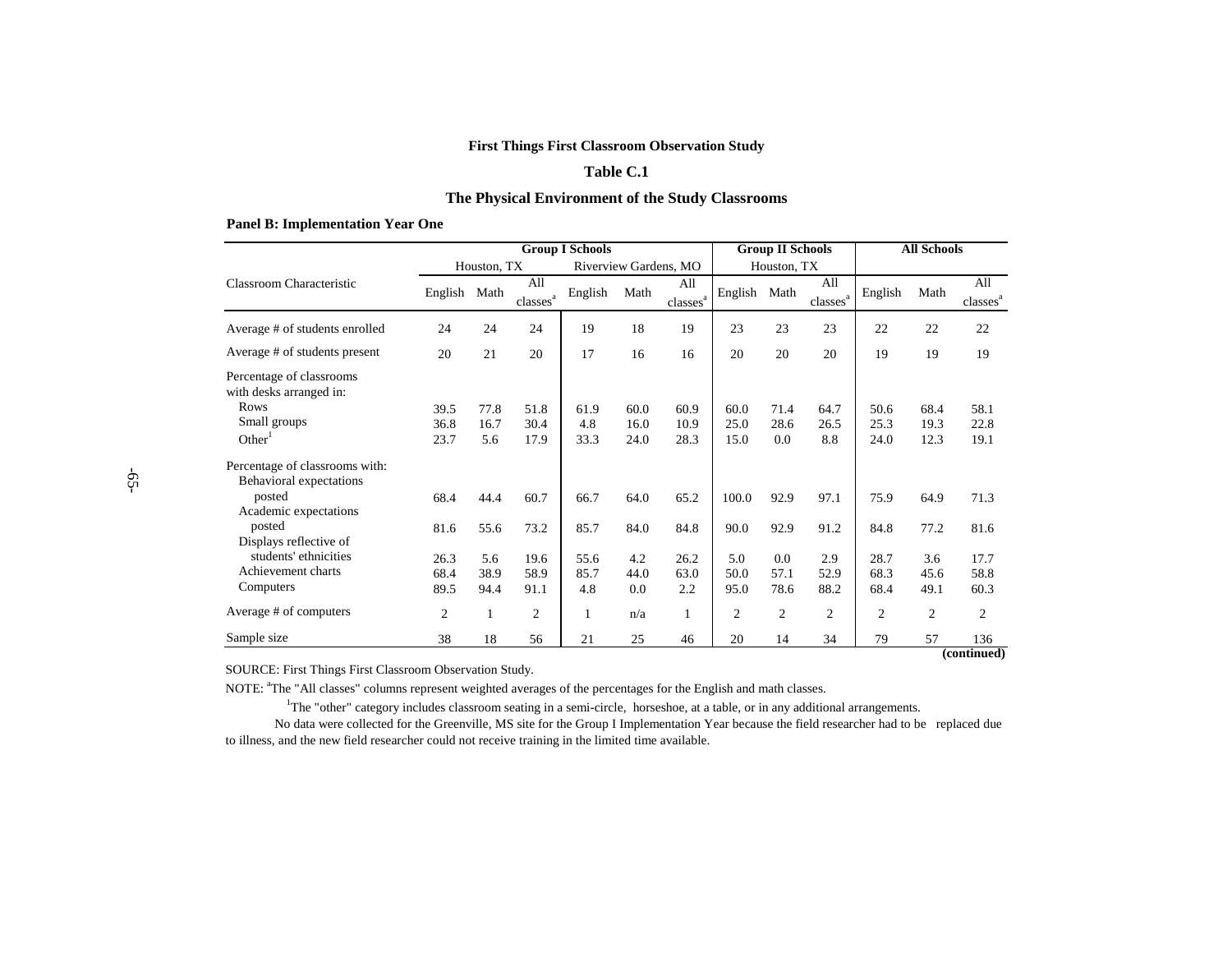# **Table C.1 The Physical Environment of the Study Classrooms**

# **Panel C: Implementation Year Two**

|                                                           |              |              |                             |              | <b>Group I Schools</b> |                             |              |                |                             |              |                    |                             |
|-----------------------------------------------------------|--------------|--------------|-----------------------------|--------------|------------------------|-----------------------------|--------------|----------------|-----------------------------|--------------|--------------------|-----------------------------|
|                                                           |              | Houston, TX  |                             |              |                        | Riverview Gardens, MO       |              | Greenville, MS |                             |              | <b>All Schools</b> |                             |
| Classroom Characteristic                                  | English      | Math         | All<br>classes <sup>a</sup> | English Math |                        | All<br>classes <sup>a</sup> | English      | Math           | All<br>classes <sup>a</sup> | English Math |                    | All<br>classes <sup>a</sup> |
| Average # of students enrolled                            | 21           | 20           | 20                          | 17           | 15                     | 16                          | 21           | 19             | 20                          | 19           | 17                 | 18                          |
| Average # of students present                             | 19           | 18           | 18                          | 15           | 13                     | 14                          | 19           | 18             | 18                          | 17           | 16                 | 16                          |
| Percentage of classrooms<br>with desks arranged in:       |              |              |                             |              |                        |                             |              |                |                             |              |                    |                             |
| Rows                                                      | 50.0         | 56.3         | 52.4                        | 46.7         | 82.8                   | 64.4                        | 60.0         | 66.7           | 63.6                        | 50.0         | 71.9               | 60.2                        |
| Small groups<br>Other <sup>1</sup>                        | 38.5<br>11.5 | 25.0<br>18.8 | 33.3<br>15.3                | 30.0<br>23.3 | 6.9<br>10.3            | 18.6<br>17.0                | 20.0<br>20.0 | 16.7<br>16.7   | 18.2<br>18.2                | 31.8<br>18.2 | 14.0<br>14.1       | 23.6<br>16.3                |
| Percentage of classrooms with:<br>Behavioral expectations |              |              |                             |              |                        |                             |              |                |                             |              |                    |                             |
| posted<br>Academic expectations                           | 84.6         | 68.8         | 78.6                        | 90.0         | 86.2                   | 88.1                        | 50.0         | 25.0           | 36.4                        | 81.8         | 68.4               | 75.6                        |
| posted<br>Displays reflective of                          | 80.8         | 87.5         | 83.3                        | 90.0         | 93.1                   | 91.5                        | 100.0        | 41.7           | 68.2                        | 87.9         | 80.7               | 84.6                        |
| students' ethnicities                                     | 7.7          | 0.0          | 4.8                         | 23.3         | 6.9                    | 15.3                        | 20.0         | 0.0            | 9.1                         | 16.7         | 3.5                | 10.6                        |
| Achievement charts                                        | 61.5         | 43.8         | 54.8                        | 0.0          | 3.4                    | 1.7                         | 10.0         | 8.3            | 9.1                         | 25.8         | 15.8               | 21.1                        |
| Computers                                                 | 96.2         | 87.5         | 92.9                        | 36.7         | 31.0                   | 33.9                        | 80.0         | 91.7           | 86.4                        | 66.7         | 59.6               | 63.4                        |
| Average # of computers                                    | 1            |              | 1                           | 2            | $\overline{2}$         | 2                           | 4            | 5              | 5                           | 3            | 3                  | 3                           |
| Sample size                                               | 26           | 16           | 42                          | 30           | 29                     | 59                          | 10           | 12             | 22                          | 66           | 57                 | 123                         |

SOURCE: First Things First Classroom Observation Study.

NOTE: <sup>a</sup>The "All classes" columns represent weighted averages of the percentages for the English and math classes.

<sup>1</sup>The "other" category includes classroom seating in a semi-circle, horseshoe, at a table, or in any additional arrangements.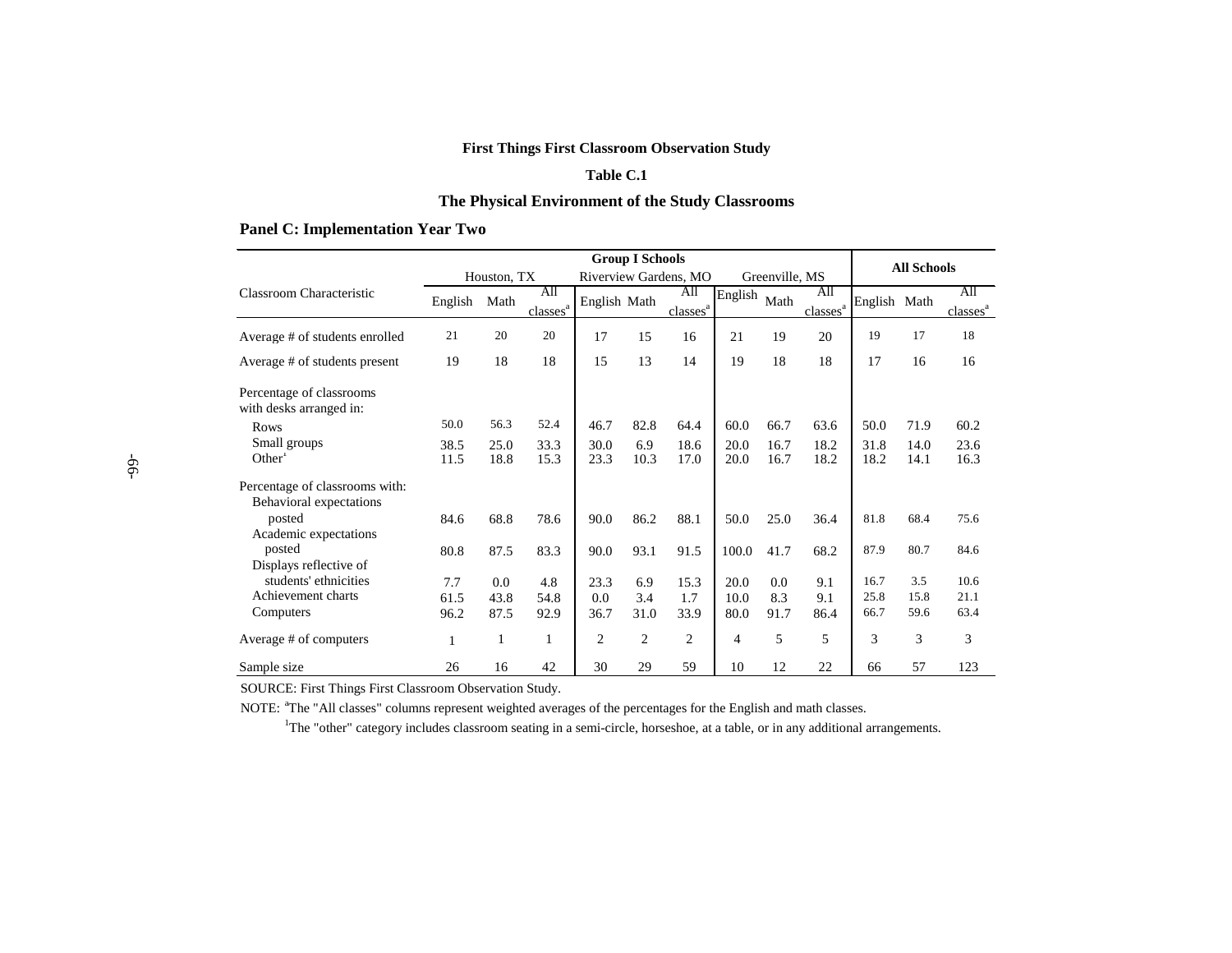#### **Table C.2**

# **The Psychological Climate of the Classroom**

# **Panel A: Planning Year**

|                                                                                                            |              |             |                             |              | <b>Group I Schools</b> |                             |              |                |                             |              | <b>Group II Schools</b> |                             |              |                    |                           |
|------------------------------------------------------------------------------------------------------------|--------------|-------------|-----------------------------|--------------|------------------------|-----------------------------|--------------|----------------|-----------------------------|--------------|-------------------------|-----------------------------|--------------|--------------------|---------------------------|
|                                                                                                            |              | Houston, TX |                             |              |                        | Riverview Gardens, MO       |              | Greenville, MS |                             |              | Houston, TX             |                             |              | <b>All Schools</b> |                           |
| Classroom Characteristic                                                                                   | English Math |             | All<br>classes <sup>a</sup> | English Math |                        | All<br>classes <sup>a</sup> | English Math |                | All<br>classes <sup>a</sup> | English Math |                         | All<br>classes <sup>a</sup> | English Math |                    | All<br>$\text{classes}^a$ |
| Percentage of classrooms in<br>which:<br>Teacher comments indicating<br>sympathetic knowledge of           |              |             |                             |              |                        |                             |              |                |                             |              |                         |                             |              |                    |                           |
| students or their families<br>Teacher used humor<br>Student(s) laughed at other<br>student( $s$ ) and were | 0.0<br>45.0  | 0.0<br>50.0 | 0.0<br>46.9                 | 16.7<br>50.0 | 8.1<br>37.8            | 12.9<br>44.7                | 0.0<br>50.0  | 0.0<br>21.4    | 0.0<br>31.8                 | 9.1<br>27.3  | 14.3<br>28.6            | 10.3<br>27.6                | 10.2<br>43.9 | 5.7<br>35.7        | 8.0<br>39.8               |
| reprimanded<br>Student(s) laughed at other<br>student(s) and were not                                      | 0.0          | 8.3         | 3.1                         | 8.3          | 10.8                   | 9.4                         | 0.0          | 0.0            | 0.0                         | 13.6         | 14.3                    | 13.8                        | 7.1          | 8.6<br>8.6         | 7.9                       |
| reprimanded<br>Teacher laughed at/ridiculed<br>student(s)                                                  | 0.0<br>0.0   | 0.0<br>0.0  | 0.0<br>0.0                  | 8.3<br>0.0   | 13.5<br>5.4            | 10.6<br>2.4                 | 0.0<br>0.0   | 0.0<br>0.0     | 0.0<br>0.0                  | 4.5<br>0.0   | 14.3<br>14.3            | 6.9<br>3.4                  | 5.1<br>0.0   | 4.3                | 6.9<br>2.2                |
| Student behavior/discipline<br>was a problem                                                               | 5.0          | 8.3         | 6.3                         | 25.0         | 24.3                   | 24.7                        | 25.0         | 28.6           | 27.3                        | 18.2         | 42.9                    | 24.1                        | 19.4         | 24.3               | 21.9                      |
| Sample size                                                                                                | 20           | 12          | 32                          | 48           | 37                     | 85                          | 8            | 14             | 22                          | 22           |                         | 29                          | 98           | 70                 | 168<br>(continued)        |

SOURCE: First Things First Classroom Observation Study.

NOTE: <sup>a</sup>The "All classes" columns represent weighted averages of the percentages for the English and math classes.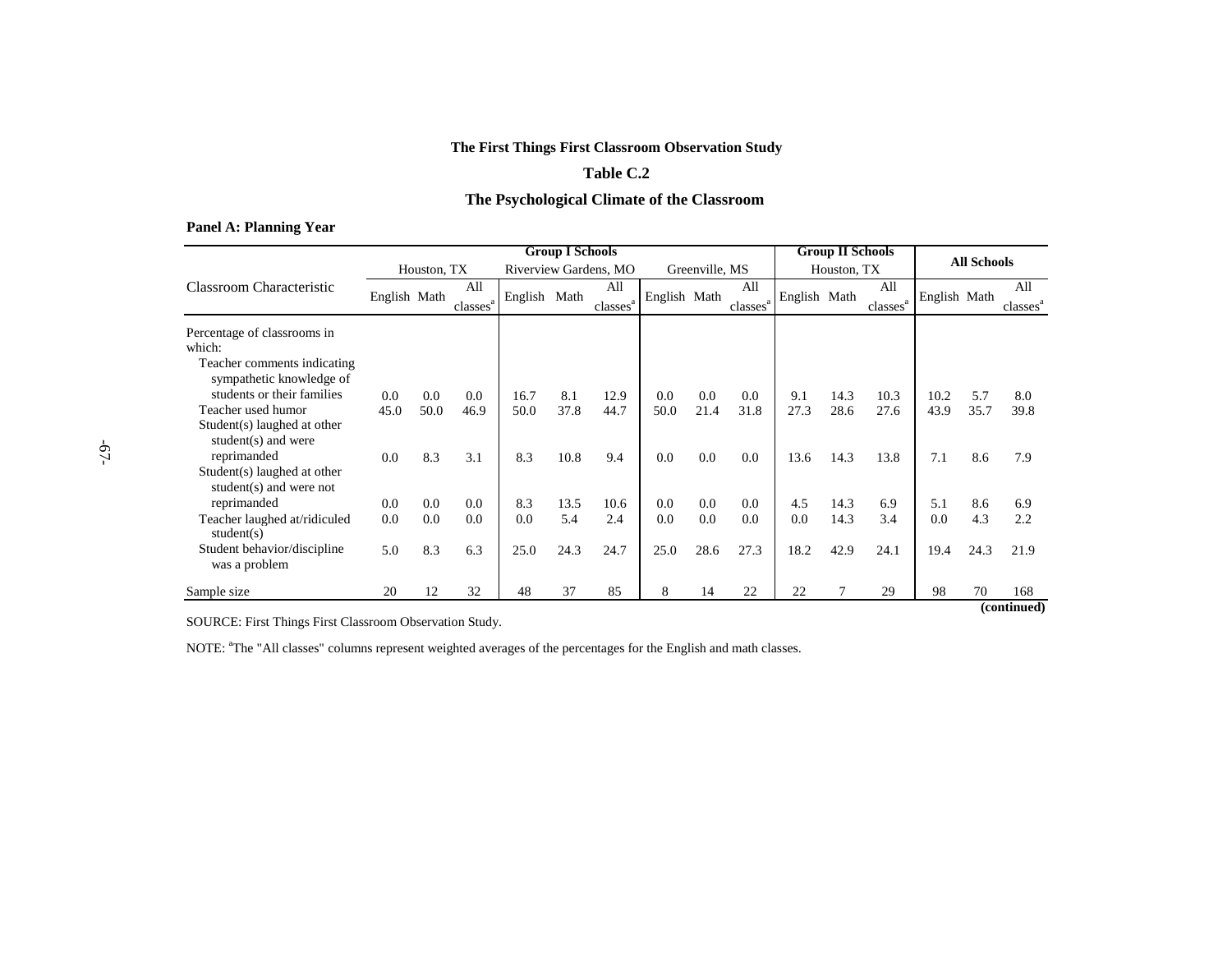#### **Table C.2**

### **The Psychological Climate of the Classroom**

### **Panel B: Implementation Year One**

|                                                                                                       |              |              |                             | <b>Group I Schools</b> |                       |                          |             | <b>Group II Schools</b> |                             |             | <b>All Schools</b> |                             |
|-------------------------------------------------------------------------------------------------------|--------------|--------------|-----------------------------|------------------------|-----------------------|--------------------------|-------------|-------------------------|-----------------------------|-------------|--------------------|-----------------------------|
|                                                                                                       |              | Houston, TX  |                             |                        | Riverview Gardens, MO |                          |             | Houston, TX             |                             |             |                    |                             |
| Classroom Characteristic                                                                              | English      | Math         | All<br>classes <sup>a</sup> | English                | Math                  | All<br>$\,$ classes $\,$ | English     | Math                    | All<br>classes <sup>a</sup> | English     | Math               | All<br>classes <sup>a</sup> |
| Percentage of classrooms in which:<br>Teacher comments indicating<br>sympathetic knowledge of         |              |              |                             |                        |                       |                          |             |                         |                             |             |                    |                             |
| students or their families                                                                            | 13.2         | 11.1         | 12.5                        | 9.5                    | 16.0                  | 13.0                     | 10.0        | 0.0                     | 5.9                         | 11.4        | 10.5               | 11.0                        |
| Teacher used humor<br>Student(s) laughed at other<br>student(s) and were<br>reprimanded               | 55.3<br>10.5 | 55.3<br>10.5 | 44.6<br>8.9                 | 28.6<br>4.8            | 32.0<br>4.0           | 30.4<br>4.3              | 30.0<br>0.0 | 14.3<br>7.1             | 23.5<br>2.9                 | 41.8<br>6.3 | 35.0<br>6.8        | 34.5<br>5.8                 |
| Student(s) laughed at other<br>student(s) and were not<br>reprimanded<br>Teacher laughed at/ridiculed | 2.6          | 2.6          | 3.6                         | 25.0                   | 4.0                   | 4.3                      | 0.0         | 0.0                     | 0.0                         | 7.9         | 2.6                | 2.9                         |
| student(s)<br>Student behavior/discipline                                                             | 2.6          | 2.6          | 1.8                         | 0.0                    | 4.0                   | 2.2                      | 0.0         | 0.0                     | 0.0                         | 1.3         | 2.6                | 1.5                         |
| was a problem                                                                                         | 21.1         | 21.1         | 21.4                        | 14.3                   | 16.0                  | 15.2                     | 0.0         | 21.4                    | 8.8                         | 14.0        | 18.9               | 16.2                        |
| Sample size                                                                                           | 38           | 18           | 56                          | 21                     | 25                    | 46                       | 20          | 14                      | 34                          | 79          | 57                 | 136                         |
|                                                                                                       |              |              |                             |                        |                       |                          |             |                         |                             |             |                    | (continued)                 |

SOURCE: First Things First Classroom Observation Study.

NOTE: <sup>a</sup>The "All classes columns represent weighted averages of the percentages for the English and math classes.

 No data were collected for the Greenville, MS site for the Group I Implementation Year because the field researcher had to be replaced due to illness, and the new field researcher could not receive training in the limited time available.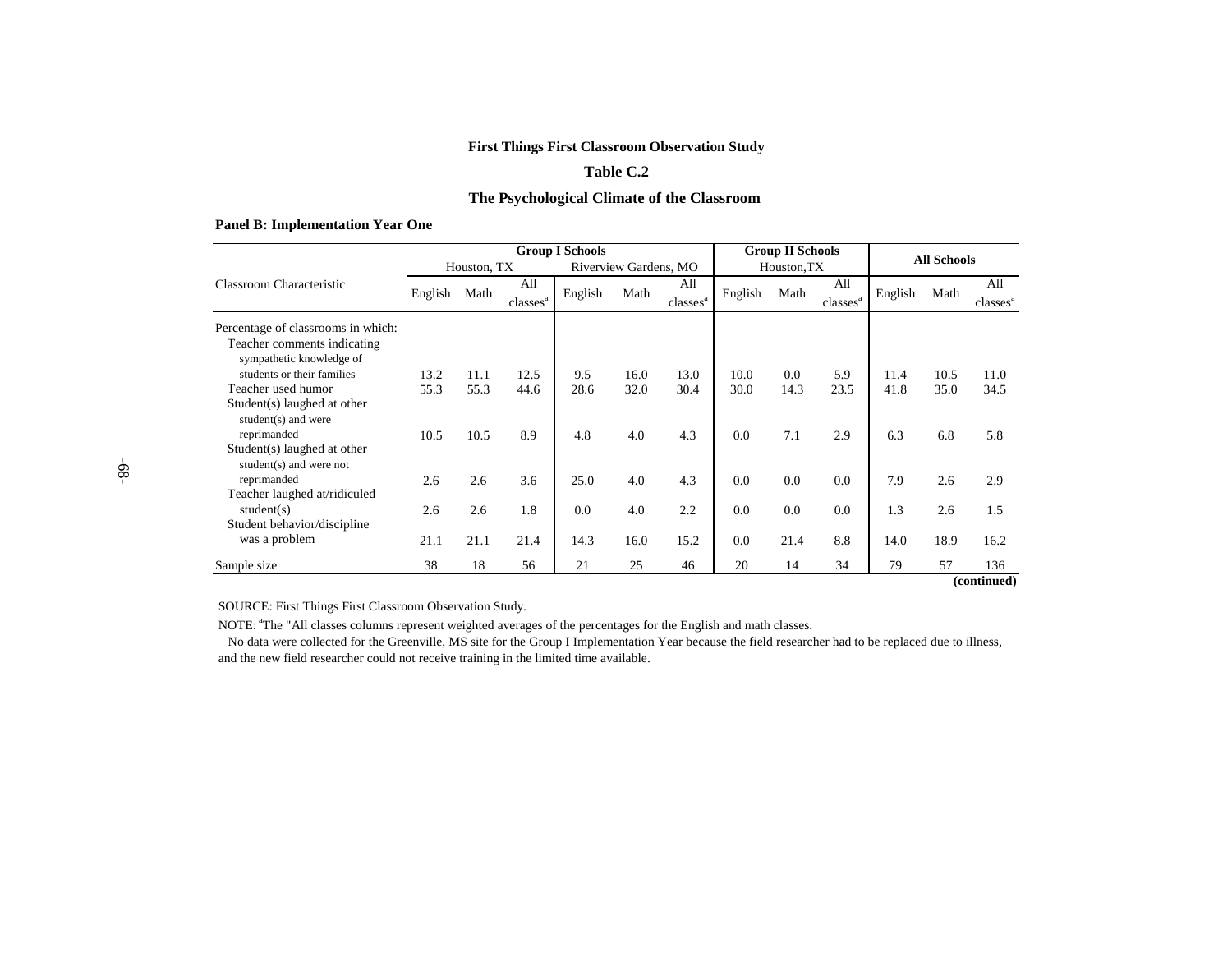#### **Table C.2**

# **The Psychological Climate of the Classroom**

# **Panel C: Implementation Year Two**

|                                             |              |             |                    |              | <b>Group I Schools</b> |                       |         |                |                      |         | <b>All Schools</b> |                      |
|---------------------------------------------|--------------|-------------|--------------------|--------------|------------------------|-----------------------|---------|----------------|----------------------|---------|--------------------|----------------------|
|                                             |              | Houston, TX |                    |              |                        | Riverview Gardens, MO |         | Greenville, MS |                      |         |                    |                      |
| Classroom Characteristic                    |              |             | All                |              |                        | All                   |         |                | All                  |         |                    | All                  |
|                                             | English Math |             | $\text{classes}^a$ | English Math |                        | classes <sup>a</sup>  | English | Math           | classes <sup>a</sup> | English | Math               | classes <sup>a</sup> |
| Percentage of classrooms in which:          |              |             |                    |              |                        |                       |         |                |                      |         |                    |                      |
| Teacher comments indicating                 |              |             |                    |              |                        |                       |         |                |                      |         |                    |                      |
| sympathetic knowledge of                    |              |             |                    |              |                        |                       |         |                |                      |         |                    |                      |
| students or their families                  | 0.0          | 6.3         | 2.4                | 13.3         | 10.3                   | 10.2                  | 0.0     | 0.0            | 0.0                  | 6.1     | 7.1                | 6.5                  |
| Teacher used humor                          | 38.5         | 31.3        | 25.7               | 30.0         | 31.0                   | 30.5                  | 70.0    | 58.3           | 63.6                 | 39.4    | 36.8               | 38.2                 |
| $Student(s)$ laughed at other student $(s)$ |              |             |                    |              |                        |                       |         |                |                      |         |                    |                      |
| and were reprimanded                        | 0.0          | 0.0         | 0.0                | 6.6          | 6.9                    | 6.8                   | 40.0    | 33.3           | 36.3                 | 9.1     | 10.6               | 9.8                  |
| Student(s) laughed at other student(s)      |              |             |                    |              |                        |                       |         |                |                      |         |                    |                      |
| and were not reprimanded                    | 0.0          | 0.0         | 0.0                | 3.3          | 13.8                   | 8.5                   | 40.0    | 8.3            | 22.6                 | 7.5     | 8.8                | 8.1                  |
| Teacher laughed at/ridiculed student(s)     | 0.0          | 0.0         | 0.0                | 0.0          | 0.0                    | 0.0                   | 0.0     | 8.3            | 4.5                  | 0.0     | 1.8                | 0.8                  |
| Student behavior/discipline was a           |              |             |                    |              |                        |                       |         |                |                      |         |                    |                      |
| problem                                     | 0.0          | 12.5        | 4.8                | 6.7          | 17.2                   | 11.9                  | 20.0    | 8.3            | 13.6                 | 6.1     | 14.0               | 9.8                  |
| Sample size                                 | 26           | 16          | 42                 | 30           | 29                     | 59                    | 10      | 12             | 22                   | 66      | 57                 | 123                  |

SOURCE: First Things First Classroom Observation Study.

NOTES: "The "All classes" columns represent weighted averages of the percentages for the English and math classes.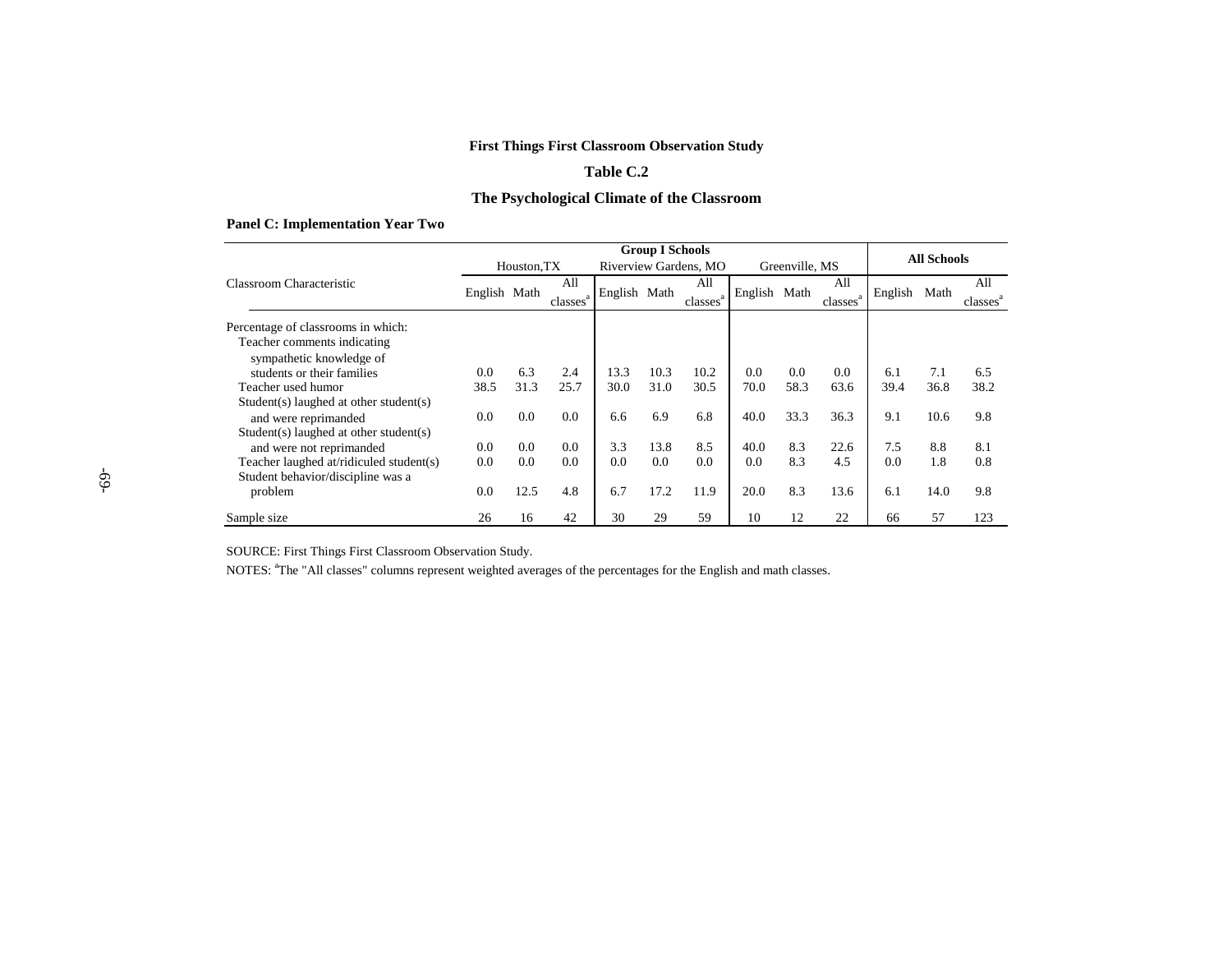# **Table C.3**

# **Teacher's Classroom Activity Level**

# **Panel A: Planning Year**

|                                                                                 |              |              |                             |              | <b>Group I Schools</b> |                             |              |                |                             |              | <b>Group II Schools</b> |                                  |              |                    |                             |
|---------------------------------------------------------------------------------|--------------|--------------|-----------------------------|--------------|------------------------|-----------------------------|--------------|----------------|-----------------------------|--------------|-------------------------|----------------------------------|--------------|--------------------|-----------------------------|
|                                                                                 |              | Houston, TX  |                             |              |                        | Riverview Gardens, MO       |              | Greenville, MS |                             |              | Houston, TX             |                                  |              | <b>All Schools</b> |                             |
| Classroom Characteristic                                                        | English Math |              | All<br>classes <sup>a</sup> | English Math |                        | All<br>classes <sup>a</sup> | English Math |                | All<br>classes <sup>a</sup> | English Math |                         | All<br>$\,$ classes $\,^{\rm a}$ | English Math |                    | All<br>classes <sup>a</sup> |
| Percentage of classrooms with:<br>adult in the room<br>$2 +$ adults in the room | 100.0<br>0.0 | 100.0<br>0.0 | 100.0<br>0.0                | 83.3<br>16.7 | 97.3<br>2.7            | 89.4<br>10.6                | 100.0<br>0.0 | 100.0<br>0.0   | 100.0<br>0.0                | 100.0<br>0.0 | 100.0<br>0.0            | 100.0<br>0.0                     | 91.9<br>8.1  | 98.6<br>1.4        | 94.6<br>5.4                 |
| Amount of time teacher was involved in<br>class:                                |              |              |                             |              |                        |                             |              |                |                             |              |                         |                                  |              |                    |                             |
| <b>Entire Lesson</b>                                                            | 75.0         | 91.7         | 81.3                        | 75.0         | 91.9                   | 82.4                        | 62.5         | 71.4           | 68.2                        | 59.1         | 71.4                    | 62.1                             | 70.4         | 85.7               | 76.8                        |
| Three-quarters or more of period                                                | 15.0         | 8.3          | 12.5                        | 16.7         | 5.4                    | 11.8                        | 37.5         | 21.4           | 27.3                        | 27.3         | 28.6                    | 27.6                             | 20.4         | 11.4               | 16.7                        |
| From half up to three-quarters of period                                        | 5.0          | 0.0<br>0.0   | 3.1<br>0.0                  | 6.3          | 2.7                    | 4.7<br>0.0                  | 0.0<br>0.0   | 7.1<br>0.0     | 4.5<br>0.0                  | 9.1          | 0.0                     | 6.9<br>0.0                       | 6.2          | 2.9                | 4.7                         |
| From one-quarter up to half of period<br>Less than one-quarter of period        | 0.0<br>5.0   | 0.0          | 3.1                         | 0.0<br>0.0   | 0.0<br>0.0             | 0.0                         | 0.0          | 0.0            | 0.0                         | 0.0<br>4.5   | 0.0<br>0.0              | 3.4                              | 0.0<br>2.0   | 0.0<br>0.0         | 0.0<br>1.2                  |
| Percent of classroom snapshots in which<br>teacher was:                         |              |              |                             |              |                        |                             |              |                |                             |              |                         |                                  |              |                    |                             |
| On-task, but not academically focused                                           | 21.3         | 10.4         | 17.2                        | 11.5         | 12.2                   | 11.8                        | 9.4          | 0.0            | 3.4                         | 23.9         | 21.4                    | 23.3                             | 16.1         | 10.3               | 13.7                        |
| Off-task and not academically involved                                          | 5.0          | 6.3          | 5.5                         | 14.1         | 15.5                   | 14.7                        | 0.0          | 16.1           | 10.2                        | 26.1         | 57.1                    | 33.6                             | 13.8         | 18.2               | 15.6                        |
| Sample size                                                                     | 20           | 12           | 32                          | 48           | 37                     | 85                          | 8            | 14             | 22                          | 22           | 7                       | 29                               | 98           | 70                 | 168                         |
|                                                                                 |              |              |                             |              |                        |                             |              |                |                             |              |                         |                                  |              |                    | (continued)                 |

SOURCE: First Things First Classroom Observation Study.

NOTE: <sup>a</sup>The "All classes" columns represent weighted averages of the percentages for the English and math classes.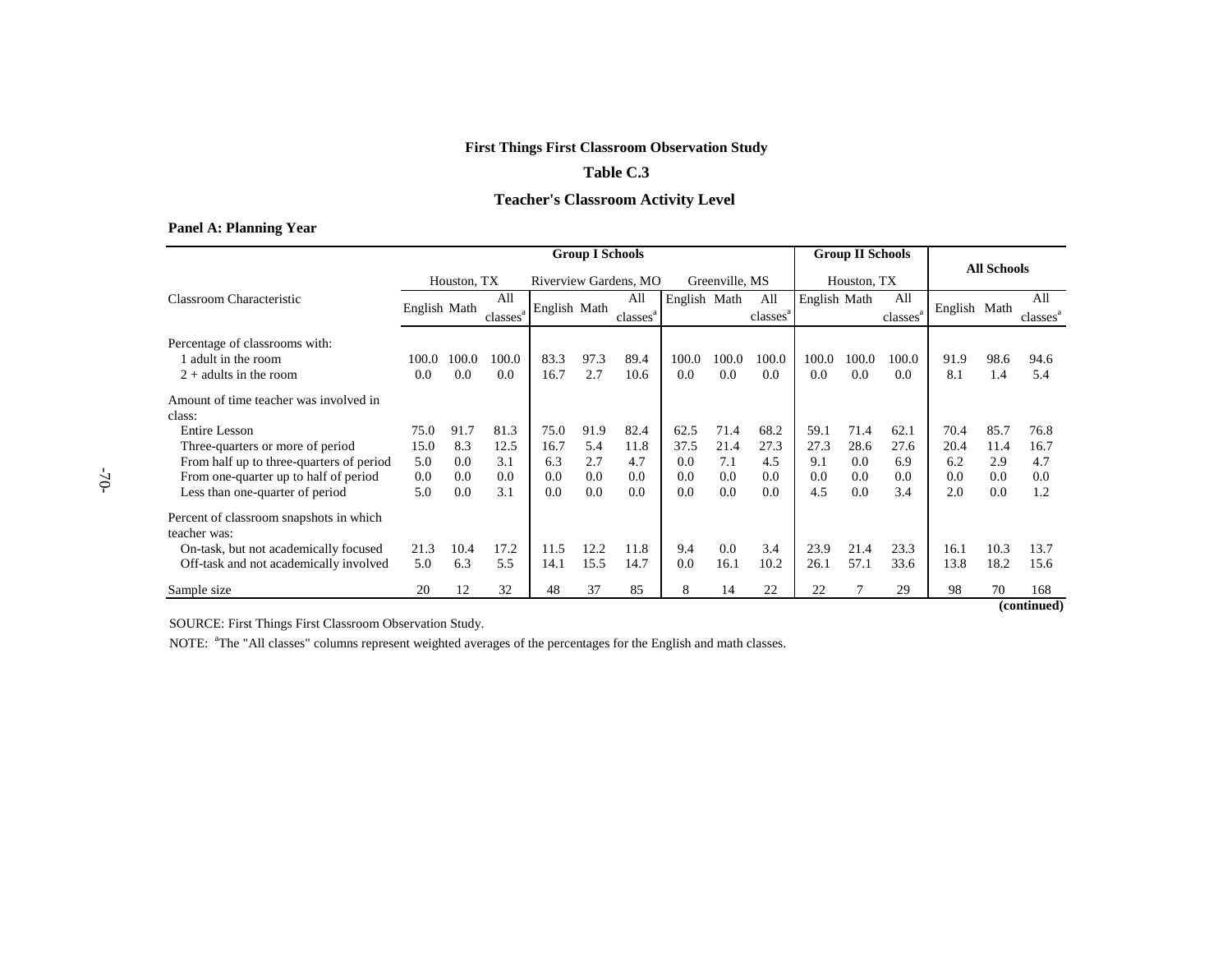# **Table C.3**

# **Teacher's Classroom Activity Level**

## **Panel B: Implementation Year One**

|                                                         |         |             | <b>Group I Schools</b>      |              |      |                             |              | <b>Group II Schools</b> |                             |              |                    |                             |
|---------------------------------------------------------|---------|-------------|-----------------------------|--------------|------|-----------------------------|--------------|-------------------------|-----------------------------|--------------|--------------------|-----------------------------|
|                                                         |         | Houston, TX |                             |              |      | Riverview Gardens, MO       |              | Houston, TX             |                             |              | <b>All Schools</b> |                             |
| Classroom Characteristic                                | English | Math        | All<br>classes <sup>a</sup> | English Math |      | All<br>$\mathbf{classes}^a$ | English Math |                         | All<br>$\mathbf{classes}^a$ | English Math |                    | All<br>classes <sup>a</sup> |
| Percentage of classrooms with:                          |         |             |                             |              |      |                             |              |                         |                             |              |                    |                             |
| 1 adult in the room                                     | 100.0   | 100.0       | 100.0                       | 100.0        | 92.0 | 95.7                        | 100.0        | 100.0                   | 100.0                       | 100.0        | 96.5               | 98.5                        |
| $2 +$ adults in the room                                | 0.0     | 0.0         | 0.0                         | 0.0          | 8.0  | 4.3                         | 0.0          | 0.0                     | 0.0                         | 0.0          | 3.5                | 1.5                         |
| Amount of time teacher was involved in<br>class:        |         |             |                             |              |      |                             |              |                         |                             |              |                    |                             |
| Entire Lesson                                           | 52.6    | 55.6        | 53.6                        | 95.2         | 76.0 | 84.8                        | 80.0         | 64.3                    | 73.5                        | 70.9         | 66.6               | 69.1                        |
| Three-quarters or more of period                        | 36.8    | 33.3        | 35.7                        | 4.8          | 24.0 | 15.2                        | 20.0         | 35.7                    | 26.5                        | 24.0         | 29.8               | 26.5                        |
| From half up to three-quarters of period                | 7.9     | 11.1        | 8.9                         | 0.0          | 0.0  | 0.0                         | 0.0          | 0.0                     | 0.0                         | 3.8          | 3.5                | 3.7                         |
| From one-quarter up to half of period                   | 0.0     | 0.0         | 0.0                         | 0.0          | 0.0  | 0.0                         | 0.0          | 0.0                     | 0.0                         | 0.0          | 0.0                | 0.0                         |
| Less than one-quarter of period                         | 2.6     | 0.0         | 1.8                         | 0.0          | 0.0  | 0.0                         | 0.0          | 0.0                     | 0.0                         | 1.3          | 0.0                | 0.8                         |
| Percent of classroom snapshots in which<br>teacher was: |         |             |                             |              |      |                             |              |                         |                             |              |                    |                             |
| On-task, but not academically focused                   | 25.0    | 23.6        | 24.6                        | 13.1         | 12.3 | 12.7                        | 20           | 10.7                    | 16.4                        | 20.6         | 15.5               | 18.5                        |
| Off-task and not academically involved                  | 26.3    | 25.0        | 25.9                        | 10.7         | 21.0 | 16.3                        | $\Omega$     | 0.0                     | 0.0                         | 15.5         | 17.1               | 16.2                        |
| Sample size                                             | 38      | 18          | 56                          | 21           | 25   | 46                          | 20           | 14                      | 34                          | 79           | 57                 | 136                         |

SOURCE: First Things First Classroom Observation Study.

NOTES: <sup>a</sup>The "All classes" columns represent weighted averages of the percentages for the English and math classes.

**(continued)**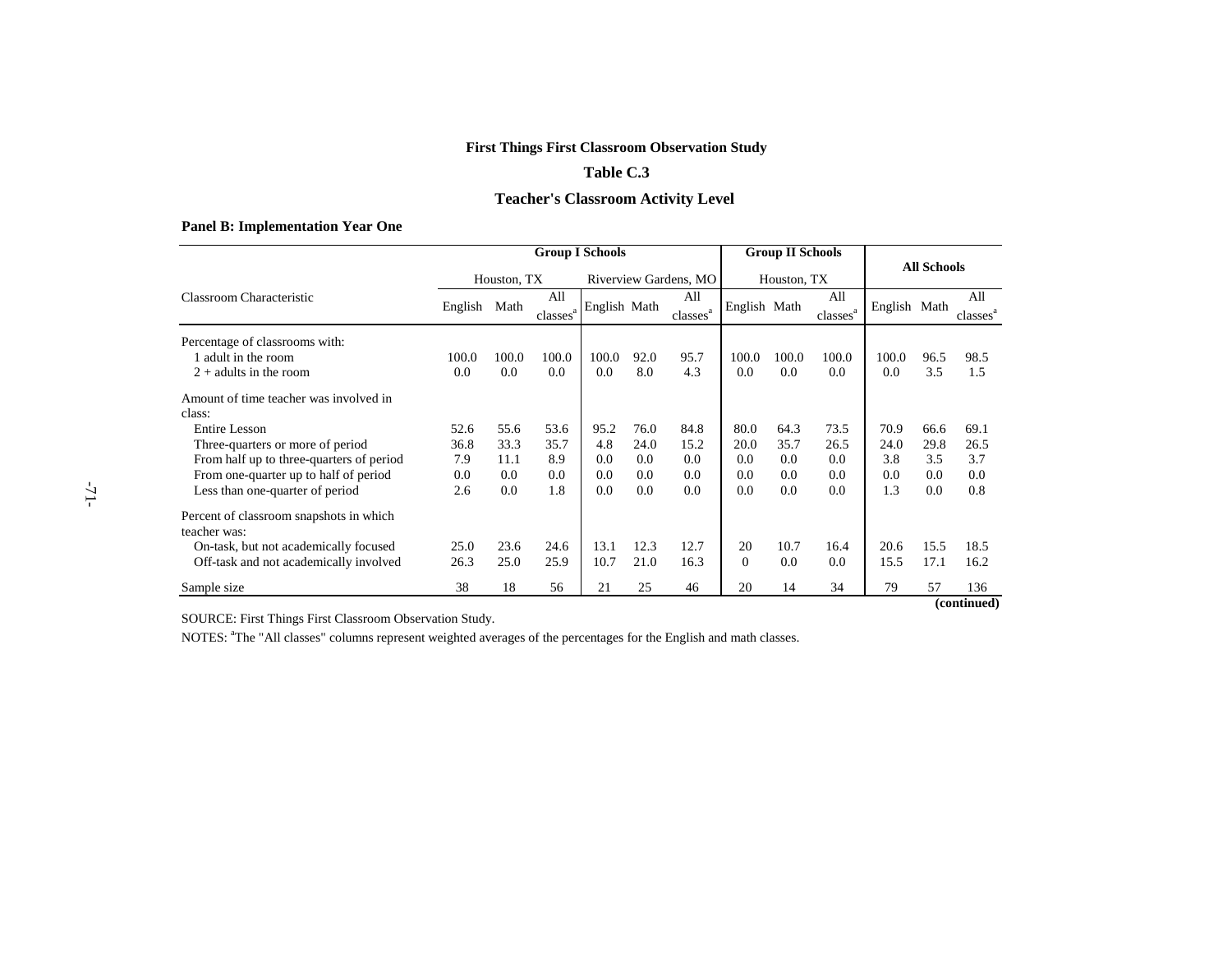#### **Table C.3**

# **Teacher's Classroom Activity Level**

**Panel C: Implementation Year Two**

|                                          |         |             |                             |              | <b>Group I Schools</b> |                           |              |                |                             |              |                    |                           |
|------------------------------------------|---------|-------------|-----------------------------|--------------|------------------------|---------------------------|--------------|----------------|-----------------------------|--------------|--------------------|---------------------------|
|                                          |         | Houston, TX |                             |              |                        | Riverview Gardens, MO     |              | Greenville, MS |                             |              | <b>All Schools</b> |                           |
| Classroom Characteristic                 | English | Math        | All<br>classes <sup>a</sup> | English Math |                        | All<br>$\text{classes}^a$ | English Math |                | All<br>$\mathbf{classes}^a$ | English Math |                    | All<br>$\text{classes}^a$ |
| Percentage of classrooms with:           |         |             |                             |              |                        |                           |              |                |                             |              |                    |                           |
| 1 adult in the room                      | 100.0   | 100.0       | 100.0                       | 100.0        | 100.0                  | 100.0                     | 100.0        | 100.0          | 100.0                       | 100.0        | 100.0              | 100.0                     |
| $2 +$ adults in the room                 | 0.0     | 0.0         | 0.0                         | 0.0          | 0.0                    | 0.0                       | 0.0          | 0.0            | 0.0                         | 0.0          | 0.0                | 0.0                       |
| Amount of time teacher was involved in   |         |             |                             |              |                        |                           |              |                |                             |              |                    |                           |
| class:                                   |         |             |                             |              |                        |                           |              |                |                             |              |                    |                           |
| <b>Entire Lesson</b>                     | 73.1    | 50.0        | 64.3                        | 70.0         | 82.8                   | 76.3                      | 100.0        | 75.0           | 86.4                        | 75.8         | 71.9               | 74.0                      |
| Three-quarters or more of period         | 23.1    | 43.8        | 31.0                        | 23.3         | 13.8                   | 18.6                      | 0.0          | 25.0           | 13.6                        | 19.7         | 24.6               | 22.0                      |
| From half up to three-quarters of period | 3.8     | 6.3         | 4.8                         | 3.3          | 3.4                    | 3.4                       | 0.0          | 0.0            | 0.0                         | 3.0          | 3.5                | 3.3                       |
| From one-quarter up to half of period    | 0.0     | 0.0         | 0.0                         | 3.3          | 0.0                    | 1.7                       | 0.0          | 0.0            | 0.0                         | 1.5          | 0.0                | 0.8                       |
| Less than one-quarter of period          | 0.0     | 0.0         | 0.0                         | 0.0          | 0.0                    | 0.0                       | 0.0          | 0.0            | 0.0                         | 0.0          | 0.0                | 0.0                       |
| Percent of classroom snapshots in which  |         |             |                             |              |                        |                           |              |                |                             |              |                    |                           |
| teacher was:                             |         |             |                             |              |                        |                           |              |                |                             |              |                    |                           |
| On-task, but not academically focused    | 16.0    | 10.9        | 14.0                        | 4.1          | 6.9                    | 5.0                       | 12.5         | 2.0            | 6.8                         | 10.2         | 7.0                | 8.5                       |
| Off-task and not academically involved   | 1.0     | 3.0         | 2.0                         | 2.0          | 3.0                    | 2.0                       | 0.0          | 0.0            | 0.0                         | 0.7          | 0.9                | 0.8                       |
| Sample size                              | 26      | 16          | 42                          | 30           | 29                     | 59                        | 10           | 12             | 22                          | 66           | 57                 | 123                       |

SOURCE: First Things First Classroom Observation Study.

NOTE: "The "All classes" columns represent weighted averages of the percentages for the English and math classes.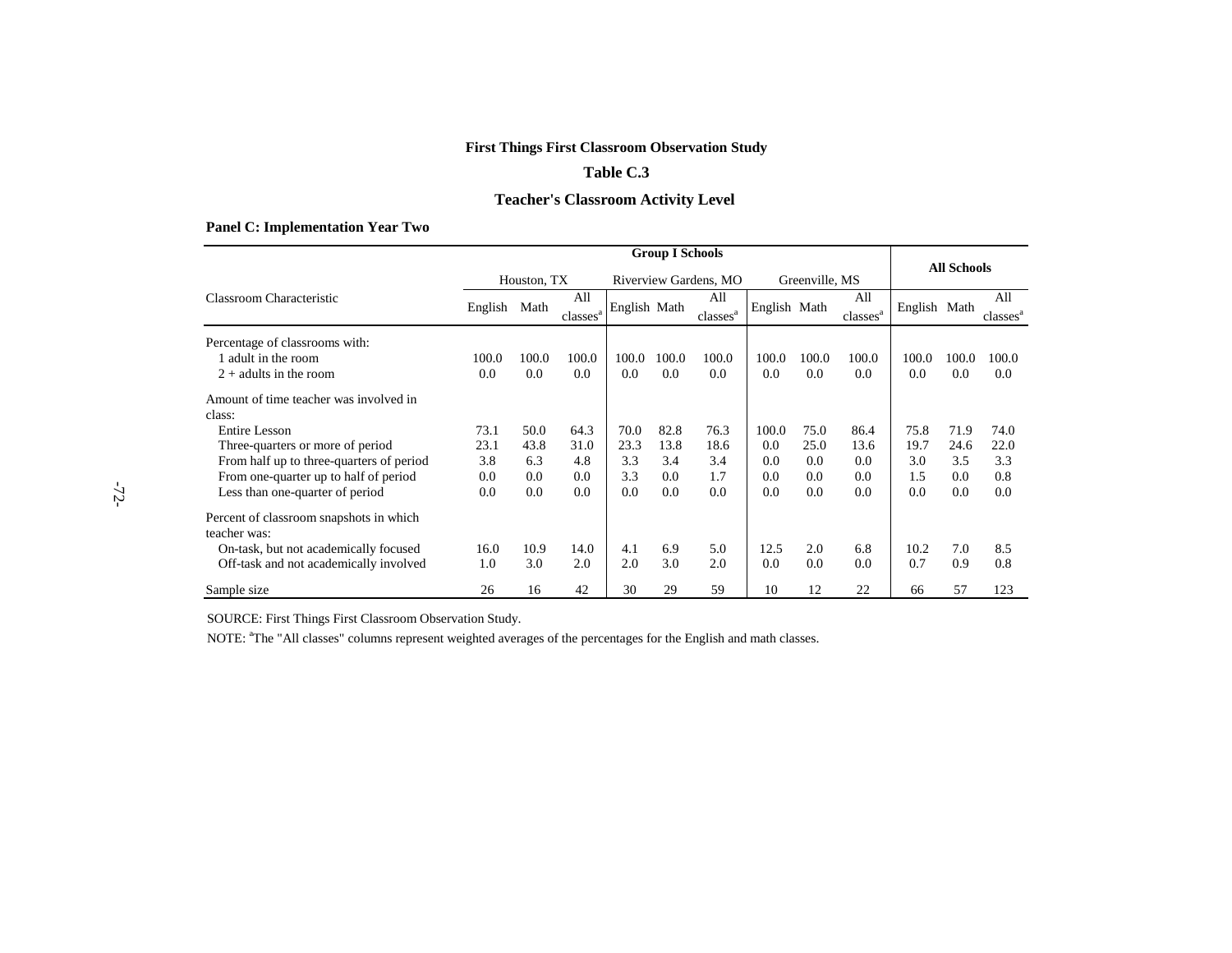#### **Table C.4**

# **Active and Other Learning Opportunities Provided to Students**

# **Panel A: Planning Year**

|                                                  |              |             |         |              | <b>Group I Schools</b> |                       |              |                |         |              | <b>Group II Schools</b> |                      |              |                    |                    |
|--------------------------------------------------|--------------|-------------|---------|--------------|------------------------|-----------------------|--------------|----------------|---------|--------------|-------------------------|----------------------|--------------|--------------------|--------------------|
|                                                  |              | Houston, TX |         |              |                        | Riverview Gardens, MO |              | Greenville, MS |         |              | Houston, TX             |                      |              | <b>All Schools</b> |                    |
| Classroom Characteristic                         | English Math |             | All     | English Math |                        | All                   | English Math |                | All     | English Math |                         | All                  | English Math |                    | All                |
|                                                  |              |             | classes |              |                        | $\text{classes}^a$    |              |                | classes |              |                         | classes <sup>a</sup> |              |                    | $\text{classes}^a$ |
| Percent of classroom snapshots in which students |              |             |         |              |                        |                       |              |                |         |              |                         |                      |              |                    |                    |
| were engaged in active learning activities:      |              |             |         |              |                        |                       |              |                |         |              |                         |                      |              |                    |                    |
| Project-based individual or group                | 0.0          | 4.2         | 1.6     | 8.3          | 4.1                    | 6.5                   | 0.0          | 7.1            | 4.5     | 4.5          | 0.0                     | 3.4                  | 5.1          | 4.3                | 4.8                |
| Read-aloud                                       | 6.3          | 0.0         | 3.9     | 1.7          | 0.0                    | 1.0                   | 0.0          | 0.0            | 0.0     | 1.1          | 0.0                     | 0.9                  | 2.4          | 0.0                | 1.8                |
| Think-aloud                                      | 0.0          | 0.0         | 0.0     | 5.2          | 7.7                    | 6.3                   | 0.0          | 0.0            | 0.0     | 0.0          | 0.0                     | 0.0                  | 2.5          | 4.1                | 3.8                |
| Kagan structures                                 | n/a          | n/a         | n/a     | n/a          | n/a                    | n/a                   | n/a          | n/a            | n/a     | 0.0          | 0.0                     | 0.0                  | 0.0          | 0.0                | 0.0                |
| <b>Structured Reflection</b>                     | 0.0          | 0.0         | 0.0     | 1.0          | 0.7                    | 0.9                   | 0.0          | 0.0            | 0.0     | 0.0          | 0.0                     | 0.0                  | 0.5          | 0.4                | 1.0                |
| Group Discussion                                 | 6.3          | 0.0         | 3.9     | 6.4          | 2.0                    | 4.5                   | 6.3          | 0.0            | 2.3     | 3.4          | 0.0                     | 2.6                  | 5.7          | 1.1                | 3.9                |
| Writing                                          | 26.3         | 14.6        | 21.9    | 24.0         | 0.0                    | 13.5                  | 28.1         | 16.1           | 20.5    | 20.5         | 0.0                     | 15.5                 | 24.0         | 5.7                | 14.3               |
| Any active learning activity                     | 35.0         | 14.6        | 27.3    | 41.1         | 14.2                   | 29.4                  | 34.4         | 23.2           | 27.3    | 28.4         | 0.0                     | 21.6                 | 36.4         | 14.6               | 24.2               |
| Percent of classrooms snapshots in which         |              |             |         |              |                        |                       |              |                |         |              |                         |                      |              |                    |                    |
| students were engaged in "other" learning        |              |             |         |              |                        |                       |              |                |         |              |                         |                      |              |                    |                    |
| activities:                                      |              |             |         |              |                        |                       |              |                |         |              |                         |                      |              |                    |                    |
| Passive listening or observing                   | 11.3         | 2.1         | 7.8     | 17.7         | 14.2                   | 16.2                  | 9.4          | 0.0            | 3.4     | 11.4         | 3.6                     | 9.5                  | 14.3         | 8.2                | 10.7               |
| Recitation                                       | 27.5         | 33.3        | 29.7    | 16.1         | 36.9                   | 25.2                  | 34.4         | 60.7           | 51.1    | 21.6         | 57.1                    | 30.2                 | 21.2         | 43.1               | 25.7               |
| Worksheet                                        | 25.0         | 58.3        | 37.5    | 7.3          | 37.2                   | 20.3                  | 12.5         | 19.6           | 17.0    | 23.9         | 25.0                    | 24.1                 | 15.1         | 36.1               | 20.2               |
| Reading                                          | 15.0         | 0.0         | 9.4     | 18.6         | 1.4                    | 11.1                  | 9.4          | 1.8            | 4.5     | 10.2         | 0.0                     | 7.8                  | 15.2         | 1.1                | 8.6                |
| Any "other" learning activity                    | 71.3         | 85.4        | 76.6    | 57.3         | 76.4                   | 65.6                  | 65.6         | 82.1           | 76.1    | 67.0         | 85.7                    | 71.6                 | 63.0         | 80.0               | 58.3               |
| Number of classroom snapshots examined           | 80           | 48          | 128     | 190          | 148                    | 338                   | 32           | 56             | 88      | 88           | 28                      | 116                  | 390          | 280                | 670.0              |
| Percent of observations in which passive         |              |             |         |              |                        |                       |              |                |         |              |                         |                      |              |                    |                    |
| learning occurred <sup>1</sup> :                 |              |             |         |              |                        |                       |              |                |         |              |                         |                      |              |                    |                    |
| Three-quarters or more of period                 | 25.0         | 33.3        | 28.1    | 12.5         | 62.2                   | 34.1                  | 0.0          | 0.0            | 0.0     | 59.1         | 100.0                   | 69.0                 | 24.5         | 48.6               | 34.5               |
| From half up to three-quarters of period         | 25.0         | 33.3        | 28.1    | 10.4         | 18.9                   | 14.1                  | 25.0         | 0.0            | 9.1     | 4.5          | 0.0                     | 3.4                  | 13.2         | 15.7               | 14.3               |
| From one-quarter up to half of period            | 25.0         | 16.7        | 21.9    | 16.7         | 13.5                   | 15.3                  | 62.5         | 92.9           | 81.8    | 9.1          | 0.0                     | 6.9                  | 20.4         | 28.6               | 23.8               |
|                                                  |              |             |         |              |                        |                       |              |                |         |              |                         |                      |              |                    | (continued)        |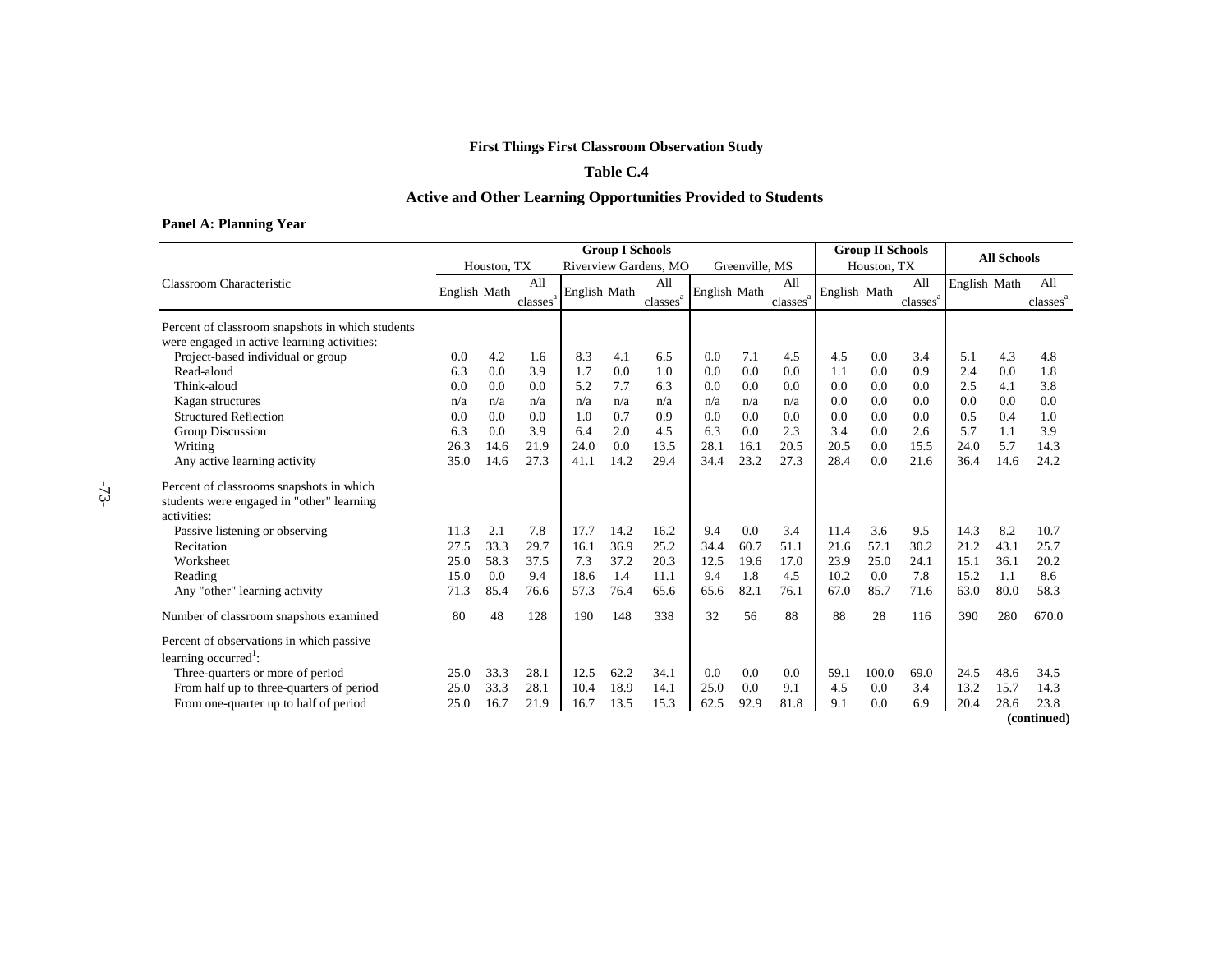#### **Table C.4 (continued)**

### **Active and Other Learning Opportunities Provided to Students**

### **Panel A: Planning Year (continued)**

|                                          |              |             |         |              | <b>Group I Schools</b> |                       |              |                |         |              | <b>Group II Schools</b> |                      |              | <b>All Schools</b> |                      |
|------------------------------------------|--------------|-------------|---------|--------------|------------------------|-----------------------|--------------|----------------|---------|--------------|-------------------------|----------------------|--------------|--------------------|----------------------|
|                                          |              | Houston, TX |         |              |                        | Riverview Gardens, MO |              | Greenville, MS |         |              | Houston, TX             |                      |              |                    |                      |
| Classroom Characteristic                 | English Math |             | All     |              |                        | All                   |              |                | All     |              |                         | All                  | English Math |                    | All                  |
|                                          |              |             | classes | English Math |                        | classes               | English Math |                | classes | English Math |                         | classes <sup>®</sup> |              |                    | classes <sup>a</sup> |
|                                          |              |             |         |              |                        |                       |              |                |         |              |                         |                      |              |                    |                      |
| Percent of observations in which passive |              |             |         |              |                        |                       |              |                |         |              |                         |                      |              |                    |                      |
| learning occurred <sup>1</sup> :         |              |             |         |              |                        |                       |              |                |         |              |                         |                      |              |                    |                      |
| Less than one-quarter of period          | 10.0         | 0.0         | 6.3     | 41.7         | 0.0                    | 23.5                  | 0.0          | 0.0            | 0.0     | 13.6         | 0.0                     | 10.3                 | 25.5         | 0.0                | 14.9                 |
| None of lesson                           | 15.0         | 16.7        | 15.6    | 18.8         | 2.7                    | 11.8                  | 12.5         | 7.1            | 9.1     | 13.6         | 0.0                     | 10.3                 | 16.3         | 5.7                | 11.9                 |
| Number of Post-Observation Summary forms |              |             |         |              |                        |                       |              |                |         |              |                         |                      |              |                    |                      |
| examined                                 | 20           | 12          | 32      | 48           | 37                     | 85                    | 8            | 14             | 22      | 22           |                         | 29                   | 98           | 70                 | 168                  |
|                                          |              |             |         |              |                        |                       |              |                |         |              |                         |                      |              |                    | (continued)          |

SOURCE: First Things First Classroom Observation Study.

NOTES: More than one learning activity can be coded for a single snapshot; thus, the sum of "any active learning activity" and "any other learning activity" may be greater than 100 percent. At the same time, some classroom snapshots did not involve learning activities (e.g., when teachers and students were engaged in distributing or collecting papers, or in socializing), so that the sum of "any active learning activity" and "any other learning activity" could also be less than 100 percent.

<sup>1</sup>This item on the Post-Observation Summary specifically asks about teacher lecture, passive listening or observing, and/or use of worksheets or workbooks alone or in combination.

<sup>a</sup>The "All classes" columns represent weighted averages of the percentages for the English and math classes.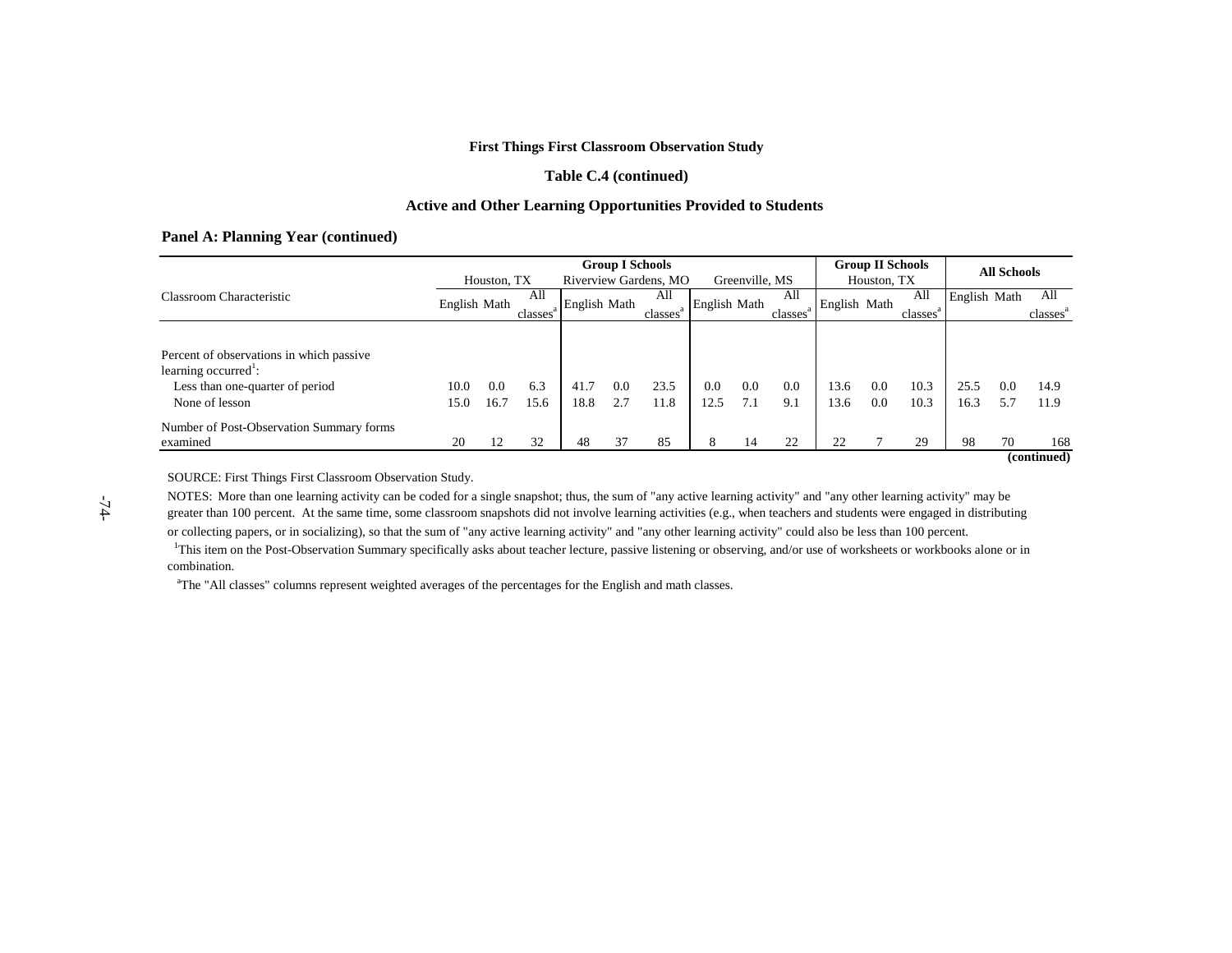#### **Table C.4**

# **Active and Other Learning Opportunities Provided to Students**

# **Panel B: Implementation Year One**

|                                                                                                                                      |                                      |                                     |                                     | <b>Group I Schools</b>             |                                     |                                     |                                     | <b>Group II Schools</b>             |                                      |                                      | <b>All Schools</b>                  |                                     |
|--------------------------------------------------------------------------------------------------------------------------------------|--------------------------------------|-------------------------------------|-------------------------------------|------------------------------------|-------------------------------------|-------------------------------------|-------------------------------------|-------------------------------------|--------------------------------------|--------------------------------------|-------------------------------------|-------------------------------------|
|                                                                                                                                      |                                      | Houston, TX                         |                                     |                                    |                                     | Riverview Gardens, MO               |                                     | Houston, TX                         |                                      |                                      |                                     |                                     |
| Classroom Characteristic                                                                                                             | English Math                         |                                     | All<br>$\text{classes}^a$           | English Math                       |                                     | All<br>classes <sup>a</sup>         | English Math                        |                                     | All<br>classes <sup>a</sup>          | English Math                         |                                     | All<br>classes <sup>a</sup>         |
| Percent of classroom snapshots in which students<br>were engaged in active learning activities:<br>Project-based individual or group | 5.3                                  | 0.0                                 | 3.6                                 | 14.3                               | 7.0                                 | 10.3                                | 0.0                                 | 0.0                                 | 0.0                                  | 6.3                                  | 3.1                                 | 4.9                                 |
| Read-aloud<br>Think-aloud<br>Kagan structures                                                                                        | 2.0<br>0.0<br>0.7                    | 0.0<br>0.0<br>0.0                   | 1.3<br>0.0<br>0.4                   | 10.3<br>8.3<br>0.0                 | 0.0<br>5.0<br>0.0                   | 4.7<br>6.5<br>0.0                   | 5.0<br>0.0<br>3.8                   | 0.0<br>0.0<br>0.0                   | 2.9<br>0.0<br>2.2                    | 4.9<br>2.2<br>1.3                    | 0.0<br>2.2<br>0.0                   | 2.9<br>2.2<br>0.7                   |
| <b>Structured Reflection</b><br>Group Discussion<br>Writing<br>Any active learning activity                                          | 5.9<br>0.0<br>19.1<br>30.9           | 2.8<br>0.0<br>0.0<br>2.8            | 4.9<br>0.0<br>12.9<br>21.9          | 2.4<br>4.8<br>3.6<br>40.5          | 4.0<br>1.0<br>1.0<br>18.0           | 3.3<br>2.7<br>2.2<br>28.3           | 2.5<br>18.7<br>0.0<br>30.0          | 0.0<br>8.9<br>0.0<br>8.9            | 2.2<br>14.7<br>0.0<br>22.0           | 4.1<br>6.0<br>10.2<br>33.2           | 2.6<br>2.6<br>0.5<br>10.9           | 3.7<br>4.6<br>6.1<br>24.1           |
| Percent of classrooms snapshots in which<br>students were engaged in "other" learning<br>activities:                                 |                                      |                                     |                                     |                                    |                                     |                                     |                                     |                                     |                                      |                                      |                                     |                                     |
| Passive listening or observing<br>Recitation<br>Worksheet<br>Reading<br>Any "other" learning activity                                | 10.5<br>24.3<br>22.4<br>13.2<br>67.1 | 22.2<br>26.4<br>40.3<br>0.0<br>87.0 | 14.3<br>25.0<br>28.1<br>8.9<br>73.7 | 14.3<br>17.1<br>3.6<br>8.3<br>42.9 | 10.0<br>29.3<br>32.3<br>0.0<br>71.0 | 12.0<br>23.7<br>19.2<br>3.8<br>58.2 | 20.0<br>20.0<br>8.8<br>16.3<br>65.8 | 33.9<br>30.4<br>33.9<br>0.0<br>98.2 | 25.7<br>24.3<br>19.1<br>11.2<br>80.3 | 14.0<br>21.3<br>14.0<br>13.6<br>60.4 | 19.7<br>28.7<br>35.3<br>0.0<br>82.9 | 16.3<br>24.4<br>22.8<br>7.8<br>70.1 |
| Number of classroom snapshots examined                                                                                               | 152                                  | 72                                  | 224                                 | 83                                 | 100                                 | 183                                 | 80                                  | 56                                  | 136                                  | 315                                  | 228                                 | 543                                 |
| Percent of observations in which passive<br>learning occurred <sup>1</sup> :                                                         |                                      |                                     |                                     |                                    |                                     |                                     |                                     |                                     |                                      |                                      |                                     |                                     |
| Three-quarters or more of period<br>From half up to three-quarters of period<br>From one-quarter up to half of period                | 60.5<br>2.6<br>15.8                  | 94.4<br>0.0<br>5.6                  | 71.4<br>1.8<br>12.5                 | 28.6<br>14.3<br>9.5                | 68.0<br>8.0<br>12.0                 | 50.0<br>10.9<br>10.9                | 25.0<br>15.0<br>30.0                | 64.3<br>28.6<br>7.1                 | 41.2<br>20.6<br>20.6                 | 32.4<br>6.7<br>13.3                  | 75.4<br>10.5<br>8.8                 | 56.6<br>9.6<br>14.0                 |
|                                                                                                                                      |                                      |                                     |                                     |                                    |                                     |                                     |                                     |                                     |                                      |                                      |                                     | (continued)                         |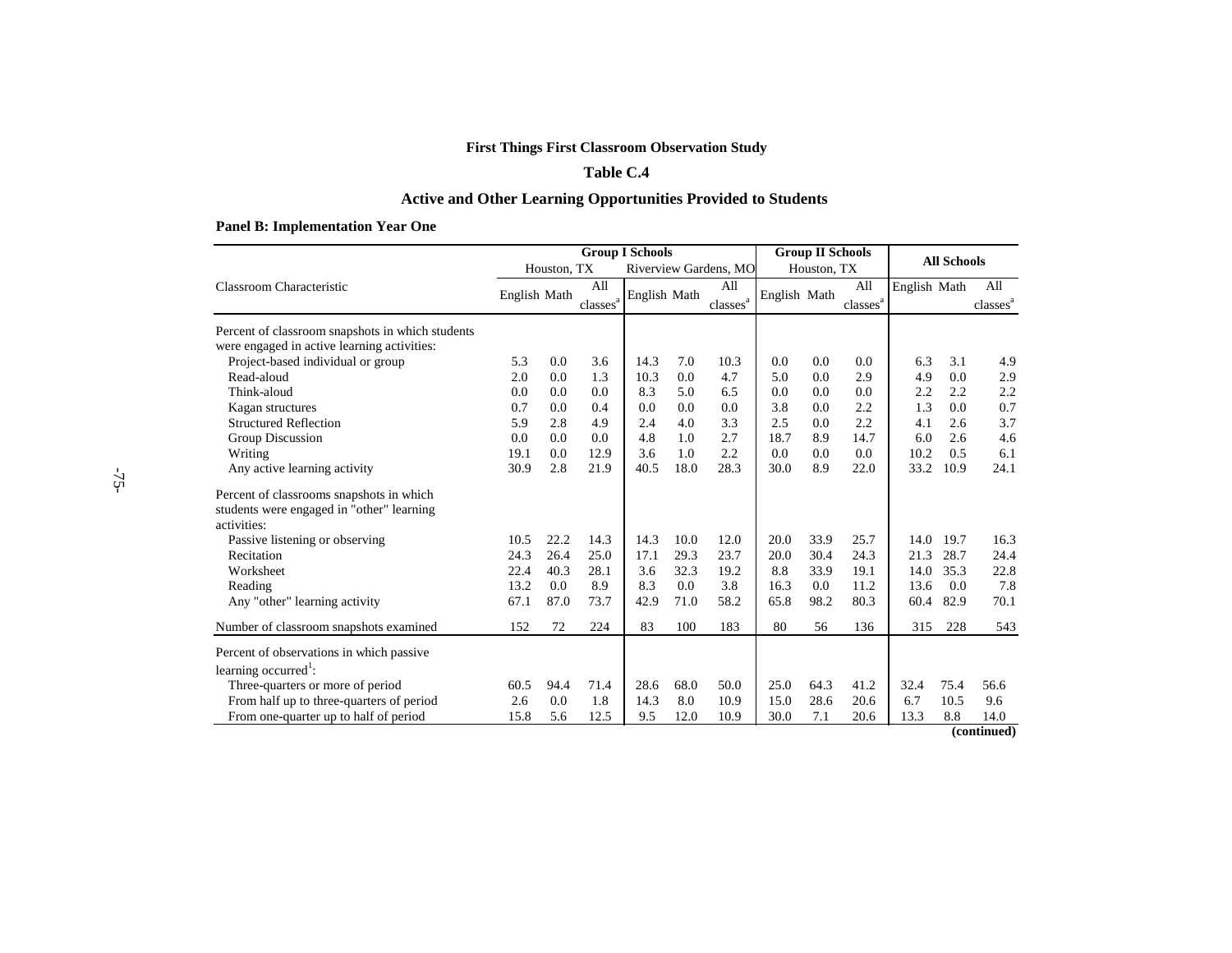#### **Table C.4 (continued)**

### **Active and Other Learning Opportunities Provided to Students**

#### **Panel B: Implementation Year One (continued)**

|                                                                              |              |             |                      | <b>Group I Schools</b> |     |                       |              | <b>Group II Schools</b> |                      |              | <b>All Schools</b> |                      |
|------------------------------------------------------------------------------|--------------|-------------|----------------------|------------------------|-----|-----------------------|--------------|-------------------------|----------------------|--------------|--------------------|----------------------|
|                                                                              |              | Houston, TX |                      |                        |     | Riverview Gardens, MO |              | Houston, TX             |                      |              |                    |                      |
| Classroom Characteristic                                                     | English Math |             | All                  | English Math           |     | All                   |              |                         | All                  | English Math |                    | All                  |
|                                                                              |              |             | classes <sup>a</sup> |                        |     | classes <sup>a</sup>  | English Math |                         | classes <sup>a</sup> |              |                    | classes <sup>a</sup> |
| Percent of observations in which passive<br>learning occurred <sup>1</sup> : |              |             |                      |                        |     |                       |              |                         |                      |              |                    |                      |
| Less than one-quarter of period                                              | 13.2         | 0.0         | 8.9                  | 38.1                   | 8.0 | 21.7                  | 25.0         | $\Omega$                | 14.7                 | 17.2         | 3.5                | 14.7                 |
| None of lesson                                                               | 5.3          | 0.0         | 3.6                  | 4.8                    | 4.0 | 4.3                   | 5.0          | 0.0                     | 2.9                  | 3.8          | 1.8                | 3.7                  |
| Number of Post-Observation Summary forms<br>examined                         | 38           | 18          | 56                   | 21                     | 25  | 46                    | 20           | 14                      | 34                   | 79           | 57                 | 136                  |
|                                                                              |              |             |                      |                        |     |                       |              |                         |                      |              |                    | (continued)          |

SOURCE: First Things First Classroom Observation Study.

NOTES: More than one learning activity can be coded for a single snapshot; thus, the sum of "any active learning activity" and "any other learning activity" may be greater than 100 percent. At the same time, some classroom snapshots did not involve learning activities (e.g., when teachers and students were engaged in distributing or collecting papers, or in socializing), so that the sum of "any active learning activity" and "any other learning activity" could also be less than 100 percent.

<sup>1</sup>This item on the Post-Observation Summary specifically asks about teacher lecture, passive listening or observing, and/or use of worksheets or workbooks alone or in combination.

<sup>a</sup>The "All classes" columns represent weighted averages of the percentages for the English and math classes.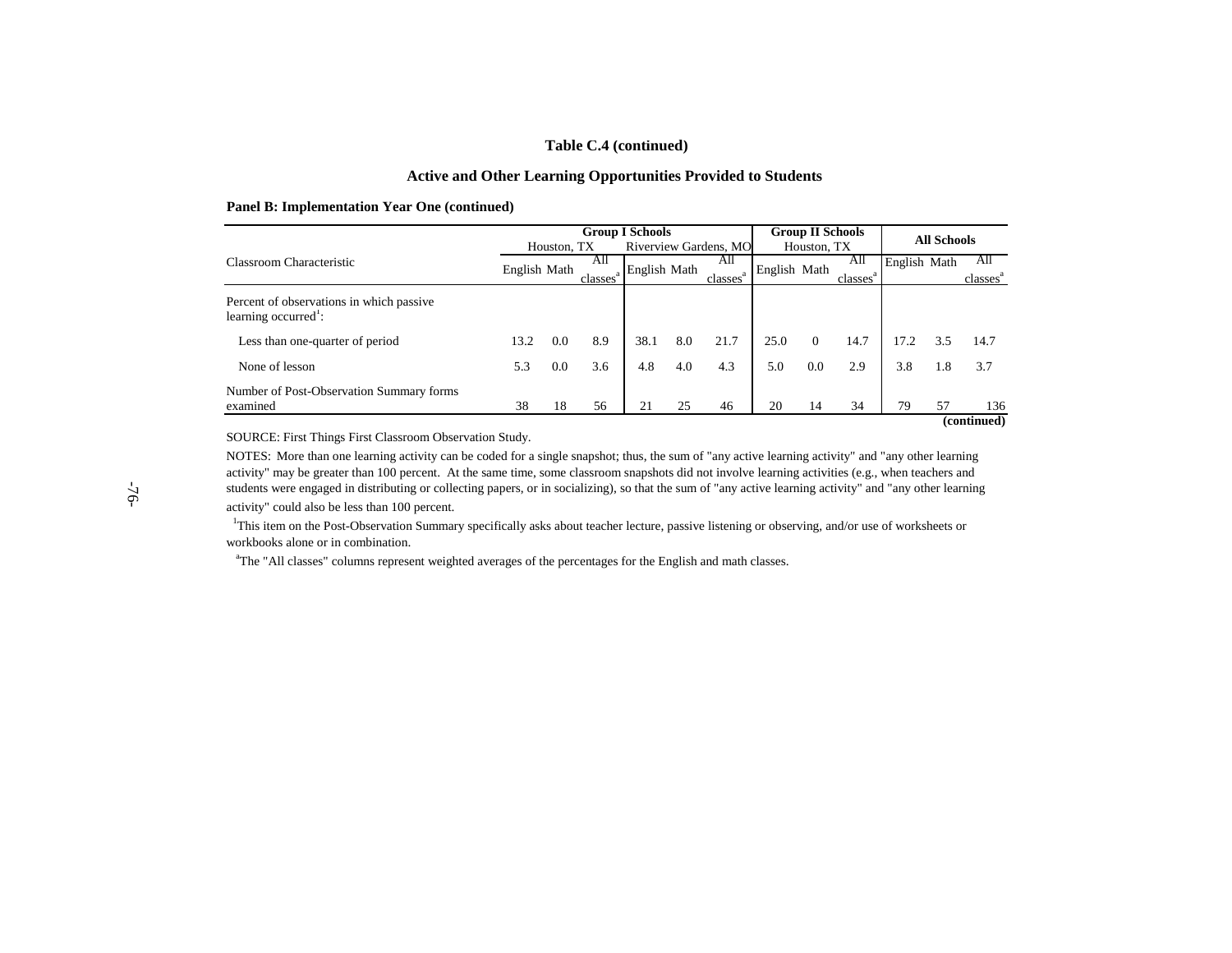#### **Table C.4**

# **Active and Other Learning Opportunities Provided to Students**

## **Panel C: Implementation Year Two**

|                                                  | <b>Group I Schools</b> |             |                      |              |      |                                     |              |                |                      | <b>All Schools</b> |      |                      |
|--------------------------------------------------|------------------------|-------------|----------------------|--------------|------|-------------------------------------|--------------|----------------|----------------------|--------------------|------|----------------------|
|                                                  |                        | Houston, TX |                      |              |      | Riverview Gardens, MO               |              | Greenville, MS |                      |                    |      |                      |
| Classroom Characteristic                         |                        |             | All                  |              |      | All                                 |              |                | All                  | English Math       |      | All                  |
|                                                  | English Math           |             | classes <sup>a</sup> | English Math |      | $\mathop{{\text{classes}}}^{\rm a}$ | English Math |                | classes <sup>a</sup> |                    |      | classes <sup>a</sup> |
| Percent of classroom snapshots in which students |                        |             |                      |              |      |                                     |              |                |                      |                    |      |                      |
| were engaged in active learning activities:      |                        |             |                      |              |      |                                     |              |                |                      |                    |      |                      |
| Project-based individual or group                | 3.8                    | 0.0         | 2.3                  | 5.8          | 7.8  | 6.8                                 | 0.0          | 0.0            | 0.0                  | 4.2                | 3.9  | 4.1                  |
| Read-aloud                                       | 4.8                    | 0.0         | 3.0                  | 4.2          | 0.0  | 2.1                                 | 7.5          | 0.0            | 3.4                  | 4.2                | 0.0  | 2.6                  |
| Think-aloud                                      | 0.0                    | 0.0         | 0.0                  | 3.3          | 2.6  | 3.0                                 | 2.5          | 4.2            | 3.4                  | 1.9                | 2.2  | 2.0                  |
| Kagan structures                                 | 1.9                    | 0.0         | 1.2                  | 7.5          | 11.2 | 9.3                                 | 20           | 6.3            | 12.5                 | 8.7                | 7.0  | 7.9                  |
| <b>Structured Reflection</b>                     | 1.9                    | 0.0         | 1.2                  | 0.0          | 0.0  | 0.0                                 | 7.5          | 2.1            | 4.5                  | 2.3                | 0.0  | 1.2                  |
| Group Discussion                                 | 0.0                    | 0.0         | 0.0                  | 5.0          | 0.0  | 2.5                                 | 10           | 2.1            | 5.7                  | 3.4                | 0.4  | 2.2                  |
| Writing                                          | 24.0                   | 9.3         | 18.5                 | 10.0         | 1.7  | 5.9                                 | 15.0         | 0.0            | 6.8                  | 16.3               | 3.5  | 7.1                  |
| Any active learning activity                     | 36.4                   | 9.3         | 26.2                 | 35.8         | 23.3 | 29.6                                | 62.5         | 14.7           | 25.1                 | 41.0               | 17.0 | 30.1                 |
| Percent of classrooms snapshots in which         |                        |             |                      |              |      |                                     |              |                |                      |                    |      |                      |
| students were engaged in "other" learning        |                        |             |                      |              |      |                                     |              |                |                      |                    |      |                      |
| activities:                                      |                        |             |                      |              |      |                                     |              |                |                      |                    |      |                      |
| Passive listening or observing                   | 14.4                   | 12.5        | 13.7                 | 14.2         | 16.4 | 15.3                                | 20.0         | 20.8           | 20.5                 | 15.2               | 16.2 | 15.7                 |
| Recitation                                       | 13.5                   | 29.7        | 19.6                 | 19.2         | 28.4 | 23.7                                | 5.0          | 35             | 18.2                 | 14.7               | 28.9 | 21.3                 |
| Worksheet                                        | 22.1                   | 48.4        | 32.1                 | 7.5          | 31.9 | 29.1                                | 27.5         | 58.3           | 44.3                 | 16.3               | 41.7 | 28.0                 |
| Reading                                          | 21.2                   | 3.1         | 14.3                 | 22.5         | 0.9  | 11.9                                | 7.5          | 18.8           | 13.6                 | 19.7               | 1.3  | 11.2                 |
| Any "other" learning activity                    | 71.2                   | 93.7        | 79.7                 | 63.4         | 77.6 | 80.0                                | 60           | 32.9           | 96.6                 | 66.0               | 88.1 | 76.2                 |
| Number of classroom snapshots examined           | 104                    | 64          | 168                  | 120          | 116  | 236                                 | 40           | 48             | 88                   | 264                | 228  | 492                  |
| Percent of observations in which passive         |                        |             |                      |              |      |                                     |              |                |                      |                    |      |                      |
| learning occurred $\cdot$ :                      |                        |             |                      |              |      |                                     |              |                |                      |                    |      |                      |
| Three-quarters or more of period                 | 38.5                   | 75.0        | 52.4                 | 36.7         | 69.0 | 52.5                                | 20.0         | 25             | 22.7                 | 34.8               | 61.4 | 47.2                 |
| From half up to three-quarters of period         | 0.0                    | 12.5        | 4.8                  | 13.3         | 17.2 | 15.3                                | 40.0         | 41.7           | 40.9                 | 12.1               | 21.1 | 16.3                 |
| From one-quarter up to half of period            | 23.1                   | 6.3         | 16.7                 | 10.0         | 3.4  | 6.8                                 | 20.0         | 33.3           | 27.3                 | 16.7               | 10.5 | 13.8                 |
|                                                  |                        |             |                      |              |      |                                     |              |                |                      |                    |      | (continued)          |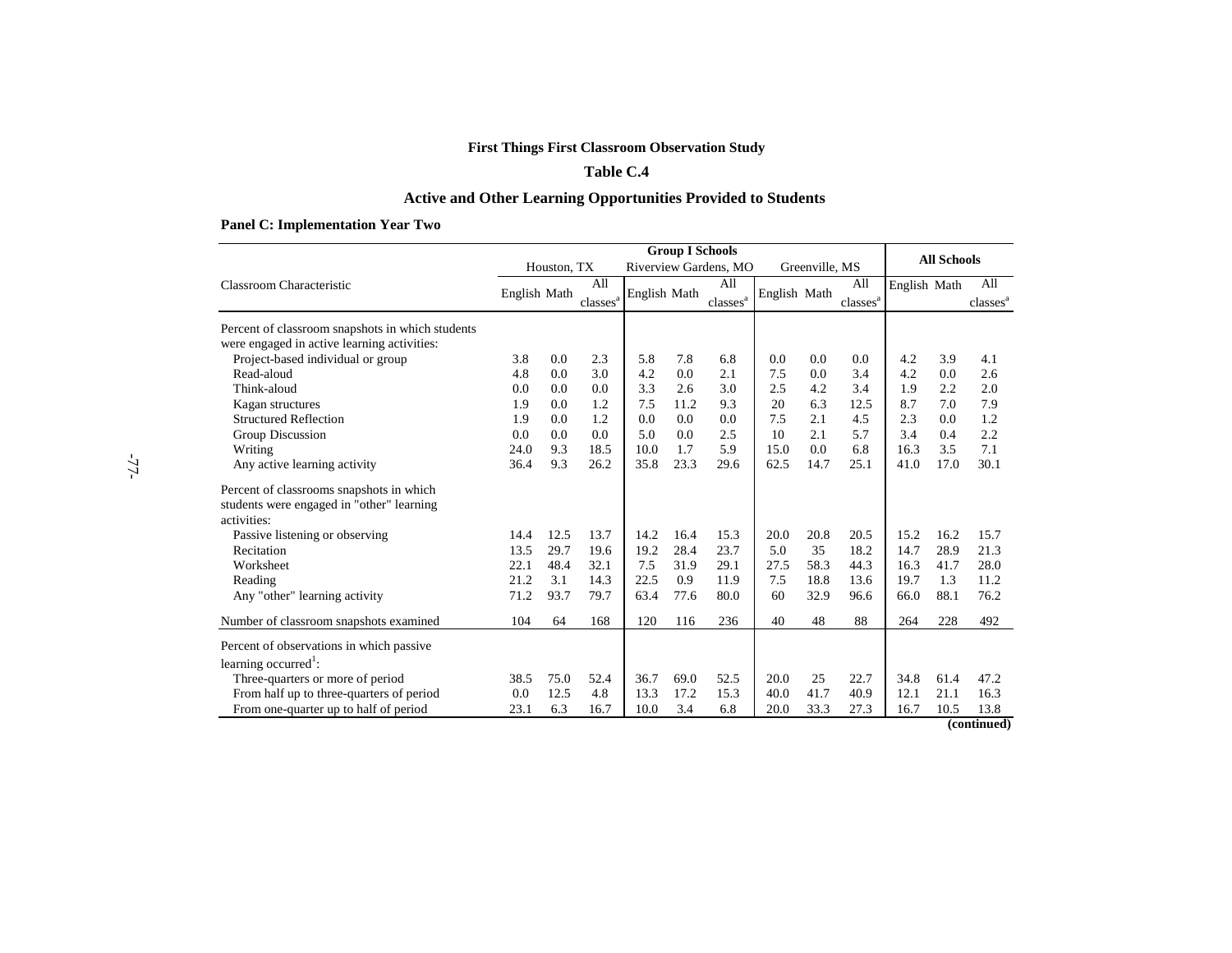#### **Table C.4 (continued)**

### **Active and Other Learning Opportunities Provided to Students**

#### **Panel C: Implementation Year Two**

|                                          | <b>Group I Schools</b> |             |         |              |     |                       |              |                |                      |              | <b>All Schools</b> |                      |
|------------------------------------------|------------------------|-------------|---------|--------------|-----|-----------------------|--------------|----------------|----------------------|--------------|--------------------|----------------------|
|                                          |                        | Houston, TX |         |              |     | Riverview Gardens, MO |              | Greenville, MS |                      |              |                    |                      |
| Classroom Characteristic                 |                        |             | All     |              |     | All                   |              |                | All                  | English Math |                    | All                  |
|                                          | English Math           |             | classes | English Math |     | classes <sup>a</sup>  | English Math |                | classes <sup>-</sup> |              |                    | classes <sup>a</sup> |
| Percent of observations in which passive |                        |             |         |              |     |                       |              |                |                      |              |                    |                      |
| learning occurred <sup>1</sup> :         |                        |             |         |              |     |                       |              |                |                      |              |                    |                      |
| Less than one-quarter of period          | 19.2                   | 6.3         | 14.3    | 26.7         | 6.9 | 16.9                  | 20.0         | $\Omega$       | 9.1                  | 22.7         | 5.3                | 14.6                 |
| None of lesson                           | 19.2                   | 0.0         | 11.9    | 13.3         | 3.4 | 8.5                   | 0.0          | 0.0            | $\Omega$             | 13.6         | 1.8                | 8.1                  |
| Number of Post-Observation Summary forms |                        |             |         |              |     |                       |              |                |                      |              |                    |                      |
| examined                                 | 26                     | 16          | 42      | 30           | 29  | 59                    | 10           | 12             | 22                   | 66           | 57                 | 123                  |

 $\sim$ 

SOURCE: First Things First Classroom Observation Study.

NOTES: More than one learning activity can be coded for a single snapshot; thus, the sum of "any active learning activity" and "any other learning activity" may be greater than 100 percent. At the same time, some classroom snapshots did not involve learning activities (e.g., when teachers and students were engaged in distributing or collecting papers, or in socializing), so that the sum of "any active learning activity" and "any other learning activity" could also be less than 100 percent.

 1This item on the Post-Observation Summary specifically asks about teacher lecture, passive listening or observing, and/or use of worksheets or workbooks alone or in combination.

<sup>a</sup>The "All classes" columns represent weighted averages of the percentages for the English and math classes.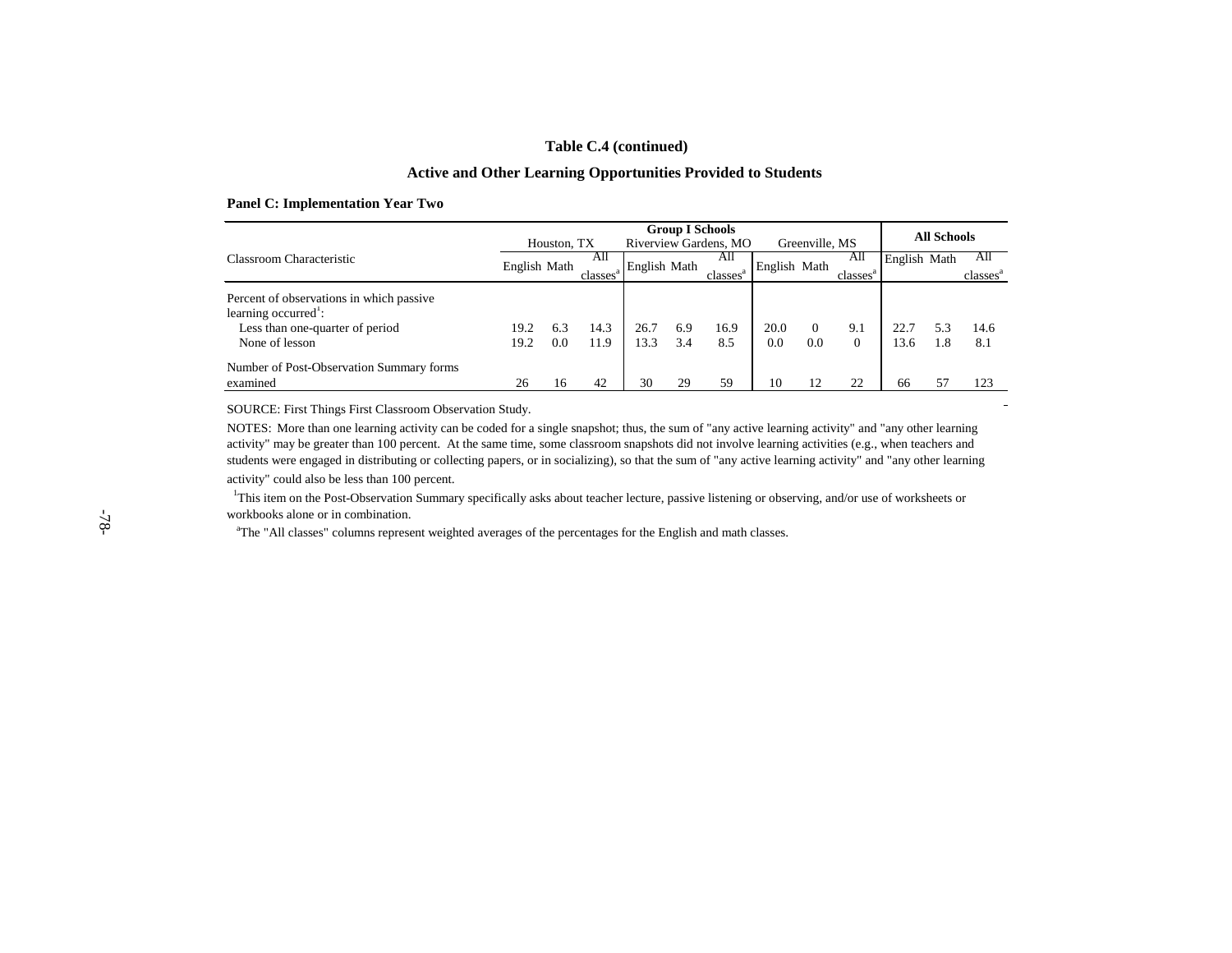#### **Table C.5**

# **Opportunities for Student Interaction in Learning**

# **Panel A: Planning Year**

|                                                 | <b>Group I Schools</b> |             |                           |              |      |                       |              | <b>Group II Schools</b> |                      |              | <b>All Schools</b> |                      |              |      |                    |
|-------------------------------------------------|------------------------|-------------|---------------------------|--------------|------|-----------------------|--------------|-------------------------|----------------------|--------------|--------------------|----------------------|--------------|------|--------------------|
|                                                 |                        | Houston, TX |                           |              |      | Riverview Gardens, MO |              | Greenville, MS          |                      |              | Houston, TX        |                      |              |      |                    |
| Classroom Characteristic                        |                        |             | All                       |              |      | All                   |              |                         | All                  |              |                    | All                  |              |      | All                |
|                                                 | English Math           |             | $\,$ classes $\,^{\rm a}$ | English Math |      | classes <sup>a</sup>  | English Math |                         | classes <sup>a</sup> | English Math |                    | classes <sup>a</sup> | English Math |      | $\text{classes}^a$ |
| Percent of observations in which whole-group    |                        |             |                           |              |      |                       |              |                         |                      |              |                    |                      |              |      |                    |
| activity accounted for:                         |                        |             |                           |              |      |                       |              |                         |                      |              |                    |                      |              |      |                    |
| Three-quarters or more of period                | 20.0                   | 33.3        | 25.0                      | 54.2         | 64.9 | 58.8                  | 0.0          | 0.0                     | 0.0                  | 77.3         | 85.7               | 79.3                 | 48.0         | 48.6 | 48.2               |
| From half up to three-quarters of period        | 20.0                   | 25.0        | 21.9                      | 22.9         | 27.0 | 24.7                  | 25.0         | 7.1                     | 13.6                 | 4.5          | 0.0                | 3.4                  | 18.3         | 20.0 | 19.0               |
| From one-quarter up to half of period           | 25.0                   | 16.7        | 21.9                      | 14.6         | 2.7  | 9.4                   | 37.5         | 85.7                    | 68.2                 | 4.5          | 14.3               | 6.9                  | 16.3         | 22.9 | 19.0               |
| Less than one-quarter of period                 | 10.0                   | 0.0         | 6.3                       | 6.3          | 2.7  | 4.7                   | 0.0          | 0.0                     | $0.0^{\circ}$        | 9.1          | 0.0                | 6.9                  | 7.2          | 1.4  | 4.8                |
| None of period                                  | 25.0                   | 25.0        | 25.0                      | 2.1          | 0.0  | 1.2                   | 37.5         | 7.1                     | 18.2                 | 0.0          | 0.0                | 0.0                  | 9.2          | 5.7  | 7.8                |
| Percent of observations in which pairs or small |                        |             |                           |              |      |                       |              |                         |                      |              |                    |                      |              |      |                    |
| groups accounted for:                           |                        |             |                           |              |      |                       |              |                         |                      |              |                    |                      |              |      |                    |
| Three-quarters or more of period                | 5.0                    | 0.0         | 3.1                       | 4.2          | 0.0  | 2.4                   | 0.0          | 0.0                     | 0.0                  | 9.1          | 0.0                | 6.9                  | 5.1          | 0.0  | 3.0                |
| From half up to three-quarters of period        | 10.0                   | 0.0         | 6.3                       | 4.2          | 2.7  | 3.5                   | 25.0         | 21.4                    | 22.7                 | 4.5          | 0.0                | 3.4                  | 7.1          | 5.7  | 6.5                |
| From one-quarter up to half of period           | 0.0                    | 8.3         | 3.1                       | 10.4         | 5.4  | 8.2                   | 0.0          | 0.0                     | 0.0                  | 4.5          | 0.0                | 3.4                  | 6.1          | 4.3  | 5.3                |
| Less than one-quarter of period                 | 15.0                   | 0.0         | 9.4                       | 8.3          | 2.7  | 5.9                   | 0.0          | 0.0                     | 0.0                  | 4.5          | 14.3               | 6.9                  | 8.1          | 2.9  | 6.0                |
| None of period                                  | 70.0                   | 91.7        | 78.1                      | 70.8         | 89.2 | 78.8                  | 62.5         | 78.6                    | 72.7                 | 77.3         | 85.7               | 79.3                 | 71.4         | 87.2 | 78.0               |
| Percent of observations in which students       |                        |             |                           |              |      |                       |              |                         |                      |              |                    |                      |              |      |                    |
| working on their own accounted for:             |                        |             |                           |              |      |                       |              |                         |                      |              |                    |                      |              |      |                    |
| Three-quarters or more of period                | 20.0                   | 16.7        | 18.8                      | 8.3          | 2.7  | 5.9                   | 0.0          | 0.0                     | 0.0                  | 13.6         | 14.3               | 13.8                 | 11.2         | 5.7  | 8.9                |
| From half up to three-quarters of period        | 25.0                   | 25.0        | 25.0                      | 8.3          | 5.4  | 7.1                   | 0.0          | 0.0                     | 0.0                  | 18.2         | 0.0                | 13.8                 | 13.3         | 7.1  | 10.7               |
| From one-quarter up to half of period           | 20.0                   | 25.0        | 21.9                      | 20.8         | 16.2 | 18.8                  | 87.5         | 21.4                    | 45.5                 | 22.7         | 42.9               | 27.6                 | 26.5         | 21.4 | 24.4               |
| Less than one-quarter of period                 | 30.0                   | 33.3        | 31.3                      | 39.6         | 67.6 | 51.8                  | 0.0          | 0.0                     | 0.0                  | 22.7         | 14.3               | 20.7                 | 30.6         | 42.9 | 35.7               |
| None of period                                  | 5.0                    | 0.0         | 3.1                       | 22.9         | 8.1  | 16.5                  | 12.5         | 64.3                    | 45.5                 | 22.7         | 28.6               | 24.1                 | 18.4         | 20.0 | 19.1               |
| Sample size                                     | 20                     | 12          | 32                        | 48           | 37   | 85                    | 8            | 14                      | 22                   | 22           |                    | 29                   | 98           | 70   | 168                |

SOURCE: First Things First Classroom Observation Study.

NOTE: <sup>a</sup>The "All classes" columns represent weighted averages of the percentages for the English and math classes.

**(continued)**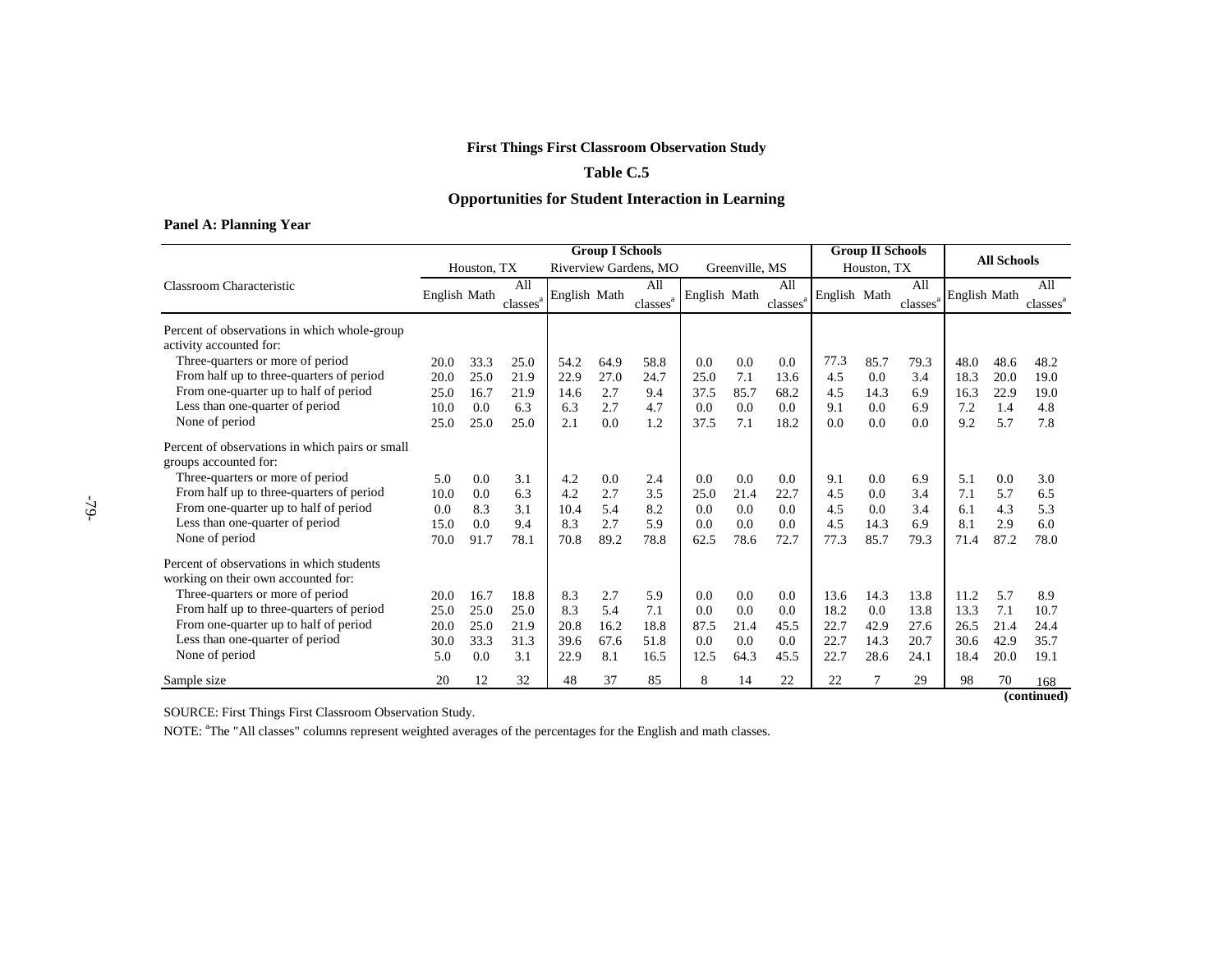#### **Table C.5**

# **Opportunities for Student Interaction in Learning**

### **Panel B: Implementation Year One**

|                                                 | <b>Group I Schools</b> |             |                               |              |      | <b>Group II Schools</b>       |              |             |                      |              |                    |                      |
|-------------------------------------------------|------------------------|-------------|-------------------------------|--------------|------|-------------------------------|--------------|-------------|----------------------|--------------|--------------------|----------------------|
|                                                 |                        | Houston, TX |                               |              |      | Riverview Gardens, MO         |              | Houston, TX |                      |              | <b>All Schools</b> |                      |
| Classroom Characteristic                        | English Math           |             | All                           | English Math |      | All                           | English Math |             | All                  | English Math |                    | All                  |
|                                                 |                        |             | $\overline{\text{classes}}^a$ |              |      | $\overline{\text{classes}}^a$ |              |             | classes <sup>a</sup> |              |                    | $\mathbf{classes}^a$ |
| Percent of observations in which whole-group    |                        |             |                               |              |      |                               |              |             |                      |              |                    |                      |
| activity accounted for:                         |                        |             |                               |              |      |                               |              |             |                      |              |                    |                      |
| Three-quarters or more of period                | 36.8                   | 44.4        | 39.3                          | 57.1         | 40.0 | 47.8                          | 30           | 28.6        | 19.4                 | 40.5         | 38.6               | 37.2                 |
| From half up to three-quarters of period        | 7.9                    | 16.7        | 10.7                          | 23.8         | 32.0 | 28.3                          | 15.0         | 28.6        | 20.6                 | 13.9         | 26.3               | 19.1                 |
| From one-quarter up to half of period           | 28.9                   | 33.3        | 30.4                          | 14.3         | 12.0 | 13.0                          | 35.0         | 28.6        | 32.4                 | 26.6         | 22.8               | 25.0                 |
| Less than one-quarter of period                 | 10.5                   | 5.6         | 8.9                           | 4.8          | 12.0 | 8.7                           | 10.0         | 14.3        | 11.8                 | 8.9          | 10.5               | 9.6                  |
| None of period                                  | 15.8                   | 0.0         | 10.7                          | 0.0          | 4.0  | 2.2                           | 10.0         | 0.0         | 5.9                  | 10.1         | 1.8                | 6.6                  |
| Percent of observations in which pairs or small |                        |             |                               |              |      |                               |              |             |                      |              |                    |                      |
| groups accounted for:                           |                        |             |                               |              |      |                               |              |             |                      |              |                    |                      |
| Three-quarters or more of period                | 7.9                    | 5.6         | 7.1                           | 0.0          | 8.0  | 4.3                           | 5.0          | 7.1         | 5.9                  | 5.1          | 7.0                | 5.9                  |
| From half up to three-quarters of period        | 5.3                    | 0.0         | 3.6                           | 4.8          | 4.0  | 4.3                           | 0.0          | 7.1         | 2.9                  | 3.8          | 3.5                | 3.7                  |
| From one-quarter up to half of period           | 18.4                   | 11.1        | 16.1                          | 19.0         | 12.0 | 15.2                          | 5.0          | 14.3        | 8.8                  | 15.2         | 12.3               | 14.0                 |
| Less than one-quarter of period                 | 15.8                   | 16.7        | 16.1                          | 23.8         | 20.0 | 21.7                          | 30.0         | 7.1         | 20.6                 | 21.5         | 15.8               | 19.1                 |
| None of period                                  | 52.6                   | 66.7        | 57.1                          | 52.4         | 56.0 | 54.3                          | 60.0         | 64.3        | 61.8                 | 54.4         | 61.4               | 57.3                 |
| Percent of observations in which students       |                        |             |                               |              |      |                               |              |             |                      |              |                    |                      |
| working on their own accounted for:             |                        |             |                               |              |      |                               |              |             |                      |              |                    |                      |
| Three-quarters or more of period                | 10.5                   | 0.0         | 7.1                           | 0.0          | 0.0  | 0.0                           | 30.0         | 7.1         | 11.8                 | 12.6         | 1.7                | 5.9                  |
| From half up to three-quarters of period        | 15.8                   | 5.6         | 12.5                          | 0.0          | 0.0  | 0.0                           | 0.0          | 0.0         | 0.0                  | 7.6          | 1.8                | 5.1                  |
| From one-quarter up to half of period           | 23.7                   | 50.0        | 32.1                          | 9.5          | 28.0 | 19.6                          | 60.0         | 21.4        | 26.5                 | 29.1         | 33.3               | 26.5                 |
| Less than one-quarter of period                 | 26.3                   | 11.1        | 21.4                          | 61.9         | 64.0 | 63.0                          | 35.0         | 57.1        | 44.1                 | 38.0         | 45.6               | 41.1                 |
| None of period                                  | 23.7                   | 27.8        | 25.0                          | 28.6         | 8.0  | 17.4                          | 20.0         | 14.3        | 17.6                 | 24.1         | 15.8               | 20.6                 |
| Sample size                                     | 38                     | 18          | 56                            | 21           | 25   | 46                            | 20           | 14          | 34                   | 79           | 57                 | 136                  |
|                                                 |                        |             |                               |              |      |                               |              |             |                      |              |                    | (continued)          |

SOURCE: First Things First Classroom Observation Study.

NOTE: "The "All classes" columns represent weighted averages of the percentages for the English and math classes.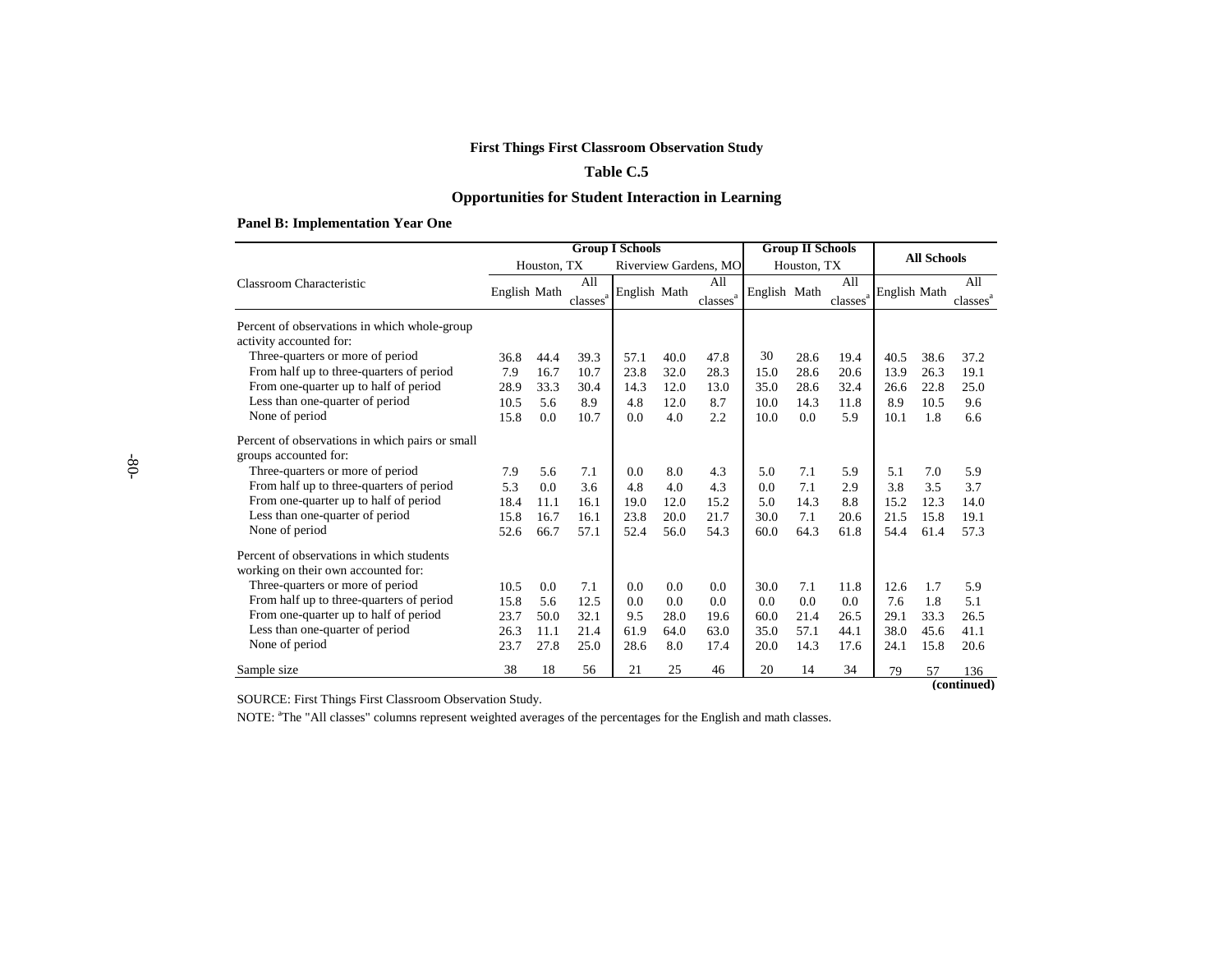#### **Table C.5**

# **Opportunities for Student Interaction in Learning**

# **Panel C: Implementation Year Two**

|                                                                                  | <b>Group I Schools</b> |             |                                  |              |      |                             |         |                |                                            |              |                    |                                  |
|----------------------------------------------------------------------------------|------------------------|-------------|----------------------------------|--------------|------|-----------------------------|---------|----------------|--------------------------------------------|--------------|--------------------|----------------------------------|
|                                                                                  |                        | Houston, TX |                                  |              |      | Riverview Gardens, MO       |         | Greenville, MS |                                            |              | <b>All Schools</b> |                                  |
| Classroom Characteristic                                                         | English Math           |             | All<br>$\,$ classes $\,^{\rm a}$ | English Math |      | All<br>classes <sup>a</sup> | English | Math           | All<br>$\mathop{{\text{classes}}}^{\rm a}$ | English Math |                    | All<br>$\,$ classes $\,^{\rm a}$ |
| Percent of observations in which whole-group<br>activity accounted for:          |                        |             |                                  |              |      |                             |         |                |                                            |              |                    |                                  |
| Three-quarters or more of period                                                 | 30.8                   | 50.0        | 38.1                             | 30.0         | 31.0 | 30.5                        | 70.0    | 83.3           | 77.3                                       | 36.4         | 47.4               | 41.5                             |
| From half up to three-quarters of period                                         | 3.8                    | 6.3         | 4.8                              | 26.7         | 17.2 | 22.0                        | 10.0    | 16.7           | 13.6                                       | 15.2         | 14.0               | 14.6                             |
| From one-quarter up to half of period                                            | 42.3                   | 25.0        | 35.7                             | 20.0         | 20.7 | 20.3                        | 10.0    | 0.0            | 4.5                                        | 27.3         | 17.5               | 22.8                             |
| Less than one-quarter of period                                                  | 15.4                   | 18.8        | 16.7                             | 13.3         | 17.2 | 15.3                        | 10.0    | 0.0            | 4.5                                        | 13.6         | 14.0               | 13.8                             |
| None of period                                                                   | 7.7                    | 0.0         | 4.8                              | 10.0         | 13.8 | 11.9                        | 0.0     | 0.0            | 0.0                                        | 7.6          | 7.0                | 7.3                              |
| Percent of observations in which pairs or small<br>groups accounted for:         |                        |             |                                  |              |      |                             |         |                |                                            |              |                    |                                  |
| Three-quarters or more of period                                                 | 0.0                    | 0.0         | 0.0                              | 10.0         | 10.3 | 10.2                        | 20.0    | 8.3            | 13.6                                       | 7.6          | 7.0                | 7.3                              |
| From half up to three-quarters of period                                         | 7.7                    | 18.8        | 11.9                             | 0.0          | 10.3 | 5.1                         | 20.0    | 8.3            | 13.6                                       | 6.1          | 12.3               | 8.9                              |
| From one-quarter up to half of period                                            | 23.1                   | 6.3         | 16.7                             | 10.0         | 3.4  | 6.8                         | 10.0    | 25.0           | 18.2                                       | 15.2         | 8.8                | 12.2                             |
| Less than one-quarter of period                                                  | 34.6                   | 12.5        | 26.2                             | 23.3         | 27.6 | 25.4                        | 10.0    | 0.0            | 4.5                                        | 25.8         | 17.5               | 22.0                             |
| None of period                                                                   | 34.6                   | 62.5        | 45.2                             | 56.7         | 48.3 | 52.5                        | 40.0    | 58.3           | 50.0                                       | 45.5         | 54.4               | 49.6                             |
| Percent of observations in which students<br>working on their own accounted for: |                        |             |                                  |              |      |                             |         |                |                                            |              |                    |                                  |
| Three-quarters or more of period                                                 | 7.7                    | 6.3         | 7.1                              | 3.3          | 3.4  | 3.4                         | 0.0     | 41.7           | 22.7                                       | 4.5          | 12.3               | 8.1                              |
| From half up to three-quarters of period                                         | 7.7                    | 12.5        | 9.5                              | 10.0         | 13.8 | 11.9                        | 30.0    | 33.3           | 31.8                                       | 12.1         | 17.5               | 14.6                             |
| From one-quarter up to half of period                                            | 38.5                   | 25.0        | 33.3                             | 6.7          | 17.2 | 11.9                        | 20.0    | 0.0            | 9.1                                        | 21.2         | 15.8               | 18.7                             |
| Less than one-quarter of period                                                  | 30.8                   | 50.0        | 38.1                             | 66.7         | 55.2 | 61.0                        | 10.0    | 16.7           | 13.6                                       | 43.9         | 45.6               | 44.7                             |
| None of period                                                                   | 15.4                   | 6.3         | 11.9                             | 13.3         | 10.3 | 11.9                        | 40.0    | 8.3            | 22.7                                       | 18.2         | 8.8                | 13.8                             |
| Sample size                                                                      | 26                     | 16          | 42                               | 30           | 29   | 59                          | 10      | 12             | 22                                         | 66           | 57                 | 123                              |

SOURCE: First Thing First Classroom Observation Study.

NOTE: <sup>a</sup>The "All classes" columns represent weighted averages of the percentages for the English and math classes.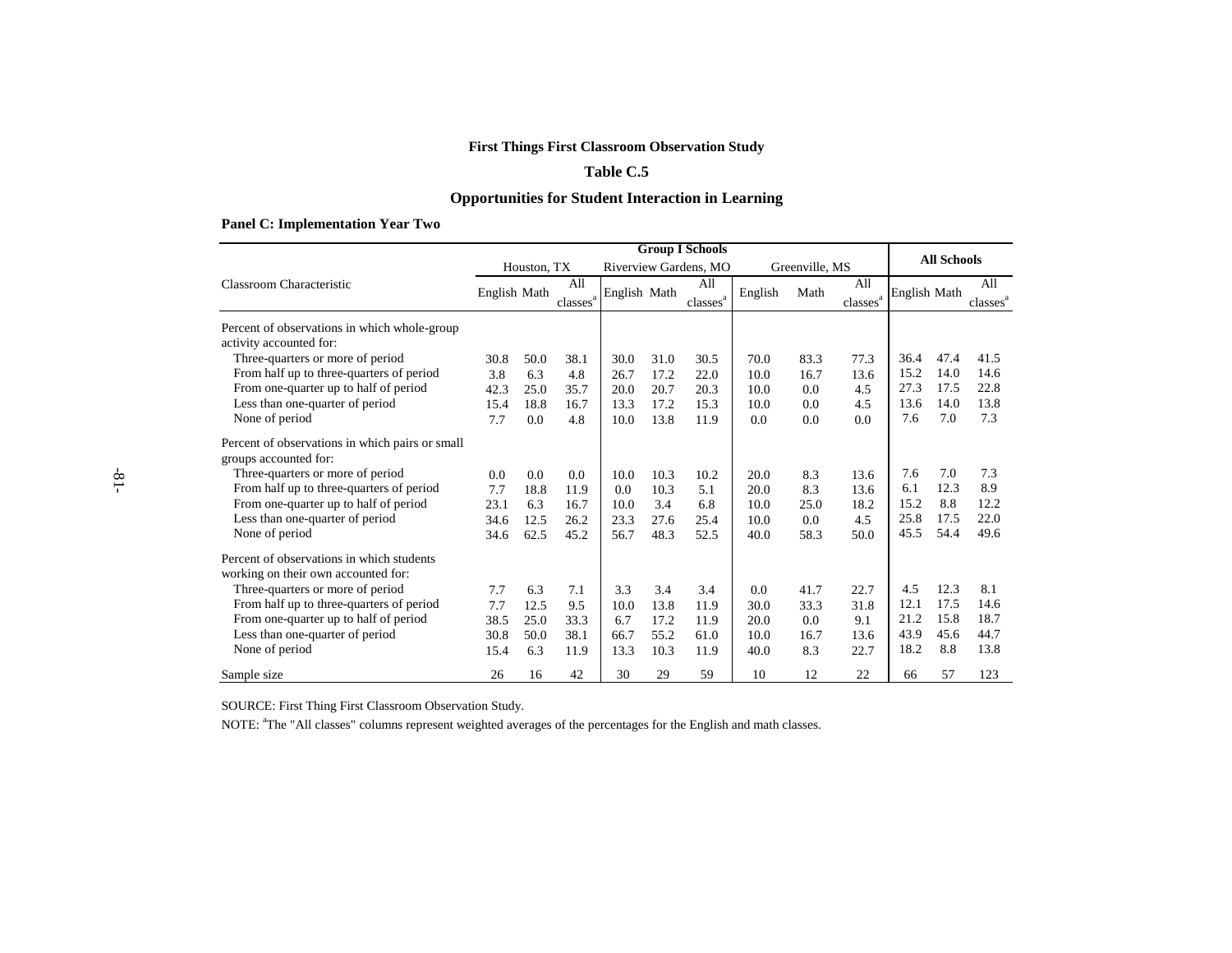# **Table C.6**

# **Challenging Learning Objectives**

# **Panel A: Planning Year**

|                                                                              | <b>Group I Schools</b> |             |                             |         | <b>Group II Schools</b> |                             |               |             |                             |              |             |                             |
|------------------------------------------------------------------------------|------------------------|-------------|-----------------------------|---------|-------------------------|-----------------------------|---------------|-------------|-----------------------------|--------------|-------------|-----------------------------|
|                                                                              |                        | Houston, TX |                             |         | Riverview Gardens, MO   |                             |               | Houston, TX |                             |              | All schools |                             |
| <b>Classroom Characteristics</b>                                             | English Math           |             | All<br>classes <sup>a</sup> | English | Math                    | All<br>classes <sup>a</sup> | English Math  |             | All<br>classes <sup>a</sup> | English Math |             | All<br>classes <sup>a</sup> |
| Percent of lessons in which most dominant<br>cognitive process observed was: |                        |             |                             |         |                         |                             |               |             |                             |              |             |                             |
| Remember                                                                     | 40.0                   | 8.3         | 28.1                        | 22.9    | 32.4                    | 27.1                        | 31.8          | 71.4        | 41.4                        | 28.9         | 32.1        | 30.2                        |
| Understand                                                                   | 20.0                   | 8.3         | 15.6                        | 47.9    | 0.0                     | 27.1                        | $0.0^{\circ}$ | 0.0         | 0.0                         | 30.0         | 1.8         | 19.2                        |
| Apply                                                                        | 40.0                   | 83.3        | 56.3                        | 29.2    | 67.6                    | 45.9                        | 0.0           | 0.0         | 0.0                         | 24.5         | 62.5        | 39.1                        |
| Analyze                                                                      | 0.0                    | 0.0         | 0.0                         | 0.0     | 0.0                     | 0.0                         | 0.0           | 0.0         | 0.0                         | 0.0          | 0.0         | 0.0                         |
| Evaluate                                                                     | 0.0                    | 0.0         | 0.0                         | 0.0     | 0.0                     | 0.0                         | 0.0           | 0.0         | 0.0                         | 0.0          | 0.0         | 0.0                         |
| Create                                                                       | 0.0                    | 0.0         | 0.0                         | 0.0     | 0.0                     | 0.0                         | 0.0           | 0.0         | 0.0                         | 0.0          | 0.0         | 0.0                         |
| Percent of lessons in which most dominant                                    |                        |             |                             |         |                         |                             |               |             |                             |              |             |                             |
| knowledge dimension observed was:                                            |                        |             |                             |         |                         |                             |               |             |                             |              |             |                             |
| Factual                                                                      | 45.0                   | 0.0         | 28.1                        | 58.3    | 8.1                     | 36.5                        | 63.6          | 14.3        | 51.7                        | 56.6         | 7.1         | 37.7                        |
| Conceptual                                                                   | 10.0                   | 0.0         | 6.3                         | 10.4    | 0.0                     | 5.9                         | 4.6           | 0.0         | 3.5                         | 8.9          | 0.0         | 5.5                         |
| Procedural                                                                   | 45.0                   | 100.0       | 65.6                        | 31.3    | 91.9                    | 57.7                        | 31.8          | 85.7        | 44.8                        | 34.5         | 92.9        | 56.9                        |
| Meta-cognitive                                                               | 0.0                    | 0.0         | 0.0                         | 0.0     | 0.0                     | 0.0                         | 0.0           | 0.0         | 0.0                         | 0.0          | 0.0         | 0.0                         |
| Sample size                                                                  | 20                     | 12          | 32                          | 48      | 37                      | 85                          | 22            | 7           | 29                          | 90           | 56          | 146b                        |
|                                                                              |                        |             |                             |         |                         |                             |               |             |                             |              |             | (continued)                 |

SOURCE: First Things First Classroom Observation Study.

NOTE: <sup>a</sup>The "All classes" columns represent weighted averages of the percentages for the English and math classes.

<sup>b</sup>Excludes observations for Greenville.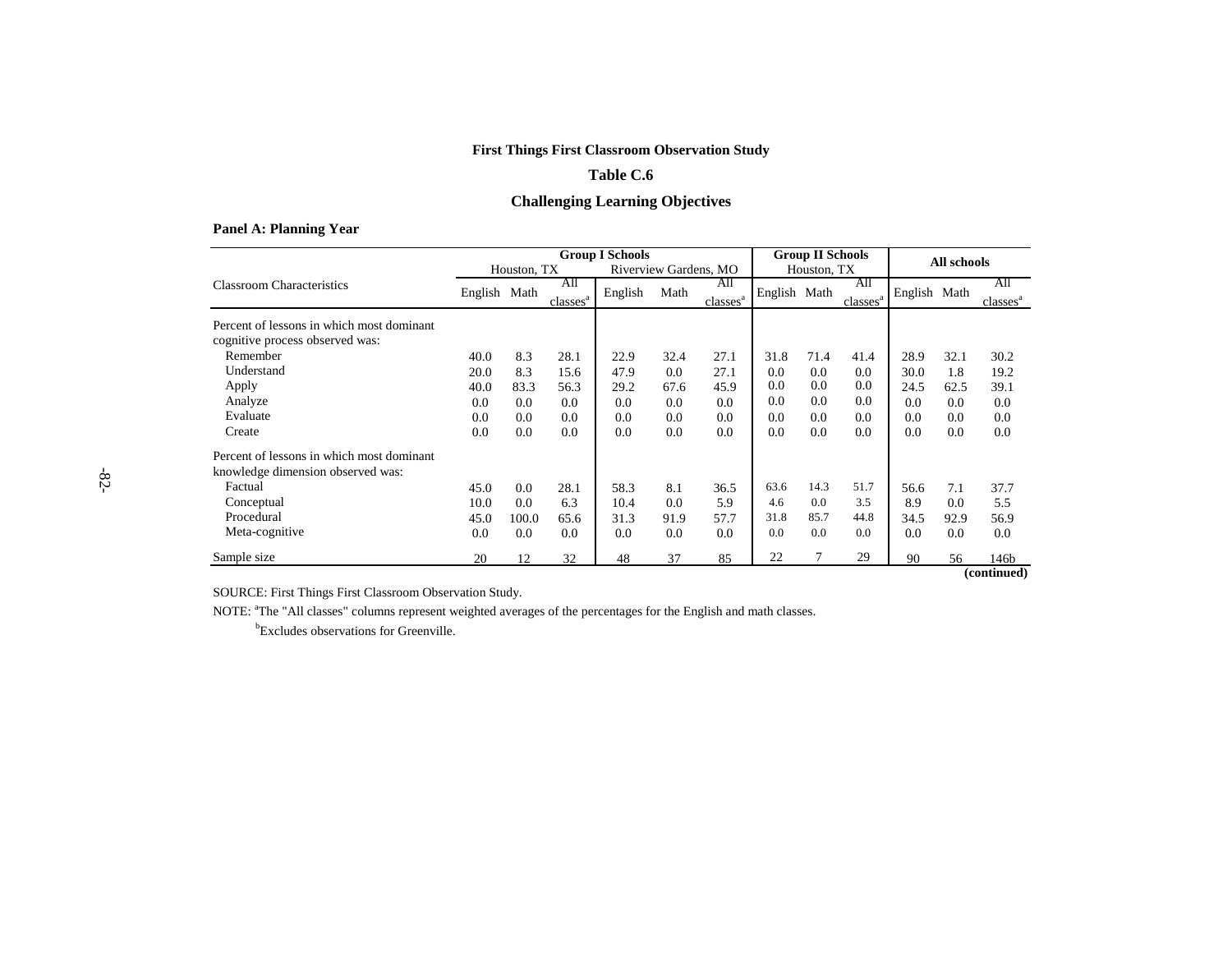# **Table C.6**

# **Challenging Learning Objectives**

## **Panel B: Implementation Year One**

|                                                                              | <b>Group I Schools</b> |             |                             |         | <b>Group II Schools</b> |                           |              |             |                             |              |             |                             |
|------------------------------------------------------------------------------|------------------------|-------------|-----------------------------|---------|-------------------------|---------------------------|--------------|-------------|-----------------------------|--------------|-------------|-----------------------------|
|                                                                              |                        | Houston, TX |                             |         | Riverview Gardens, MO   |                           |              | Houston, TX |                             |              | All schools |                             |
| <b>Classroom Characteristics</b>                                             | English Math           |             | All<br>classes <sup>a</sup> | English | Math                    | All<br>$\text{classes}^a$ | English Math |             | All<br>classes <sup>a</sup> | English Math |             | All<br>classes <sup>a</sup> |
| Percent of lessons in which most dominant<br>cognitive process observed was: |                        |             |                             |         |                         |                           |              |             |                             |              |             |                             |
| Remember                                                                     | 50.0                   | 11.1        | 37.5                        | 38.1    | 16.0                    | 26.1                      | 45.0         | 28.6        | 38.2                        | 45.6         | 17.5        | 34.5                        |
| Understand                                                                   | 13.2                   | 0.0         | 8.9                         | 42.9    | 16.0                    | 28.3                      | 20.0         | 14.3        | 11.8                        | 22.8         | 10.5        | 15.5                        |
| Apply                                                                        | 36.8                   | 88.9        | 53.6                        | 14.3    | 68.0                    | 43.5                      | 30.0         | 57.1        | 47.1                        | 29.1         | 72.9        | 48.5                        |
| Analyze                                                                      | 0.0                    | 0.0         | 0.0                         | 0.0     | 0.0                     | 0.0                       | 5.0          | 0.0         | 2.9                         | 1.3          | 0.0         | 0.7                         |
| Evaluate                                                                     | 0.0                    | 0.0         | 0.0                         | 0.0     | 0.0                     | 0.0                       | 0.0          | 0.0         | 0.0                         | 0.0          | 0.0         | 0.0                         |
| Create                                                                       | 0.0                    | 0.0         | 0.0                         | 4.8     | 0.0                     | 2.2                       | 0.0          | 0.0         | 0.0                         | 1.3          | 0.0         | 0.8                         |
| Percent of lessons in which most dominant                                    |                        |             |                             |         |                         |                           |              |             |                             |              |             |                             |
| knowledge dimension observed was:                                            |                        |             |                             |         |                         |                           |              |             |                             |              |             |                             |
| Factual                                                                      | 50.0                   | 5.6         | 35.7                        | 71.4    | 0.0                     | 32.6                      | 45.0         | 28.6        | 38.2                        | 54.4         | 8.8         | 35.3                        |
| Conceptual                                                                   | 7.9                    | 0.0         | 5.4                         | 14.3    | 12.0                    | 13.0                      | 20.0         | 7.1         | 11.8                        | 12.7         | 7.0         | 9.6                         |
| Procedural                                                                   | 42.1                   | 94.4        | 58.9                        | 14.3    | 88.0                    | 88.0                      | 35.0         | 64.3        | 50.0                        | 32.9         | 84.2        | 66.5                        |
| Meta-cognitive                                                               | 0.0                    | 0.0         | 0.0                         | 0.0     | 0.0                     | 0.0                       | 0.0          | 0.0         | 0.0                         | 0.0          | 0.0         | 0.0                         |
| Sample size                                                                  | 38                     | 18          | 56                          | 21      | 25                      | 46                        | 20           | 14          | 34                          | 79           | 57          | 136b                        |
|                                                                              |                        |             |                             |         |                         |                           |              |             |                             |              |             | (continued)                 |

SOURCE: First Things First Classroom Observation Study.

NOTE: <sup>a</sup>The "All classes" columns represent weighted averages of the percentages for the English and math classes.

<sup>b</sup>Excludes observations for Greenville.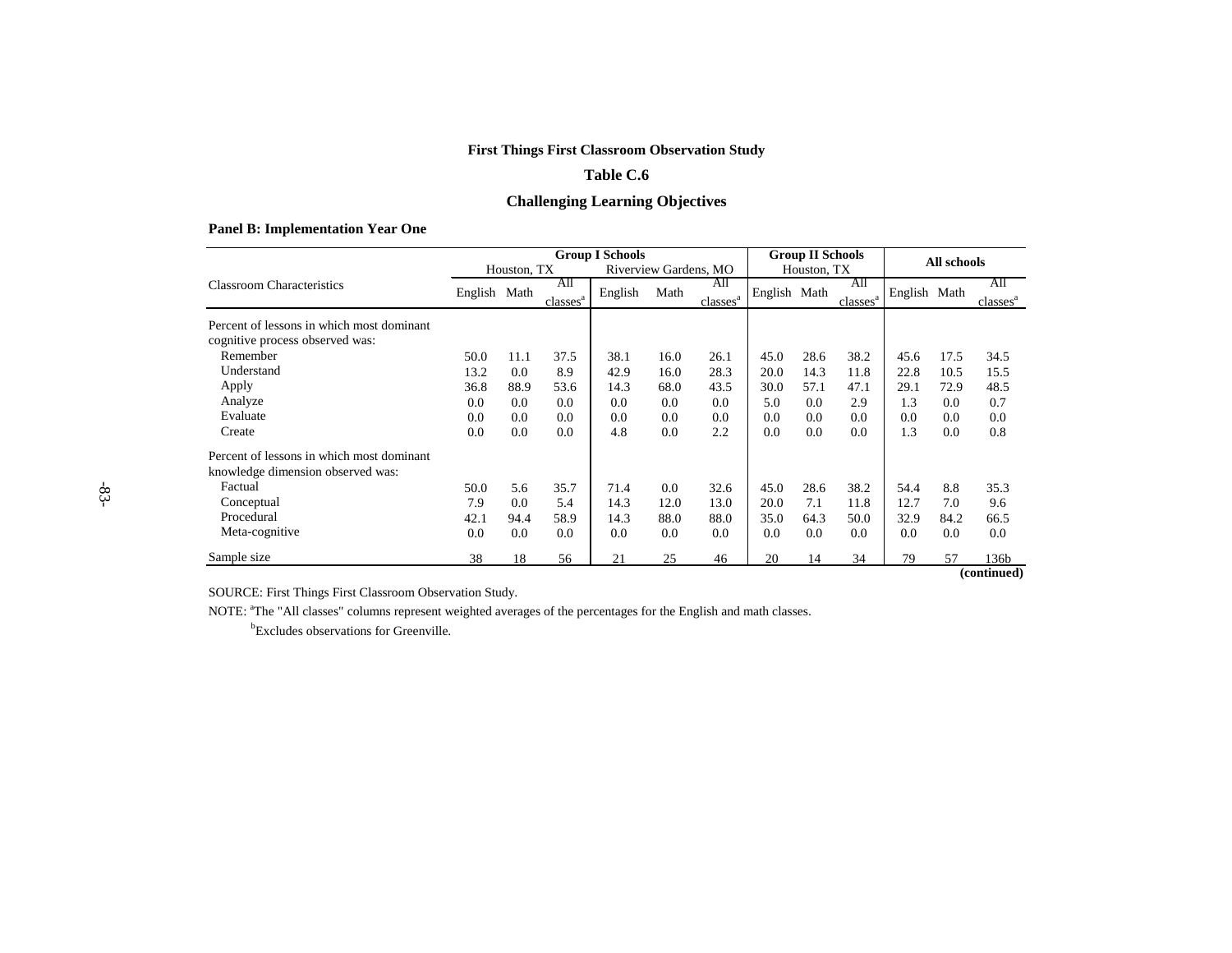#### **Table C.6**

# **Challenging Learning Objectives**

## **Panel C: Implementation Year Two**

|                                           |              | <b>Group I Schools</b> |                      |         | All schools           |                               |              |      |                      |
|-------------------------------------------|--------------|------------------------|----------------------|---------|-----------------------|-------------------------------|--------------|------|----------------------|
|                                           |              | Houston, TX            |                      |         | Riverview Gardens, MO |                               |              |      |                      |
| <b>Classroom Characteristics</b>          | English Math |                        | All                  | English | Math                  | All                           | English Math |      | All                  |
|                                           |              |                        | classes <sup>a</sup> |         |                       | $\overline{\text{classes}}^a$ |              |      | classes <sup>a</sup> |
| Percent of lessons in which most dominant |              |                        |                      |         |                       |                               |              |      |                      |
| cognitive process observed was:           |              |                        |                      |         |                       |                               |              |      |                      |
| Remember                                  | 46.2         | 73.3                   | 56.1                 | 23.3    | 34.5                  | 28.8                          | 33.9         | 47.4 | 40.0                 |
| Understand                                | 19.2         | 6.7                    | 14.6                 | 30.0    | 17.2                  | 23.7                          | 25.0         | 13.6 | 20.0                 |
| Apply                                     | 26.9         | 20.0                   | 24.4                 | 30.0    | 48.3                  | 39.0                          | 28.6         | 38.6 | 33.0                 |
| Analyze                                   | 3.8          | 0.0                    | 2.4                  | 3.3     | 0.0                   | 1.7                           | 3.6          | 0.0  | 2.0                  |
| Evaluate                                  | 0.0          | 0.0                    | 0.0                  | 3.3     | 0.0                   | 1.7                           | 1.8          | 0.0  | 1.0                  |
| Create                                    | 3.8          | $0.0\,$                | 2.4                  | 10.0    | 0.0                   | 5.1                           | 7.1          | 0.0  | 4.0                  |
| Percent of lessons in which most dominant |              |                        |                      |         |                       |                               |              |      |                      |
| knowledge dimension observed was:         |              |                        |                      |         |                       |                               |              |      |                      |
| Factual                                   | 50.0         | 20.0                   | 39.0                 | 36.7    | 10.3                  | 23.7                          | 42.9         | 13.6 | 30.0                 |
| Conceptual                                | 11.5         | 6.7                    | 9.8                  | 20.0    | 10.3                  | 15.3                          | 16.1         | 91.0 | 13.0                 |
| Procedural                                | 38.5         | 73.3                   | 51.2                 | 43.3    | 79.3                  | 61.0                          | 41.1         | 77.3 | 57.0                 |
| Meta-cognitive                            | 0.0          | $0.0\,$                | 0.0                  | 0.0     | 0.0                   | 0.0                           | 0.0          | 0.0  | 0.0                  |
| Sample size                               | 26           | 15                     | 41                   | 30      | 29                    | 59                            | 56           | 44   | 100b                 |

SOURCE: First Things First Classroom Observation Study.

NOTE: <sup>a</sup>The "All classes" columns represent weighted averages of the percentages for the English and math classes.

<sup>b</sup>Excludes observations for Greenville and one other observation that could not be cited.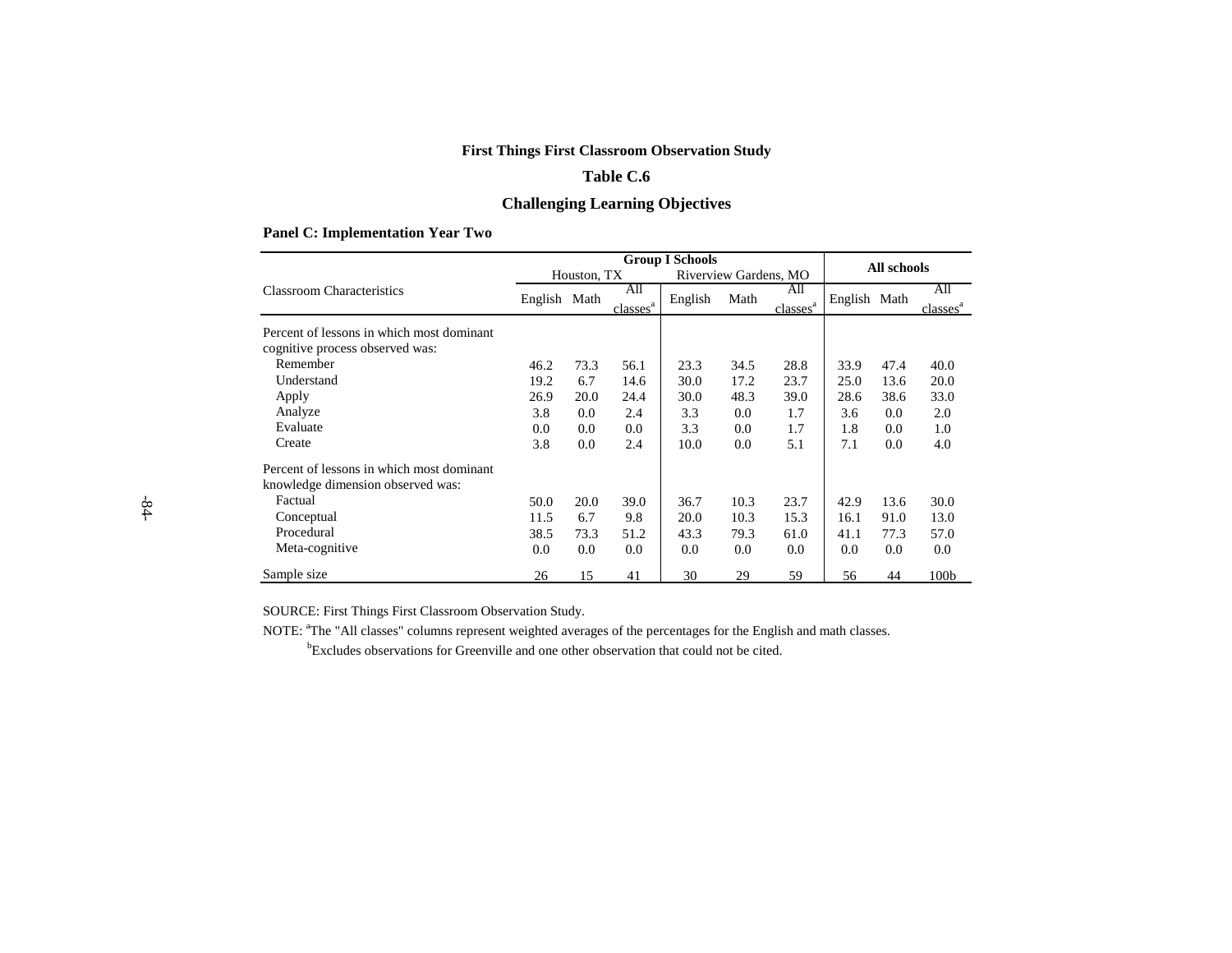#### **Table C.7**

# **Modeling and Requiring Students to Demonstrate Cognitive and Metacognitive Strategies**

**Panel A: Group I Planning Year**

|                                                                           | <b>Group I Schools</b> |             |                      |              |      | <b>Group II Schools</b> |              |             | <b>All Schools</b>   |         |      |                      |
|---------------------------------------------------------------------------|------------------------|-------------|----------------------|--------------|------|-------------------------|--------------|-------------|----------------------|---------|------|----------------------|
|                                                                           |                        | Houston, TX |                      |              |      | Riverview Gardens, MO   |              | Houston, TX |                      |         |      |                      |
| Classroom Characteristic                                                  | English Math           |             | All                  | English Math |      | All                     | English Math |             | All                  | English | Math | All                  |
|                                                                           |                        |             | classes <sup>a</sup> |              |      | classes <sup>a</sup>    |              |             | classes <sup>a</sup> |         |      | classes <sup>a</sup> |
| Percent of lessons in which cognitive/<br>metacognitive strategy involved |                        |             |                      |              |      |                         |              |             |                      |         |      |                      |
| Think-aloud <sup>1</sup>                                                  | 0.0                    | 0.0         | 0.0                  | 10.4         | 21.6 | 15.3                    | 0.0          | 0.0         | 0.0                  | 5.5     | 14.3 | 8.9                  |
| Read-aloud                                                                | 20.0                   | $0.0\,$     | 12.5                 | 6.3          | 0.0  | 3.5                     | 4.6          | 0.0         | 3.5                  | 8.9     | 0.0  | 5.5                  |
| Teaching for understanding                                                |                        |             |                      |              |      |                         |              |             |                      |         |      |                      |
| Level 0                                                                   | 75.0                   | 83.3        | 78.1                 | 93.8         | 91.9 | 92.9                    | 77.3         | 85.7        | 79.3                 | 85.6    | 89.3 | 87.0                 |
| Level 1                                                                   | 5.0                    | 8.3         | 6.3                  | 0.0          | 0.0  | 0.0                     | 13.6         | 14.3        | 13.8                 | 4.4     | 3.6  | 4.1                  |
| Level 2                                                                   | 20.0                   | 8.3         | 15.6                 | 6.3          | 8.1  | 7.1                     | 9.1          | 0.0         | 6.9                  | 10.0    | 7.1  | 8.9                  |
| Pressing for understanding                                                |                        |             |                      |              |      |                         |              |             |                      |         |      |                      |
| Level 0                                                                   | 90.0                   | 75.0        | 84.4                 | 93.8         | 97.3 | 95.3                    | 86.4         | 100.0       | 89.7                 | 91.1    | 92.9 | 91.8                 |
| Level 1                                                                   | 10.0                   | 16.7        | 12.5                 | 4.2          | 2.7  | 3.5                     | 13.6         | 0.0         | 10.3                 | 7.8     | 5.4  | 6.8                  |
| Level 2                                                                   | 0.0                    | 8.3         | 3.1                  | 2.1          | 0.0  | 1.2                     | 0.0          | 0.0         | $0.0\,$              | 1.1     | 1.8  | 1.4                  |
| Linking                                                                   | 15.0                   | 8.3         | 12.5                 | 2.1          | 0.0  | 1.2                     | 13.6         | 0.0         | 10.4                 | 7.8     | 1.8  | 5.5                  |
| Sample size <sup>2</sup>                                                  | 20                     | 12          | 32                   | 48           | 37   | 85                      | 22           | $\tau$      | 29                   | 90      | 56   | 146b                 |
|                                                                           |                        |             |                      |              |      |                         |              |             |                      |         |      | (continued)          |

SOURCE: First Things First Classroom Observation Study.

NOTES: <sup>1</sup>"Think-aloud", and "read-aloud" data are drawn from the CCL and are available for Greenville. Data on teaching for understanding come from the Running Records which were not completed in Greenville.

<sup>2</sup>Sample size totals do not include Greenville.

<sup>a</sup>The "All classes" columns represent weighted averages of the percentages for the English and math classes.

<sup>b</sup>Excludes observations for Greenville.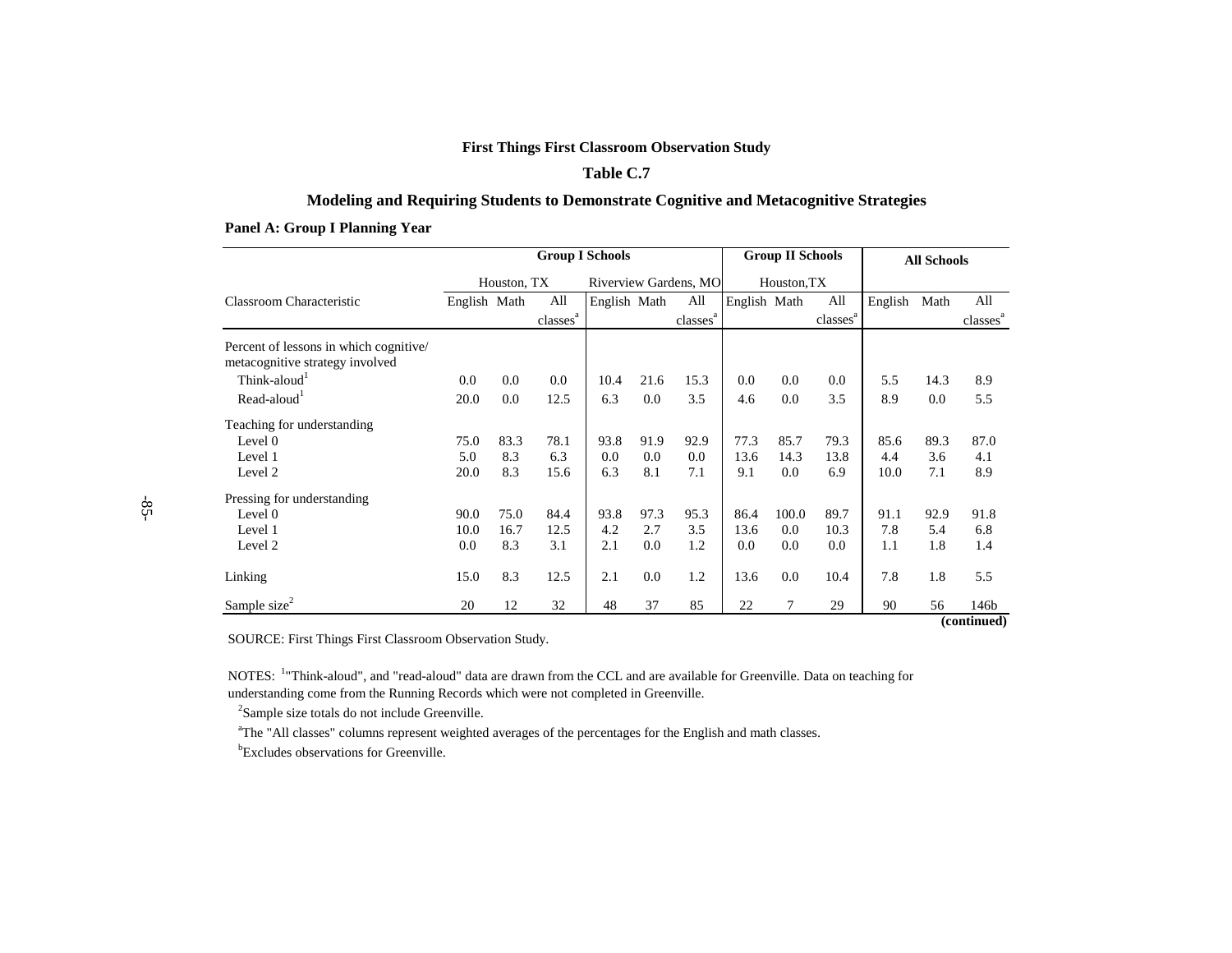#### **Table C.7**

# **Modeling and Requiring Students to Demonstrate Cognitive and Metacognitive Strategies**

**Panel B: Implementation Year One**

|                                        |              | <b>Group I</b> |                      |         |      |                       |         | <b>Group II</b> |                      |              | All schools |                           |
|----------------------------------------|--------------|----------------|----------------------|---------|------|-----------------------|---------|-----------------|----------------------|--------------|-------------|---------------------------|
|                                        |              | Houston, TX    |                      |         |      | Riverview Gardens, MO |         | Houston, TX     |                      |              |             |                           |
| Classroom characteristic               | English Math |                | All                  | English | Math | All                   | English | Math            | All                  |              |             | All                       |
|                                        |              |                | classes <sup>a</sup> |         |      | classes <sup>a</sup>  |         |                 | classes <sup>a</sup> | English Math |             | $\,$ classes $\,^{\rm a}$ |
| Percent of lessons in which cognitive/ |              |                |                      |         |      |                       |         |                 |                      |              |             |                           |
| metacognitive strategy involved        |              |                |                      |         |      |                       |         |                 |                      |              |             |                           |
| Think-aloud <sup>1</sup>               | 0.0          | 0.0            | 0.0                  | 14.3    | 12.0 | 13.0                  | 0.0     | 0.0             | 0.0                  | 3.8          | 5.3         | 4.4                       |
| Read-aloud                             | 7.9          | 0.0            | 5.4                  | 28.6    | 0.0  | 13.0                  | 10.0    | 0.0             | 5.9                  | 11.4         | 0.0         | 6.6                       |
| Teaching for understanding             |              |                |                      |         |      |                       |         |                 |                      |              |             |                           |
| Level 0                                | 84.2         | 100.0          | 89.3                 | 61.9    | 60.0 | 60.9                  | 70.0    | 64.3            | 61.8                 | 57.0         | 73.7        | 64.0                      |
| Level 1                                | 7.9          | 0.0            | 5.4                  | 4.8     | 24.0 | 15.2                  | 10.0    | 14.3            | 17.6                 | 22.8         | 14.0        | 19.1                      |
| Level 2                                | 7.9          | 0.0            | 5.4                  | 33.3    | 16.0 | 23.9                  | 20.0    | 21.4            | 20.6                 | 15.2         | 12.3        | 14.0                      |
| Pressing for understanding             |              |                |                      |         |      |                       |         |                 |                      |              |             |                           |
| Level 0                                | 94.7         | 100.0          | 96.4                 | 81.0    | 84.0 | 82.6                  | 85.0    | 78.6            | 79.4                 | 67.1         | 87.7        | 75.7                      |
| Level 1                                | 2.6          | 0.0            | 1.8                  | 4.8     | 0.0  | 2.2                   | 10.0    | 14.3            | 11.8                 | 24.0         | 3.5         | 15.4                      |
| Level 2                                | 2.6          | 0.0            | 1.8                  | 14.3    | 16.0 | 15.2                  | 5.0     | 7.1             | 8.8                  | 7.6          | 8.8         | 8.1                       |
| Linking                                | 7.9          | 0.0            | 5.4                  | 28.6    | 16.0 | 25.7                  | 15.0    | 7.1             | 14.7                 | 12.7         | 8.8         | 11.0                      |
| Sample size                            | 38           | 18             | 56                   | 21      | 25   | 46                    | 20      | 14              | 34                   | 79           | 57          | 136b                      |
|                                        |              |                |                      |         |      |                       |         |                 |                      |              |             | (continued)               |

SOURCE: First Things First Classroom Observation Study.

NOTE: <sup>a</sup>The "All classes" columns represent weighted averages of the percentages for the English and math classes.

<sup>b</sup>Excludes observations for Greenville.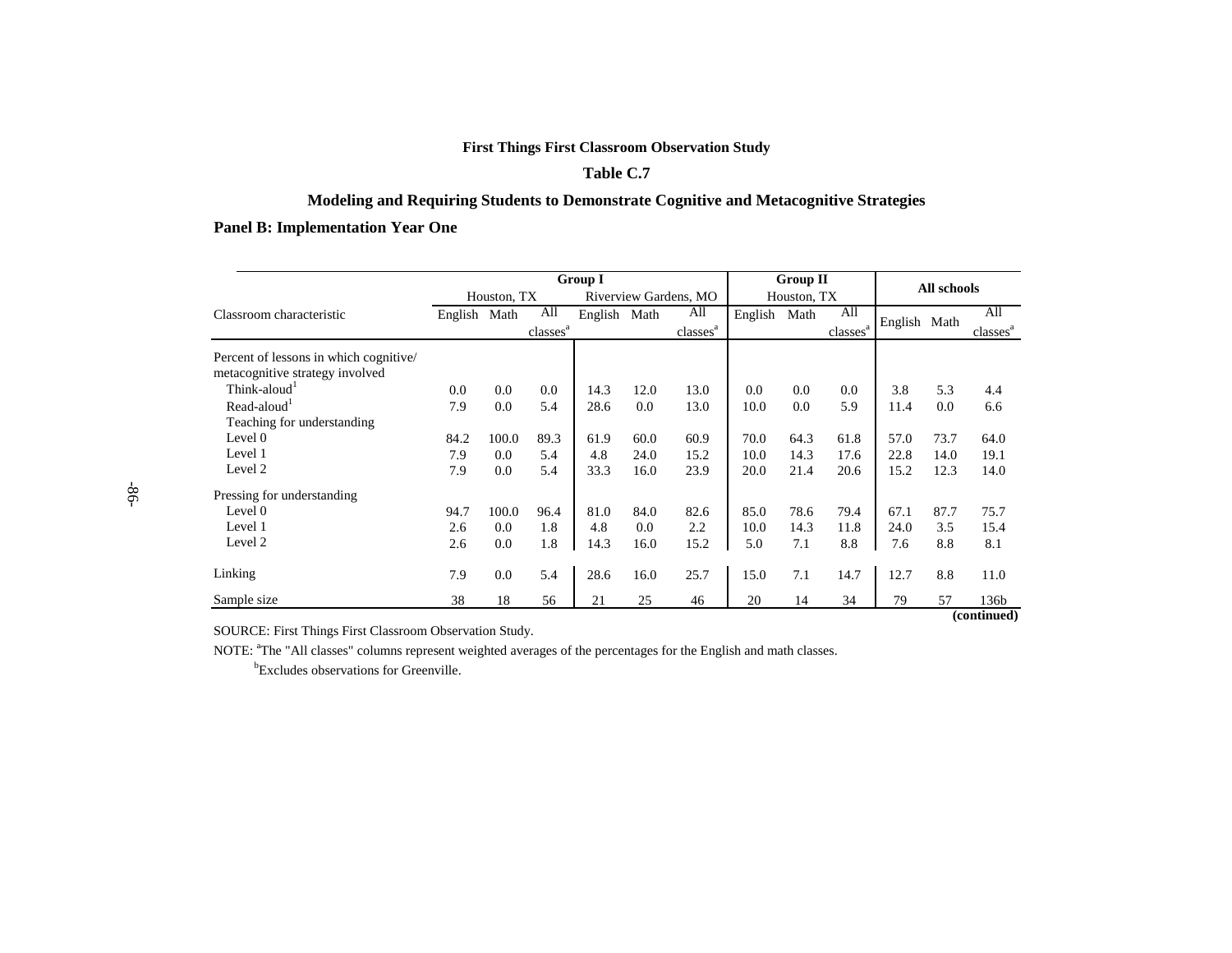# **Table C.7**

# **Modeling and Requiring Students to Demonstrate Cognitive and Metacognitive Strategies**

# **Panel C: Implementation Year Two**

|                                                                           |         |             | <b>Group I Schools</b>      |         |                       | <b>All Schools</b>          |         |      |                          |
|---------------------------------------------------------------------------|---------|-------------|-----------------------------|---------|-----------------------|-----------------------------|---------|------|--------------------------|
|                                                                           |         | Houston, TX |                             |         | Riverview Gardens, MO |                             |         |      |                          |
| Classroom characteristic                                                  | English | Math        | All<br>classes <sup>a</sup> | English | Math                  | All<br>classes <sup>a</sup> | English | Math | All classes <sup>a</sup> |
| Percent of lessons in which cognitive/<br>metacognitive strategy involved |         |             |                             |         |                       |                             |         |      |                          |
| Think-aloud <sup>1</sup>                                                  | 0.0     | 0.0         | 0.0                         | 6.6     | 3.4                   | 5.1                         | 5.4     | 2.2  | 3.0                      |
| Read-aloud                                                                | 15.4    | 0.0         | 9.0                         | 13.3    | 0.0                   | 6.8                         | 14.3    | 0.0  | 7.7                      |
| Teaching for understanding                                                |         |             |                             |         |                       |                             |         |      |                          |
| Level 0                                                                   | 61.5    | 53.3        | 58.5                        | 46.7    | 37.9                  | 42.4                        | 53.6    | 43.2 | 49.0                     |
| Level 1                                                                   | 19.2    | 26.7        | 22.0                        | 23.3    | 13.8                  | 18.6                        | 21.4    | 18.2 | 20.0                     |
| Level 2                                                                   | 19.2    | 20.0        | 19.5                        | 30.0    | 48.3                  | 39.0                        | 25.0    | 38.7 | 31.0                     |
| Pressing for understanding                                                |         |             |                             |         |                       |                             |         |      |                          |
| Level 0                                                                   | 92.3    | 93.3        | 92.7                        | 83.3    | 62.1                  | 72.9                        | 87.5    | 72.7 | 81.0                     |
| Level 1                                                                   | 7.7     | 6.7         | 7.3                         | 10.0    | 17.2                  | 13.6                        | 8.9     | 13.6 | 11.0                     |
| Level 2                                                                   | 0.0     | 0.0         | 0.0                         | 6.7     | 20.7                  | 13.6                        | 3.6     | 13.6 | 8.0                      |
| Linking                                                                   | 11.5    | 20.0        | 14.6                        | 36.6    | 41.3                  | 39.9                        | 24.9    | 34.0 | 29.5                     |
| Sample size                                                               | 26      | 15          | 41                          | 30      | 29                    | 59                          | 56      | 44   | 100B                     |

SOURCE: First Things First Classroom Observation Study.

NOTE: <sup>a</sup>The "All classes" columns represent weighted averages of the percentages for the English and math classes.

<sup>b</sup>Excludes observations for Greenville and one other observation that could not be cited.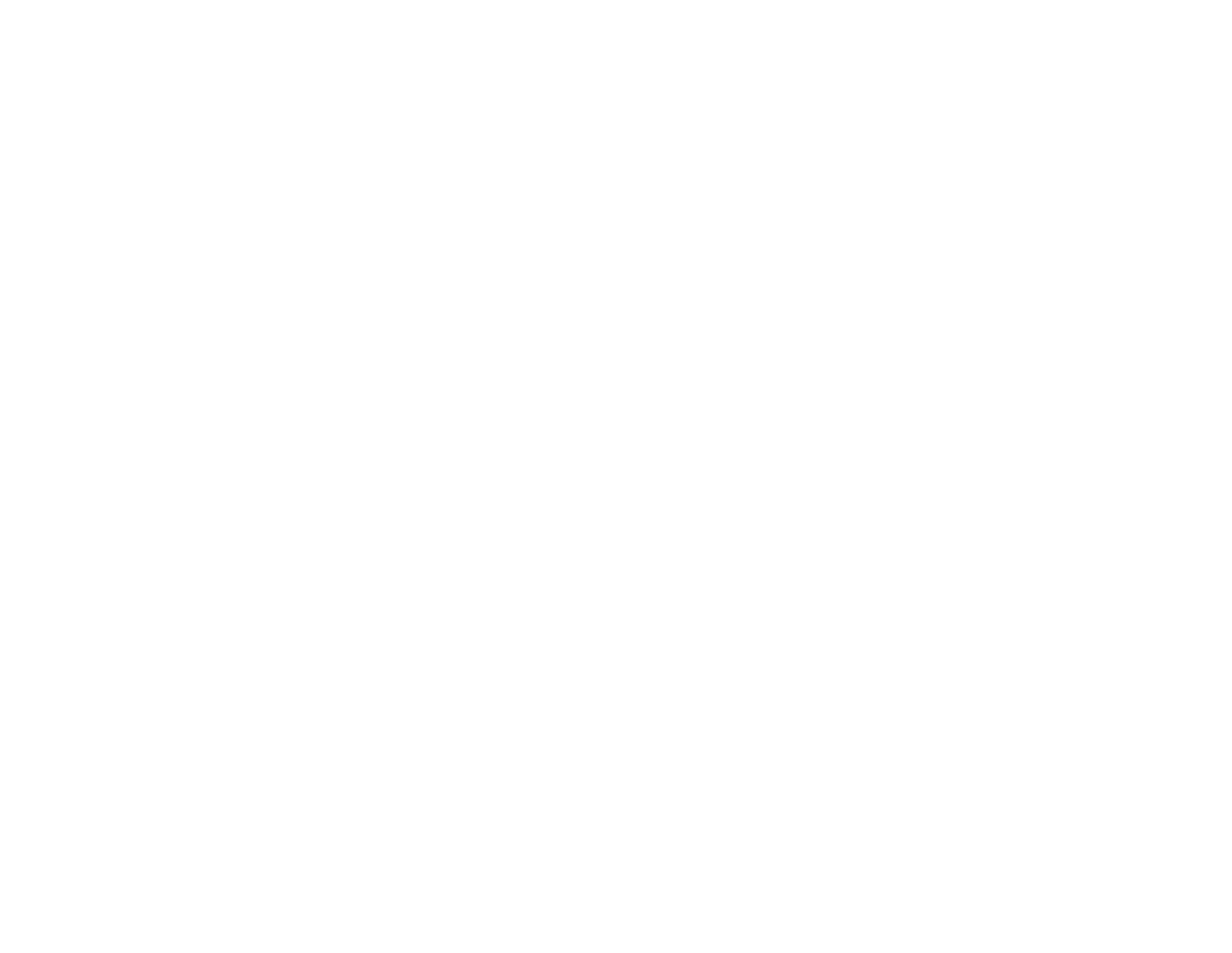# **References**

- Anderson, L. & Krathwohl, D. 2001 (Eds). *A Taxonomy for Learning, Teaching and Assessing: A Revision of Bloom's Taxonomy of Educational Objectives.* New York: Addison Wesley Longman, Inc.
- Bereiter, C., & Scardamalia, M. 1998. "Beyond Bloom's Taxonomy: Rethinking Knowledge for the Knowledge Age." In A. Hargreaves, A. Lieberman, M. Fullan & D. Hopkins (Eds.), *International Handbook of Educational Change* (pp. 675-692). London: Kluwer Academic Publishers.
- Bloom, B. S. (Ed.), Engelhart, M.D., Furst, E.J., Hill, W.H., & Krathwohl, D.R. 1956*. Taxonomy of Educational Objectives: Handbook I: Cognitive Domain.* New York: David McKay.
- Blumenfeld, Phyllis C. 1992. "The Task and the Teacher: Enhancing Student Thoughtfulness in Science." *Advances in Research on Teaching,* (Volume 3, pp. 81-114). Greenwich, CT: JAI Press
- Bransford, J. D., Brown, A.L., & Cocking, R. R. 1999. *How People Learn: Brain, Mind, Experience and School.* Washington, DC: National Academy Press.
- Bruner, J. 1990. *Acts of Meaning.* Cambridge, MA: Harvard University Press.
- Carnevale, A. P., Gainer, L. J., & Schultz, E. 1990. *Training the Technical Work Force.* San Francisco: Jossey-Bass.
- Detterman, D.K., & Sternberg, R. J. 1993. *Transfer on Trail: Intelligence, Cognition, and Instruction.* Norwood, NJ: ABLEX.
- Eurich, N. P. 1990. *The Learning Industry: Education for Adult Workers*. Princeton, NJ: The Carnegie Foundation for the Advancement of Teaching, Princeton University Press.
- Good, T. L., and Brophy, J. E. 1974. Changing Teacher and Student Behavior: An Empirical Investigation. *Journal of Educational Psychology*, 66, 390-405.
- Good, T. L., and Brophy, J.E. 2003*. Looking in Classrooms*. Boston: Allyn and Bacon. Ninth edition.
- IRRE. 2000a. *First Things First: An Introduction*. Philadelphia: IRRE.
- IRRE. 2000b. *First Things First's Approach to Improving Instruction*. Philadelphia: IRRE.
- Jones, B. F., Valdez, G., Nowakowski, J., & Rasmussen, C. 1994. *Designing Learning and Technology For Educational Reform.* Oak Brook, IL: North Central Regional Educational Laboratory.
- Jones, F. V., & Jones, L. S. 1990. *Comprehensive Classroom Management: Motivating and Managing Students* (3rd ed.). Boston: Allyn and Bacon.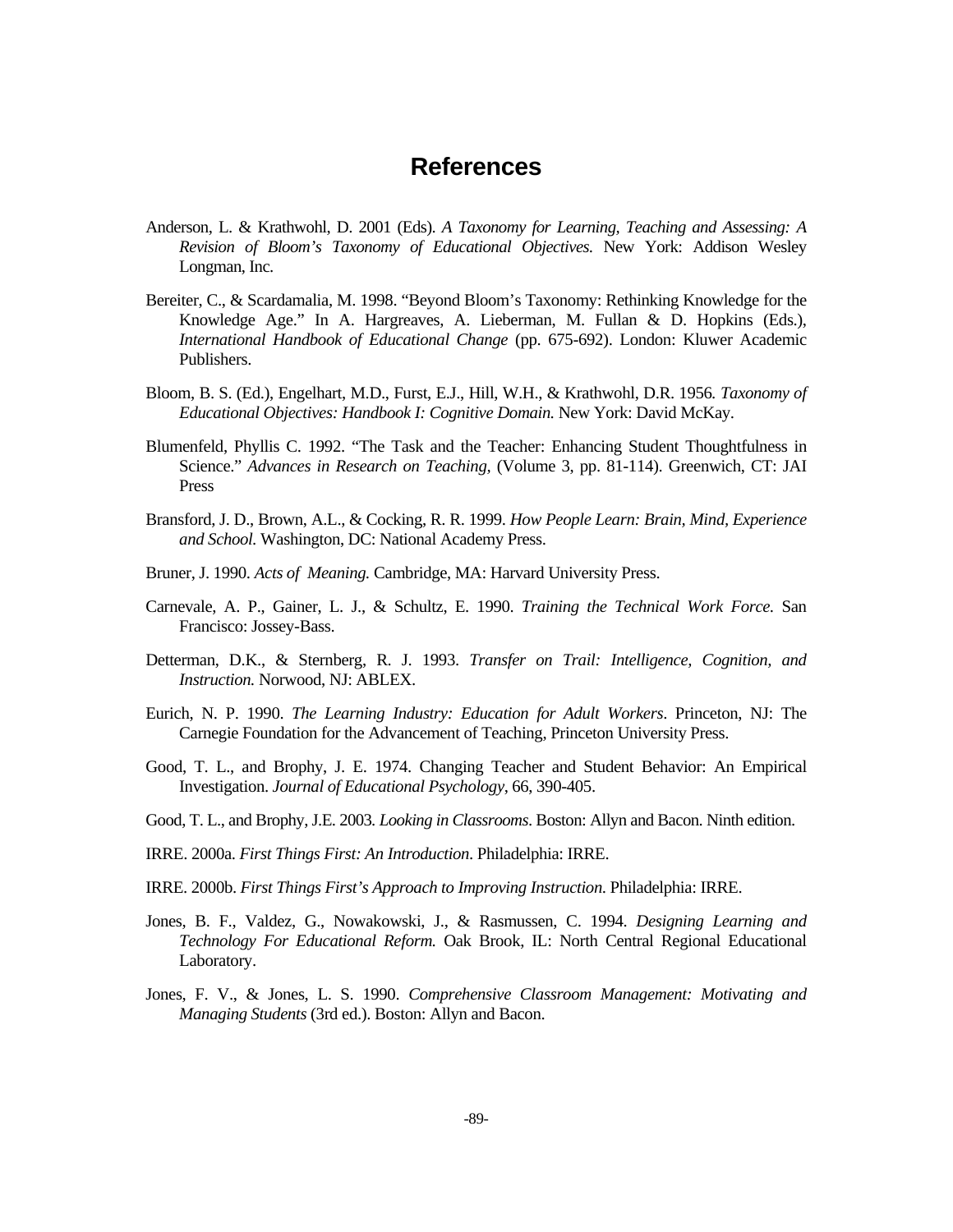- Lesgold, Alan, Susanne Lajoie, Marilyn Bunzo, & Gary Eggan 1992. SHERLOCK: A Coached Practice Environment for an Electronics Troubleshooting Job. In J. H. Larkin & R. W. Chabay (Eds.), *Computer-Assisted Instruction and Intelligent Tutoring Systems.* Hillsdale, N.J.: Lawrence Erlbaum Assoc.
- Mayer, R. E. 1995. Teaching and Testing For Problem Solving. In L.W. Anderson (Ed.), *International Encyclopedia of Teaching And Teacher Education*, 2nd ed. (pp. 4728-4731). Oxford, UK: Pergamon.
- Mayer, R.E. & Wittrock, M.C. 1996. Problem-Solving Transfer. In D.C. Berliner & R. C. Calfee (Eds.), *Handbook of Educational Psychology* (pp. 47-62). New York: Macmillan.
- McKeough, A., Lupart, J., & Marini, A. (Eds). 1995. *Teaching for Transfer*. Mahwah, NJ: Erlbaum.
- Means, B., Blando, J., Olson, K., Middleton, T., Morocco, C. C., Remz, A. R., & Zorfass, J. 1993. *Using Technology to Support Education Reform*, Washington, DC: U.S. Government Printing Office.
- NCEE [National Center on Education and the Economy]. 1989. *To Secure Our Future: The Federal Role in Education.* Rochester, NY: Author.
- NCEE [National Center on Education and the Economy]. 1990. *America's Choice: High Skills or Low Wages! The Report of the Commission on the Skills of the American Workforce*. Rochester, NY: Author.
- Pea, R. D. 1991. Augmenting the Discourse Of Learning With Computer-Based Learning Environments. In E. D. Corte, M. C. Linn, H. Mandl, & L. Verschaffel (Eds.), *Computer-Based Learning Environments and Problem Solving*, (pp. 313-344). New York: Springer-Verlag.
- Quint, J. C. 2002. *Scaling Up First Things First: Site Selection and the Planning* Year. New York: MDRC.
- Quint, J.C., Byndloss, D.C., & Melamud, B. 2003. *Scaling Up First Things First: Findings from the First Implementation Year*. New York: MDRC.
- Resnick, L. B., & Klopfer, L. E. 1989. "Toward the Thinking Curriculum: An Overview." In L. B. Resnick & L. E. Klopfer (Eds.), *Toward the Thinking Curriculum: Current Cognitive Research*, (pp. 1-18). Alexandria, VA: Association for Supervision and Curriculum Development.
- SCANS [The Secretary's Commission on Necessary Skills] 1991. *Skills and Tasks For Jobs: A SCANS Report for American 2000 .* Washington, DC: Department of Labor.
- Vygotsky, L. S. 1962. *Thought and Language*. Cambridge, MA: MIT Press.
- Vygotsky, L. S. 1978. *Mind in Society: The Development of the Higher Psychological Processes.* Cambridge, MA: Harvard University Press.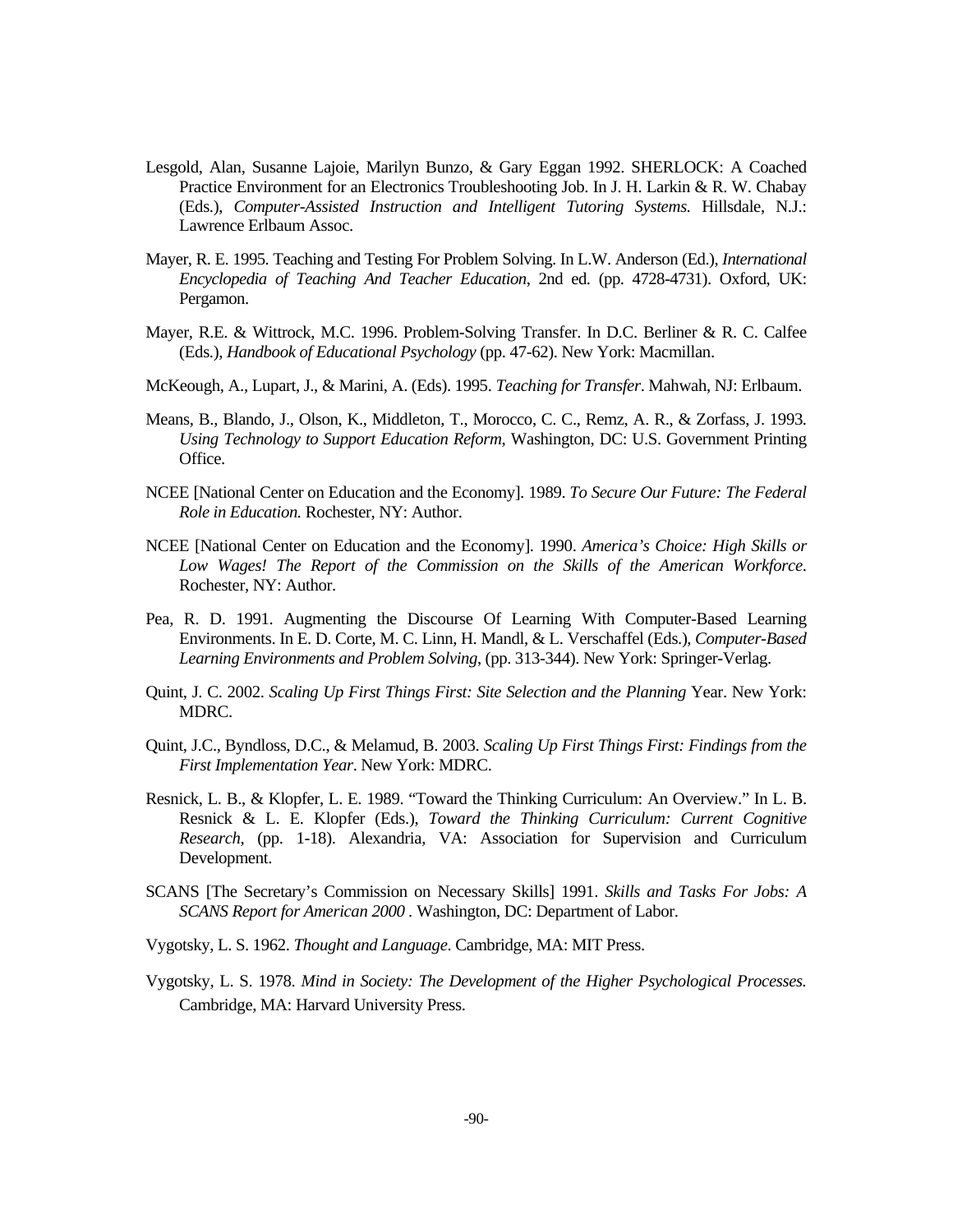# **PUBLICATIONS ON SCALING UP FIRST THINGS FIRST**

**First Things First Findings from the First Implementation Year**  2003. Janet C. Quint, D. Crystal Byndloss

**Scaling Up First Things First Site Selection and the Planning Year**  2002. Janet Quint

**First Things First Creating the Conditions and Capacity for Community-Wide Reform in an Urban School District**  2002. Prepared by Gambone & Associates